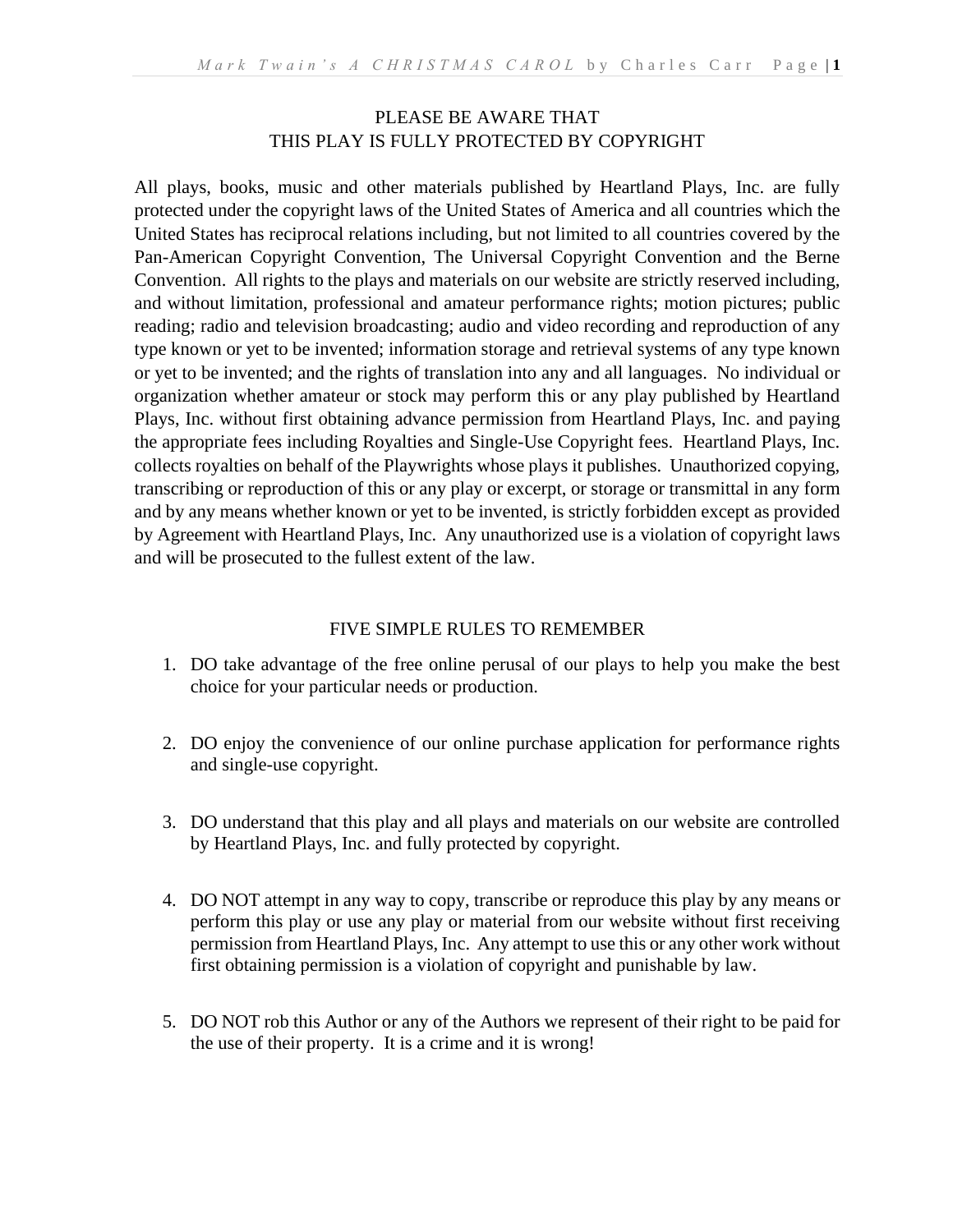**Product Code: A0573-F**

# **Mark Twain's A CHRISTMAS CAROL**

# **by Charles Carr**

**ALL RIGHTS RESERVED REPRODUCTION WITHOUT SPECIFIC WRITTEN PERMISSION PROHIBITED**

> **Performance Rights Available Exclusively through Heartland Plays, Inc. at heartlandplays.com playsnow@heartlandplays.com customer service: 406-431-7680**

> > **Copyright © 2021 by Charles Caratti**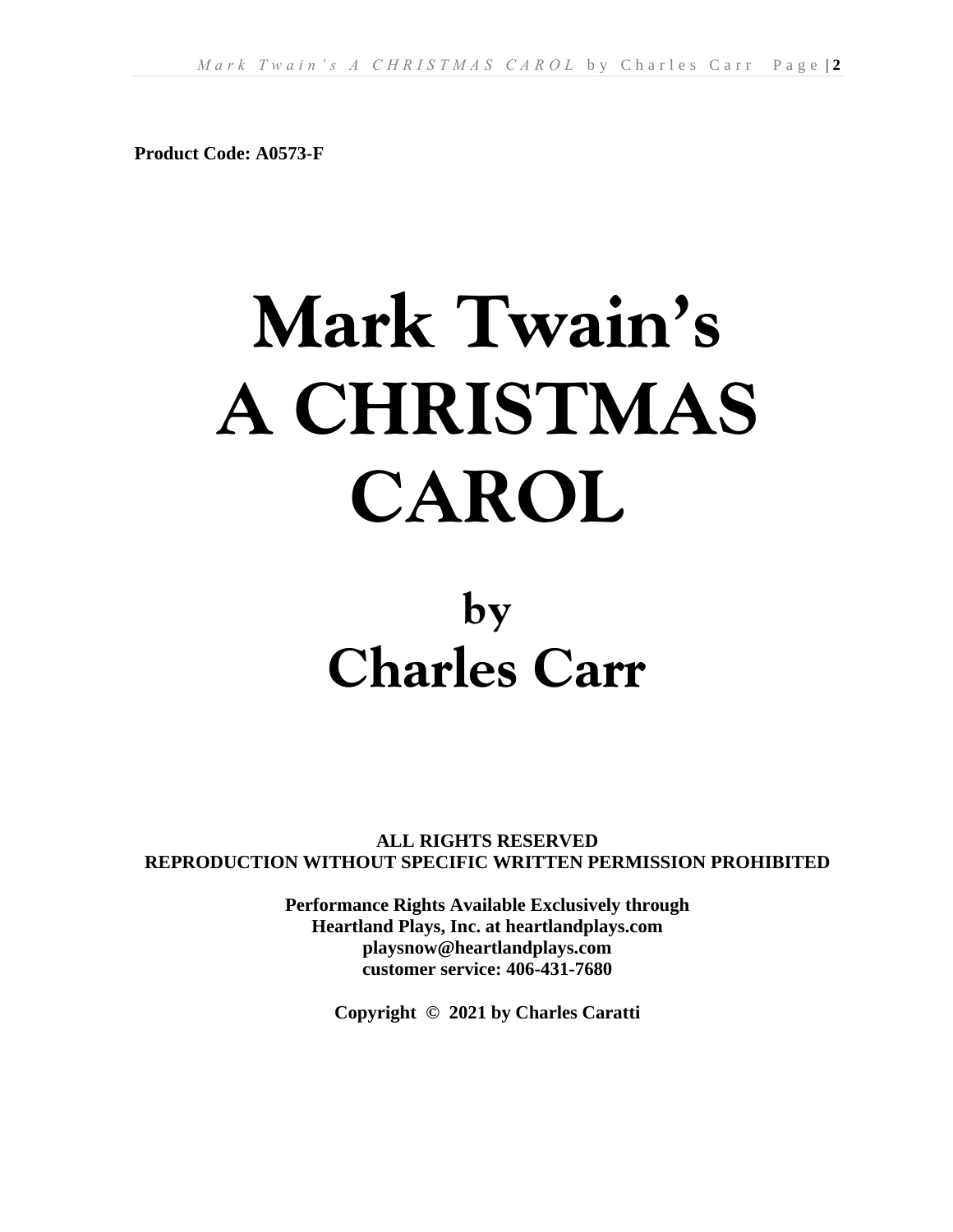# Mark Twain's A CHRISTMAS CAROL

# **CHARACTERS**

*In order of appearance*

**CAROLERS**: *Townsfolk (Drawn from cast members)* **MARK TWAIN**: *Narrator* **EBENEZER SCROOGE**: *An ill-tempered,, tight-fisted businessman* **BOB CRATCHIT**: *Scrooge's long-suffering clerk* **STREET URCHIN**: *A boy or girl who approaches Scrooge for a donation* **MRS. CRATCHIT**: *Bob's* cynical wife **FREDERICA**: *Scrooge's niece; age 20-40*  **MR. SIMMONS**: *A person collecting for charity* **MR. RYE**: *Another, also collecting for charity* **JACOB MARLEY**: *Scrooge's former partner* **THE GHOST OF CHRISTMAS PAST**: *A young woman; lovely and ethereal* **BOY SCROOGE**: *Scrooge at approximately 10-14 years of age* **FANNY**: *Scrooge's sister, age 6-12; can also play Belinda Cratchit* **FEZZIWIG**: *A kindhearted, jovial madame; owner, "Mrs. Fezziwig's Home for Neglected Women"* **MR. FEZZIWIG**: *An amiable, somewhat foolish man* **FEZZIWIG'S PARTY ATTENDEES**: *(May be cast by actors from other scenes)* **ALICE MAY**: *Dancer at Mrs. Fezziwig's Christmas party* **YOUNG SCROOGE**: *At 20-30 years of age* **BELLE**: *Scrooge's lost love* **THE GHOST OF CHRISTMAS PRESENT**: *A deceptively jolly traveling salesman* **MARTHA**: *The eldest Cratchit child; can also play Belle* **BELINDA**: *Another of the Cratchit children* **PETER**: *Another* **TINY TIM**: *The youngest Cratchit child; frail, ill* **JACKSON**: *Frederica's husband; about same age as Frederica* **PENELOPE**: *Frederica's sister-in-law; an adult of almost any age* **TOPPER**: *A friend of Frederica and Jackson* **THE GHOST OF CHRISTMAS FUTURE**: *A young woman in a goth-like style* **MR. GRAVES**: *The undertaker* **MRS. DILBER**: *A thief who works at the mortuary* **CLEMENTINE**: *Another thief who works at the mortuary* **BOY**: *Dressed like Tom Sawyer; a young boy sent to buy a turkey on Christmas day*

# **THE SETTING**

*The U.S. South around 1870*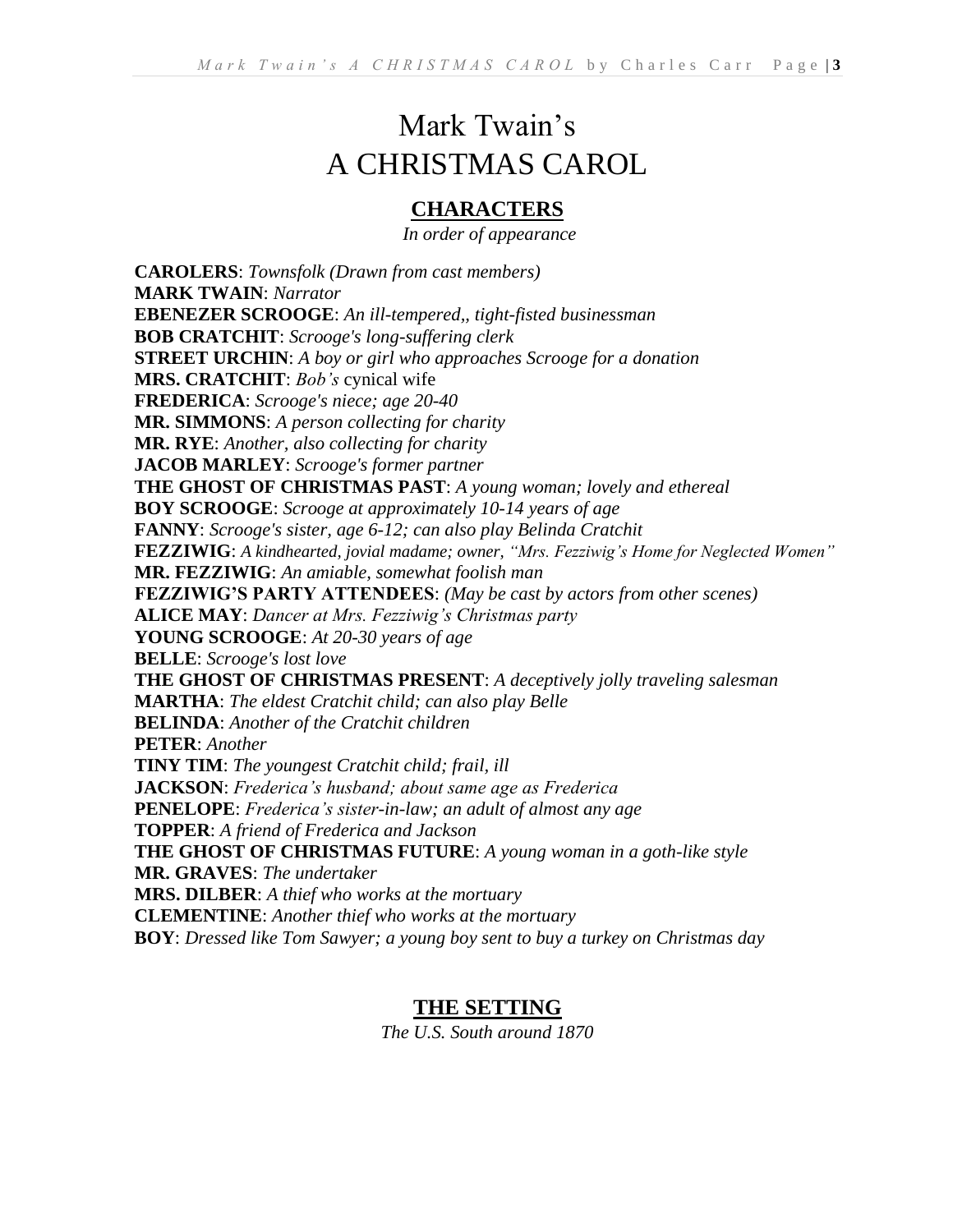# **SCENES**

#### PROLOGUE (VOICE-OVER)

#### ACT I

Scene 1 Scrooge & Marley office and warehouse

Scene 2 Marley and Ghost of Christmas Past entrances

Scene 3 Boy Scrooge, Fanny

Scene 4 Fezziwig's party - Young Scrooge, Belle

Scene 5 Ghost of Christmas Present's entrance

Scene 6 The Cratchit home on Christmas

Scene 7 The Ladies of the New South Christmas Party

#### INTERMISSION

# ACT II

Scene 1 Ghost Of Christmas Future's entrance

Scene 2 Mr. Graves, Mrs. Dilber, and Clementine

Scene 3 The Cratchit home (without Tiny Tim)

Scene 4 Scrooge's tombstone

Scene 5 Scrooge's dream (voice-overs/video montage)

Scene 6 Scrooge awakens

Scene 7 Scrooge sends boy to buy a turkey

Scene 8 A Cratchit Christmas dinner & celebration

# **SEE PROPERTIES & FURNITURE LIST AT END OF SCRIPT**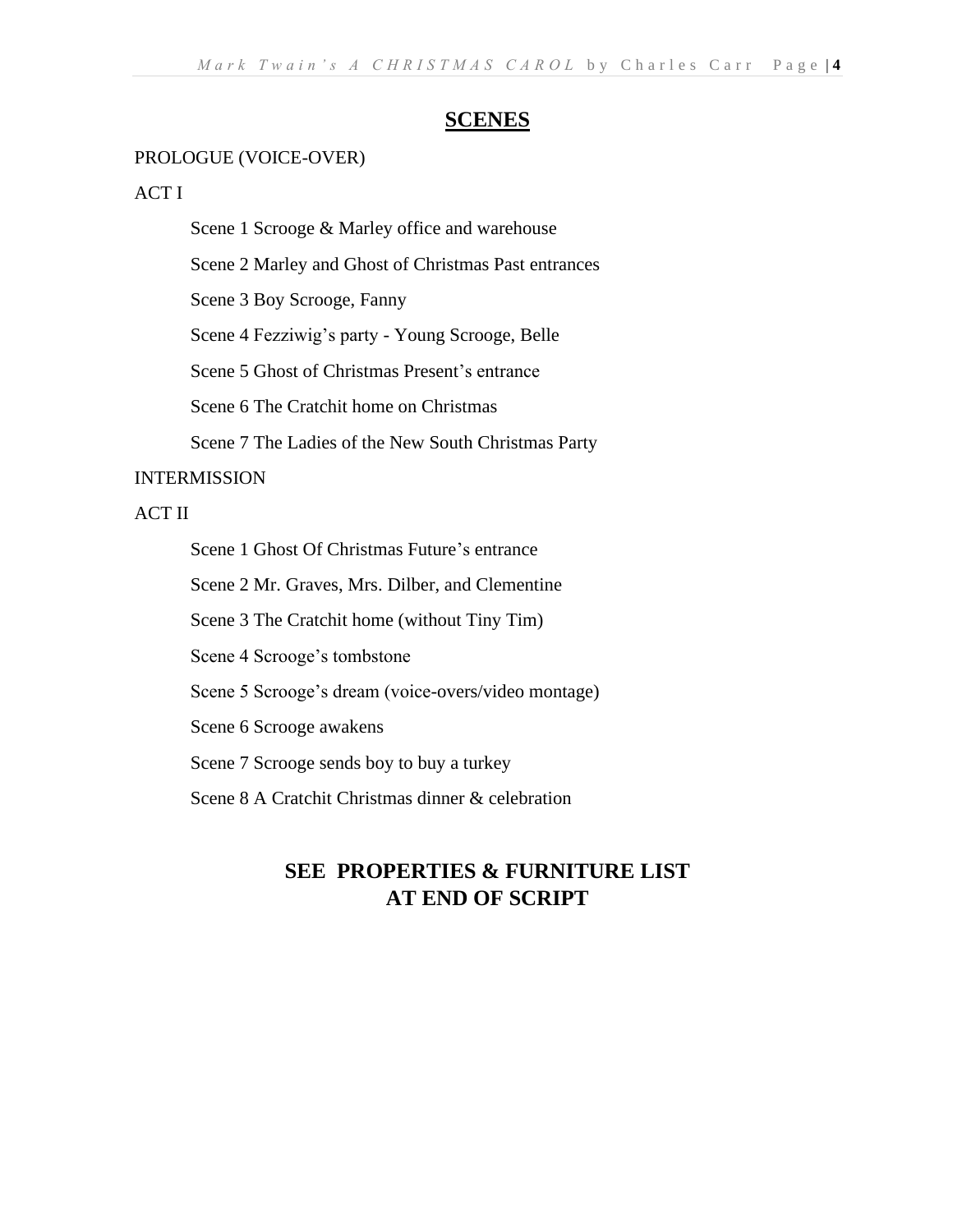# Mark Twain's A CHRISTMAS CAROL by Charles Carr

# **PROLOGUE**

*(Voice-over)*

The management would like to thank each and every one of you for attending this performance featuring the world-famous author and celebrated raconteur, Mr. Mark Twain. You might wish to know that, for this performance, Mr. Twain will be smoking a cigar − one of 15 he delights in consuming per day. Rest assured, though, that the instrument he will be enjoying this evening is an entirely new doohickey which emits some kind o' steam instead o' the caustic fumes which have been known to make ladies faint and rile up small dogs. Uh... or maybe vice versa.

*(Beat)*

You might also be interested to know that Mr. Twain is an early investor in this new technology, putting a significant portion of his operating capital into the venture on the advice of some from pretty clever-sounding Yankee types that he may be confident of reaping enormous financial returns... an adventure which, he hopes, turns out better than the Kaolotype engraving process, the magnetic telegraph, the steam pulley manufacturer, the Fredonia Watch Company, the railroad stocks, the silver stocks, and the gold stocks.

*(Beat)*

And... the timber rights, the Vaporizer which was represented as removing 99 percent of the steam from coal, the five-thousand-pound Paige typesetting machine, the optic liniment, and the button-on elastic strap to help pants hang more gracefully.

*(Beat)*

AND... the self-pasting scrapbook, the baby bed clamp to keep infants from kicking off their sheets, the spiral pin which permitted women to keep their hats on in gusty weather, and the German powdered food supplement derived from waste products normally fed to pigs.

*(Beat)*

On all of which Mr. Twain lost great amounts of money and, as a result, fervently wishes each and every one of his former business partners and northern scalawags burns in perdition for all of eternity. Or longer.

*(Beat)*

In the moments remaining before the show begins, the management hopes you might consider purchasing a beverage or treat from our concession stand.

*(Beat)*

Thank you for attending the show. We hope you will tell your family and friends about our little thing we got goin' here.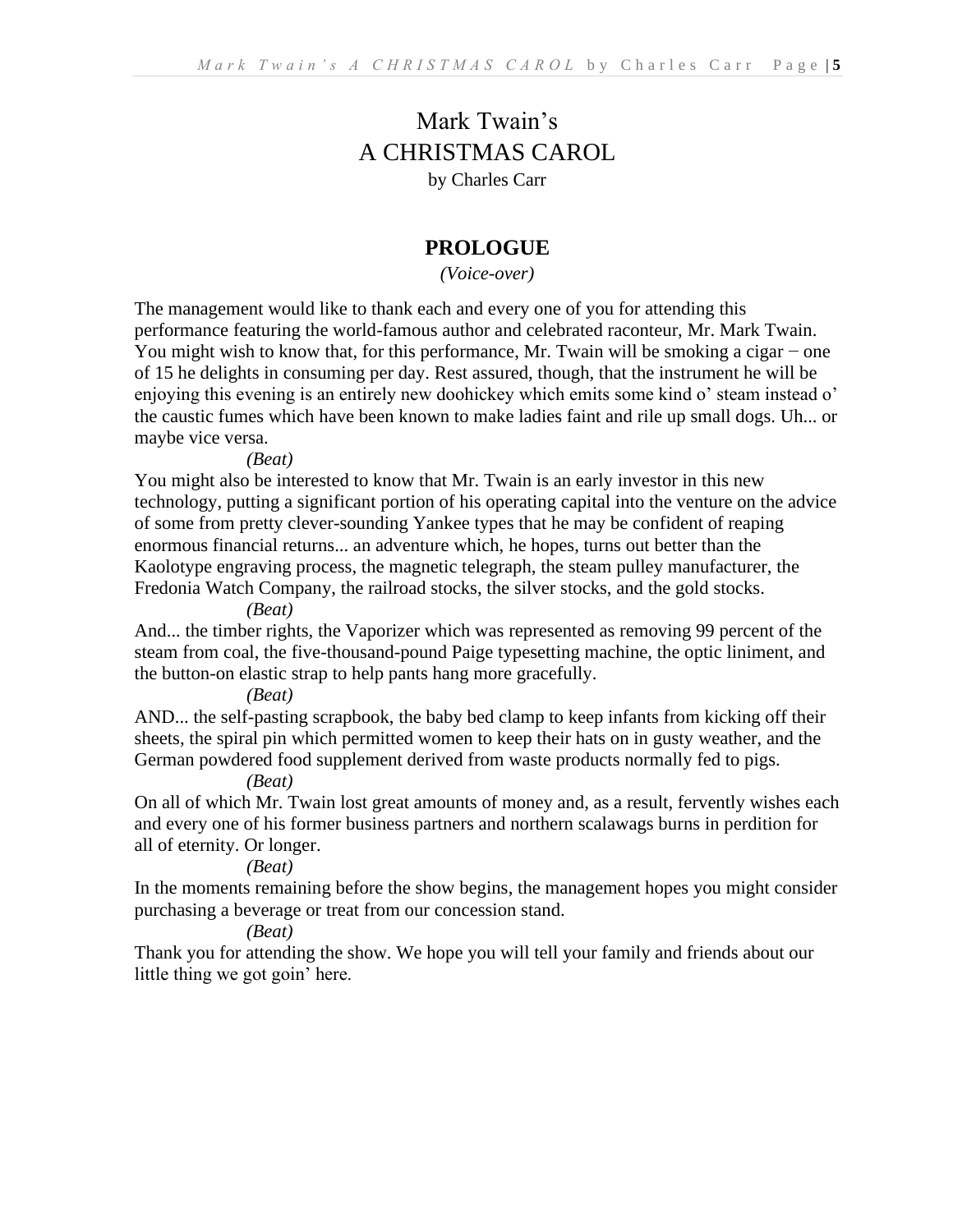# **ACT I - SCENE 1**

| <b>SETTING:</b> | The U.S. South around 1870. Dusk:<br><b>SCROOGE &amp; MARLEY OFFICE AND</b><br>WAREHOUSE. Scrooge's company,<br>"Scrooge & Marley - Mississippi River<br>Freightage" runs much of the shipping<br>throughout the area.                                                                                                                                                                                                                                                                                    |
|-----------------|-----------------------------------------------------------------------------------------------------------------------------------------------------------------------------------------------------------------------------------------------------------------------------------------------------------------------------------------------------------------------------------------------------------------------------------------------------------------------------------------------------------|
|                 | A tiny clerk's desk and chair sits has<br>between a window and a doorway SL. On<br>the desk are a feather pen, an ink well,<br>and a ledger. A shawl is draped over the<br>back of the chair. Near the US center is<br>door leading to the street; beside it, a<br>coat stand. A standing safe is located<br>against the back flats, roughly between<br>the center door and the window. A<br>podium is set up far SL, near the edge of<br>the stage, angled toward the center of the<br><i>audience</i> . |
| <b>AT RISE:</b> | When the Audience is seated,<br>CAROLERS gather on the street outside<br>the office.                                                                                                                                                                                                                                                                                                                                                                                                                      |
|                 | CAROLER 1 is a middle-aged woman;<br>CAROLER 4 is a male. Among the<br>carolers in a CHILD CAROLER; the<br>others can be any gender of any adult<br>age.                                                                                                                                                                                                                                                                                                                                                  |

# CAROLER 1

I told you they was all in here!

# CAROLER 3

And here they is, all in one boodle!

# CAROLER 2

I was worried Jonah scared 'em off with his singin' outside!

# CAROLER 3

More like yeowlin'!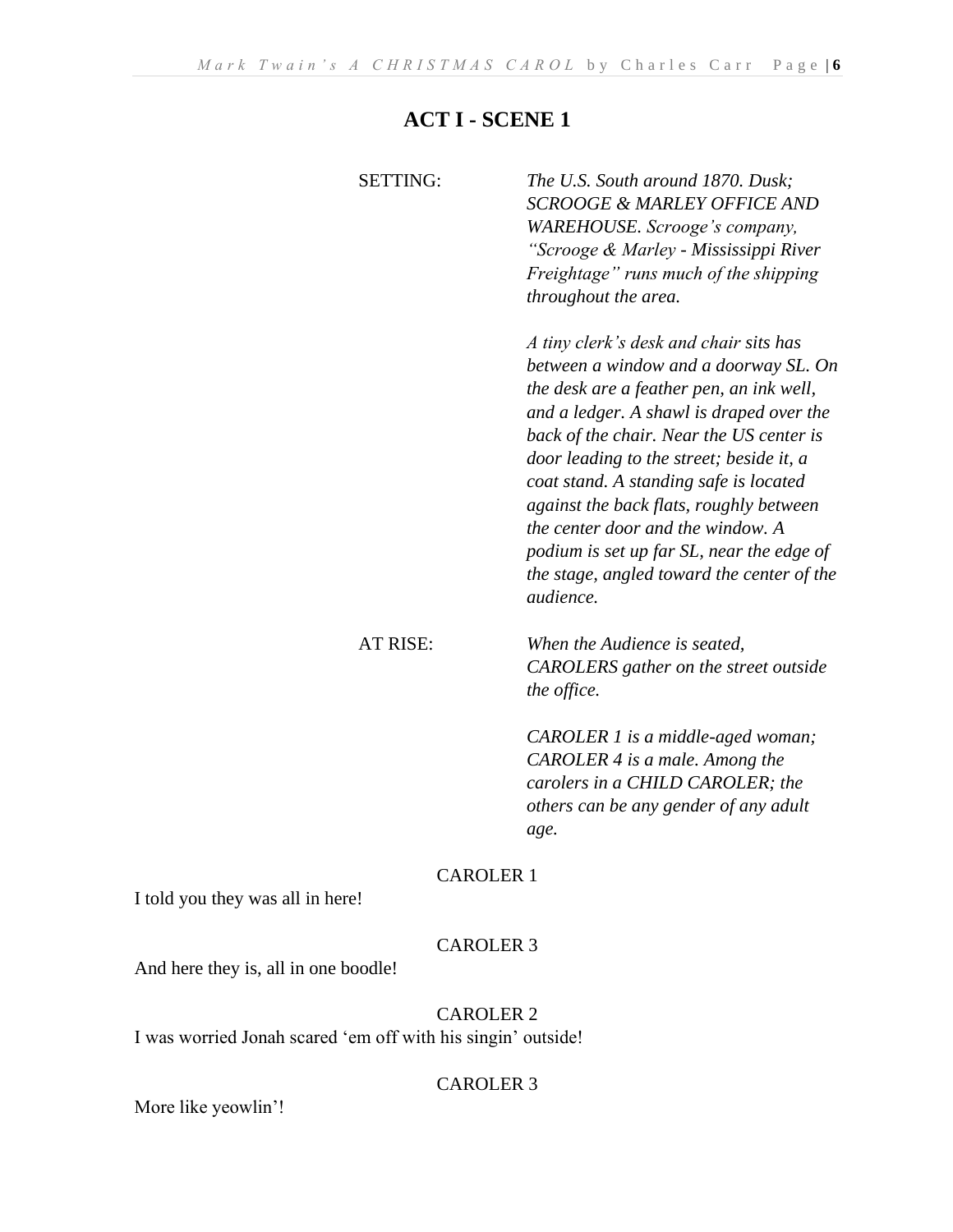#### CAROLER 4

*(Pretends to be hurt)* Well, I thought I was in fine form!

#### CAROLER 2

Reminded ME of a polecat in heat!

#### CHILD CAROLER

*(Shivers)* Hot? Who's hot? I'm freezing!

#### CAROLER 3

No mind. 'Sides, someone around here might give us a donation!

# CHILD CAROLER

I'm gonna get us a silver eagle 'fore the night's through!

*The CAROLERS position themselves DSC, very near to the Audience.*

#### CAROLER 1

*(Referencing the Audience)* Well, lookee all these smilin' faces!

#### CAROLER 4

Well, bein' as the gang's all here, I say let's do one more ditty!

#### CAROLER 1

Fine by me!

#### *CAROLER 1 whispers to the others.*

CAROLER 2

Oh, I don't think anybody here knows that. It's pretty new.

# CAROLER 1

Pshaw.

*CAROLER 1 separates herself from the others by moving a bit further DS. Somewhat nervously, she smooths out her dress, fiddles with her hair, and clears her throat.*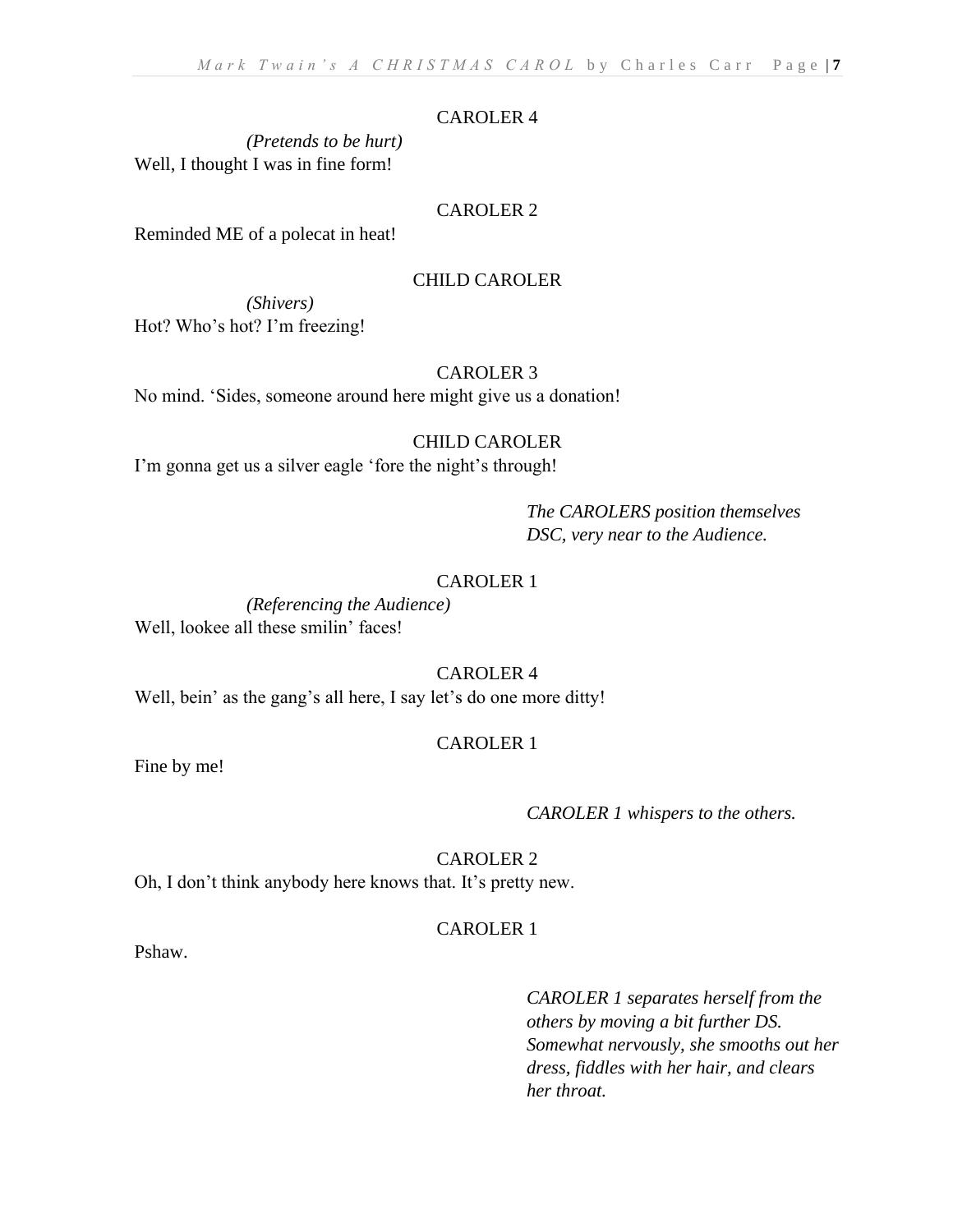#### CAROLER 1 *(Cont'd)*

Iffin' it would be to y'all's pleasure, the choir would now like to perform the beloved hymn, "I Heard the Bells on Christmas Day," words by America's author of renown, Henry Wadsworth Longfellow, regardin' our very own Civil War − days not that far agone.

> *CAROLER 1 takes out a pitch pipe, blows on it; gestures that each singer try to hit the note. CAROLERS 2 AND 3 hit the note, CAROLER 4 sings an obviously sour note. CAROLER 1 plays it again. Again a sour note, then pitch pipe again and sour note again, repeating faster and faster until CAROLER 1 abruptly stops, puts her hands up, and comments drolly.*

#### CAROLER 1 *(Cont'd)*

Perfect.

#### ALL CAROLERS, *Singing*

*I heard the bells on Christmas day Their old familiar carols play And mild and sweet their songs repeat Of peace on earth good will to men*

*And the bells are ringing Like a choir they're singing In my heart I hear them Peace on earth, good will to men*

#### *The CAROLERS buzz with excitement.*

#### CAROLER 1

Well, that was a huckleberry above a persimmon, if I do say so myself.

#### CHILD CAROLER

I'm happier'n a bug in a rug!

#### CAROLER 2

Well, I'm happier'n a clam at high tide!

#### CAROLER 3

Well, I'm happier'n a possum eatin' a sweet tater!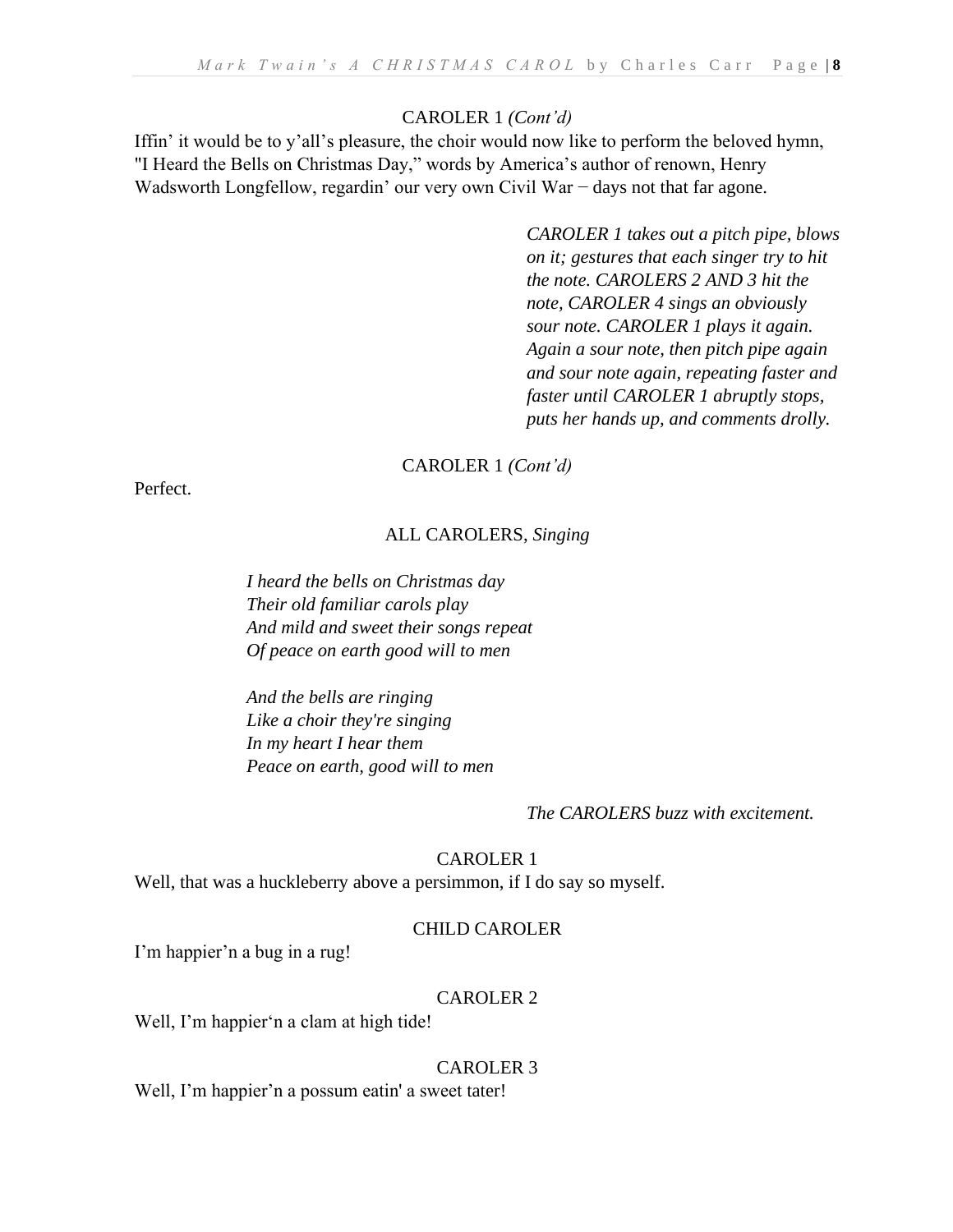#### CAROLER 5

Well, I'm happier'n an old dog lyin' on the porch chewin' on a big ol' catfish head!

*The OTHER CAROLERS make sounds of disgust.*

*As LIGHTS FADE, the group moves US to a position SR of the center door. The CAROLERS become motionless, but not 'frozen'.*

*NOTE: Until the final scene, no character ever looks at Twain or acknowledges his presence in any way.*

*MARK TWAIN enters through the house and stands at a podium − as he will do between most scenes. He is carrying a manuscript and a feather pen − his narrations at the podium may be read from the manuscript.* 

*TWAIN is dressed in his iconic threepiece white linen suit with all the accessories: gold watch and chain, boutonniere, shirt studs, gold cuff-links, etc. He is 'smoking' a cigar − a prop cigar which has a glowing tip and creates non-toxic vapor 'smoke). With a great flourish, he pulls open the suit coat, flashing his entire ensemble to the Audience, prompting a round of applause.*

#### TWAIN

My best Sunday go to meetin's outfit. Clothes make the man. *(Winks)* After all... naked people have little or no influence on society!

> *TWAIN does a little bow, again prompting more applause.*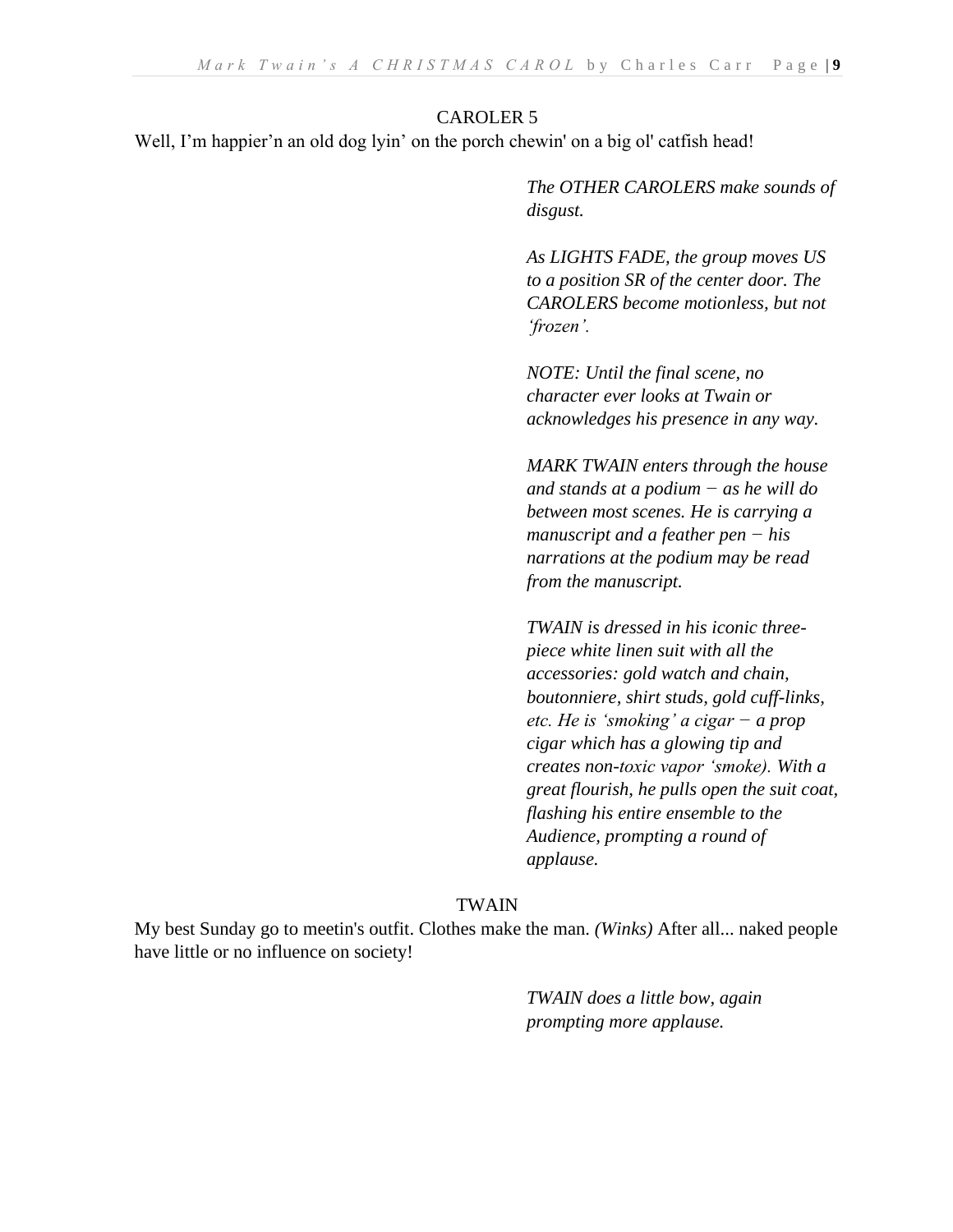# TWAIN *(Cont'd)*

I've worn these duds with politicians and nefarious scalawag malefactors alike... *(Does a double-take)* Did I just put politicians in the same sentence as nefarious scalawag malefactors? I'm so sorry. I want to apologize to... nefarious scalawag malefactors everywhere! *(Laughs)* Politics. Can we talk about politics for a moment? *(Ponders)* Of course, in the future there certainly won't be the problems with politicians that we've got these days... *(Responding to what should be Audience laughter)* Well, what do we have here? An audience of fortune tellers... or a posse o' cynics? *(Chuckles)* Well, I guess I agree with you. Selfishness, avarice, greed... they've been with us forever. *(Chuckles)* And if you think you understand somethin' about the human heart, well, someone's just done a bad job of explainin' it to ya! *(Picks up manuscript; puts it down)* It's not what we don't know that gets us in trouble. It's what we know for sure that just ain't so. *(Picks up manuscript again)* What we've got for you here is a phantasmical tale concernin' the human heart and its connection to the immortal soul, set in the time followin' our nation's tragic lover's quarrel between the North and the South. *(Beat)* But it's a story that coulda happened anywhere, anytime. *(Beat)* Let's begin:

> *TWAIN makes a sweeping gesture with his arm. As he does so, STAGE LIGHTS UP FULL.*

# TWAIN *(Cont'd)*

A street deep in the American South on Christmas Eve. A nondescript office. Houses and shops decorated for the holidays. Memories of times past and loved ones long gone. On that subject, we should get one thing straight right from the git-go: Rumors of Jacob Marley's death were not greatly exaggerated. *(Chuckles)* No, dear old Jacob was dead alright. No question about that. The county register of his burial was signed by the preacher, the courthouse clerk, the undertaker, and the next of kin. Even Scrooge set his John Hancock to it.

> *TWAIN remains standing at the podium. The CAROLERS, still located US and SR of the center door, move DSC again. The CHILD CAROLER suddenly points to the "Scrooge & Marley - Mississippi River Freightage" sign.*

# CHILD CAROLER

Let's go to... SCROOGE'S!

# CAROLER 2

Yes, let's!

CAROLER 4

C'mon!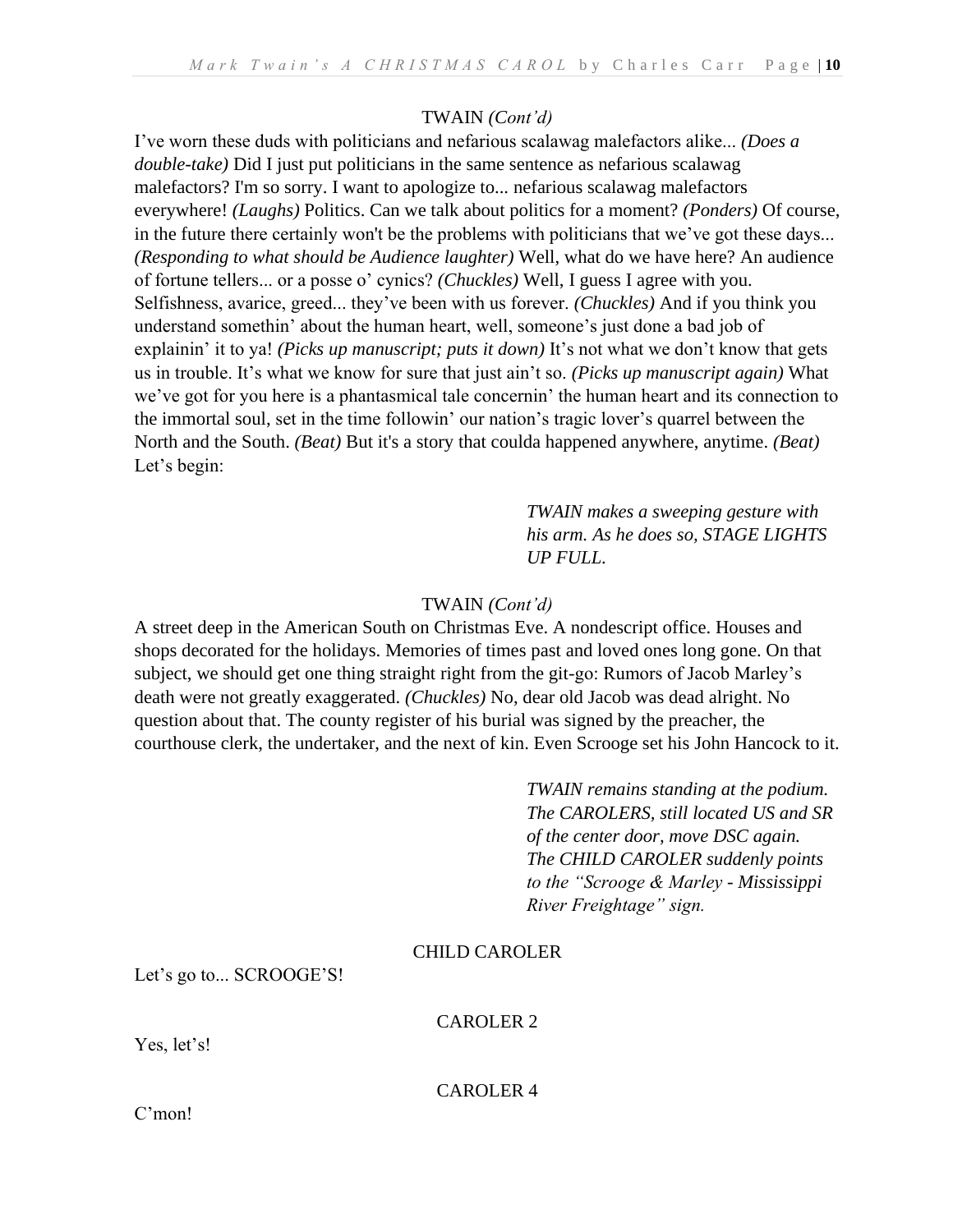#### CAROLER 1

#### *(Moving away)*

Well, y'all can warble 'til the cows come home for all I care, but count me out! That old buzzard doesn't deserve even a bird's chirp. Not that he'd be able to appreciate − or recognize − the Lord's own angel choir!

# CAROLER 4

# *(Imploring)*

Fer goodness' sake! What good is Christian charity if it be withheld from men such as Mr. Scrooge?

# *The OTHER CAROLERS continue to gesture to the sign and doorway.*

#### ALL CAROLERS BUT CAROLER 1

Come ON!

#### CAROLER 1

*(Sighs)* 

Well... *(Beat)* ... FINE. *(Takes a step halfway toward the others, then stamps her foot petulantly)* But I... won't... sing... *(Stamps)* ... well!

> *CAROLER 1 joins the others and the CAROLERS begin to sing or hum softly.*

#### TWAIN

Where was I? Old Marley was as dead as a doornail... which never made a heap'a sense to me in that bein' dead implies that the thing in question had to have been alive in the first place. *(Waves hand dismissively)* But never mind. Scrooge and Marley were partners for...

> *TWAIN pauses to scratch in his manuscript. This only needs to happen once or twice to establish that he is weaving this story in real time.*

#### TWAIN *(Cont'd)*

... thirty... no... *(More scratching)* ... um, forty... let's just make that... a peck'a years. Scrooge was Jacob's sole executor, his sole administrator, his sole assign, his sole residuary legatee, his sole friend, and sole mourner. But, if we're tellin' the truth here, even Scrooge hisse'f didn't get all that dreadful worked up by the sad event. Scrooge never painted out old Marley's name on the plaque aside the door... *(Gestures to plaque)* ... not out of any tender feelin's or sentimentality, mind you, but because, as Scrooge himself said, "Well, now, that just makes things simpler, don't it?" There it stood, years afterwards: *(Gestures)* "Scrooge & Marley - Mississippi River Freightage."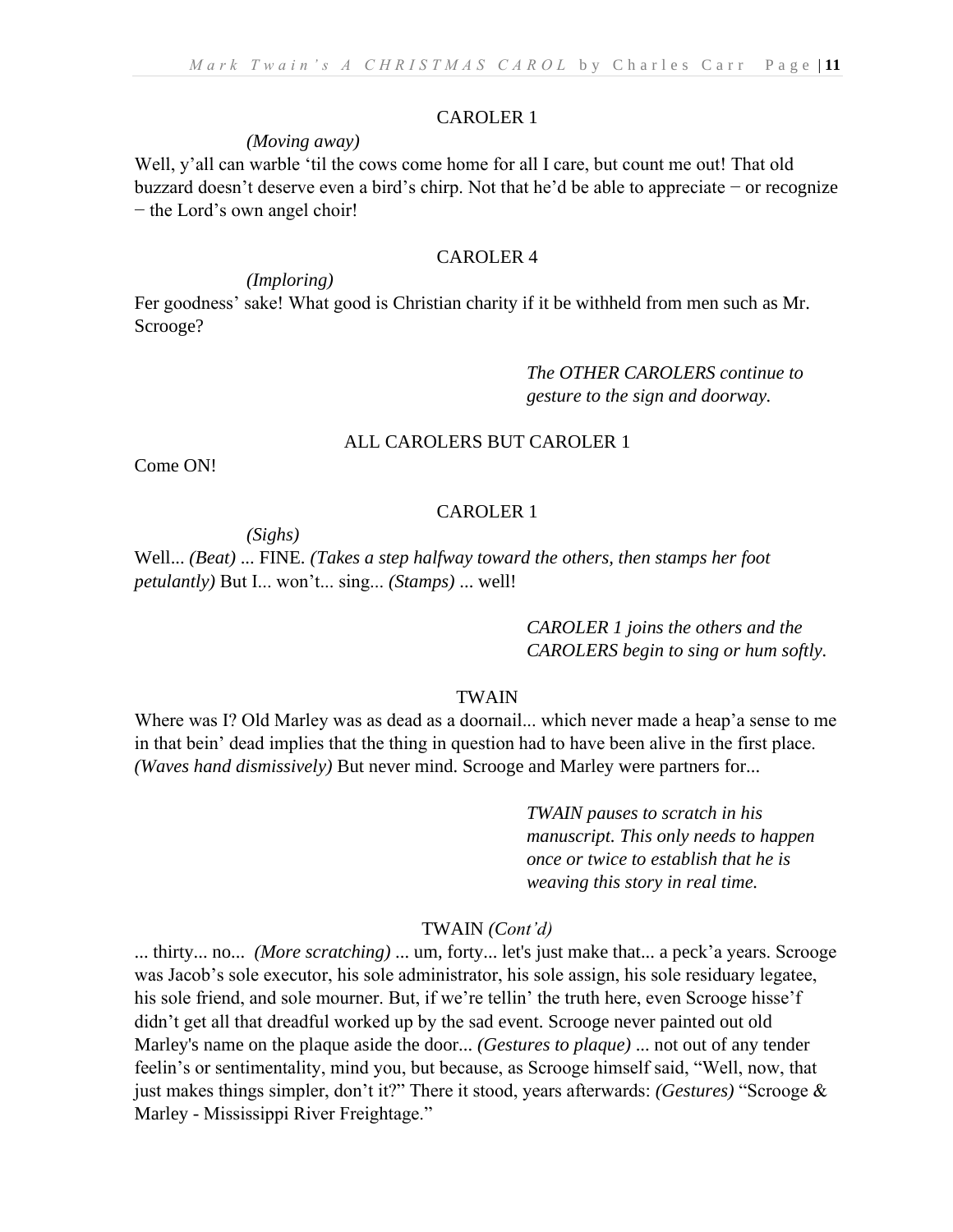*SFX: Distant church bells.*

*BOB CRATCHIT enters through the Audience, greeting Audience members as if they were townspeople with great geniality as he progresses: wishing them a Merry Christmas, shaking hands, patting backs, etc. He takes his time.*

*BOB makes his way across the length of the stage until he reaches the doorway, where he pauses at the "Scrooge & Marley - Mississippi River Freightage" sign and, with pride, shines it up a bit using his coat sleeve and even straightens out its position on the wall. Then he stops and rolls his eyes upward and sighs, seemingly in anticipation of something. That 'something' is CAROLER 1, who has been carefully watching BOB as he passes in front of the singers. The OTHER CAROLERS move US emphasizing an as yet unexplained connection between CAROLER 1 and BOB. CAROLER 1 suddenly hurries over to BOB, revealing herself as his wife, MRS. CRATCHIT.*

#### CAROLER 1/MRS. CRATCHIT

Bob! Bob! *(Shrieks)* BOB!

# *MRS. CRATCHIT/CAROLER 1 intercepts BOB at the doorway before he can enter. She takes him by the lapels, looks him over and brushes off his coat.*

#### MRS. CRATCHIT *(Cont'd)*

*(With pride)*

There's my Bob.

*She fusses over him then points at the sign near the doorway.*

MRS. CRATCHIT *(Cont'd)*

Now, remember: Christmas Day.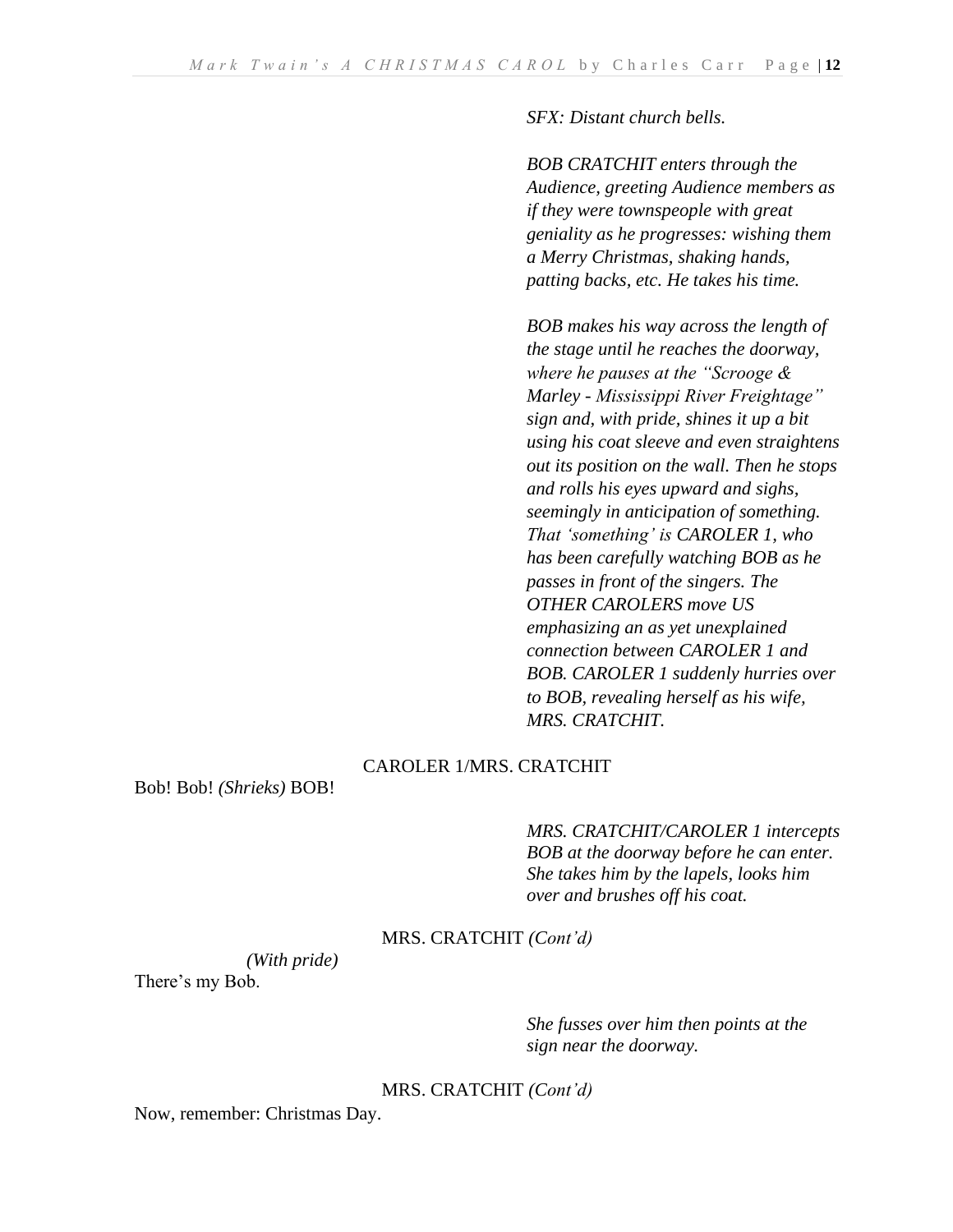#### BOB CRATCHIT

#### *(Smiles patiently)*

Yes, wife. *(Holds her hand in his)* You are too hard on Mr. Scrooge. There is more good in him than meets the eye.

> *MRS. CRATCHIT sighs at Bob's predictable naivety.*

#### MRS. CRATCHIT

#### *(Frustrated)*

He's gonna milk that cow as long as it'll stand, if you let him.

*BOB appears resolute. Finally, MRS. CRATCHIT pats his chest with both hands and speaks the same words she just uttered − only this time with fatalistic resolve.*

#### MRS. CRATCHIT *(Cont'd)*

There's my Bob. *(Beat)* I best be gettin' home. Martha might nearly be a grown woman now, but them grandkids are a handful even for her.

> *MRS. CRATCHIT turns BOB around and actually gives him a little push through the doorway. BOB passes through the doorway and into the office. He hangs his coat and hat on the stand. heads to his tiny clerk's desk and begins working.*

#### TWAIN

A tight-fisted hand at the grindstone was Scrooge! Harder than a two-penny jawbreaker. A squeezing, wrenching, grasping, scraping, clutching, covetous, old sinner! Sharp as flint, from which no steel had ever struck out generous fire; secret and self-contained, and solitary as an oyster. A man without the slightest regard for human sympathy. The cold within him froze his old features, nipped his pointed nose, shriveled his cheek, stiffened his gait; made his eyes red, his thin lips blue and spoke out shrewdly in his grating voice.

> *BOB shivers and retrieves the shawl from the back of his chair and puts it around shoulders. EBENEZER SCROOGE enters from the back of the house and makes his way through the Audience, scowling and glaring at various people in stark contrast to Bob's genial entrance.*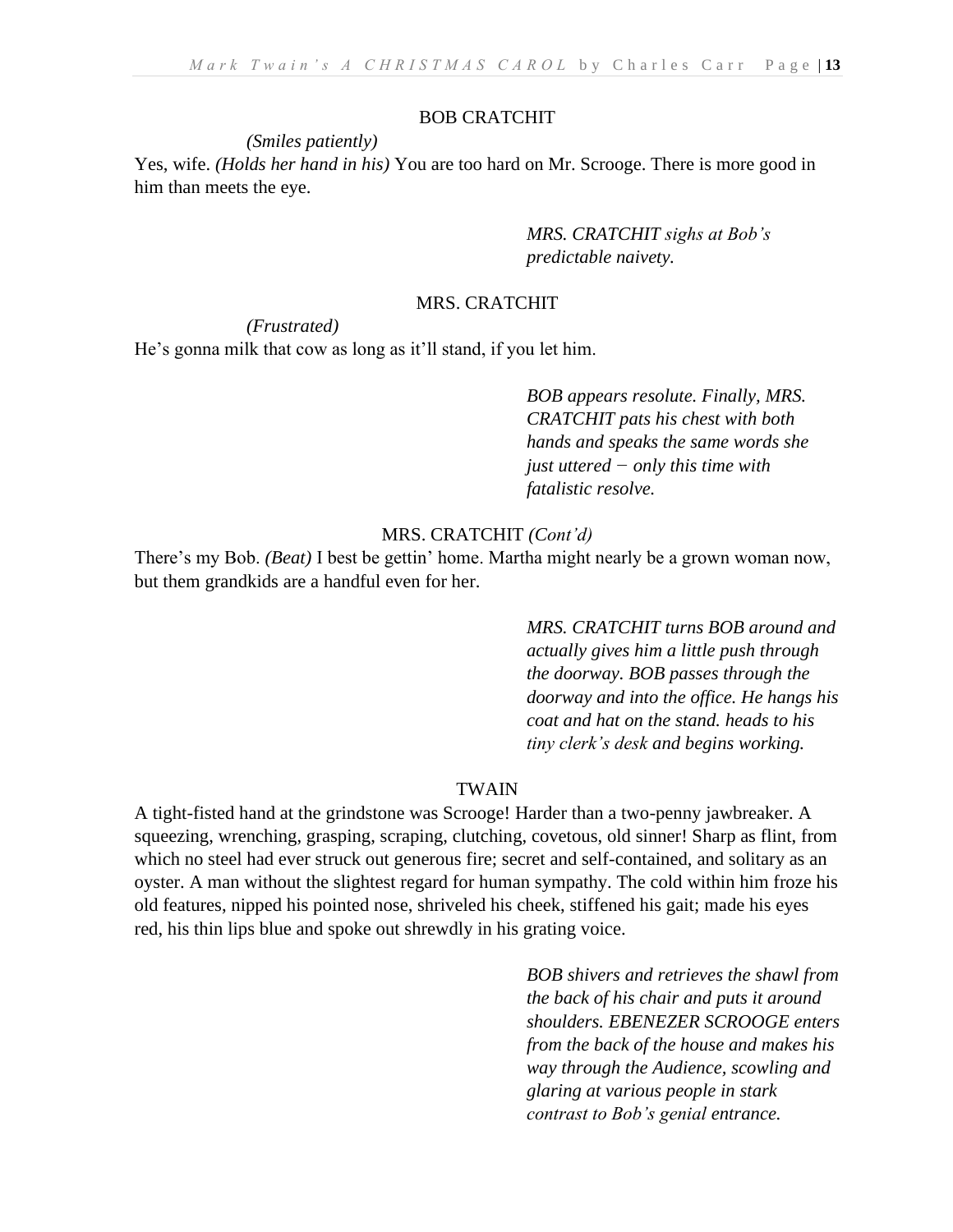*SCROOGE stops, takes out his pocket watch and looks at it. He then twirls the watch chain so that it wraps around his finger, untwirls it, then puts it back in his pocket − a signature gesture. TWAIN continues.*

#### TWAIN

A frosty rime was on his head, and on his eyebrows, and his wiry chin. He carried his own low temperature always about with him; he iced his office in the dog days; and didn't thaw it one degree at Christmas. External heat and cold had little influence on Scrooge. No warmth could warm, no wintry weather chill him. No wind that blew was bitterer than he, no falling snow was more intent upon its purpose, no pelting rain less open to entreaty. Foul weather didn't know where to have him. Nobody ever stopped him in the street to say with cheerful greeting, "My dear Scrooge, how are you? When will you come to see me?" But what did Scrooge care? It was the very thing he liked. To edge his way along the crowded paths of life, warning all human sympathy to keep its distance. *(Beat)* Scrooge spent very little time thinkin' about other human beings. So little, that he was almost entirely unaware of the real reasons that were the source of his own true nature. *(Chuckles)* The hottest summer I ever spent was a winter in the Deep South. But that was not this winter. It was cold, bleak, biting weather. People wheezing up and down, beating their hands upon their breasts, and stamping their feet upon the pavement stones to warm them.

> *TWAIN exits. SCROOGE scowls at the CAROLERS, parts them with his cane and makes his way toward the door. At the door, he pauses, squints at the sign and returns it to its original position. The CHILD CAROLER approaches SCROOGE. The OTHERS frantically gesture to stop the CHILD, but it is too late. They cringe as the CHILD holds out a cup, arm outstretched.*

#### CHILD CAROLER

Merry Christmas, sir...

*SCROOGE slowly raises his head, turns, and appraises the child.*

Bah!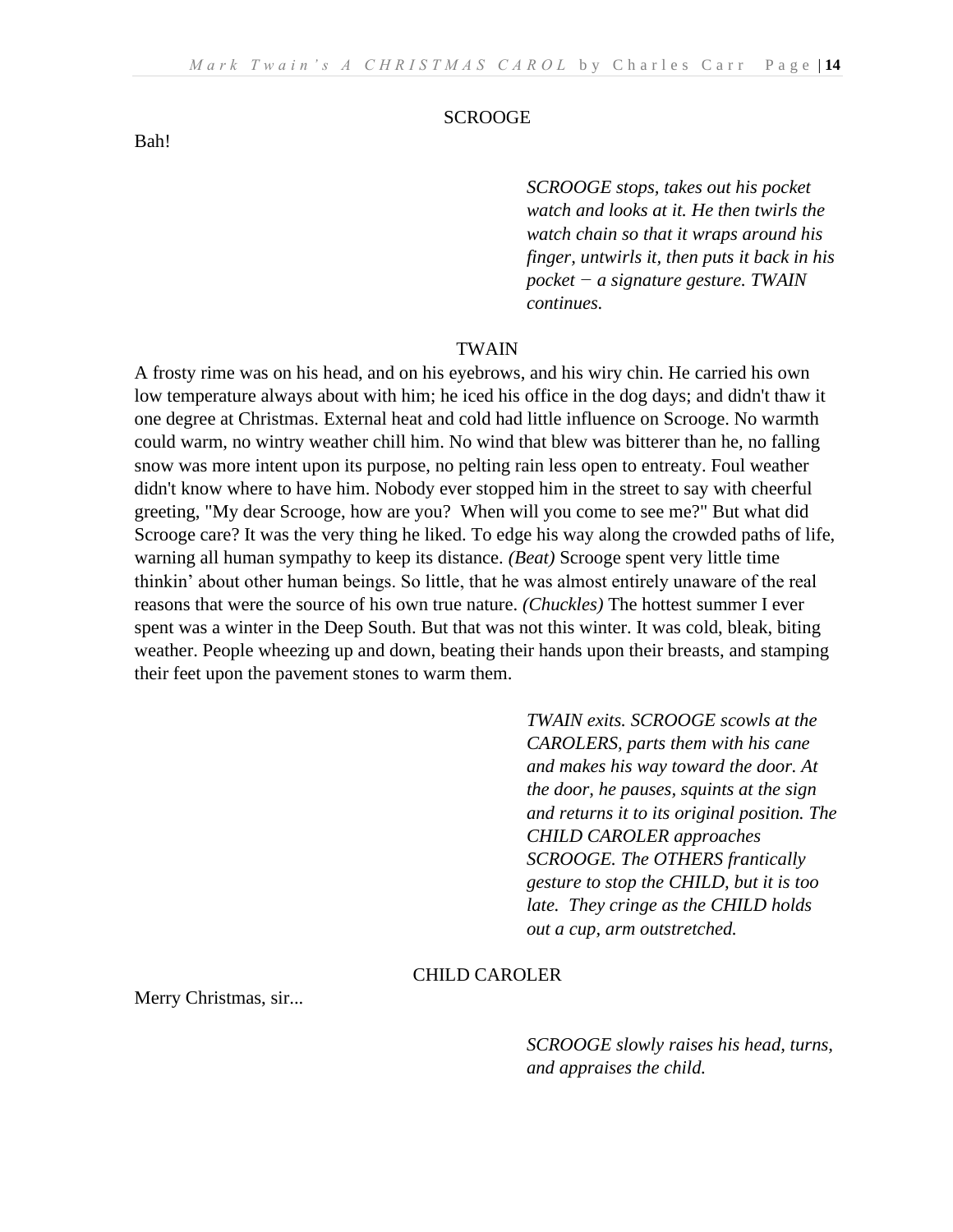Bah!

*Frightened, the CHILD freezes in place.*

#### SCROOGE *(Cont'd)*

Vamoose, guttersnipe!

*The CHILD flees as the OTHER CAROLERS, including MRS. CRATCHIT, look at SCROOGE angrily as they, too, begin to exit. Surprisingly quick, SCROOGE makes a move as if he might chase after them as they quickly scatter. Satisfied, he grunts, turns, and enters through the doorway and then into his office. SCROOGE hangs up his coat and hat. Bob, who had been hard at work, rises nervously.*

#### BOB CRATCHIT

Good afternoon, Mr. Scrooge.

#### SCROOGE

Have you finished those letters, Cratchit?

#### BOB CRATCHIT

I'm nearly done, sir.

#### SCROOGE

Don't be thinkin' you'll be leavin' here today until you do. *(Gestures to things off)* All that stuff back there isn't going to ship itself up the river.

> *FREDERICA, enters, making her way to the office door, catching SCROOGE's eye. He looks out the window, sees her and scoffs to himself.*

#### BOB CRATCHIT

Yes, Mr. Scrooge. I was... I was wonderin' if it might be possible to add another coal or two to the fire? It's getting quite—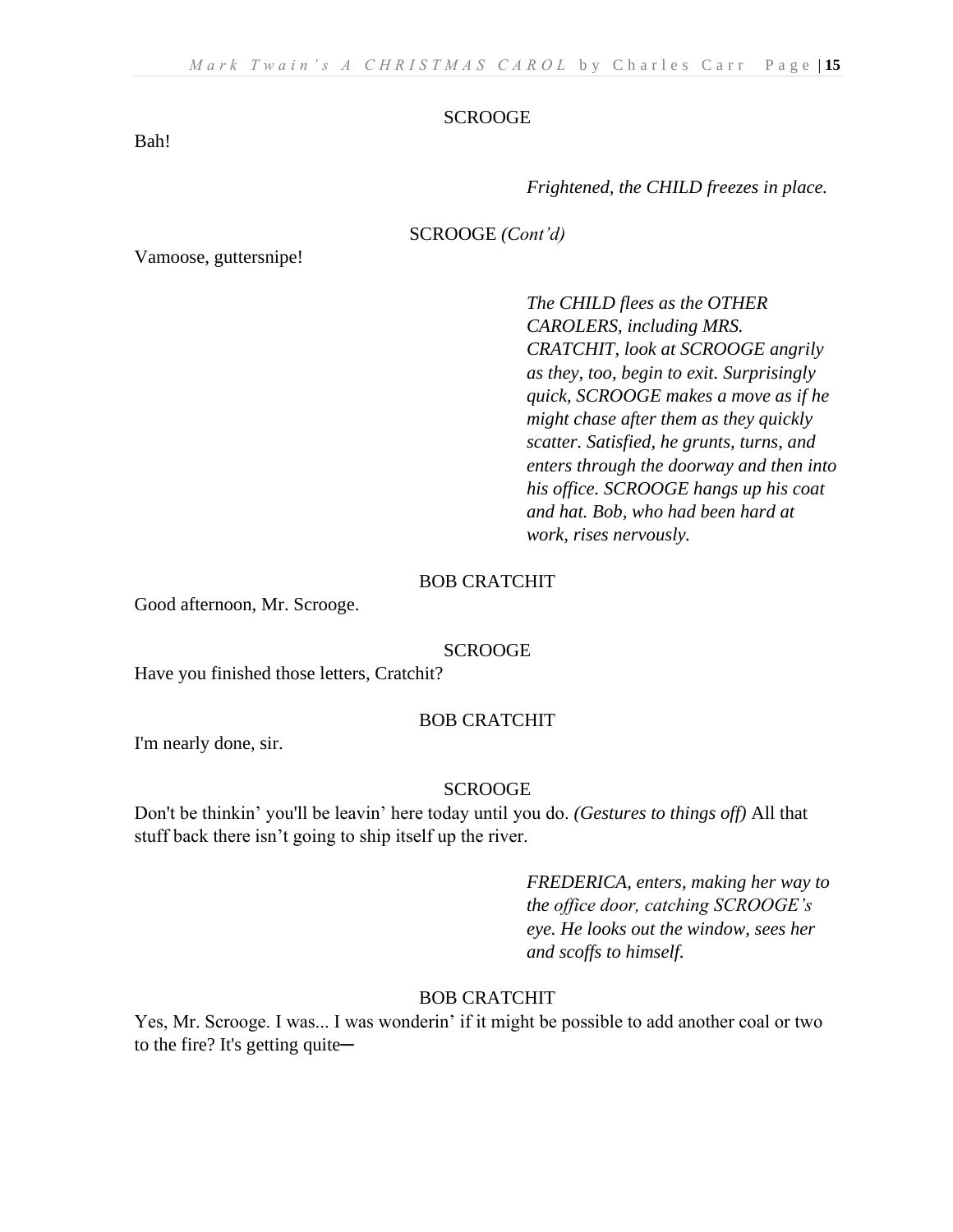# *(Cutting him off)*

Well isn't that just precisely the reason I keep the coal scuttle in my own room! Damn foolish to be wastin' it this late in the day. Now, get back to your work.

# BOB CRATCHIT

Y... yes, Mr. Scrooge.

*BOB returns to his desk FREDERICA takes a deep breath and bursts into the office.*

#### FREDERICA

A merry Christmas, Uncle! God bless you!

#### SCROOGE

Bah! Humbug! I can rightly do without you, Frederica, comin' here, bird doggin' me every Christmas.

#### FREDERICA

*(Laughs)* 

Why would you ever say Christmas was a humbug, Uncle? *(Aside to BOB)* He don't mean that, I am sure.

> *Through the following conversation, BOB acts as if he doesn't want to become involved but, as the conversation proceeds, begins to steal looks at the two, quickly putting his head down whenever SCROOGE shoots a disapproving look his way.*

#### SCROOGE

I do. Merry Christmas! What reason have you to be merry? What reason to celebrate? You're poor enough.

> *SCROOGE pulls out his pocket watch and absentmindedly twirls it by the chain around his finger.*

#### FREDERICA

Come, then. What reason have you to be such a grump? You're rich enough.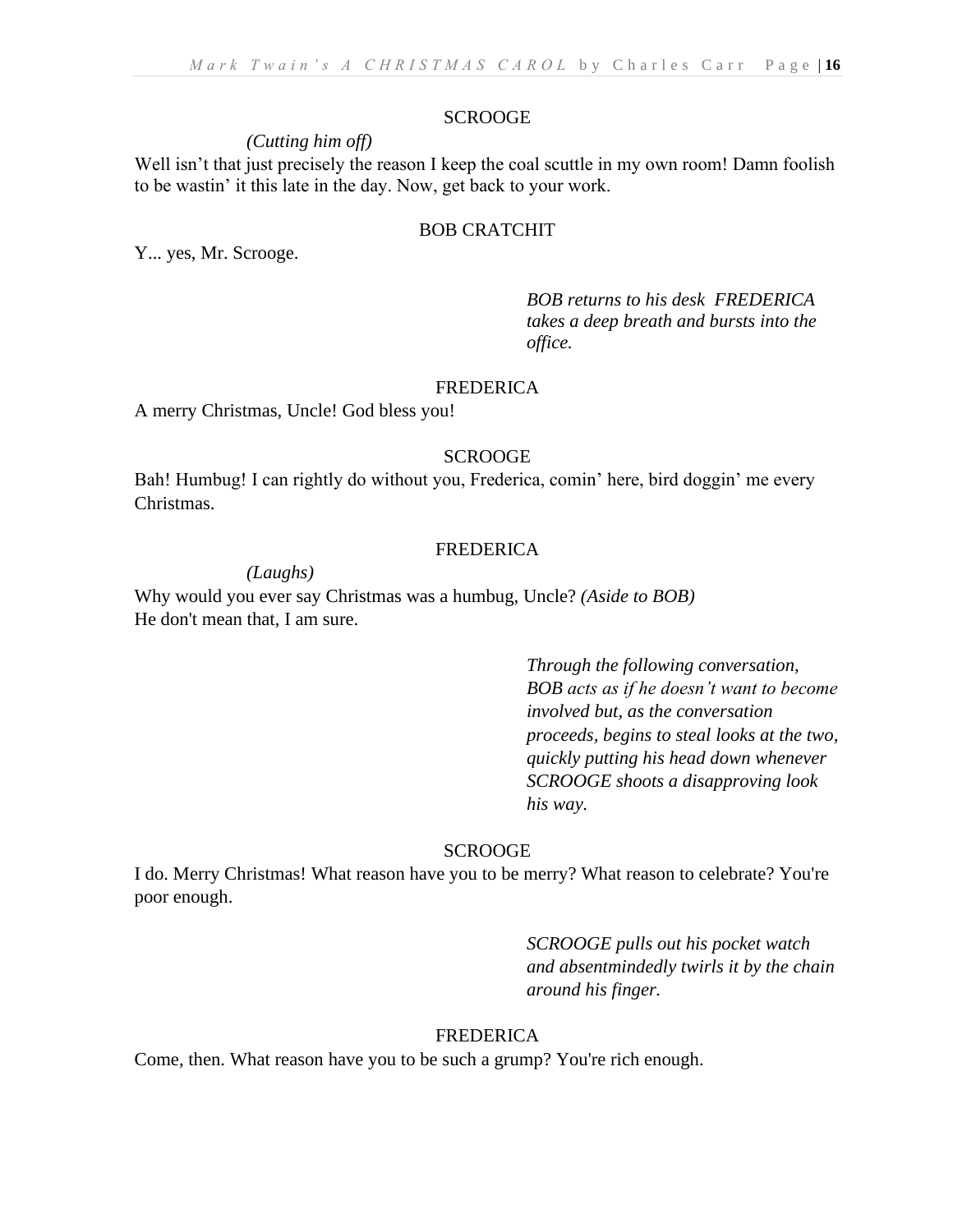Bah! Can your clients even manage to recompense you?

#### FREDERICA

When they have no money, people pay me what they can afford and that's fine by me: a goose, a pie, a...

> *FREDERICA pulls, of all things, an egg out of her coat, looks at it, then spontaneously offers it to SCROOGE.*

# FREDERICA *(Cont'd)*

*(Gently goading him)* Many happy returns, Uncle!

> *SCROOGE waves off the egg, grunts. FREDERICA holds up the egg.*

# FREDERICA *(Cont'd)*

To the family who gave it, that egg represents a greater share of their wealth than... well, than that fine gold watch of yours, Uncle. And I value it all the more.

> *SCROOGE huffs grumpily. Holds his watch up next to the egg.*

#### SCROOGE

It's an egg. *(Beat)* Care to trade, little miss priss?

#### FREDERICA

*(Waves him off)* 

Don't be this way, Uncle.

#### SCROOGE

'Sides, you should be home cookin' that egg − for your husband!

*FREDERICA smiles and offers it to BOB. BOB gazes longingly at the egg, but first looks to SCROOGE for permission, who makes a dismissive gesture. BOB ferrets it into his own coat pocket and returns to work, head down.*

#### FREDERICA

Times are changin,' Uncle.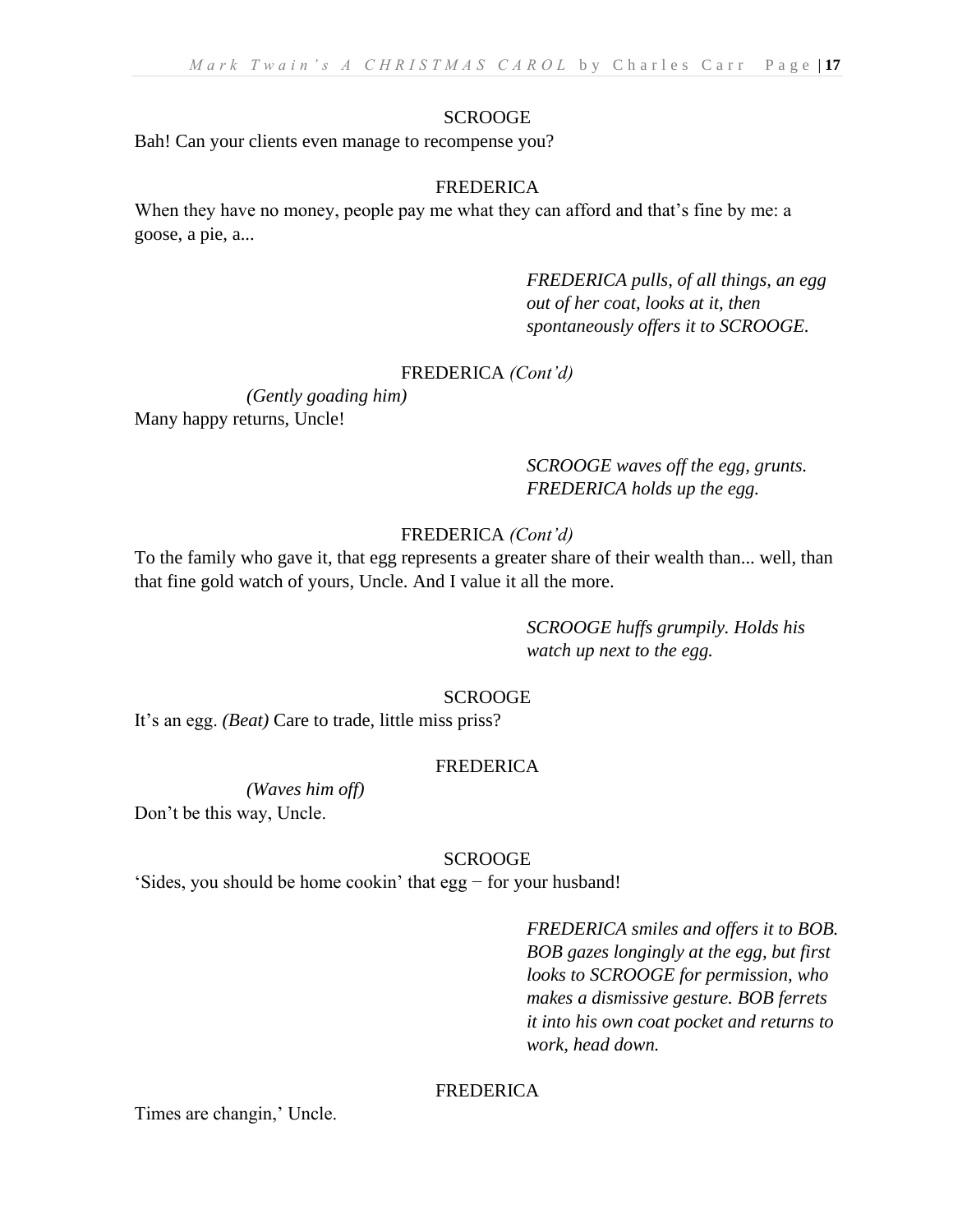They are NOT. Not this century anyways. *(Turns away then quickly back, finger pointed) −*  and not NEXT century neither! *(Mumbles)* Women doin' like men. *(Beat)* Right, Cratchit?!

# BOB CRATCHIT

*(Meekly)*  Uh... you haven't met my wife, have you, sir?

> *Not understanding, SCROOGE looks at BOB, then waves him off.*

#### SCROOGE

Fanny shoulda learned you better... Frederica.

# FREDERICA

*(Teasing)* 

If it makes you feel any better, Uncle, you may call me... Freddie. You as well, Mr. Cratchit. *(BOB looks nervous; beat)* Tarnation, Uncle! It's a sin to grouse at Christmastime!

# SCROOGE

What else can I be when I live in such a world of dimwits as this? Merry Christmas! Out with your merry Christmas! What's Christmastime to you but a time for payin' bills without money; a time for findin' yourself a year older, but not an hour richer? If I could work my will, every idiot who goes about with 'Merry Christmas' on his lips should be boiled in his own puddin' and buried with a stake of holly through his heart!

# FREDERICA

Really, Uncle!

# **SCROOGE**

Yes, really... Niece! You go on, now, and tend to Christmas in your own way and let me tend to it in mine.

# FREDERICA

*(Aside to BOB)*

But he don't tend to it.

*BOB looks nervously at FREDERICA, then at SCROOGE, who is scowling at him, then immediately puts his head back down to his work.*

# **SCROOGE**

Let me leave it alone then! As much good as it's ever done you.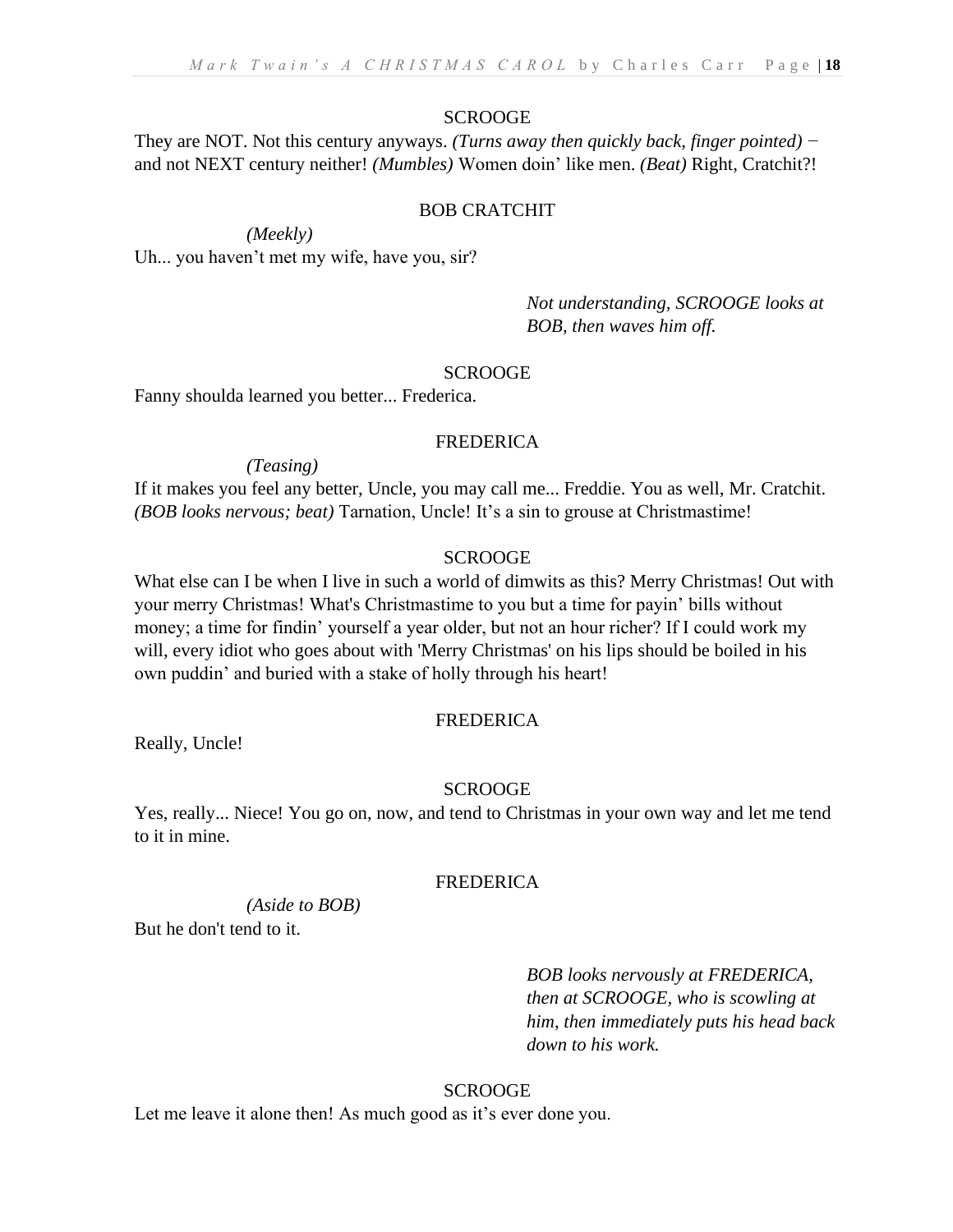# FREDERICA

There are many things from which I might have derived good, by which I have not profited, I dare say, Christmas among the rest. But I am sure I have always thought of Christmastime as a good time: a kind, forgiving, charitable, pleasant time: the only time I know of, in the long calendar of the year, when men and women seem by one consent to open their shut-up hearts freely. And therefore, Uncle, though it don't put a scrap of silver or gold in my pocket, I believe that it has done me good, and will do me good; and I say, God bless it!

> *BOB jumps up and spontaneously applauds with such vigor that he nearly knocks over his desk. He rights it, then quickly sits again when he sees SCROOGE glowering at him. Angry, SCROOGE moves toward BOB but is blocked by FREDERICA.*

> *MR. SIMMONS and MR. RYE, two solicitors for charity, enter and make their way toward the office door. They stop outside and quietly converse, gesturing occasionally toward the doorway and the "Scrooge & Marley − Mississippi River Freightage" sign.*

#### FREDERICA *(Cont'd)*

Don't be vexed, Uncle. Come be with us tomorrow at the annual charity ball. Jackson extends his welcome as well.

# **SCROOGE**

There's another thing. Why did you get married?

#### FREDERICA

*(With incomprehension)*  Well... because... because I fell in love, of course!

#### **SCROOGE**

Because you fell in love! The only one thing in the world more preposterous than a Merry Christmas! My experience has taught me that most would do better to forego marriage entirely. *(Waving her off dismissably)* Good afternoon to you.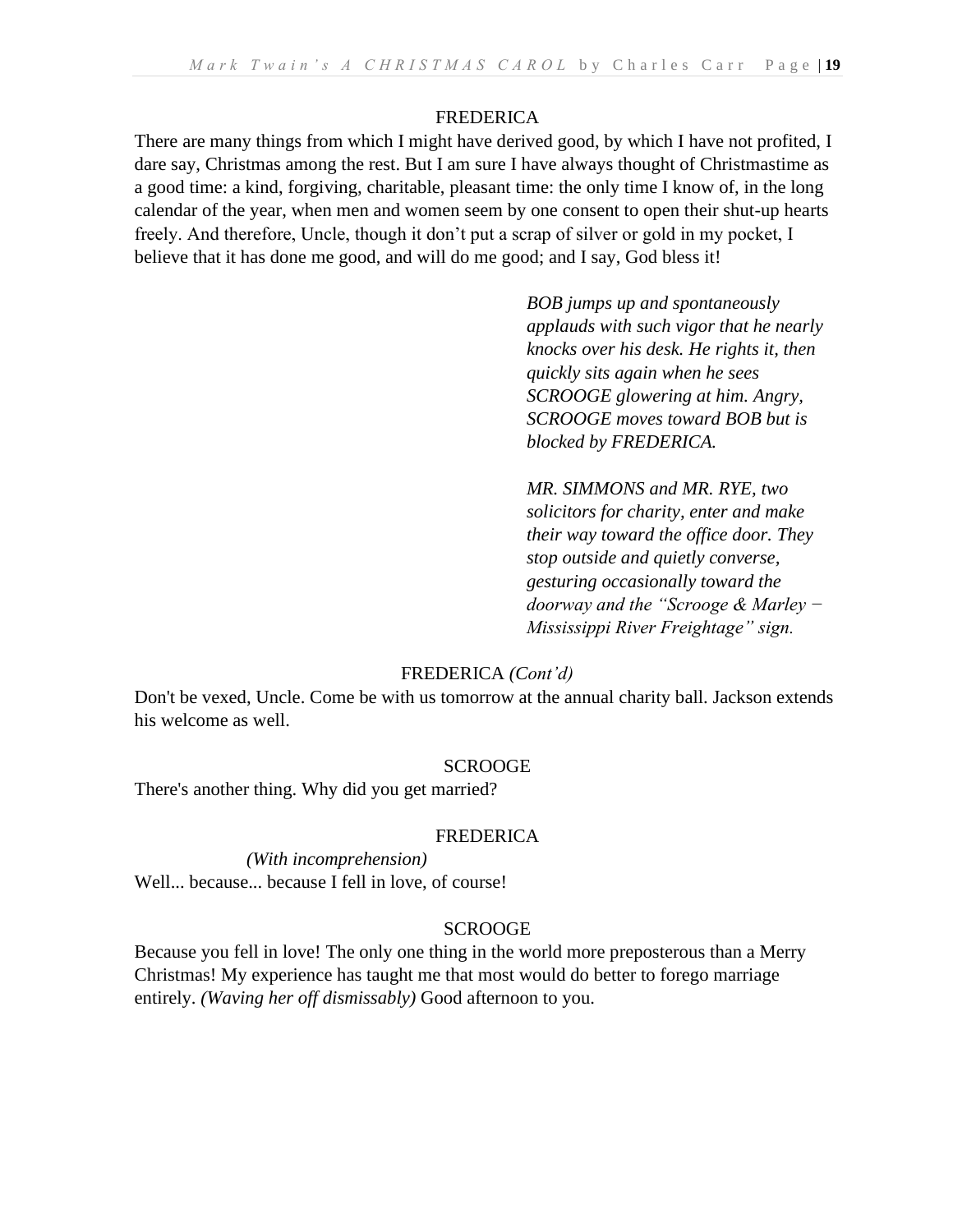#### FREDERICA

#### *(Laughs all the same)*

We'll expect to see you all the same. I am sorry, with all my heart, to find you in such a cantankerous and mule-headed state. *(Again goading lightly)* But, I intend to keep my Christmas humor no matter what. So a merry Christmas, Uncle!

#### **SCROOGE**

Good afternoon, Niece!

# FREDERICA

*(Rubbing it in)*  And a Happy New Year!

Go on. Git!

#### **SCROOGE**

*SCROOGE urns his back to both.*

*FREDERICA extends her hand to BOB who, after first checking that SCROOGE isn't looking, heartily returns the greeting.*

#### FREDERICA

*(Loudly)*  Merry Christmas, Mr. Cratchit!

#### BOB CRATCHIT

*(Sotto voce)* 

And to you, ma'am!

*FREDERICA exits. SCROOGE, who has overheard the previous exchange, speaks aloud.*

#### **SCROOGE**

There's another fella, my clerk. Barely seven greenbacks a week and here he is jawin' on about it bein' a merry Christmas. I'd a powerful sight sooner sign up for my own retiracy.

> *Outside the office, FREDERICA runs right into the two solicitors for charity MR. SIMMONS and MR. RYE. FREDERICA nods.*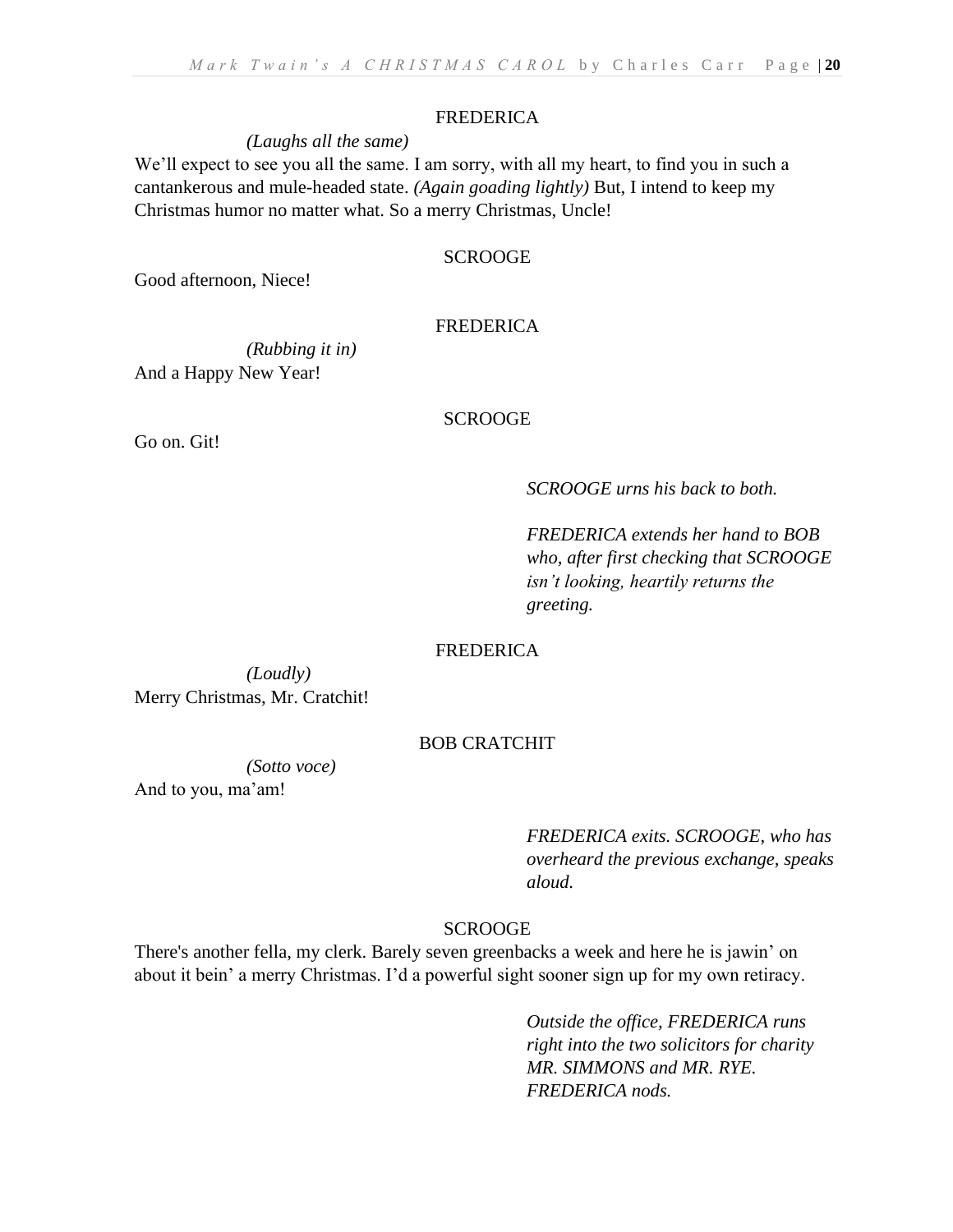#### FREDERICA

Greetings, gentlemen.

#### RYE

Evenin,' ma'am.

#### SIMMONS

And a merry Christmas to you, ma'am.

# FREDERICA

Beware my uncle. He has yet to find his Christmas spirit this day... *(Darting a quick glance at SCROOGE who, looking out the window pretends not to hear) …*or ANY! *(Laughs again and exits off)*

#### SIMMONS

Ah! Scrooge is slicker'n snakes. You best follow my lead. This feller's like a crocodile lazin' in the bayou sun. By the time you sees him, it's too late.

#### RYE

Oh, my heavens, no. Mr. Scrooge should be treated with the kindness and generosity of spirit due every living creature!

#### SIMMONS

*(Chuckles)*  So, it's a competition is it? Alright, then.

> *SIMMONS gestures grandly towards the door. RYE enters, followed by SIMMONS. SCROOGE warily eyes the two.*

#### SCROOGE

*(Groans)* 

And here come yonder chuckleheads, right on schedule for the season. And what's this?

*SIMMONS stands rigid as he speaks, barely moving a muscle throughout the following exchange.*

# SIMMONS

*(With crisp efficiency)* 

Scrooge and Marley's, I believe. Have I the pleasure of addressing Mr. Scrooge or Mr. Marley?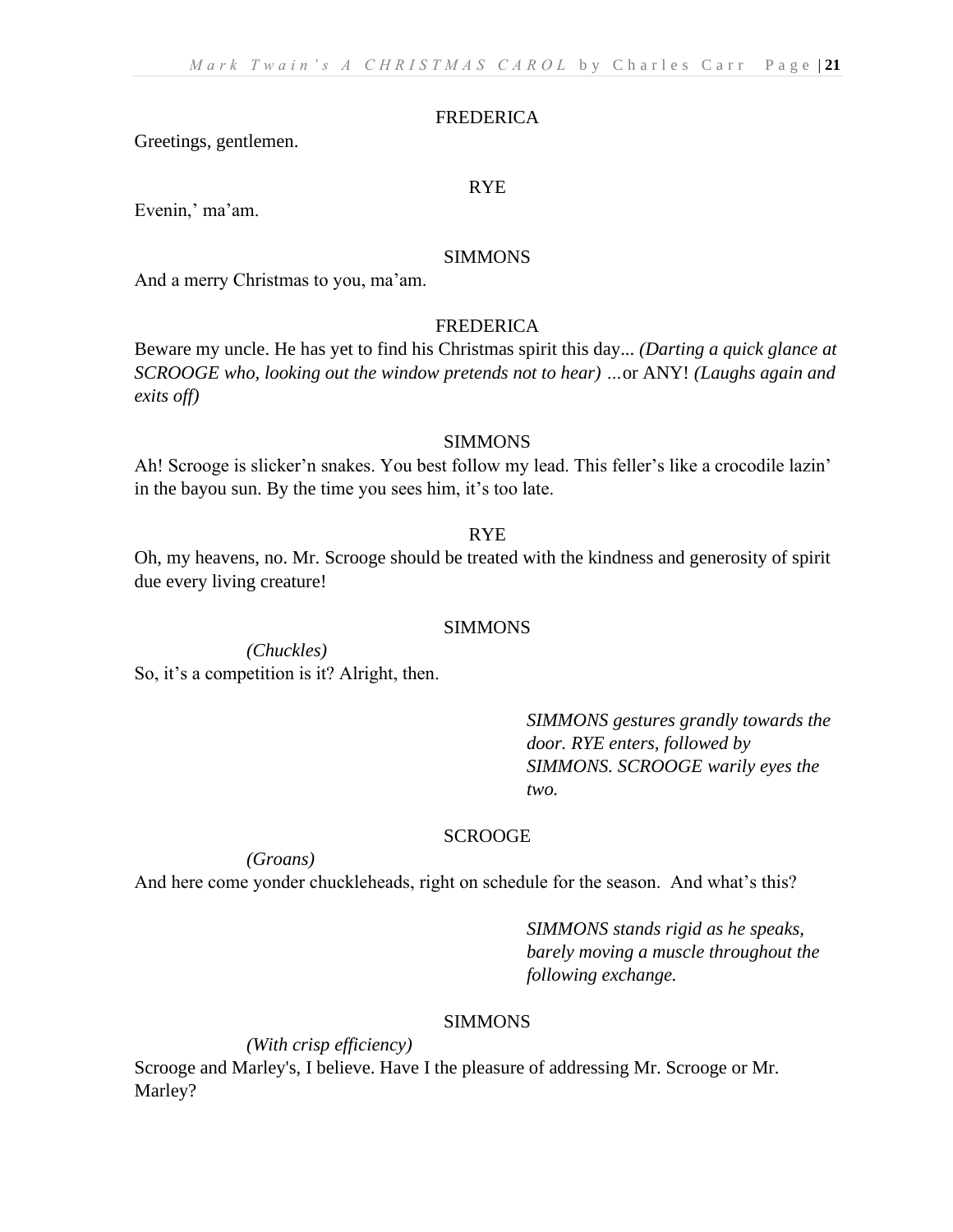# *(Glibly)*

Marley? You just missed him. Jacob's only been dead for seven years... *(Realizing something)* ... this very evening.

#### SIMMONS

#### *(Firmly)*

Oh, I see. Well, we have no doubt his generosity will be well represented by his surviving partner.

# *SIMMONS puts his pen to his book, preparing to make a quick, easy entry.*

# **SCROOGE**

Bah. You boys'd puzzle a dozen Philadelphia lawyers to make any sense.

*SIMMONS looks up from the book, rebuffed. RYE crosses behind SCROOGE effectively sandwiching him between himself and SIMMONS. He speaks floridly with great passion and emotion.*

#### RYE

#### *(Effusively)*

At this festive season of the year, Mr. Scrooge... it is usually desirable to make some slight provision for the poor and destitute who suffer greatly at the present time.

#### SIMMONS

# *(Sternly)*

Even though the war is some years past, I'm sure you realize that there will always be many among us in need our help...

#### SCROOGE

*(Interrupting)*  Did they close up all the prisons?

#### SIMMONS

*(Taken aback)*  Well, no... there are still plenty of prisons, but...

#### SCROOGE

How about the poor farms? Are they still in operation?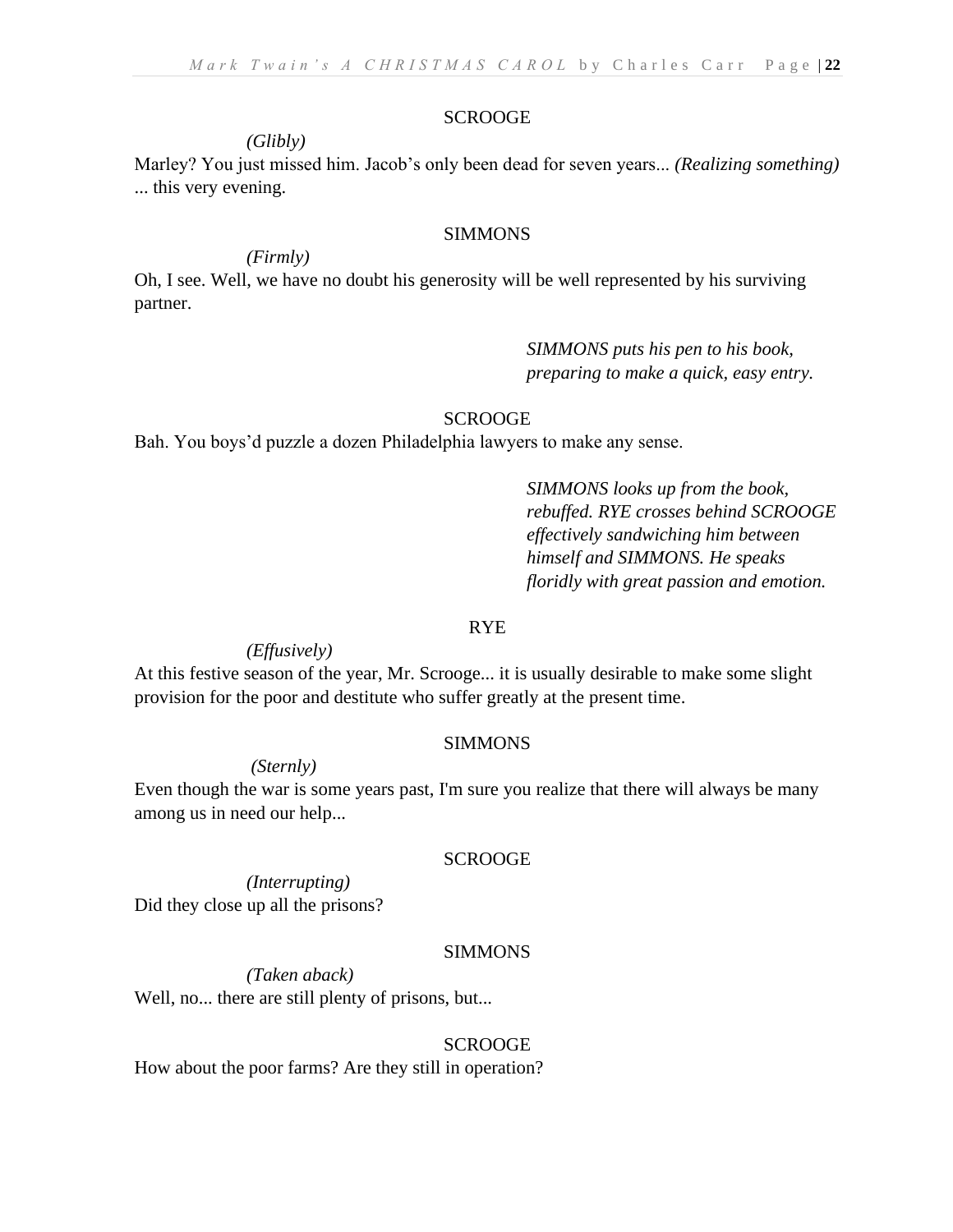#### RYE

#### *(Imploring)*

They are, still, though I wish I could say they were not.

#### SIMMONS

#### *(Recovering*)

Mr. Scrooge, some of us are endeavoring to raise funds to buy the poor some food and drink and means of warmth...

#### RYE

#### *(Floridly)*

We choose this time, because it is a time, of all others, when want is keenly felt, and abundance rejoices. We give so that their own Christmases might be merry!

> *RYE's works himself into a frenzy, reaching out to embrace SCROOGE appearing to believe SCROOGE will return the gesture in kind.*

#### SCROOGE

#### *(With no emotion)*

I don't get myself all "merried-up" at Christmas and I can't afford to merri-up a heap o' loafers. I help to support the establishments I have mentioned -- they cost me plenty; and those who are ailing or unmotivated can go sit under their Christmas tree.

#### SIMMONS

But...

#### **SCROOGE**

Let the poor farms take care of your poor and destitute. It's enough for a man to tend to his own business and keep his big snout out of other people's. Mine occupies me constantly. Good day!

#### RYE

#### *(Passionately)*

But many can't go there; and many would rather die!

#### **SCROOGE**

#### *(With building anger)*

If they be like to die, they had best do it and decrease the surplus population! *(Darkly)* These people you fret over... I wonder... If one or two should fall off the earth, would it not keep spinnin'?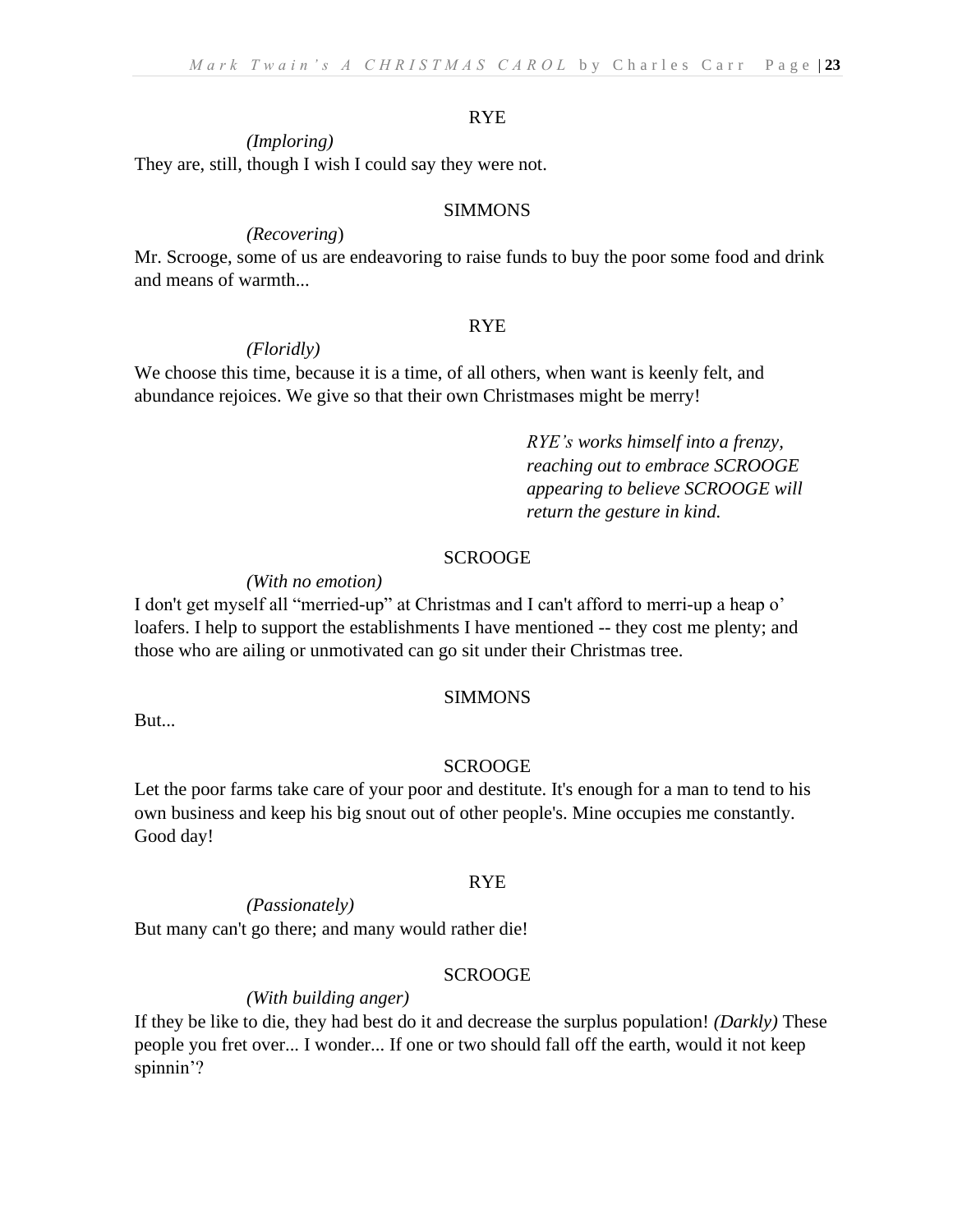*SIMMONS digs in his heels, raising his book and locking eyes with SCROOGE.*

#### SCROOGE *(Cont'd)*

Say please.

# SIMMONS AND RYE

*(Stammering)* 

Wh-Wha-?

# **SCROOGE**

You didn't say please.

#### SIMMONS AND RYE

Please.

## SIMMONS

What shall I put you down for?

#### SCROOGE

Put me down for...

*SCROOGE herds RYE toward Simmons; SIMMONS appears truculent, RYE hopeful. Suddenly, SCROOGE appears somewhat amiable. He apprises one solicitor, then the other, then walks over to the safe. He sighs as if in resignation, chuckles, and pulls the safe open, SFX: Safe door creaking open, revealing quite a bit of cash.*

SCROOGE *(Cont'd)* Put me down for... *(Slams safe door with SFX: safe door slams shut)* ... NOTHING!

*SCROOGE faces THE SOLICITORS.*

# RYE

*(Stammering slightly)*  Oh... uh... I see. You wish to left anonymous... ?

#### **SCROOGE**

*(Snorting)*  I wish to be left alone!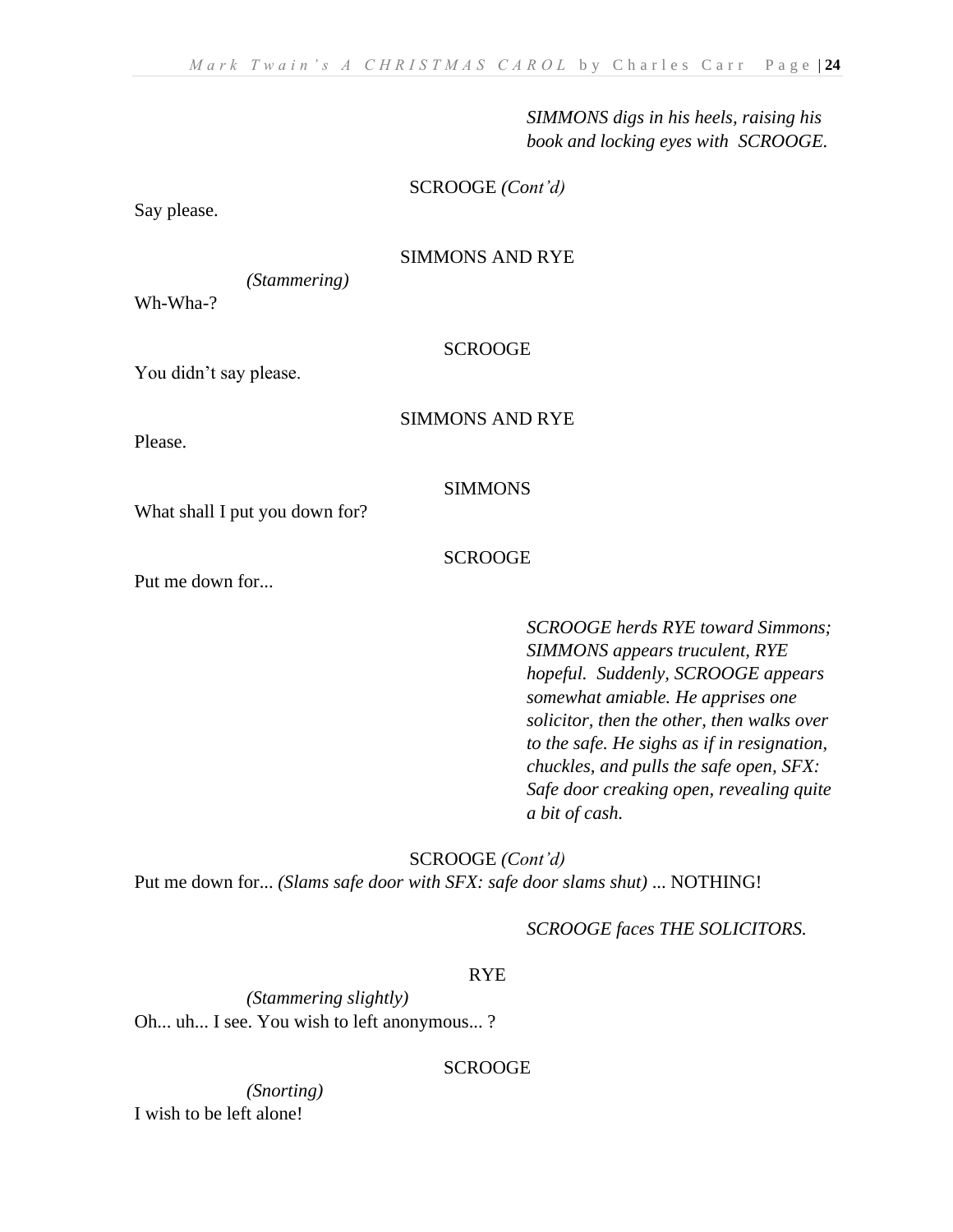# SIMMONS

But... but you don't understand. Many are in need of our desperate cause and noble charity.

# **SCROOGE**

Nooo-sir! What YOU don't understand is this ain't about your desperate cause and it ain't about your noble charity... it's about MY GALL-DARN MONEY! And you boys won't get a Continental dollar outta me! Now, pack up yer traps and GIT! *(Opens the door; glares at THE SOLICITORS)* Good afternoon... gentlemen!

> *SCROOGE gestures toward the door, waiting. SIMMONS and RYE look at one other, then helplessly to BOB, whose expression conveys that he doesn't dare intercede on their behalf. The two finally appear to realize that there is no 'best' approach when it comes to prying money away from SCROOGE. SIMMONS snaps his book shut with finality. In a huff, they exit.*

#### SCROOGE *(Cont'd)*

Well, that settled their hash.

# BOB CRATCHIT

*(Preparing to leave)* Er... my work is all done, Mr. Scrooge.

> *BOB cautiously stands and approaches SCROOGE, who looks at his watch.*

# **SCROOGE**

Fine.

# BOB CRATCHIT

*(Stammering)* 

Sir... I, uh... *(Beat)* er... I was... uh, my wife wanted me to...

# **SCROOGE**

I suppose you'll be wantin' all day tomorrow off, WITH PAY, like all the other freeloaders this time of year?

# BOB CRATCHIT

#### *(Blurts)*  If quite convenient, sir.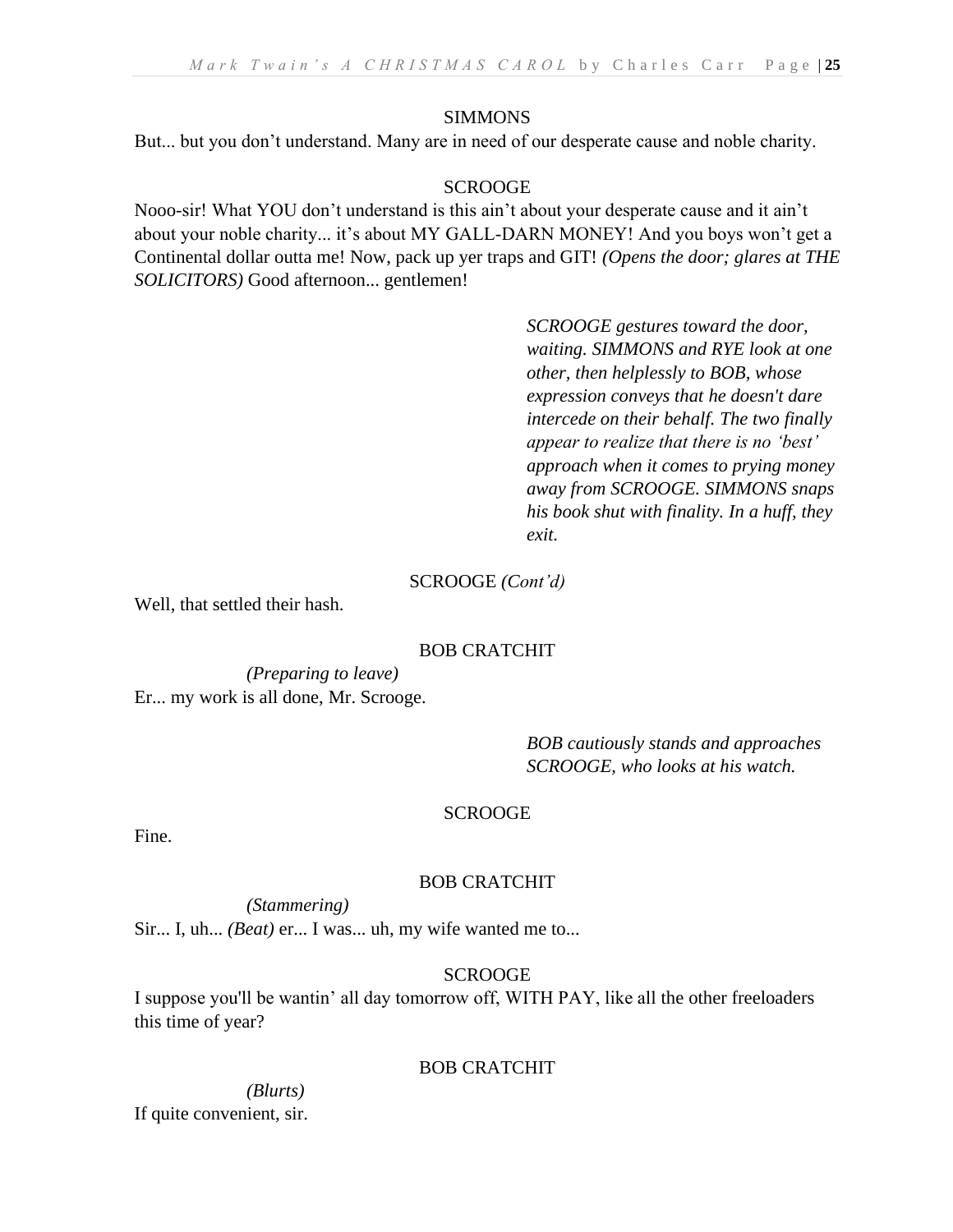It is not convenient and it is not fair. Who does everybody think I am? The Christmas Spirit? If I was to dock you a day's pay so you could go off and cavort with the forest elves or whatever you people do this time o' year... Well, I reckon you'd get yourself all worked up in a tizzy, wouldn't you? But you don't reckon me taken advantage of when I hafta pay a day's wages for no work!

# BOB CRATCHIT

But...

# *SCROOGE turns, faces BOB, and waves his hands gesturing to an area off.*

# **SCROOGE**

I told you. All this stuff here don't give a diddly squat it's Christmas*. (Beat)* Which makes two of us.

#### BOB CRATCHIT

B... b... b... but it's only one day a year, sir.

#### **SCROOGE**

A poor excuse for holdin' man at gunpoint every 25th of December. *(Sighs)* Alright... but if you must have the whole day, you get y'self in here before the rooster next morning or you'll know the reason why.

# BOB CRATCHIT

Word of honor, Mr. Scrooge. *(Sticks out his hand to shake SCROOGE'S)* Merry... *(Withdraws hand)* ... er, good day, sir.

> *BOB grabs his coat and hat and heads out the office door, As he exits off, he has a look of pride.*

# SCROOGE

*(Darkly; watching through the window)* 

Bah.

*SCROOGE gathers his papers, puts on his coat and hat, and exits through the office door as LIGHTS FADE OUT.*

*TWAIN enters and stands at his podium as the scene changes to SCROOGE'S BEDROOM.*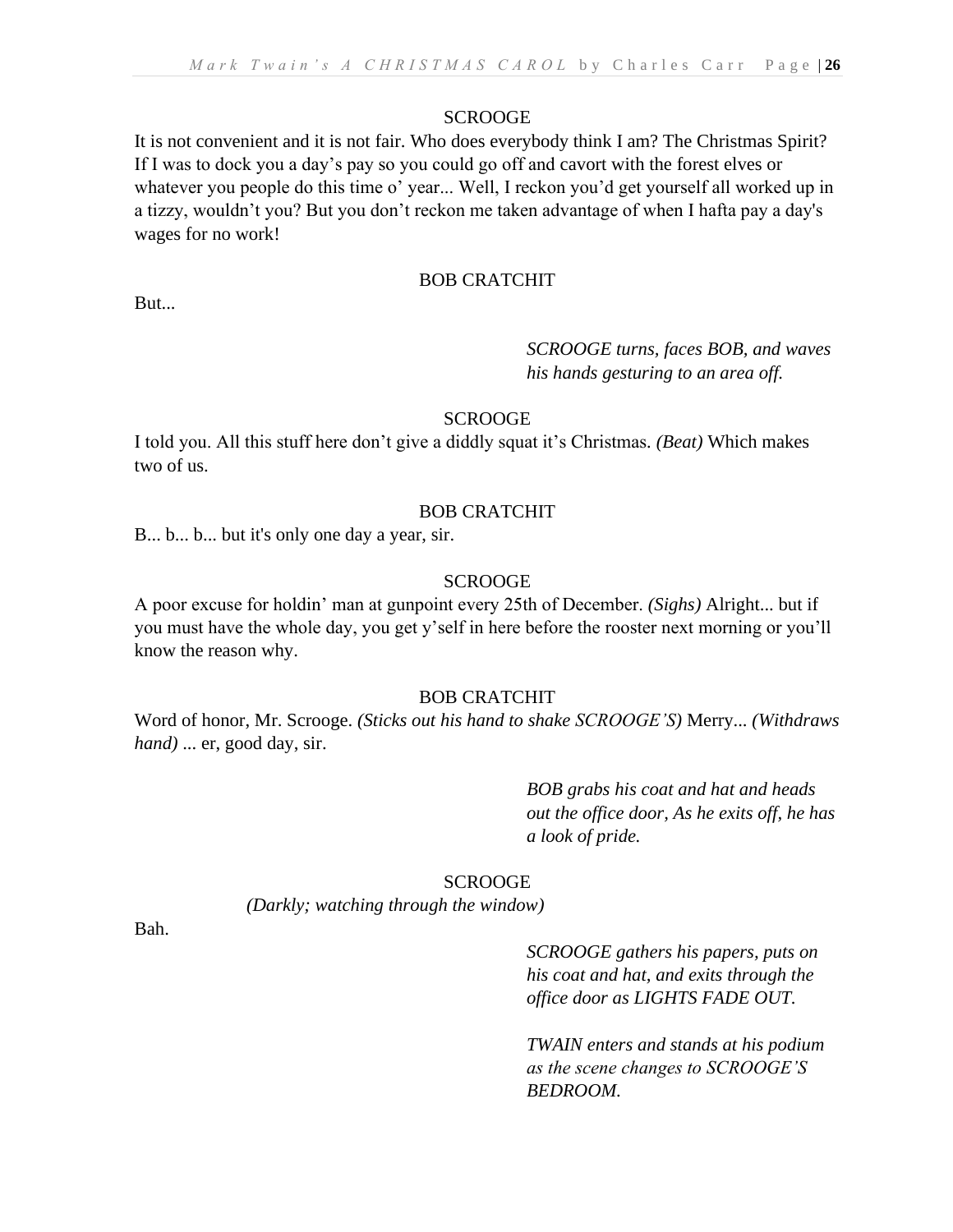# TWAIN

Bob set off for home, already warm in the glow of the praise he would soon receive from his wife. On his way, he honored Christmas Eve by playing with the street boys, sledding twenty times down the hill from city hall right to the gates of the cemetery, allowing himself to forget for just a few moments that his own boy had been interred within those very gates scant years afore.

Scrooge did as he always did: same old dinner at the same old tavern. He read all the newspapers, snorting his disapproval at each and every entry. He then worked on ships' manifests and bills of lading until the sun finally gave up the ghost.

As he walked home and to bed, for reasons he could not understand, he began thinking of bygone times; recalling old scenes, and summoning half-forgotten faces out of the mists of the past; listening, in fancy, to voices that long ago grew silent for all time, and to once familiar songs that nobody sings now.

He passed the ancient tower of a church, still pretty shot-up from the war, whose gruff old bell was always peeping slyly down at Scrooge out of a Gothic window. Invisible, it struck the hours and quarters in the clouds, with tremulous vibrations afterwards as if its teeth were chattering in its frozen head up there.

Scrooge had quarters far up Broadway in an expansive old building whose upper stories had formerly been occupied by his deceased partner, Jacob Marley. As he climbed the stairs, an inexplicable, superstitious dread again came over him. He shuddered as one who had encountered a phantom.

As the moon rose he turned down the wick: Darkness is cheap and Scrooge liked it. He got into bed, drew close the covers, and lay listening to the rain and wind and the faint creaking of distant shutters until they finally lulled him to sleep.

*TWAIN exits.*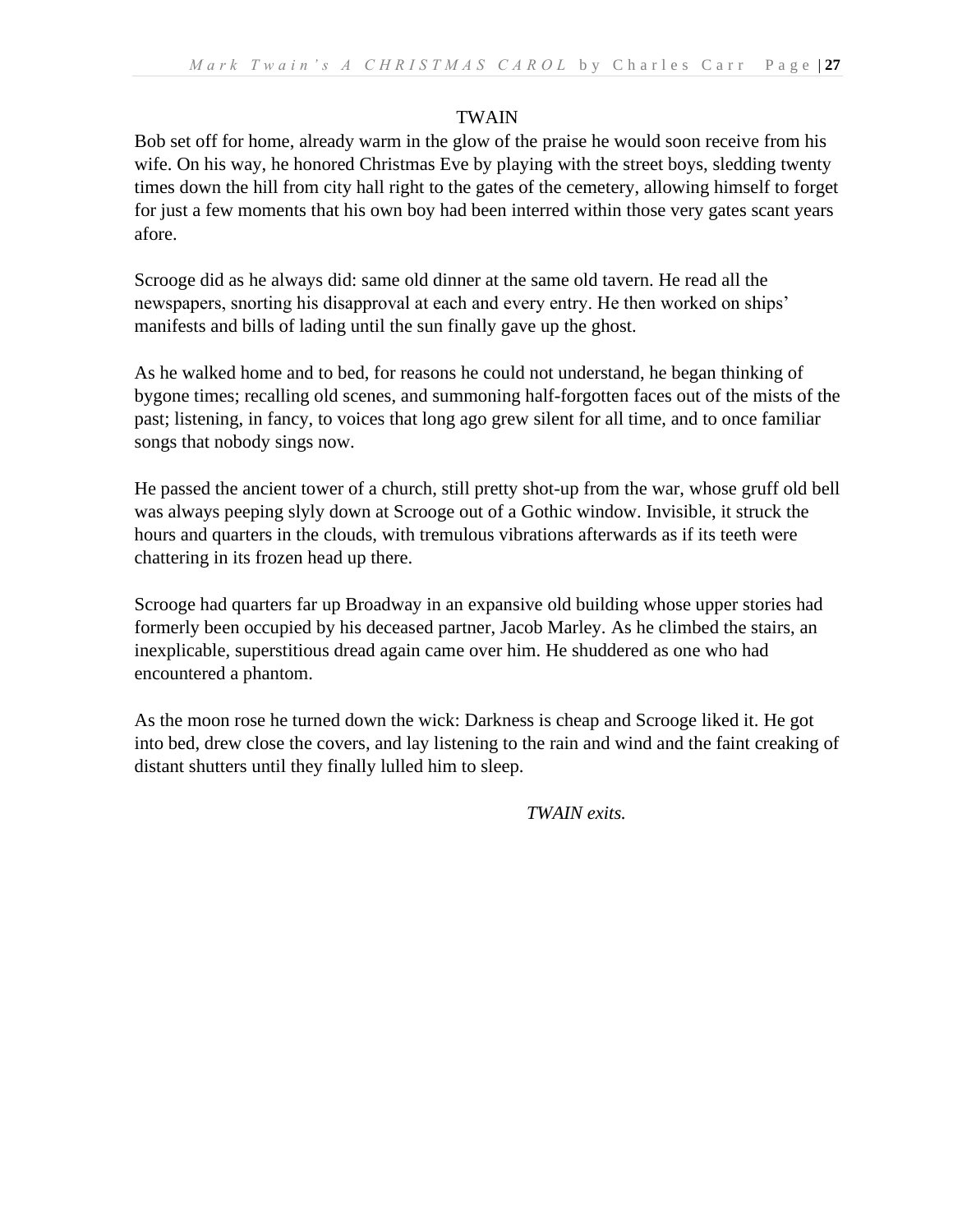# **ACT I - SCENE 2**

| <b>SETTING:</b> | <i>SCROOGE'S BEDROOM - LATE</i><br><i>EVENING.</i>                                                                                                                                                                                                                                                                                                                                            |
|-----------------|-----------------------------------------------------------------------------------------------------------------------------------------------------------------------------------------------------------------------------------------------------------------------------------------------------------------------------------------------------------------------------------------------|
|                 | <b>PRODUCTION NOTE:</b> If possible, an<br><i>image of a lion's head doorknocker</i><br>changes to a JACOB MARLEY peering<br>into the window.                                                                                                                                                                                                                                                 |
| AT RISE:        | SCROOGE enters through the bedroom<br>doorway carrying an oil lantern. He<br>wears a nightgown and cap.<br>SCROOGE sets the lantern down on the<br>night table. Twice before getting into bed<br>SCROOGE does a double-take as the<br>image the doorknocker switches from the<br>doorknocker to MARLEY and back again.<br>Finally SCRPPGE gets into bed, and<br>starts to drift off to sleep. |
|                 | After a few moments, we hear footsteps                                                                                                                                                                                                                                                                                                                                                        |

*and what sounds like something heavy being dragged. SCROOGE is startled awake and quickly sits up.*

*SFX: Wind, chains. The sound stops.*

#### SCROOGE

Bah... the wind.

*SCROOGE attempts to go back to sleep. SFX: The sounds begin again, then stop.*

# SCROOGE *(Cont'd)*

Humbug. Ridiculous nonsense. I won't believe it.

*SFX: Wind, chains, footsteps. JACOB MARLEY appears in silhouette in the bedroom window. Unseen by SCROOGE, he passes slowly toward the door as the sounds grow louder.*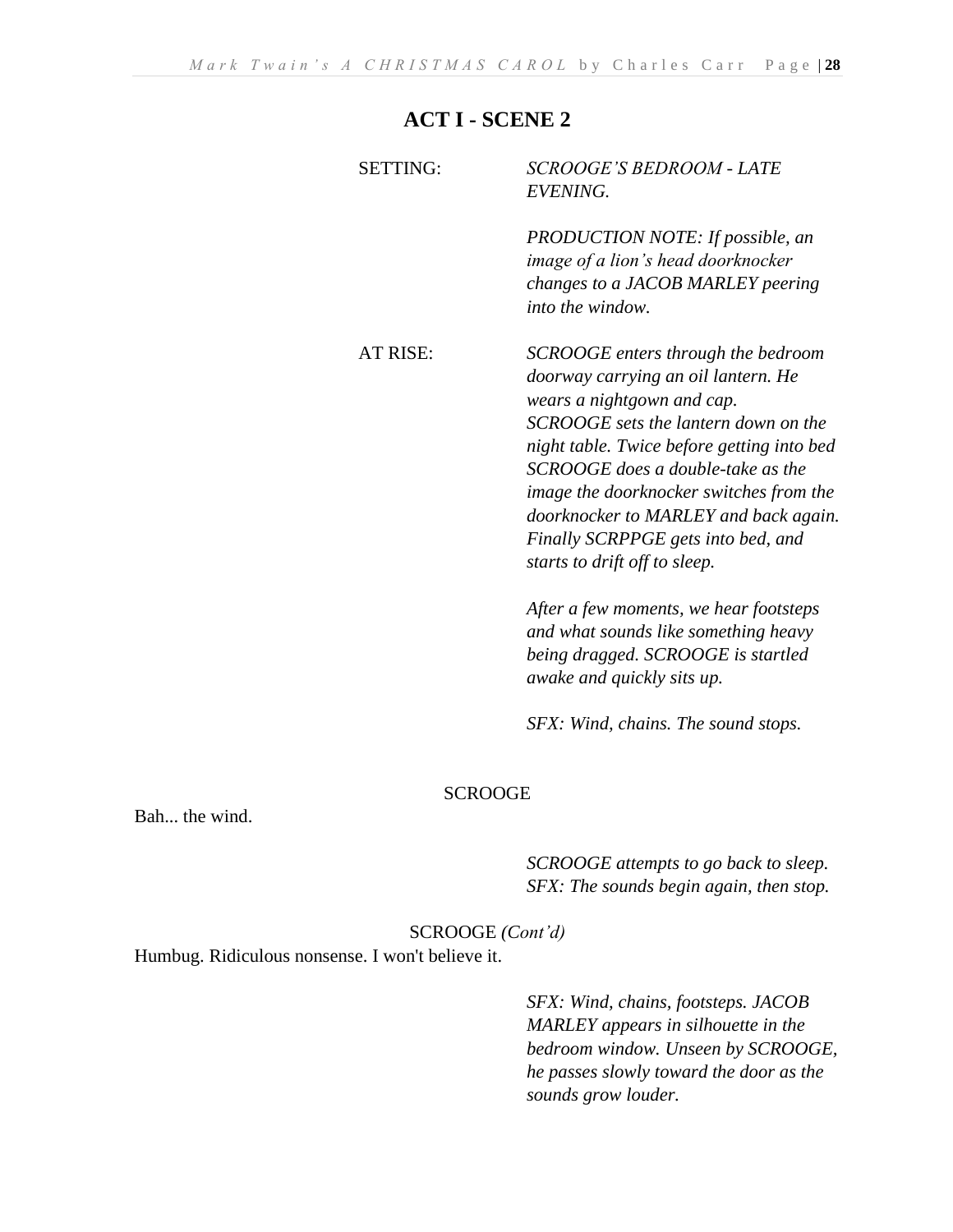*MARLEY enters the bedroom encircled by a heavy chain and dragging a ship's anchor intertwined with seaweed. He is wearing a sea captain's uniform and hat. A BLUE LIGHT casts his shadow across the floor in SCROOGE'S direction.* 

# SCROOGE *(Cont'd)*

*(Squinting)*  What... Who in blazes are you?

# MARLEY

*(Chuckles darkly)*  Who do you reckon I was?

> *SCROOGE gets out of bed, walks halfway to MARLEY and peers at him.*

# SCROOGE

But... it's impossible... Jacob... Marley?

# **MARLEY**

I never knowed you to doubt your senses before... Ebenezer.

# **SCROOGE**

Wha?... Uh, well, that's 'cause a dyspeptic condition affects them. A slight disorder of the stomach makes you an unreliable apparition, Jacob. Why, you might be a bit of an undigested fried green tomato. *(Beat)* Or that crawdaddy in the jambalaya might be bitin' me back. *(Beat)* Or that puhtatuh in the sawmill gravy... *(Snaps fingers)* That's it! There's more of gravy than of grave about you, whatever you are! Humbug, I tell you! Humbug!

# **MARLEY**

*(Quietly)*  Do you believe in me or not?

#### **SCROOGE**

*(Not convinced)* 

Why should spectres roam this earth, and what business would they have with me?

*SCROOGE dismisses the spirit and turns away. SFX: Chains, thunder. MARLEY lunges forward forcefully, arms outstretched shaking the chain and towering over SCROOGE.*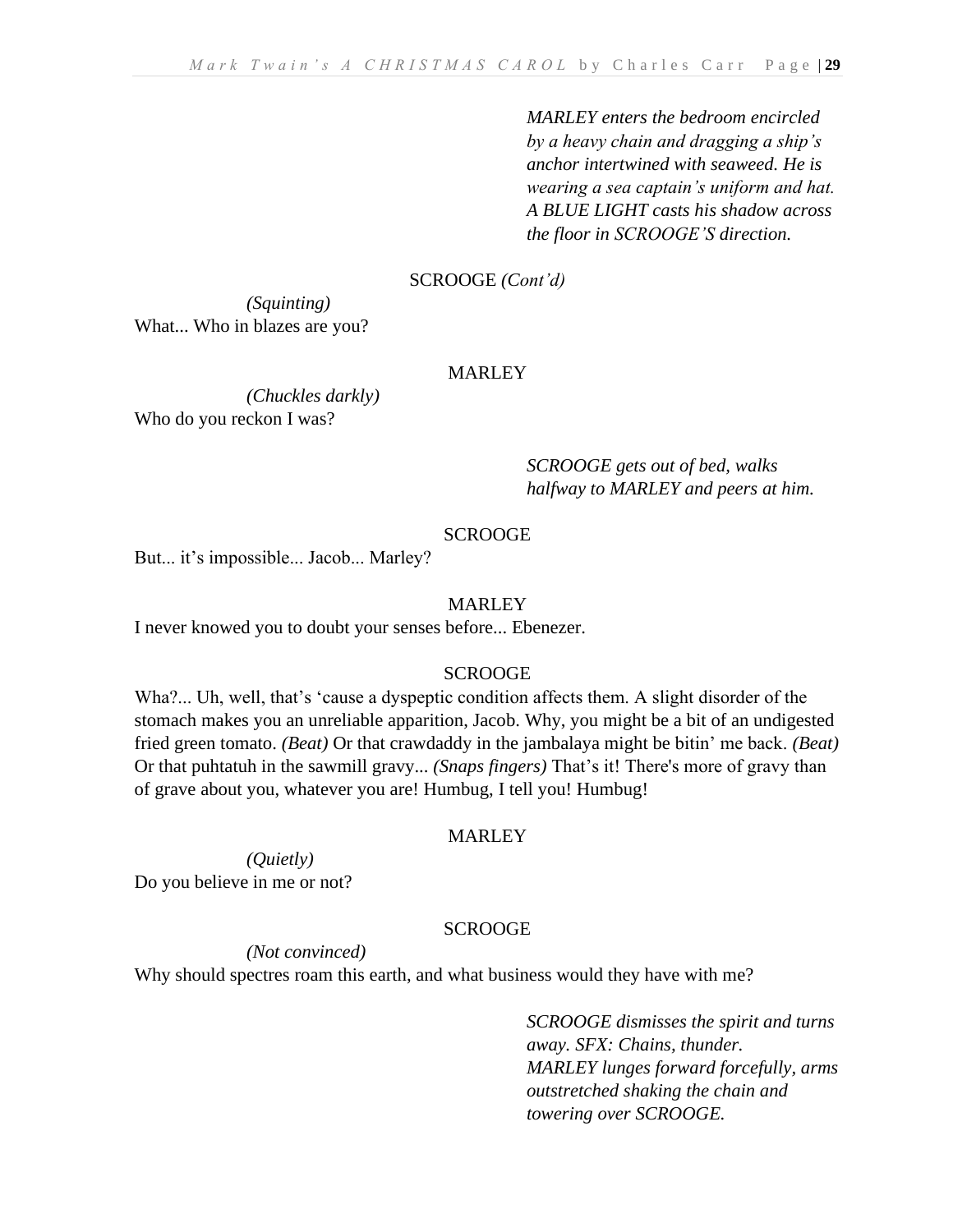#### **MARLEY**

*(Powerfully)* DO YOU BELIEVE IN ME OR NOT?!

#### *SCROOGE falls to his knees.*

#### **SCROOGE**

*(In terror)*  Yes! Yes! I will believe in you, dreadful nightmare!

> *SCROOGE regains a modicum of composure and looks more carefully at MARLEY. He points to the chain.*

SCROOGE *(Cont'd)*

Jacob, is... How can it be you? *(Beat)* You are fettered. Tell me why.

*SFX: Water, waves, men yelling. MARLEY speaks as if underwater or drowning; struggling for air, choking.*

#### **MARLEY**

#### *(Holds up chain)*

I wear the burden I wore in life. A chain of lies, deception, and greed. Though I am its captive, I willfully made it, yard by yard, and girded it of my own free will, and of my own free will I wore it. Is its pattern strange to you, Ebenezer? *(Beat)* I wonder if you know the weight and length of the chain you bear yourself? *(Gestures to net)* It was as full, as heavy, and as long as this, seven Christmas Eves ago, Ebenezer. You have labored on it, since. It is a ponderous chain!

#### **SCROOGE**

Jacob, for bein' an angel in my own dream, you're scarin' the hell out of me!

#### MARLEY

I ain't no angel, Ebenezer. Far from it. I dwell between the living... and the damned.

#### **SCROOGE**

*(Recovering somewhat)* 

Jacob, I've always wondered: How exactly did you die?

# MARLEY

I was skimmin' off the books. Been doing it for years. *(Gestures to the room; chuckles)*  Didn't you ever wonder how I got all these rooms?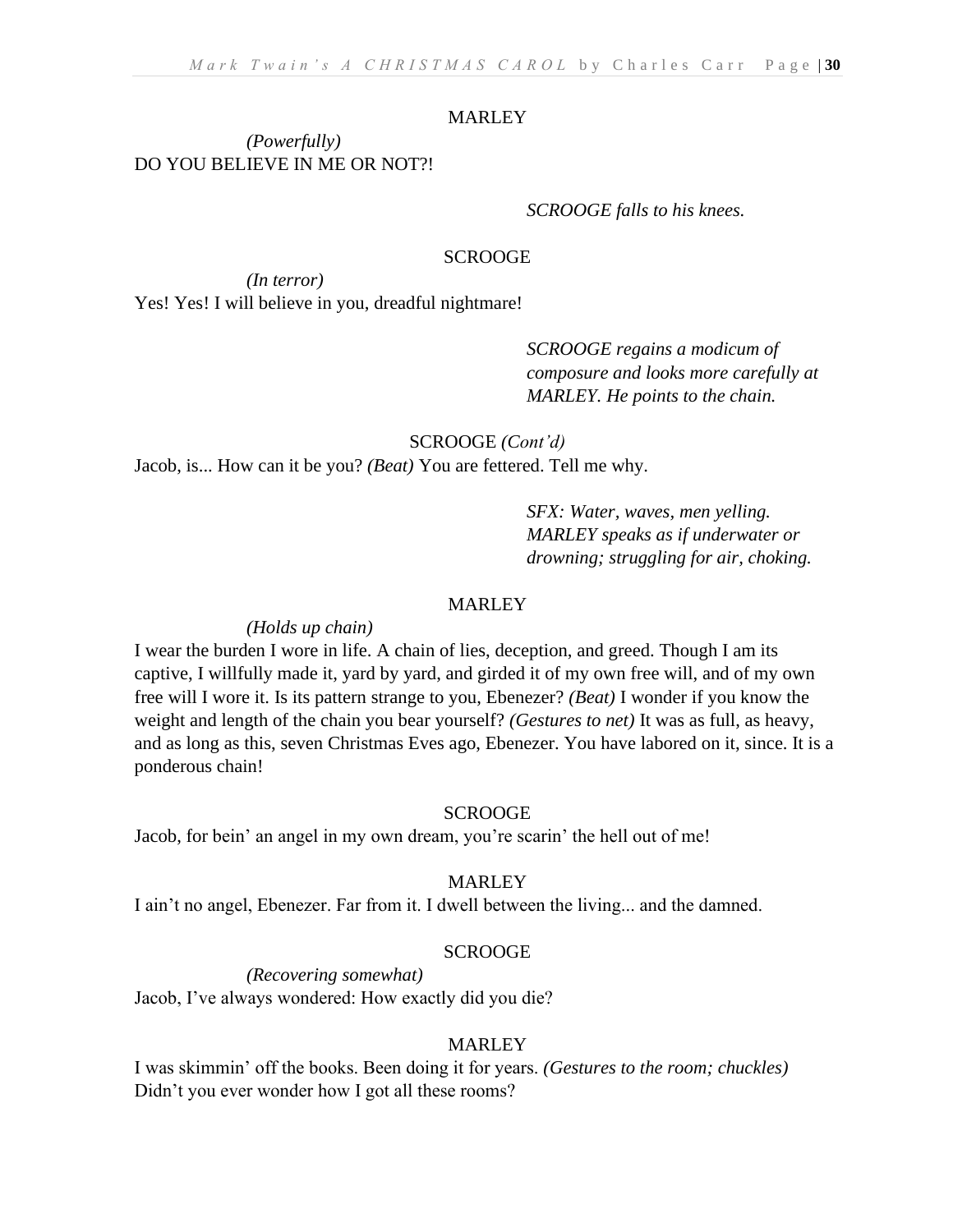Oh... and so God struck you dead!

#### MARLEY

#### *(Low laugh)*

Well, that'd only be a mortal sin in your bible, Ebenezer. *(Beat)* I was overloading our steamers and pocketing the difference. Until that last time. We'd laded the riverboat too much. It broke 'er back clean in two and she started sinkin.' The crew got over the side, but ... *(Beat)* ... as I watched them boys make for the shoals, I realized there was only one thing I truly wanted.

#### SCROOGE

To know how to swim?

#### MARLEY

#### *(Chuckles darkly)*

No... *(Beat)* Staring into the depths, Ebenezer, I suddenly realized that it was my time to hang up the fiddle. That nothin' was ever going to change. That, one way or t'other I'd be in the 'xact same situation again... probably worse. *(Holds up chain)* And in that moment... I began to want... *(Beat)* ... to crave... *(Beat)* ... judgement. *(Beat)* And so, as the black waters rose, I ... I wrapped the anchor chain around my neck and... *(Laughs darkly)* I beat that steamer to the river bottom by ten fathoms.

#### **SCROOGE**

Why have you come here? I haven't vexed you.

#### MARLEY

*(Laughs)*

It is at this time of the year I suffer most. Why did I walk through crowds of fellow-beings with my eyes turned down? That is no light part of my penance. *(Directly to SCROOGE)* I am here tonight to warn you, that you have yet a chance and hope of escaping my fate, Ebenezer.

#### **SCROOGE**

Jacob, you're pilin' up the agony a little too steep. As you were always a good friend to me, I'll thank you now to leave! *(Turns away)*

#### MARLEY

Ebenezer, it's time you acknowledged the corn. You will be haunted by three spirits.

#### **SCROOGE**

*(Turns back)* I think I'd rather not.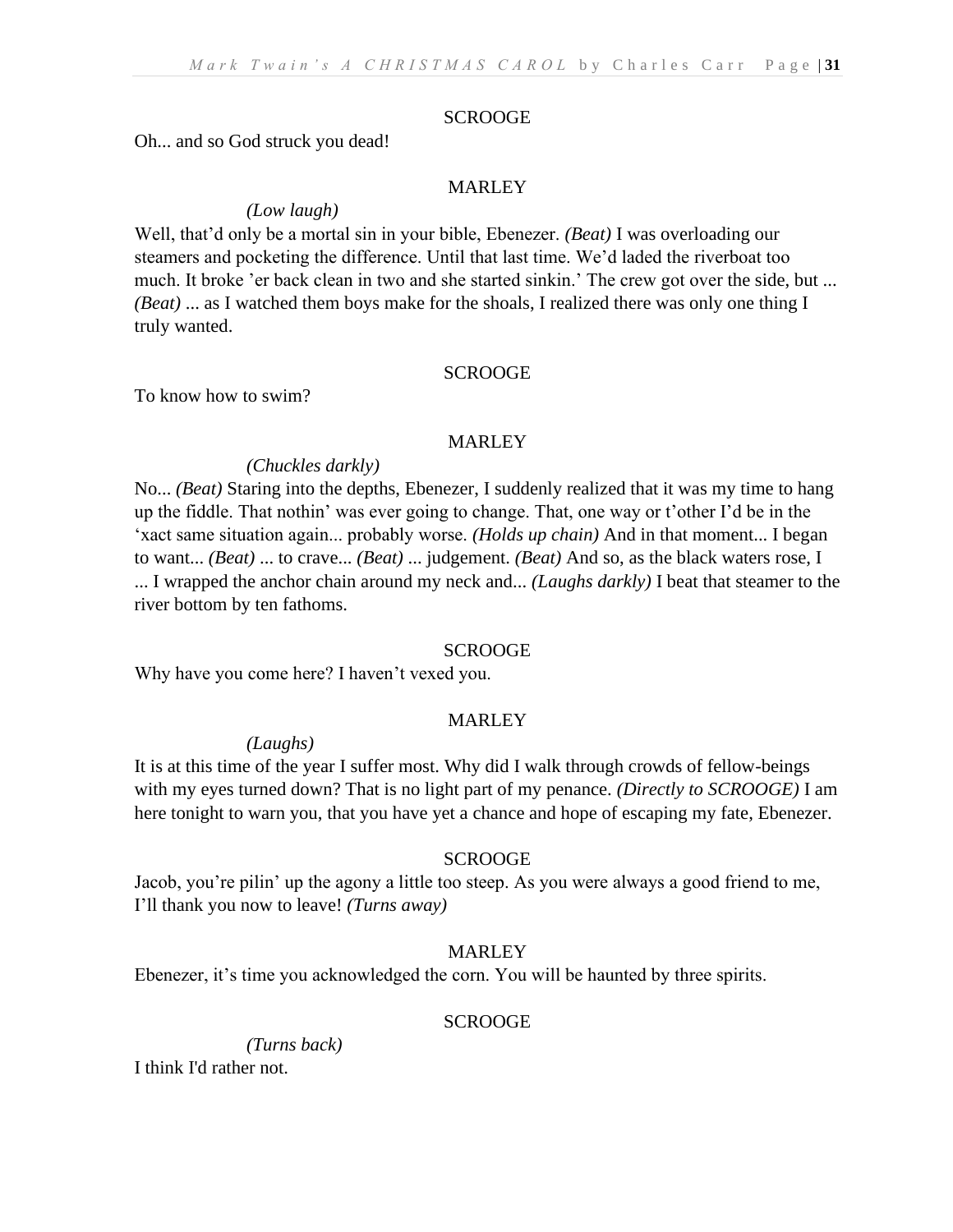# MARLEY

Without their visits you cannot hope to avoid the path I tread. Expect the first tomorrow when the bell tolls one. The second will come on the next night at the same hour. And the third upon the next night when the last stroke of twelve has ceased to vibrate. For your own sake remember what has passed between us! *(Smiles without humor)* Time's up, Ebenezer. *(As exits)* This is your only hope... your only hope...

# **SCROOGE**

Marley... MARLEY! Bah. *(Beat)* Must have been that puhtatuh. *(Returns to his bed)* Knew there was somethin' not quite right about it.

> *SCROOGE tries to sleep. SFX: Bell strikes one. THE GHOST OF CHRISTMAS PAST, seen in silhouette, passes by the bedroom window. SFX: Ethereal music/sounds with wind.*

# *THE GHOST OF CHRISTMAS PAST*

*enters the bedroom. She is lovely; both innocent and sensual at the same time. As she walks into the light, SCROOGE sits up in bed and rubs his eyes.*

# SCROOGE *(Cont'd)*

Are... are you the spirit Marley was talkin' about?

# CHRISTMAS PAST

I am.

# SCROOGE

Well, then, if I am dreaming, let me never wake! Who and what are you?

# CHRISTMAS PAST

I am the Ghost of Christmas Past.

# **SCROOGE**

Long Christmas past?

# CHRISTMAS PAST

No, your Christmas past. I am here for your restitution.

# **SCROOGE**

I can't help thinkin' a good night's sleep would be more conducive to a man's restitution than all this commotion's been goin' on here.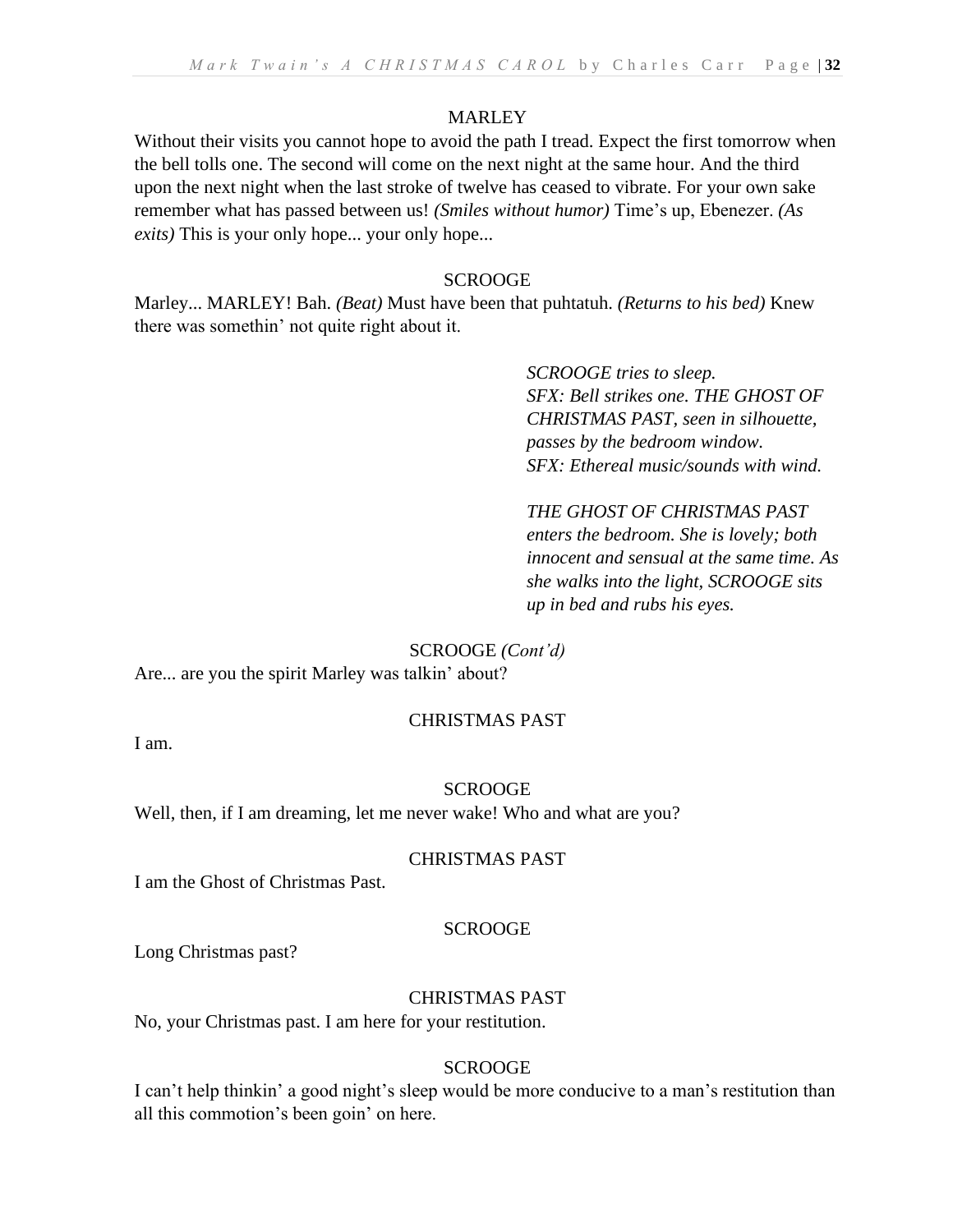#### CHRISTMAS PAST

#### *(Smiles faintly)*

Then humor me, Ebenezer. But take heed: You may see more this eve than you can abide. *(Gestures)* Now, rise and walk with me.

#### SCROOGE

*(Rises from bed)* But I am mortal and liable to fall.

#### CHRISTMAS PAST

Bear but a touch of my hand and you will be upheld in more than this.

# **SCROOGE**

Oh, my! *(Shivers slightly as he touches her hand)* Well, this is turnin' out to be the best damn dream I EVER had! *(Beat)* Lead on... *(Beat)* ... puhtatuh!

#### CHRISTMAS PAST

Come... let us begin.

*SCROOGE and THE GHOST OF CHRISTMAS PAST exit.*

*Again, TWAIN enters. Scene changes from SCROOGE'S BEDROOM to A CITY PARK with a fence and a signpost that reads "Magnolia Lane" and "Harbor Blvd".*

#### TWAIN

As the words were spoken, they passed through the wall. The darkness and the mist had vanished with it, for it was a clear, cold, winter day, with snow upon the ground. The spirit gazed upon him mildly. Its gentle touch, though it had been light and instantaneous, appeared still present to the old man's sense of feeling. Above the entire city, he was conscious of a thousand odors floating in the air, each one connected with a thousand thoughts, and hopes, and joys, and cares long, long, forgotten.

*SFX: Ethereal music/sound.* 

*SCROOGE and THE GHOST OF CHRISTMAS PAST enter.*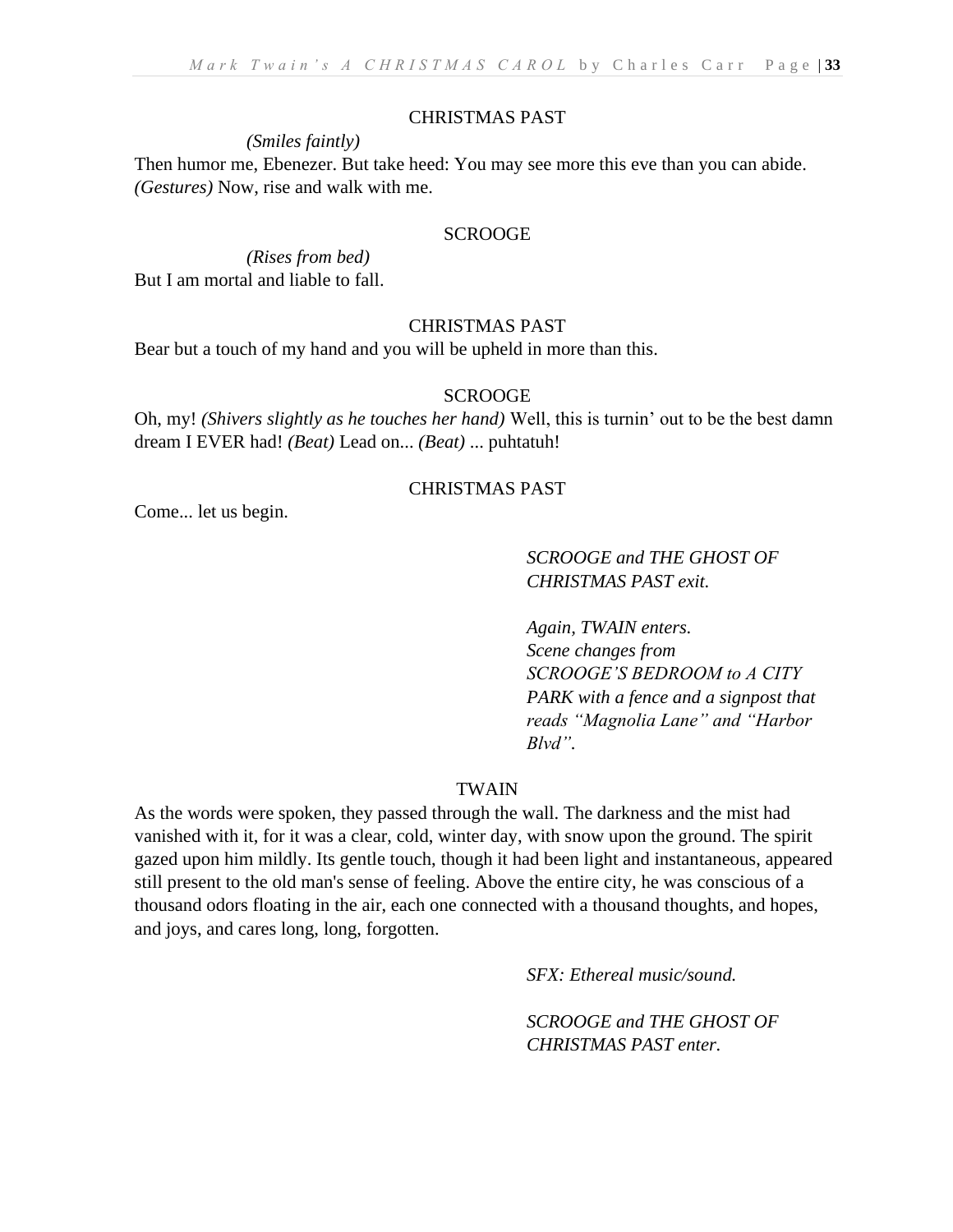# TWAIN *(Cont'd)*

They soon arrived at a city square. It was a large town square, filled with many lost souls and broken fortunes, scraping to get by, some still dressed in the only decent clothing they had ever owned − the now moth-eaten and faded Butternut uniforms, like their owners, relics from a conflict now more than a decade passed − a time which many in this era were all too eager to forget.

There was an earthy savor in the air, a chilly bareness which associated itself with the everpresent cold at this time of the year and of not getting too much to eat. They went, the spirit and Scrooge, across the park to a hidden corner, tucked away in a blind alley and, as such, near invisible to even the most curious eye.

*TWAIN exits.*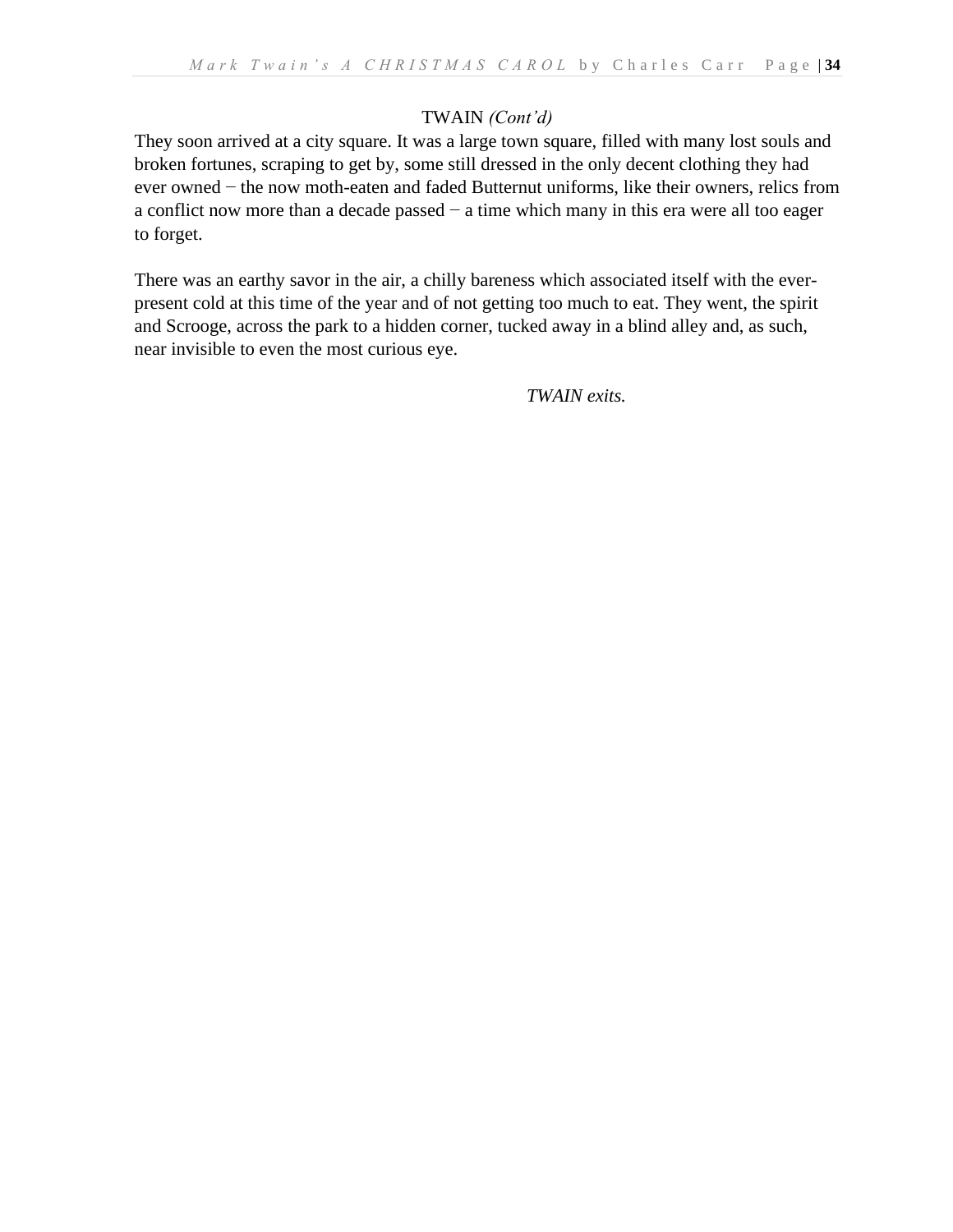# **ACT I - SCENE 3**

#### SETTING: *A CITY PARK – DAYTIME.*

AT RISE: *SFX: People laughing/happy voices.*

# CHRISTMAS PAST

Do you remember this place?

#### **SCROOGE**

Good heavens, I do! *(Pointing off)* There are all my old friends. Hey, there! Orson! Valentine! Wellington! Ali Baba! It's me, Ebenezer! Hello! Hello!

> *SCROOGE holds out his hand as if to touch his old friends then pulls it away and looks at it, fingers spread, as if sand has run through them.*

#### CHRISTMAS PAST

These are but shadows of the things that have been. They have no consciousness of us. Do you recollect the way?

#### SCROOGE

Recollect it? I could walk it blindfolded!

#### CHRISTMAS PAST

We shall see. Let us go on.

*Drawing closer to the fence, THE GHOST OF CHRISTMAS PAST and SCROOGE enter a school yard. SFX: Howling wind.*

#### CHRISTMAS PAST *(Cont'd)*

It is Christmas Eve many years ago. People hurrying this way and that, preparing for the holidays, innumerable families with innumerable places to be. All but one. A solitary child, neglected by all, is left there still. Do you know him?

> *BOY SCROOGE, wearing the jacket of an old Civil War era uniform, quietly enters and stands upstage of the fence, hiding. He occasionally peeks out from behind the fence.*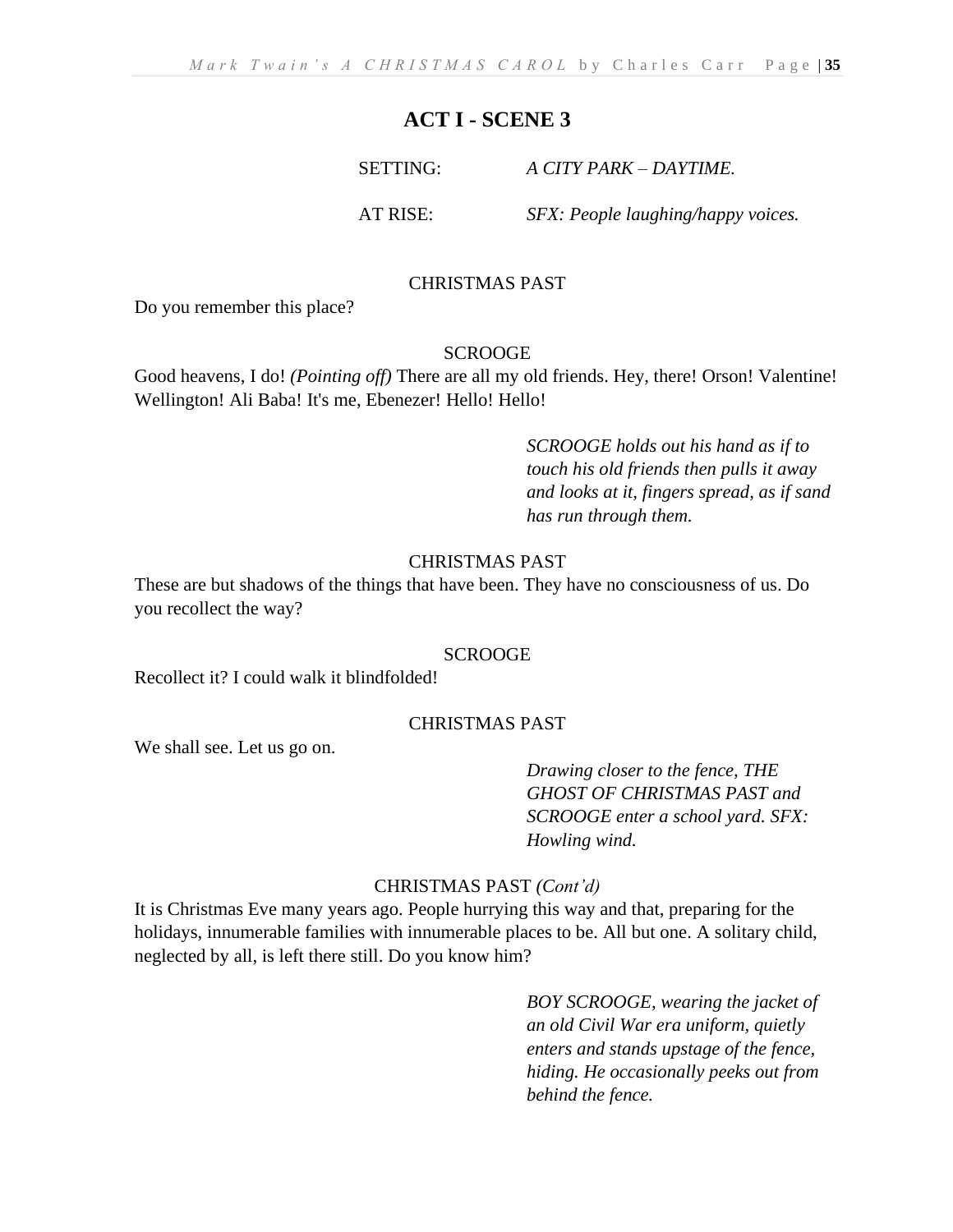Poor boy! It is me. What am I doing here?

# CHRISTMAS PAST

So you have forgotten? Watch!

*A girl, FANNY, enters carrying a brown paper bag. She appears to be searching for someone.*

#### **SCROOGE**

Why, it's Fanny! My own sweet sister!

#### FANNY

*(Searching)*  Ebenezer! Ebenezer! Where are you, Eb? EB!

# BOY SCROOGE

I'm over here, Fanny!

*FANNY spots BOY SCROOGE behind the fence and runs over to him. He takes the bag from FANNY, and opens it.* 

# BOY SCROOGE *(Cont'd)*

Finally!

*SCROOGE ravenously tears into the food inside the bag.*

# FANNY

Ebenezer, I can't keep doin' this. Daddy's figured out I'm helping you and told me to tell you to git back t'home.

# BOY SCROOGE

I don't give a diddly-squat what Pa thinks.

# FANNY

Well, it's your fault, too, Eb *(Beat)* What you did.

# BOY SCROOGE

*(Confused)* 

Huh?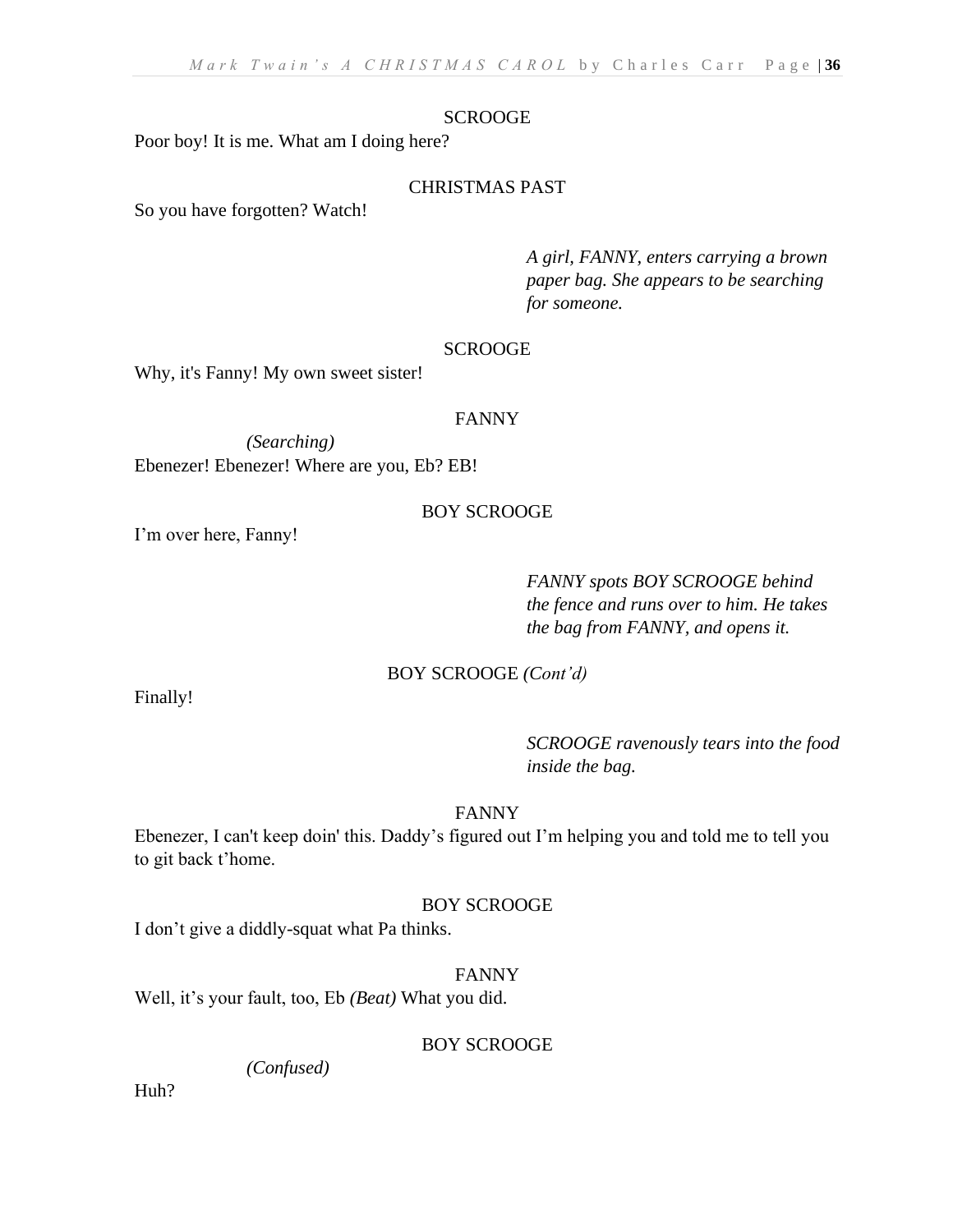# FANNY

Daddy's watch.

# BOY SCROOGE

Oh, that. Well, he should be thankin' me. I sold that old piece of junk for double what the gold in it was worth.

## FANNY

But, Eb, it was Daddy's and his daddy's afore him. It meant a lot to him and, 'sides, you had no right...

# BOY SCROOGE

Things is worth what things is worth. *(Beat)* What does he want? I gave him a fair share of the profits!

## FANNY

Tarnation, Eb! It's a sin to grouse at Christmastime! *(Beat)* You can't keep livin' out here like this. Just look at you. *(Pokes at him)* Why, you ain't even got enough meat on you to make a flea's dinner. *(Sniffs, whiffs air with hand)* And, Eb, you smell.

# *BOY SCROOGE looks slightly offended.*

FANNY *(Cont'd)* 'Sides, Daddy says it's time you two ended this feud.

# BOY SCROOGE

Him first!

# FANNY

That's what I'm tryin' to tell you... he's forgiven you!

# BOY SCROOGE

He what?! *(Beat)* What changed his mind?

## FANNY

Ebenezer, Daddy spoke so gently to me t'other night that I was not afraid to ask him once more if you might come home.

# BOY SCROOGE

How brave you are, little Fan!

### FANNY

And he said yes, Eb!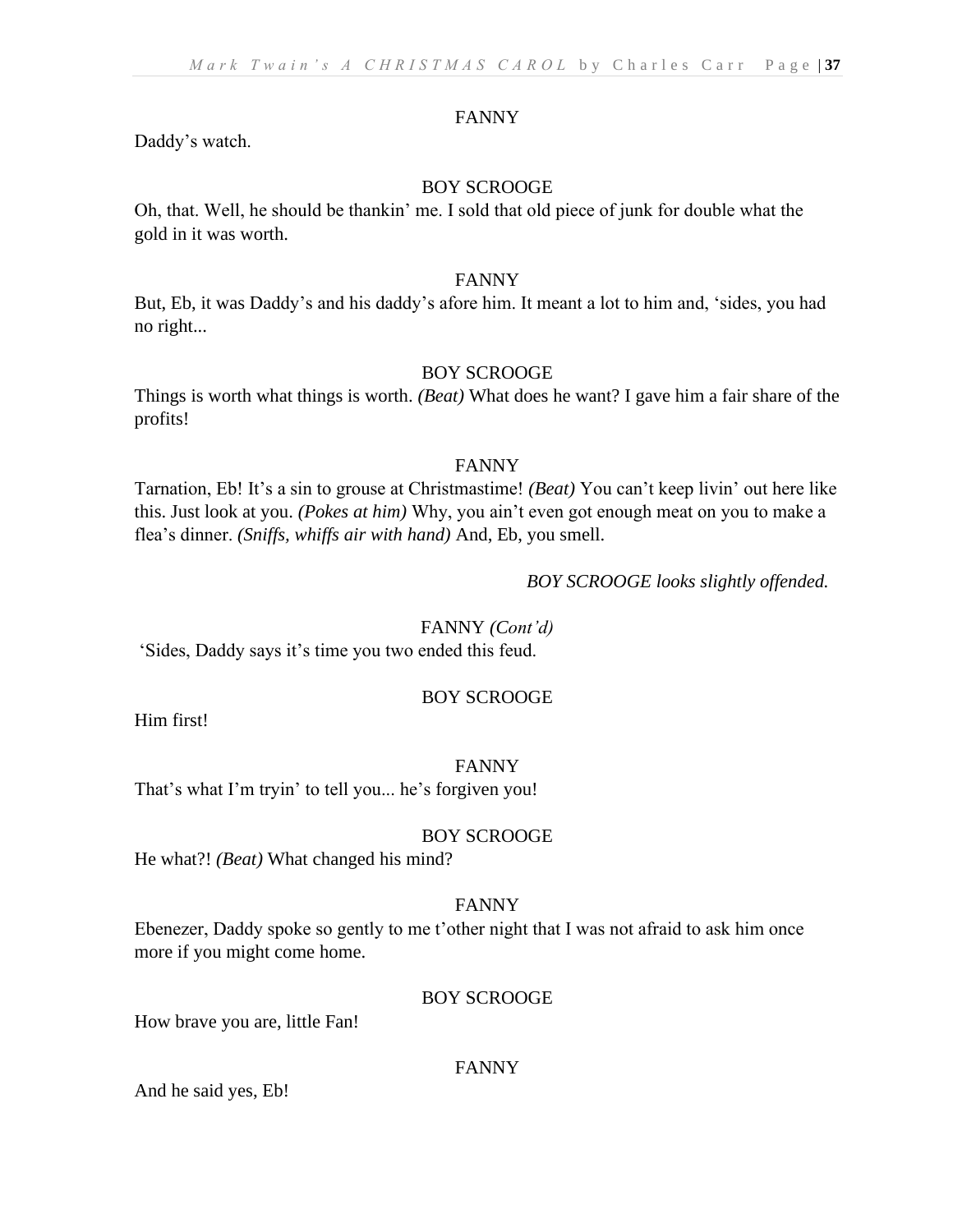## BOY SCROOGE

I can't scarce believe it! (*Suspiciously)* Has he stopped drinkin'?

## FANNY

Oh, yes! He's so much better than he used to be! He's sweeter'n a pie supper!

*FANNY claps her hands together. THE BOY stands and they embrace.*

## BOY SCROOGE

Oh, Fanny, I ain't at all been happy in this place but I'm skeered and bashful o' goin' back home!

#### FANNY

Be skeered no longer, brother! You are never to come back here!

## BOY SCROOGE

And we shall be together!

#### FANNY

Yes, we shall be together all the Christmas long, and have the merriest time in all the world! Forever and ever!

> *THE TWO join hands and dance in a circle chanting, "Forever and ever!" They embrace, then sit and continue to speak quietly.*

## **SCROOGE**

*(Sighs)* 

My father's "forever and ever" lasted barely a fortnight. That man sure could hold a grudge – and a whippin' switch − better'n he could hold his liquor!

> *SCROOGE takes his watch out of his pocket and twirls it on the chain. THE GHOST OF CHRISTMAS PAST shakes her head disapprovingly. SCROOGE acknowledges her reproach with defiance.*

## SCROOGE *(Cont'd)*

Years later I tracked that watch down and bought it back just to get that old man's goat. *(Beat)* And I did. *(Beat)* Fanny was right about one thing. I never went back to that place again. The next time I ran away was when Fezziwig found me.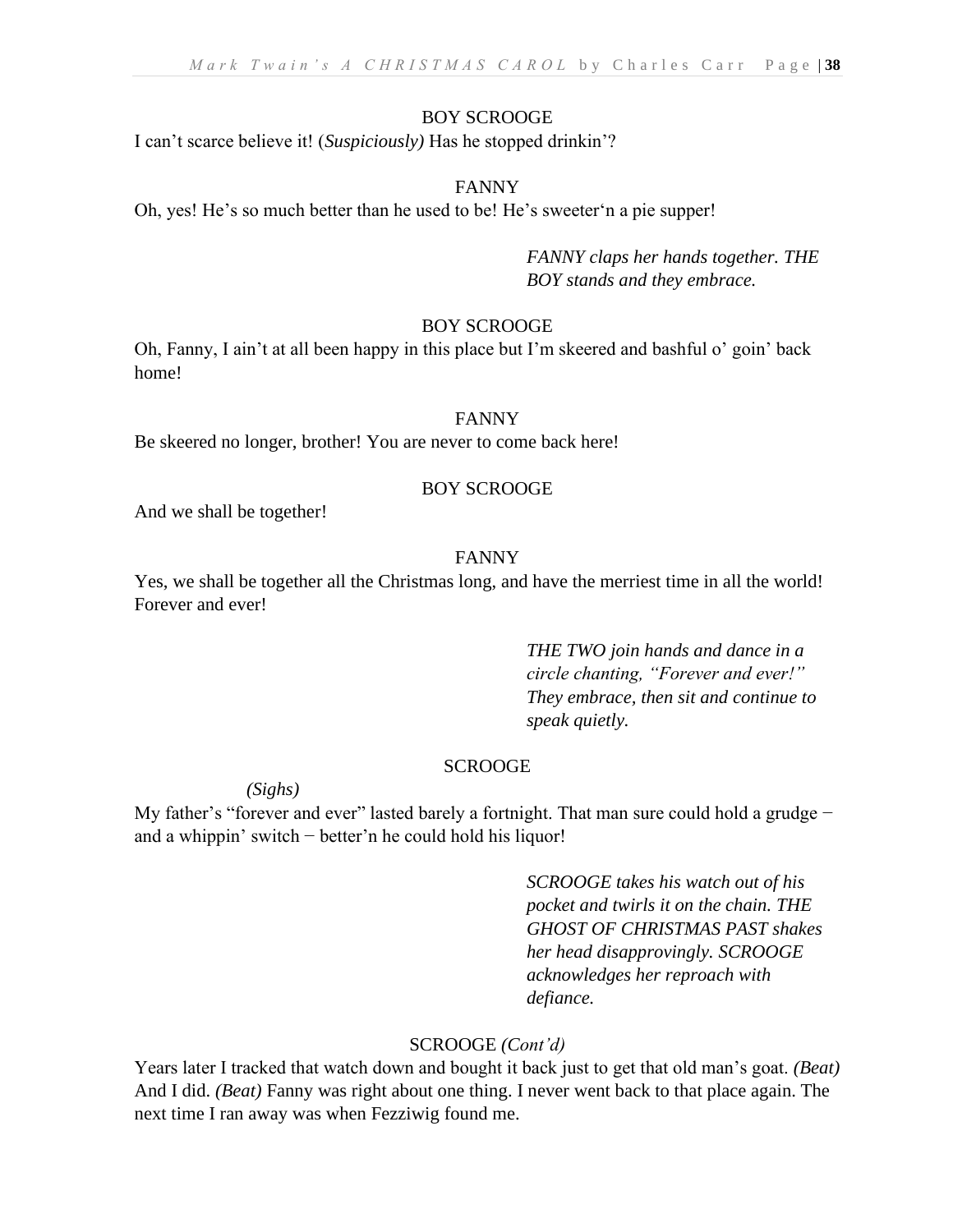#### *BOY SCROOGE and FANNY exit.*

#### CHRISTMAS PAST

*(Gesturing to FANNY)* 

Always a delicate creature, whom a breath might have withered. But she had a large heart!

## **SCROOGE**

So she had, spirit.

#### CHRISTMAS PAST

She died young but not before giving birth.

#### SCROOGE

One child.

#### CHRISTMAS PAST

Your niece, Frederica.

#### SCROOGE

Yes. This dream seems to be takin' a decidedly pestiferous turn! *(Sighs)* Do your worst... puhtatuh!

# CHRISTMAS PAST

Come.

# *SCROOGE AND THE GHOST OF CHRISTMAS PAST exit as TWAIN enters, speaking as the scene changes to MRS. FEZZIWIG'S HOME FOR NEGLECTED WOMEN."*

#### TWAIN

Although they had but that moment left the town square behind them, they were now in the busy thoroughfares of a city, where shadowy passengers passed and repassed; where shadowy carts and coaches battle for the way, and all the strife and tumult of a real city were. It was made plain enough, by the dressing of the shops, that here too it was Christmastime again; but it was evening, and the streets were lighted up. One large house in particular looked particularly inviting. They went in. At sight of a jolly, bawdy woman holding court in an enormous wig that, had she had been two inches taller, she might well have knocked her head against the ceiling. A woman with a heart so large that everybody's grief and everybody's joy found welcome in it, and hospitable accommodation.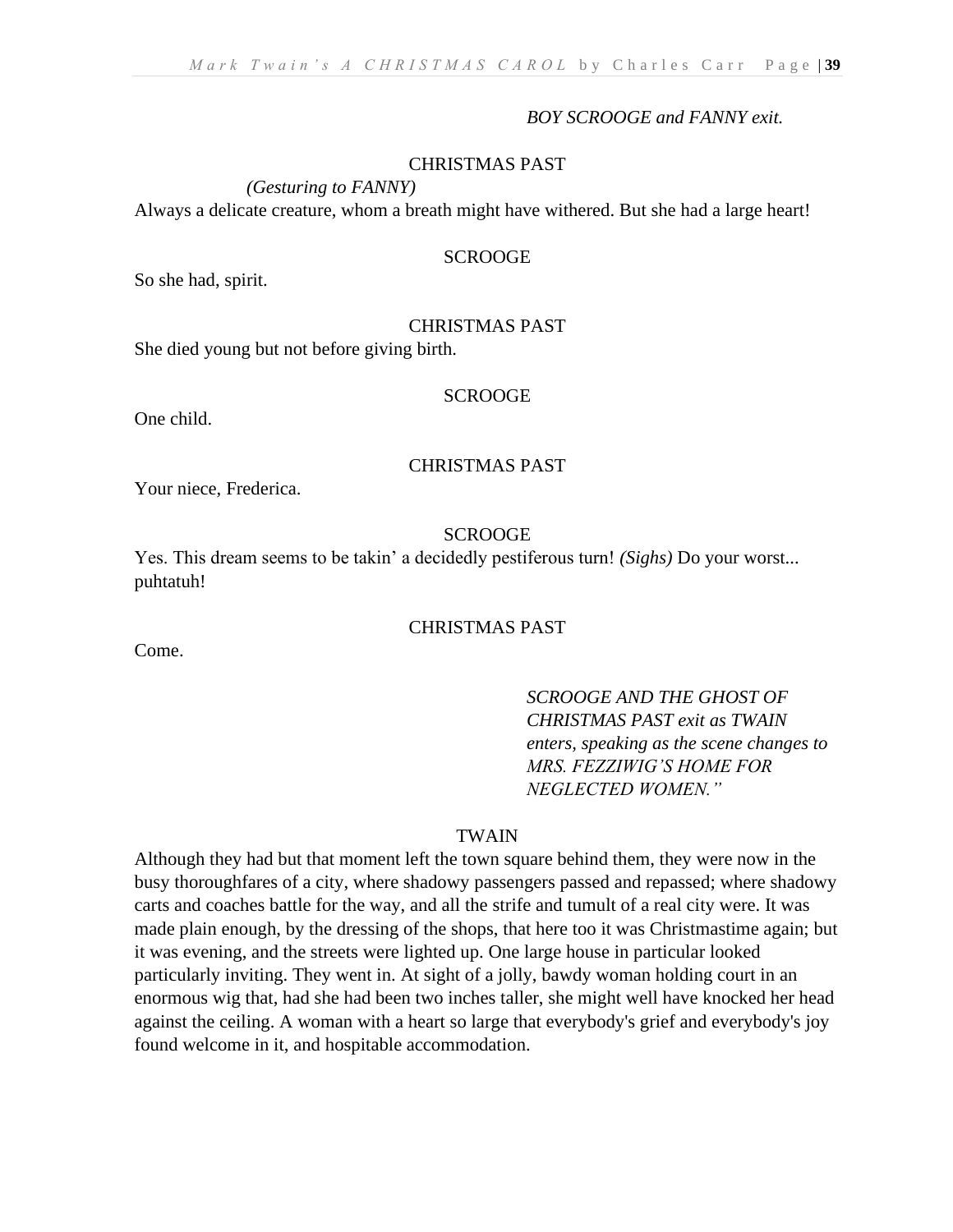# **ACT I - SCENE 4**

| <i>EVENING</i>                                                                                                                                                                     |
|------------------------------------------------------------------------------------------------------------------------------------------------------------------------------------|
| AT RISE:<br>SFX: Music; a happy lilt. MRS.<br>FEZZIWIG and her husband, MR.<br>FEZZIWIG, enter through the center<br>door as MEN AND WOMEN<br>ATTENDEES of all ages enter from all |

*As the revelry progresses, SCROOGE and THE GHOST OF CHRISTMAS PAST enter.*

*directions. It is a festive group.*

# CHRISTMAS PAST

And do you know this place?

# **SCROOGE**

Know it? I was apprenticed here! There's old Fezziwig, bless her heart! *(Looks around)* This home saved the life of many a young woman lost on the river. *(Beat)* It's Fezziwig alive again... and...

### *YOUNG SCROOGE enters.*

# SCROOGE *(Cont'd)*

Why, it's... can it be? Is that... me?

# CHRISTMAS PAST

Yes. That is you.

# SCROOGE

I'd never realized before how much Frederica looks like me when I was younger...

*Several YOUNG WOMEN flock around YOUNG SCROOGE. He is polite but rebuffs their more amorous advances.*

# CHRISTMAS PAST

When Fezziwig found you on the street, she brought you here and gave you a home. It was here you truly came into your own, performing miracles straightening out her books, paying salaries, and wisely reinvesting profits.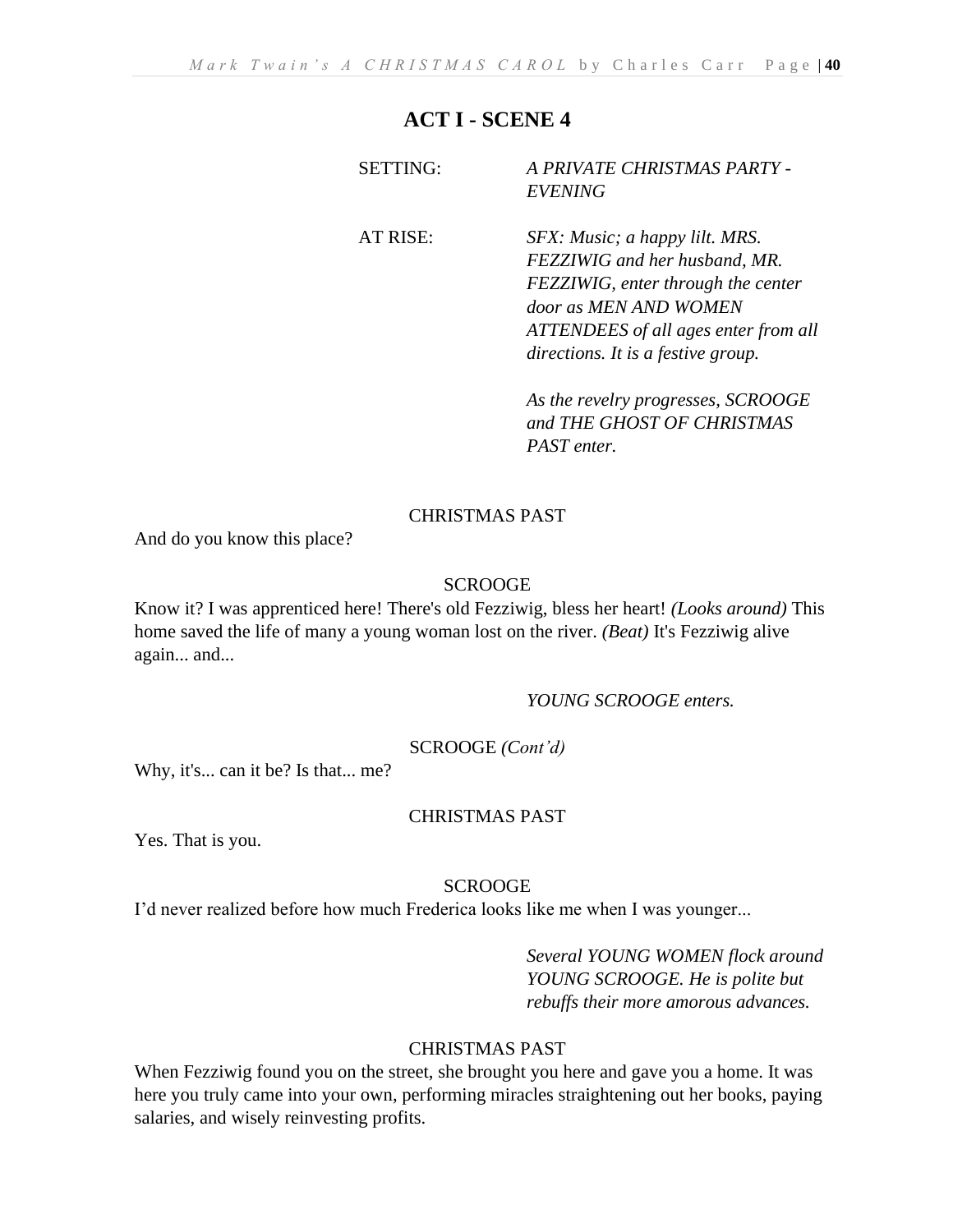#### **SCROOGE**

Look, spirit. I was quite the dandy.

## CHRISTMAS PAST

You were. But see how you rebuff their advances? That is because another love has already taken possession of your heart. *(Beat)* As you shall soon see.

> *BELLE enters through the doorway and joins YOUNG SCROOGE. Without comment, the YOUNG WOMEN gravitate away to the other men.*

#### CHRISTMAS PAST *(Cont'd)*

And her?

#### SCROOGE

It's... no, it cannot be...

## CHRISTMAS PAST

It is.

#### SCROOGE

Belle. Lovely, lovely Belle! She was the apple of my eye, spirit.

#### MRS. FEZZIWIG

Yo ho, my boys and girls! It's Christmas Eve! It's been a fine year for us here at the home and there's much cause for celebration! Drink up and be merry this Christmas!

> *MRS. FEZZIWIG moves away to chat with other partygoers.*

#### PARTY ATTENDEE 1

*(Confidentially to TWO OTHERS)* 

My barges are filled to capacity!

# PARTY ATTENDEE 2

It has been a good year, not just for Mrs. Fezziwig, but for all of us what make our livin' on the river.

> *PARTY ATTENDEE 3 beckons to YOUNG SCROOGE who excuses himself to BELLE joining the THREE MEN.*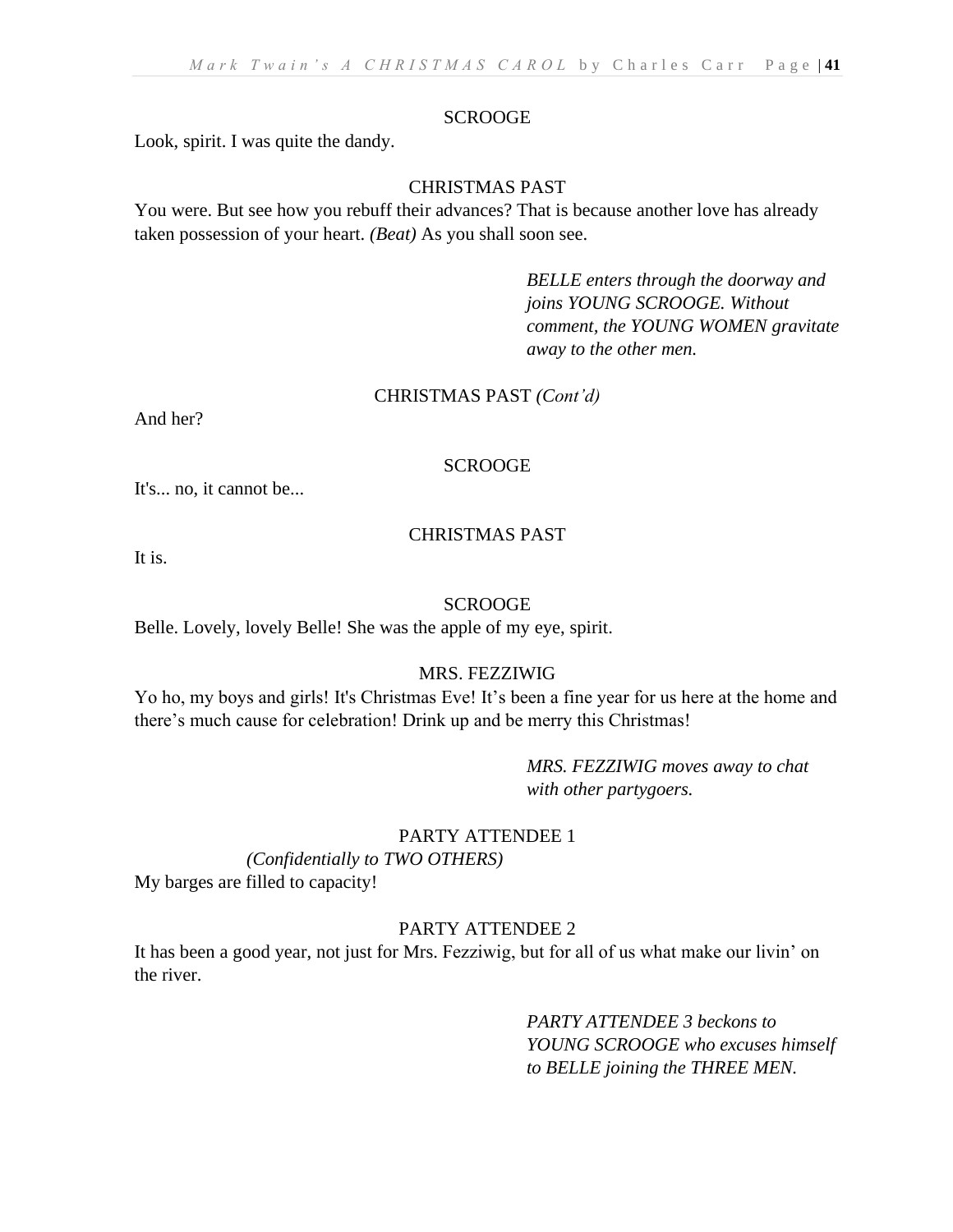## PARTY ATTENDEE 3

And none more so than this young man here his'self.

# YOUNG SCROOGE

I don't believe we've met... ? Name's Scrooge.

# PARTY ATTENDEE 3

*(Offers hand)* 

Jacob... Jacob Marley. Pleased to make your acquaintance.

*THE TWO MEN shake hands. SCROOGE and MARLEY join BELLE, while THE OTHERS stay behind talking between themselves.*

# PARTY ATTENDEE 1

Young Scrooge there has become a wizard with the dollar, alright!

# PARTY ATTENDEE 2

And now he's started makin' moves into our businesses!

### PARTY ATTENDEE 1

*(Darkly)* 

He'll earn his weight in gold and won't be happy until he's made beggars of us all!

*THE TWO MEN laugh, somewhat darkly, then move aside as MRS. FEZZIWIG returns.*

## MRS. FEZZIWIG

Y'all! Y'all! Let's have the shutters up afore a man can say Jack Robinson! *(Sharply claps hands)* I would like to present a very special entertainment for this evenin'!

*SFX: Up tempo dance music.*

*ALICE MAY, who had previously been fawning over YOUNG SCROOGE, pushes away from a group of YOUNG MEN.*

# MRS. FEZZIWIG *(Cont'd)*

Alice May here has just come down the river from Missouri. She's is gonna start dancin' right here on the Delta at The Palace nightclub next week— *(Excitedly)* But tonight we got her all to ourselves!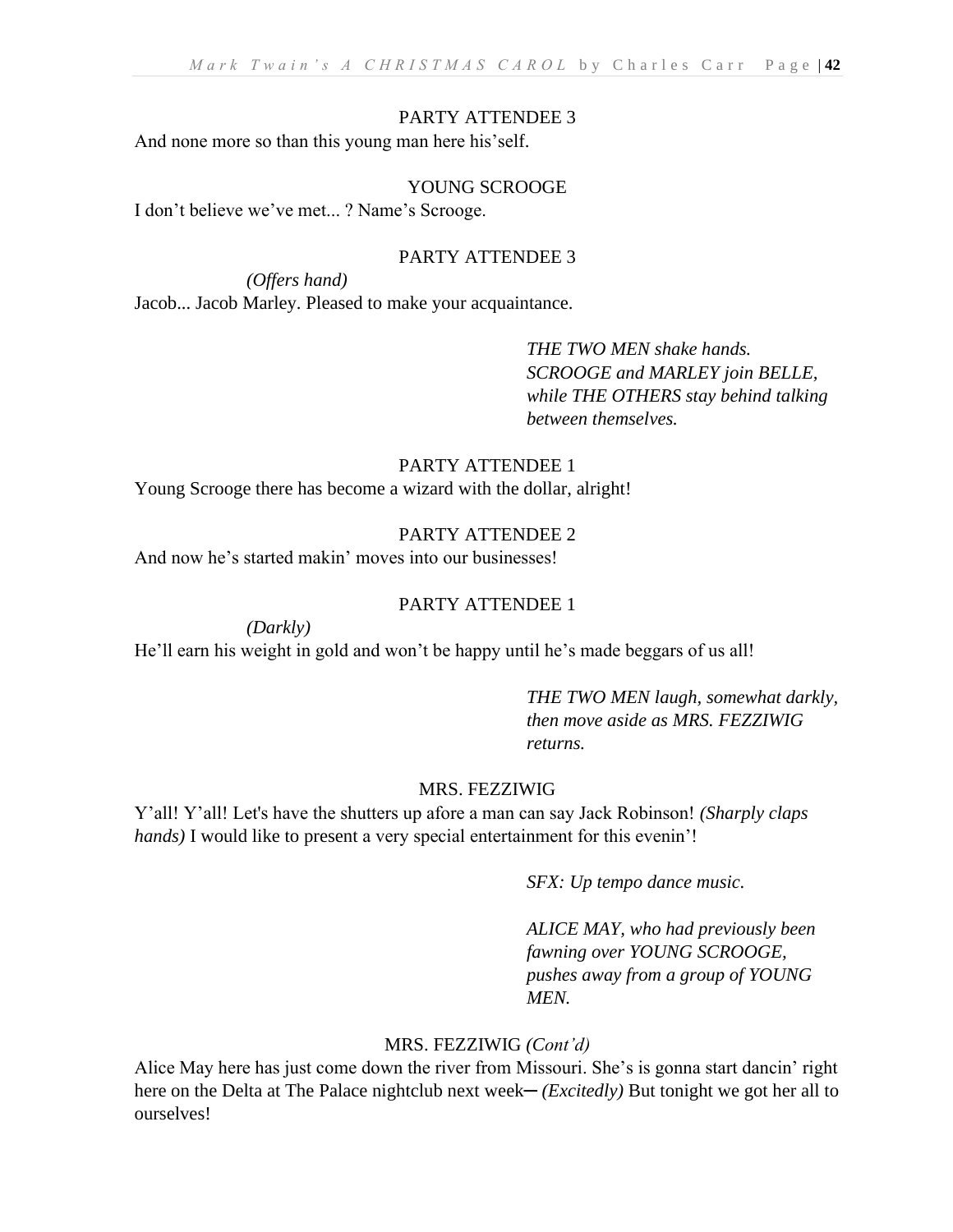*ALICE MAY grabs a mug from one of the men and downs the entire contents in seconds. She tosses the mug back to its owner. OTHER ATTENDEES open a circle around her. She Dances as SFX: Music increases tempo.*

*ALICE MAY dances into the group and throws a feather boa around MR. FEZZIWIG'S neck, drawing him into the dance with her. MR. FEZZIWIG responds enthusiastically − and somewhat ridiculously − causing the group to cheer and clap in time with the music. MRS. FEZZIWIG crosses her arms and feigns her disapproval at her husband's antics. Suddenly, MR. FEZZIWIG nearly collapses, pulling a muscle. He stops cold; he's in real pain─that is until all the women gather around, cooing and fussing over him. With their help, MR. FEZZIWIG happily hobbles out followed by a chastening, but smiling, MRS. FEZZIWIG.*

*The OTHER PARTY ATTENDEES, all except YOUNG SCROOGE and BELLE, quietly exit off as* 

*SFX: The lively up-tempo music morphs into a dramatic classical piece. YOUNG SCROOGE and BELLE dance.*

### SCROOGE

Ah, Fezziwig. How can it be I have barely thought of her once in all these years?

### CHRISTMAS PAST

Why not indeed?

### **SCROOGE**

It was Fezziwig who took me in when my father threw me out. She taught me how work with money.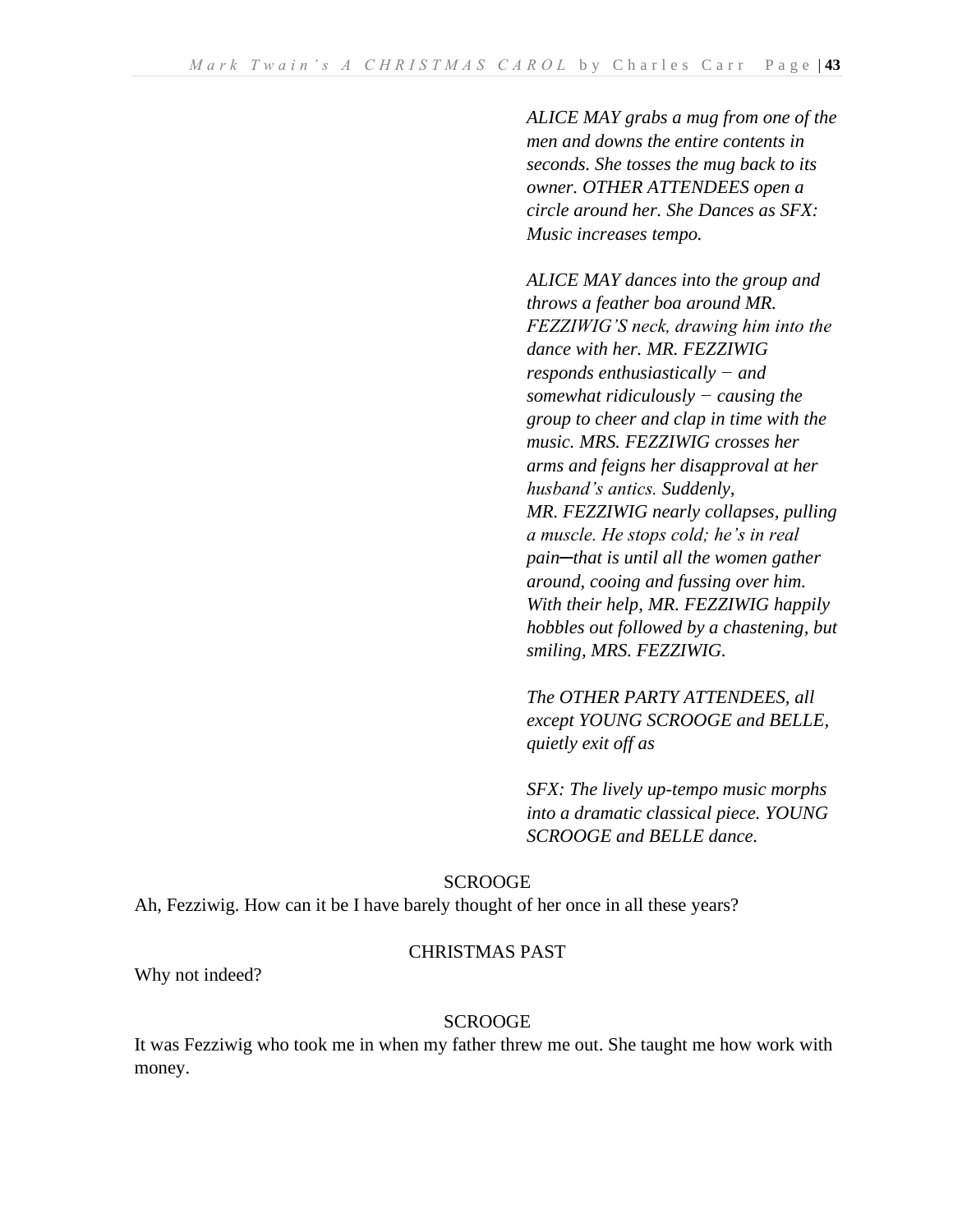# *THE GHOST OF CHRISTMAS PAST*

*raises her arm, points in the direction of YOUNG SCROOGE and BELLE.*

## CHRISTMAS PAST

The happiness she gave was quite as great as if it cost a fortune.

## **SCROOGE**

Ah, lovely Belle. What a beauty she was! Oh, she did love me, spirit! And I would have gone to hell across lots to get to her. *(Beat)* I have often tried to remember how we grew apart.

### CHRISTMAS PAST

Ah, memory, that rascal. But, quick! My time grows short! Watch!

*THE GHOST OF CHRISTMAS PAST smiles grimly as BELLE stops dancing, pushing YOUNG SCROOGE away.*

### BELLE

Ebenezer...

# YOUNG SCROOGE

Yes, Belle?

### BELLE

Don't hate me...

### YOUNG SCROOGE

Hate you? I don't hate you! *(Attempts to dance)*

### BELLE

*(Resisting)*  Ebenezer, I will marry another. He has asked for my hand before, but now...

## YOUNG SCROOGE

Now?

# BELLE

I matter little. To you, very little. Another idol has displaced me; and if it can cheer and comfort you in time to come, as I would have tried to do, I have no just cause to grieve.

# YOUNG SCROOGE

*(Gruffly, demandingly)*  What do you mean? What "idol"?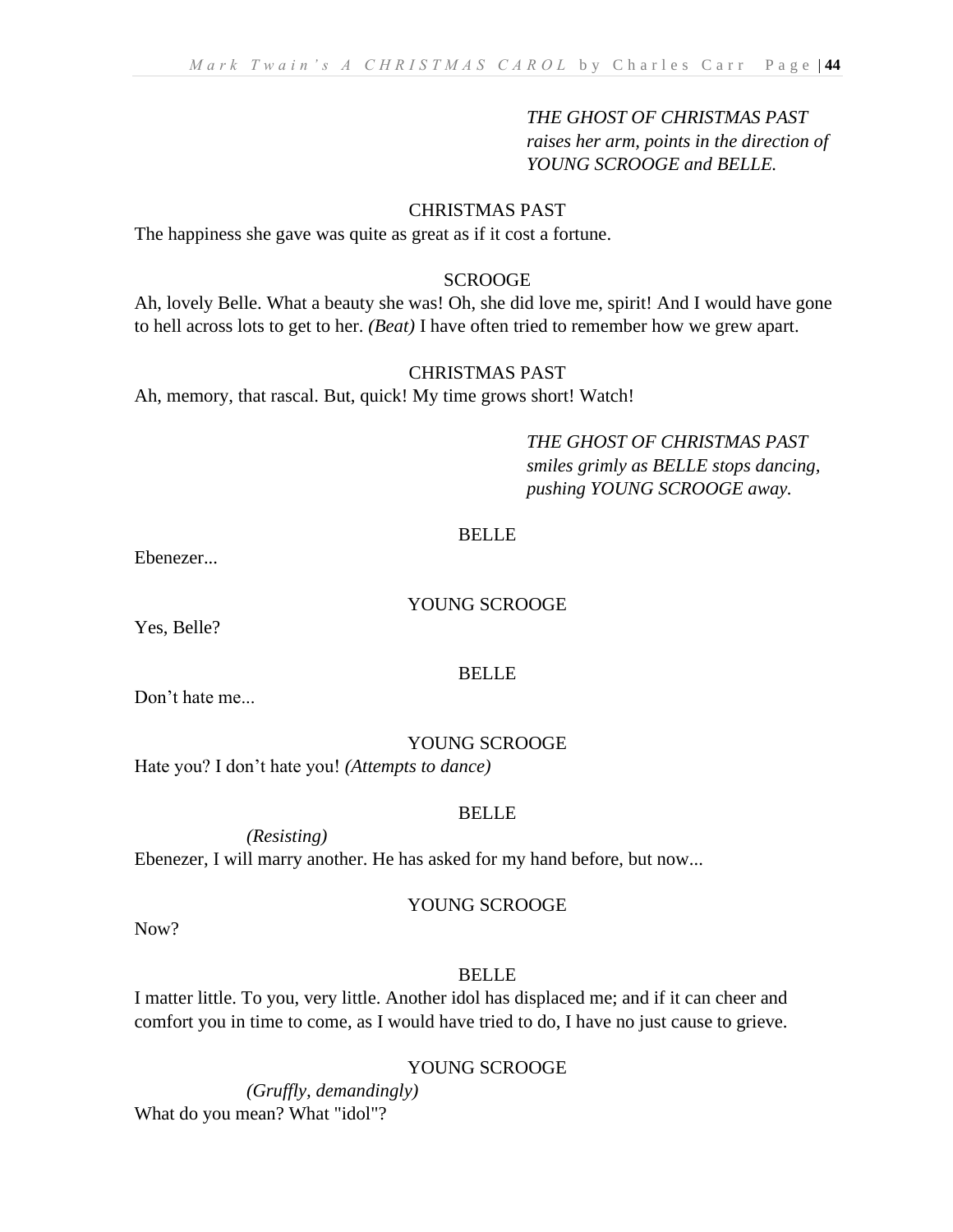#### BELLE

A golden one.

*YOUNG SCROOGE begins a lecture; one BELLE has heard before.*

# YOUNG SCROOGE

This thing that's got you all riled up is the way of the world, Belle! At the same time it punishes the poor, it pretends to condemn those who pursue wealth! All I'm tryin' to do is avoid the first one and then make enough money that we together can ignore the second!

#### BELLE

No. You love it. *(Looks at him deeply)* You love it because you fear the world so much. All your other hopes have merged into the hope of being beyond the chance of its sordid reproach. I have seen your nobler aspirations fall off one by one, leaving this one to engross you. *(Tugs at his coat)* Have I not?

#### YOUNG SCROOGE

#### *(Pulls away)*

So what? What does it matter to you that I have become so much wiser? Why should you care? *(Touches BELLE)* I am not changed towards you.

#### **BELLE**

#### *(Backs away)*

Ebenezer, our contract is an old one. It was made when we were both poor and didn't mind being so until, eventually, we could improve our worldly fortune in our own time, at our own pace. Since you made your declaration of love, much has changed. You are changed. When it was made, you were another man.

#### YOUNG SCROOGE

I was a boy.

*SCROOGE pulls out his pocket watch, distractedly checks the time, twirls the chain around his finger, then replaces it.*

# BELLE

You were not what you are now. How often and how keenly I have thought of this, I will not say. But it has long been my wish that you would come back to me.

# **SCROOGE**

*(Angry)*  Well, how would I know that, Belle?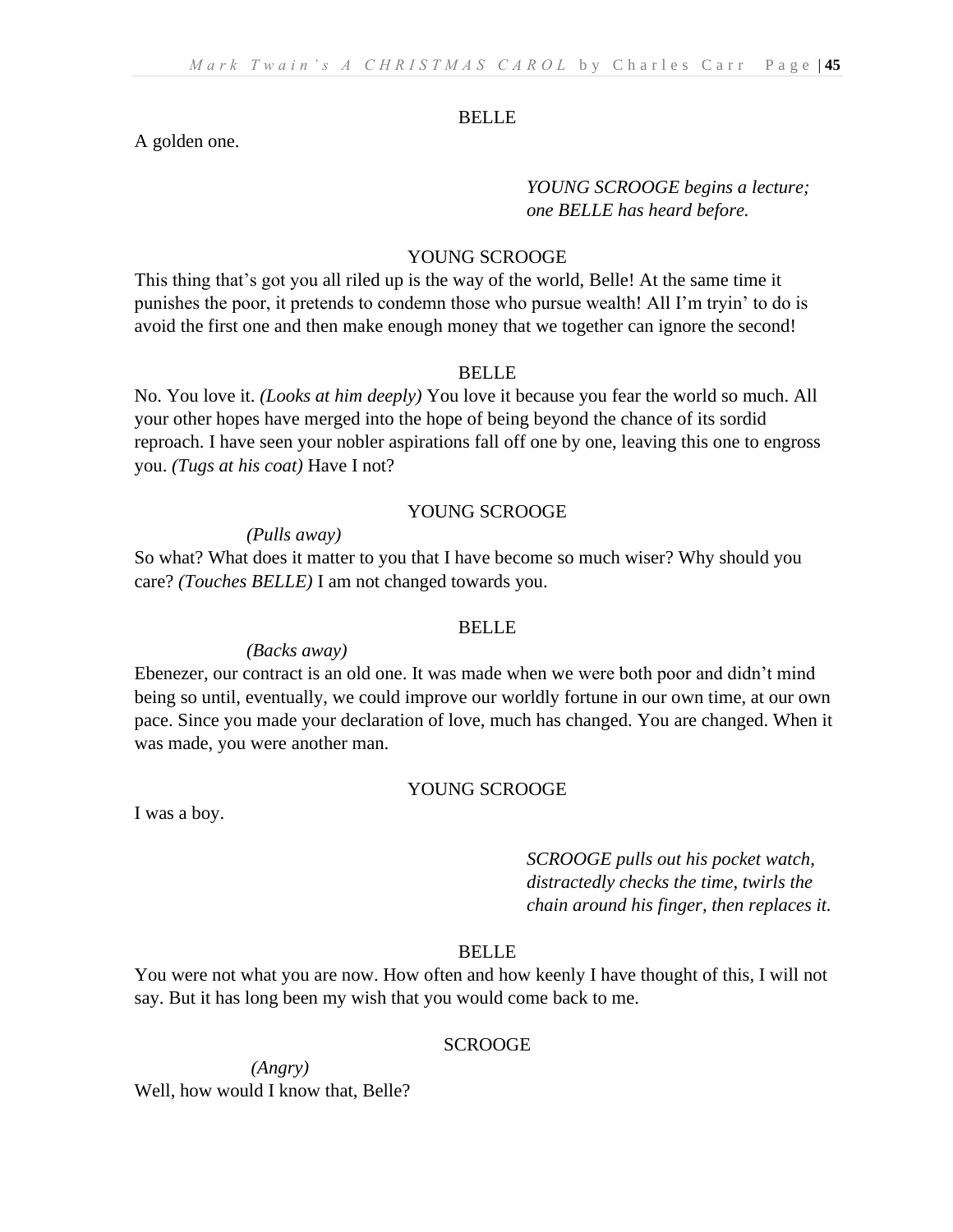#### BELLE

Oh, Ebenezer, because I was wishin' it right out loud. *(Wipes a tear)* But no matter. Now. *(Beat)* Sadly, the time has passed, irrevocably. *(Beat)* As you see the world differently, so now do I see you differently, despite my wish that it be otherwise. *(Beat)* And so, it is enough that I have thought of it, and can release you.

## YOUNG SCROOGE

Have I ever sought release?

#### BELLE

In words? No. Never.

# YOUNG SCROOGE

In what, then?

#### BELLE

In a changed nature; in an altered spirit; in another atmosphere of life. I would happily think otherwise if I could. Heaven knows.

> *BELLE holds up the ring on her finger, looks at it sadly. She brings her hand up to her lips.*

### **SCROOGE**

See, spirit? She's kissing my ring! Just as I remembered it!

## CHRISTMAS PAST

*(Angrily)* 

She's not kissin' it. She's spittin' on her finger so she can get it off quicker! Watch!

### BELLE

### *(Hands ring to SCROOGE)*

And so I release you. With a full heart, for the love of him you once were. In a very, very brief time, you will dismiss the recollection of it, gladly, as an unprofitable dream, from which it happened well that you awoke. May you be happy in the life you have chosen.

*Confused and upset, BELLE exits.*

### YOUNG SCROOGE

*(Heartbroken)* 

Belle! *(Suddenly angry)* Do you realize what you're doing? *(Angrier; shouting)* What you're throwing away?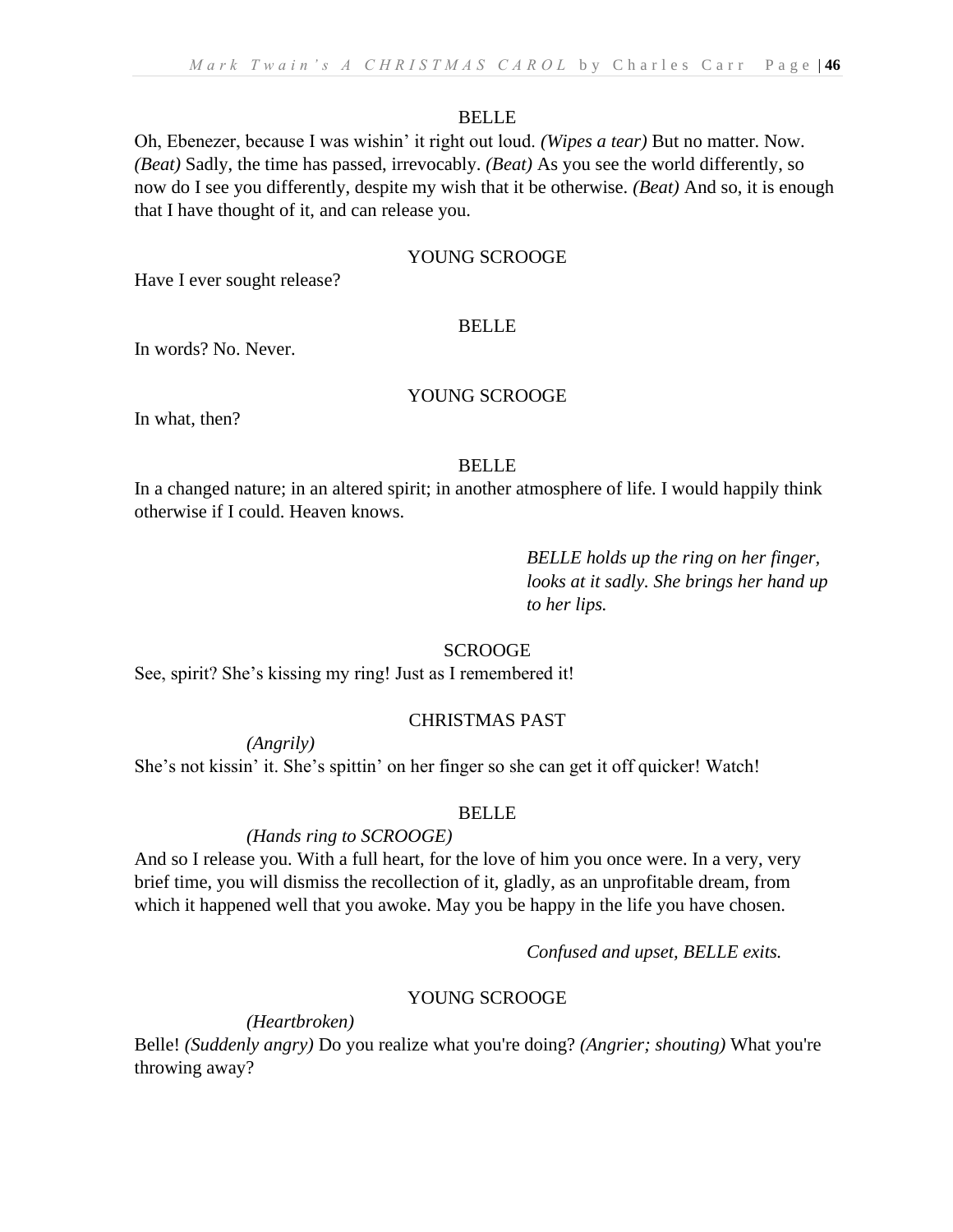*YOUNG SCROOGE strikes the wall in anger. He prepares to hit it again, then looks at his hand. He looks toward where BELLE exited. He holds up the ring, inspects it for a moment, then tosses it up a few inches in the air and catches it in his fist. Finally, he puts it inside his jacket's breast pocket. He utters a single contemptuous word, perhaps for the first time.*

### YOUNG SCROOGE *(Cont'd)*

Bah!

### *YOUNG SCROOGE quickly exits.*

## CHRISTMAS PAST

'Twas a time you were climbin' the stairs to her heart *(Beat)* takin' 'em two at a time.

## SCROOGE

Well... well... she made the biggest mistake of her life. A life of comfort, security... respect. *(Beat)* Well... no matter... My experience has taught me that most would do better to forego marriage entirely.

## CHRISTMAS PAST

#### *(Dryly)*

I have heard that.

# *SCROOGE looks pensive.*

### CHRISTMAS PAST *(Cont'd)*

What is the matter?

# SCROOGE

Oh, nothing.

# CHRISTMAS PAST

Something, I think.

## SCROOGE

Only that I should like to be able to say a word or two to my clerk just now. That's all. *(Waves off the thought; angrily)* Spirit! Remove me from this place!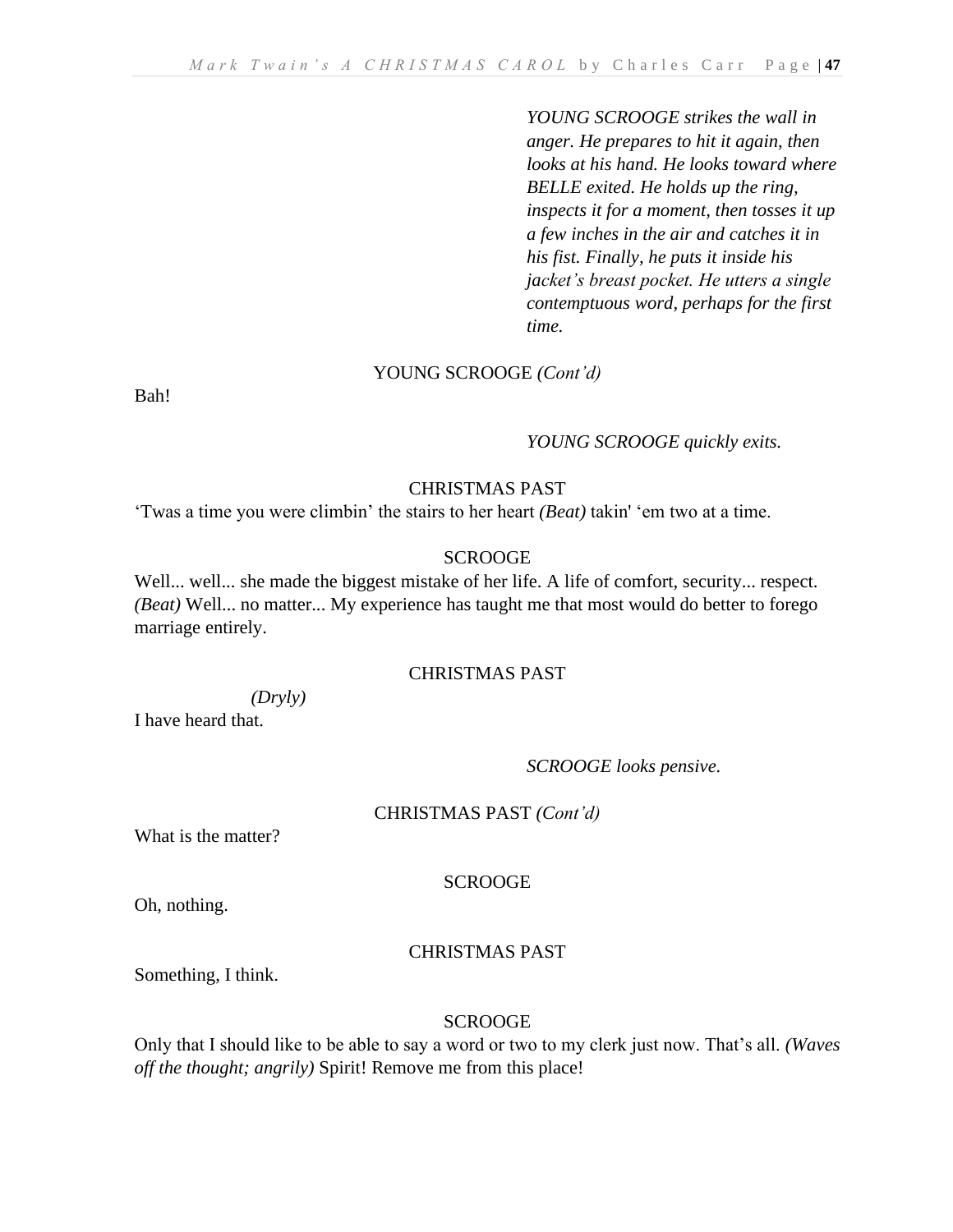#### CHRISTMAS PAST

I told you these were shadows of the things that have been. That they are what they are, do not blame me!

#### SCROOGE

Liar! Remove me! Haunt me no longer... *(Beat, then scathingly)* ... puh...

*SCROOGE can't finish the world 'puhtatuh.' He puts his hand to his head, thinks about what has occurred.*

#### CHRISTMAS PAST

Come.

*THE GHOST OF CHRISTMAS PAST exits but just as SCROOGE is about to exit, he turns back. Making sure no one is watching, he removes from his breast pocket what appears to be the same ring YOUNG SCROOGE just pocketed. He kisses it, checks again to make sure no one saw him, then exits off.*

*SFX: Rain. TWAIN enters; the scene changes to SCROOGE'S BEDROOM.*

# TWAIN

Alright, now that we're hummin' a theme, let's hear the rest of the song.

By this time, old Scrooge was just about startin' to catch on that there might be something to this whole "three- ghosts-are-going-to-scare-the-livin'-bejesus-out-of-you" business and so, waking in the middle of a prodigiously tough snore, he began to suspicion maybe, just maybe... that it wasn't the puhtatuh.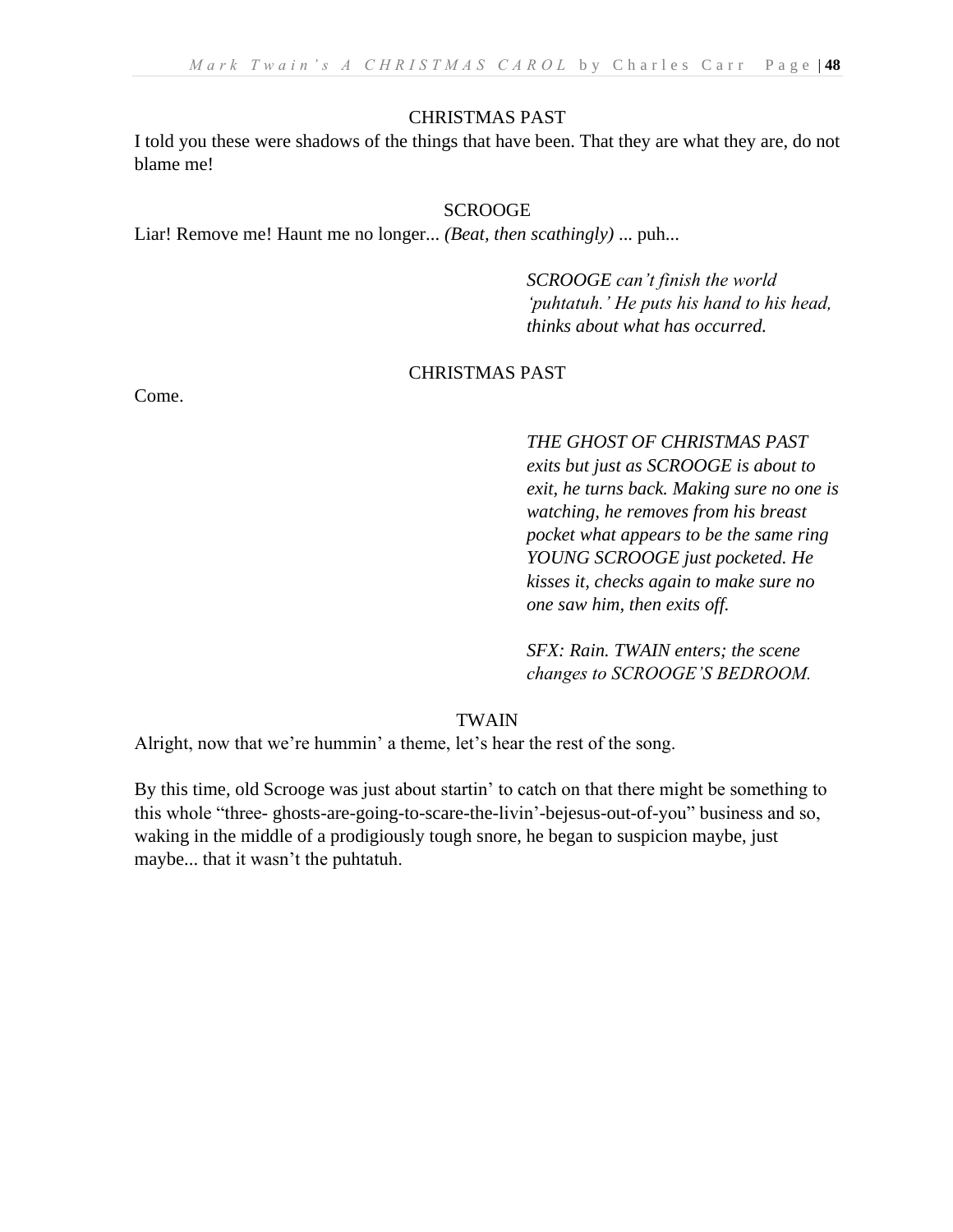# **ACT I- SCENE 5**

SETTING: *SCROOGE'S BEDROOM – EVENING.*

AT RISE: *SCROOGE in his bed; suddenly sits up.*

## TWAIN

He sat up in bed and immediately began to formulate a plan of action in anticipation of the second phantom, real or imagined.

He knew he would require all his wits about him to challenge the impending messenger and established a sharp look-out all round the bed, for he wished to challenge the spirit on the moment of its appearance, and did not wish to be taken by surprise and made nervous.

> *SCROOGE rises quickly and checks under his bed.*

# TWAIN *(Cont'd)*

He even looked under the bed.

Scrooge was ready for a good broad field of strange appearances, and nothing between a baby and rhinoceros would have astonished him very much. Now, being prepared for almost anything, he was not by any means prepared for nothing. And, consequently, when the bell struck one...

> *SFX: Bell strikes one. SCROOGE looks around frightened and begins to tremble. SFX: Wind; ghostly sounds.*

TWAIN *(Cont'd)*

... and no shape appeared, he was taken with a violent fit of trembling. At last, however, he began to think -- as you or I would have thought at first; for it is always the person not in the predicament who knows what ought to have been done in it, and would unquestionably have done it too.

> *THE GHOST OF CHRISTMAS PRESENT passes slowly behind the window, appearing momentarily in silhouette before moving to the bedroom doorway.*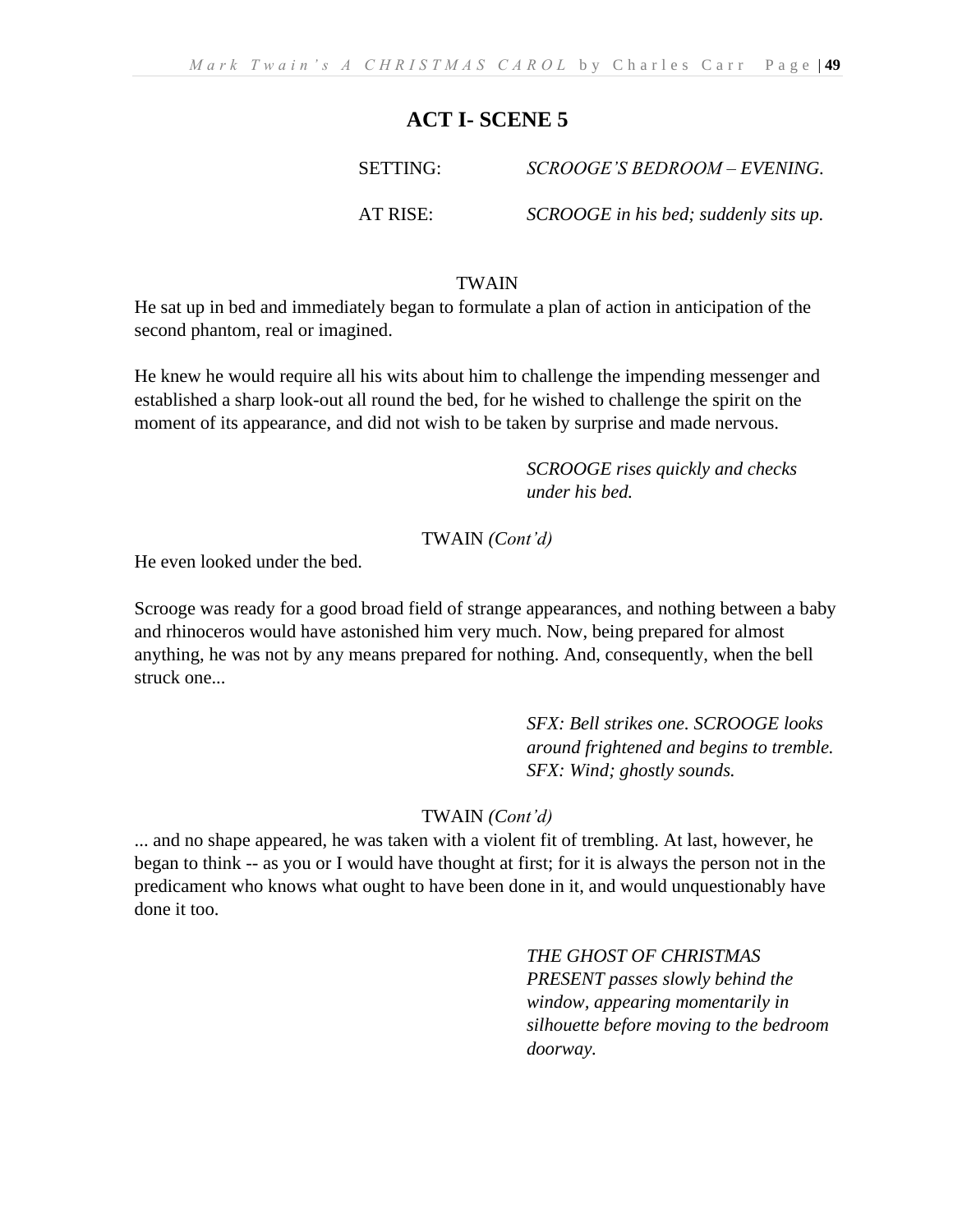# TWAIN *(Cont'd)*

At last, I say, he began to think that the source and secret of a ghostly light he perceived as appearing faintly through his doorway might in some way be connected to the appearance of the next spirit. As this idea took full possession of his mind, he gathered his courage and spoke...

> *TWAIN exits. SFX; Howling wind. SCROOGE looks about.*

## **SCROOGE**

Spirit? *(Nervously)* Who's there?

## VOICE OF CHRISTMAS PRESENT *(Off)*

It is I!

*SFX: Light, comical classical music. THE GHOST OF CHRISTMAS PRESENT bumps about outside the door.*

#### SCROOGE

Who is "I"? *(Sits up)* Who's there, I say?

### VOICE OF CHRISTMAS PRESENT *(Off)*

Me!

### SCROOGE

Then show yourself!

*THE GHOST OF CHRISTMAS PRESENT appears again in silhouette through the window. Shortly after, he enters through the door carrying two large carpetbags, stumbling about.* 

*THE GHOST OF CHRISTMAS* 

*PRESENT is dressed in a most painfully gaudy jacket with mismatched pants and an immense fluffy bow-tie. Perhaps worst of all, he has a cooked turkey leg jammed between his teeth. Finally, seeing SCROOGE, THE GHOST OF CHRISTMAS PRESENT approaches.*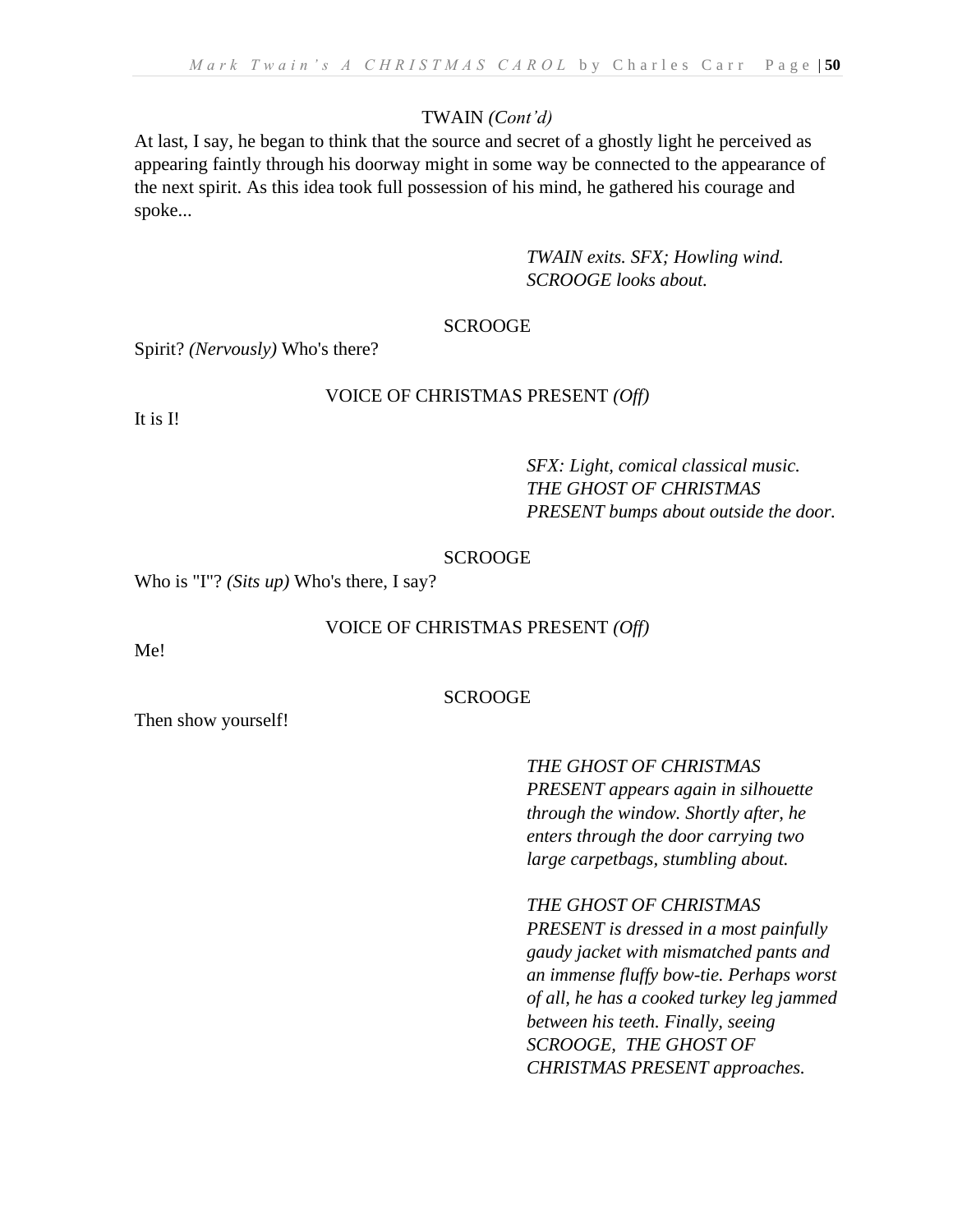## CHRISTMAS PRESENT

### *(With a mouth full of food; in a southern drawl)*

Ah, there you are! And, more importantly, here I am! *(Aside)* Never quite sure how these little journeys will end! *(Beat)* Scrooge I take it?

### SCROOGE

What in the Sam Hill are you?

# CHRISTMAS PRESENT

### *(Like a huckster or carnival barker)*

It's not what I am, friend, it's what you are. And that's LUCKY! Lucky that I just happened to be passin' by on this fine day! *(Slaps SCROOGE on the back)* It boggles the mind. What are the odds I would be standin' right outside that window there *(Gestures)* and hear all this moanin' and carryin' on comin' from this general direction? And so I thought to myself, well, right inside there is a troubled soul who could use just a little bit o' help... and an opportunity for me to make a brand-new friend!

> *THE GHOST OF CHRISTMAS PRESENT offers SCROOGE his hand, but SCROOGE simply ignores it. THE GHOST OF CHRISTMAS PRESENT, always the salesman, also completely ignores the rebuff.*

### **SCROOGE**

Well, I'm not troubled. And I'm not interested in friends.

# CHRISTMAS PRESENT

I can see you're a busy man! *(Beat)* Not that I'm not a busy man myself. Why, I got me a couple sugar mamas way up north that require my constant attention *(Nudges SCROOGE, winks)* if you know what I mean, fr...

### SCROOGE

Don't say 'friend'. *(Beat)* Who are you?

# CHRISTMAS PRESENT

Why... I'm the Ghost of Christmas Present, of course. *(Laughs; strikes a comical pose, balancing a wiggling turkey leg on his extended hand)* You've never seen the like of me before!

### SCROOGE

Well, there's something we can agree upon.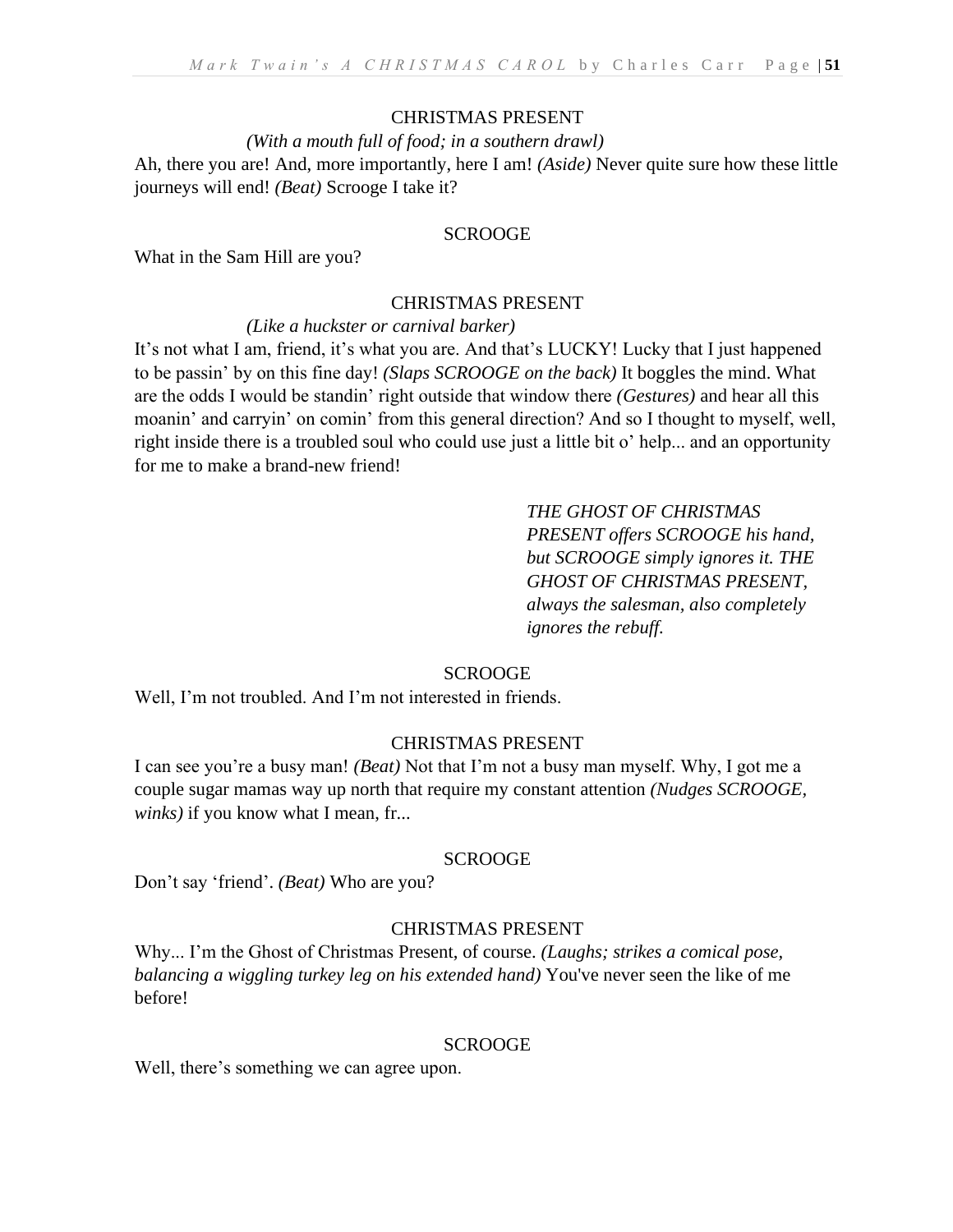# CHRISTMAS PRESENT

And I'm to be your guide tonight.

*THE GHOST OF CHRISTMAS PRESENT takes a bite of the turkey leg, turns back toward the bed and extends it to SCROOGE.*

## CHRISTMAS PRESENT *(Cont'd)*

Hungry? You'll need your strength, man, for what lies ahead! *(SCROOGE pushes away the turkey leg)* Well, perhaps you'll like what I've got in here more!

> *THE GHOST OF CHRISTMAS PRESENT puts the turkey leg on the bed, then bends down and opens one of the two carpet bags. An intense light shoots straight up to the ceiling illuminating him as he begins rummaging through the bag.*

# *THE GHOST OF CHRISTMAS*

*PRESENT leans down and opens the second carpetbag which when opened, illuminates Scrooge in the same ghostly manner that the first bag illuminates THE GHOST OF CHRISTMAS PRESENT.*

# CHRISTMAS PRESENT *(Cont'd)*

Well now let's just see what we got here... *(Rummages)* ... I wonder if I could interest you in my new line of household curatives?

> *THE GHOST OF CHRISTMAS PRESENT continues to rummage. As he speaks the following lines, he quickly moves from bag to bag.*

## CHRISTMAS PRESENT *(Cont'd)*

Uh... oh, look. Here's Dr. Sellers' Infallible Imperial Oriental Optic Liniment and Salvation for Sore Eyes; Dr. Williams' Pink Pills for Pale People; Dr. Batty's Sure-fire Asthma Cure Cigarettes; Dr. Fowler's Malaria and Arthritis Cure − now with even more arsenic; Dr. Digby's "Powder Of Sympathy" made with earthworms, pigs' brains, and select bits of mummified corpses; Dr. Clive's Home Appendectomy Kit...*(Gathers the products and stands)* I don't know about you, friend, but I thank goodness there are so many devoted members of the medical profession doing so much invaluable humanitarian research!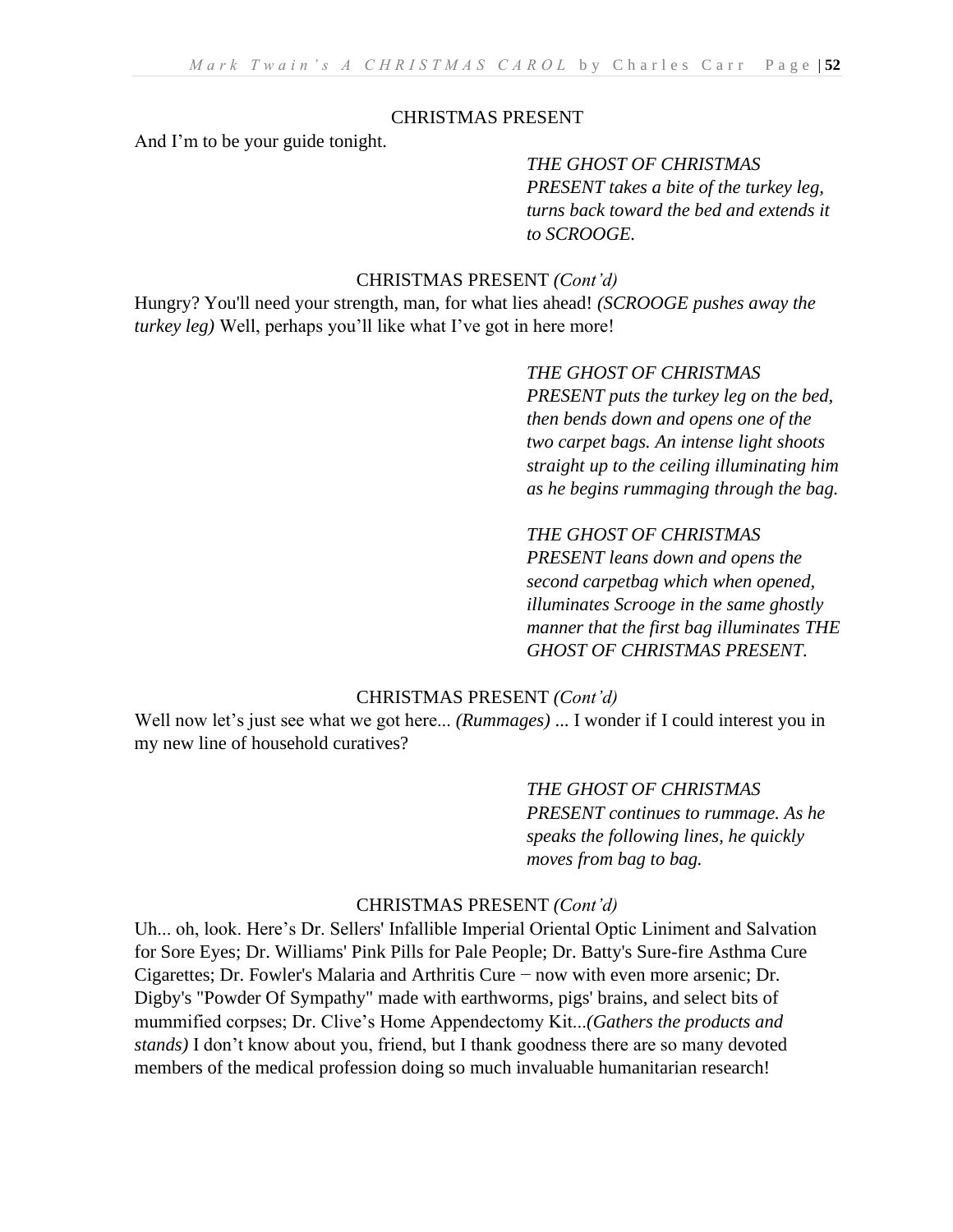## *THE GHOST OF CHRISTMAS PRESENT again digs into his bags.*

## CHRISTMAS PRESENT *(Cont'd)*

Uh... speaking of which. Here's some advanced medical degrees from Colombia *(Wink)* − the country, not the college! *(More rummaging)* ... insurance policies for things that are never gonna break anyway... I'm thinking of calling them... extended warranties... ice cubes for Eskimos... and, finally, here's a patented dandy!... *(Beat)* Packets of dehydrated H2O, *(Beat)* just add water!

#### **SCROOGE**

Sounds like a buncha notions to me, confected from equal parts confabulation and Yankee hooey.

#### CHRISTMAS PRESENT

## *(With fanfare)*

Ohhh. And here, ahhh... HERE is what I believe will be my greatest seller ever. *(Takes a bottle out of the bag; stands)* Oh, yes, this is something entirely new; invented it myself! It's a sure-fire cure for anything and everything that ails ya. *(Holds up bottle triumphantly)* Snake oil! (*Pulls out what is obviously a snake prop)* ... which is not an easy thing to come by, I'm tellin' you. First you gotta get ahold o' the varmint, then throw it down on the ground and stomp on it a little *(Stomps)* until it's in the mood to be cooperative, then kind of ringin' it out like a wet sock... *(Holds up bottle)* ... while holdin' it right over this tiny little hole in the top of the bott─

#### SCROOGE

I don't understand a single thing you've said since you got here.

*THE GHOST OF CHRISTMAS PRESENT puts the bottle and snake back into one of the bags. He clears his throat, straightens his clothes, and smooths his hair with his fingers then walks over to the bag nearest SCROOGE and closes it.* 

## CHRISTMAS PRESENT

You know... *(Closes other bag)* ... there just might be a thing or two you can teach me. *(Crosses to the window; darker, losing his southern drawl)* But I doubt it. *(Beat)* C'mere. In preparation for our journey, come to the window.

> *SCROOGE gets out of bed and joins THE GHOST OF CHRISTMAS PRESENT at the window.*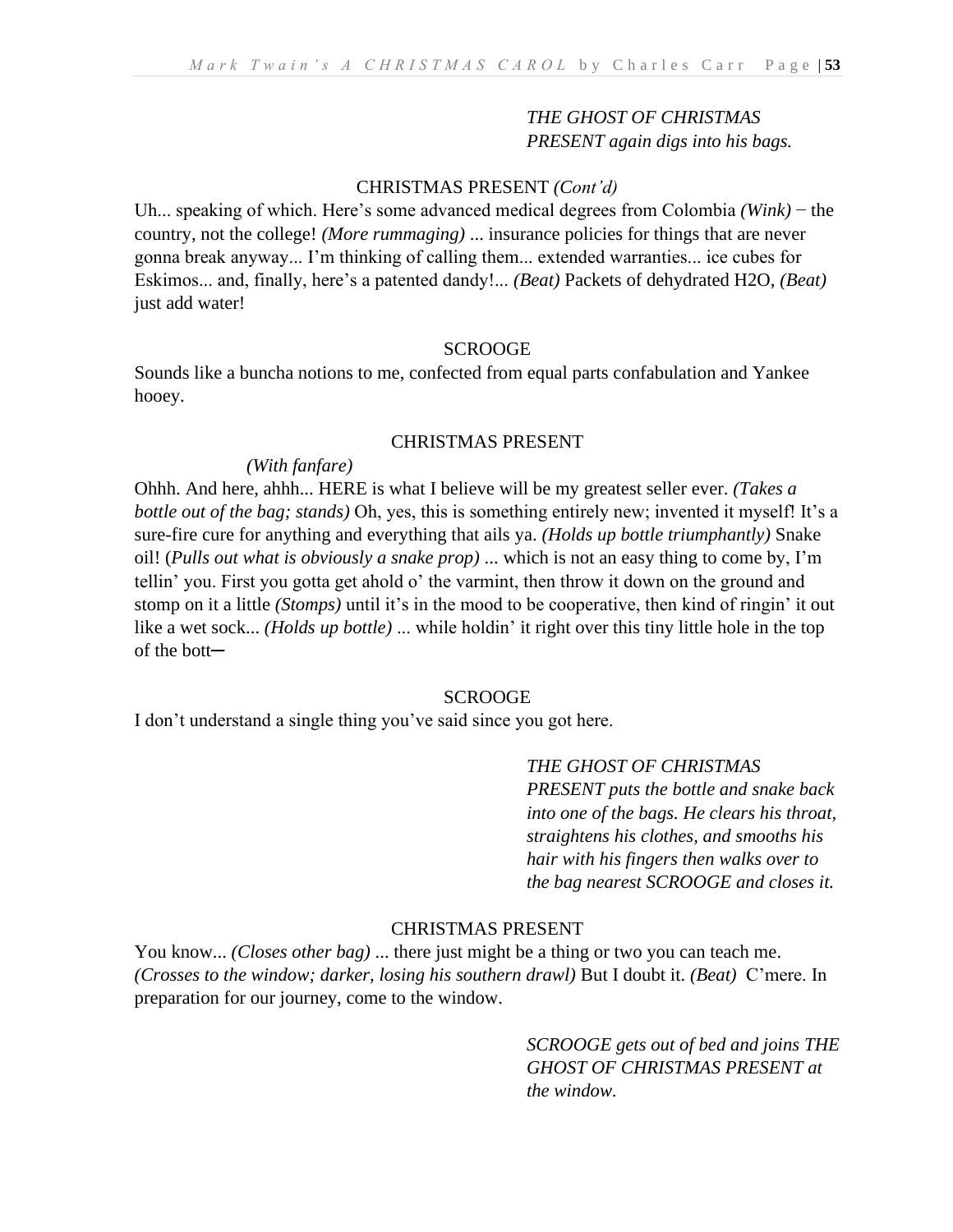## CHRISTMAS PRESENT *(Cont'd)*

Now, look out over the city. Tell me what you see.

## *SFX: Sounds of city, people.*

## SCROOGE

What is there to see? A busy city: buildings, bridges, carriages, lights...

# CHRISTMAS PRESENT

You see everything but the people, man! Good, hard-working people, many of scant means. Can't you see them flocking through the streets in their best clothes, and with their gayest faces, emerging from scores of streets, lanes, and nameless turnings, innumerable people, in preparation for the glorious celebration ahead?

# *THE GHOST OF CHRISTMAS PRESENT grabs SCROOGE by the shoulders shaking him.*

## CHRISTMAS PRESENT *(Cont'd)*

And why? Because it's Christmas, man. Christmas, *(Most excitedly)* God love it!

## **SCROOGE**

Why do you favor the poor most?

### CHRISTMAS PRESENT

*(Becoming darker; more serious)* Because they need it most.

### **SCROOGE**

Forgive me if I am wrong, but their fates have been cast in your name by many.

# *THE GHOST OF CHRISTMAS*

*PRESENT removes his coat revealing a more conservative-looking vest beneath.* 

# CHRISTMAS PRESENT

*(Untying his tie)*

There are some upon this earth of yours who lay claim to know the purpose of those such as myself, and who perform their deeds of passion, pride, ill-will, hatred, envy, bigotry, and selfishness in our name. These people are, to us, as strange as if they had never lived. Be sure to blame them for the things they do, not us.

> *SCROOGE clears his throat somewhat self-consciously.*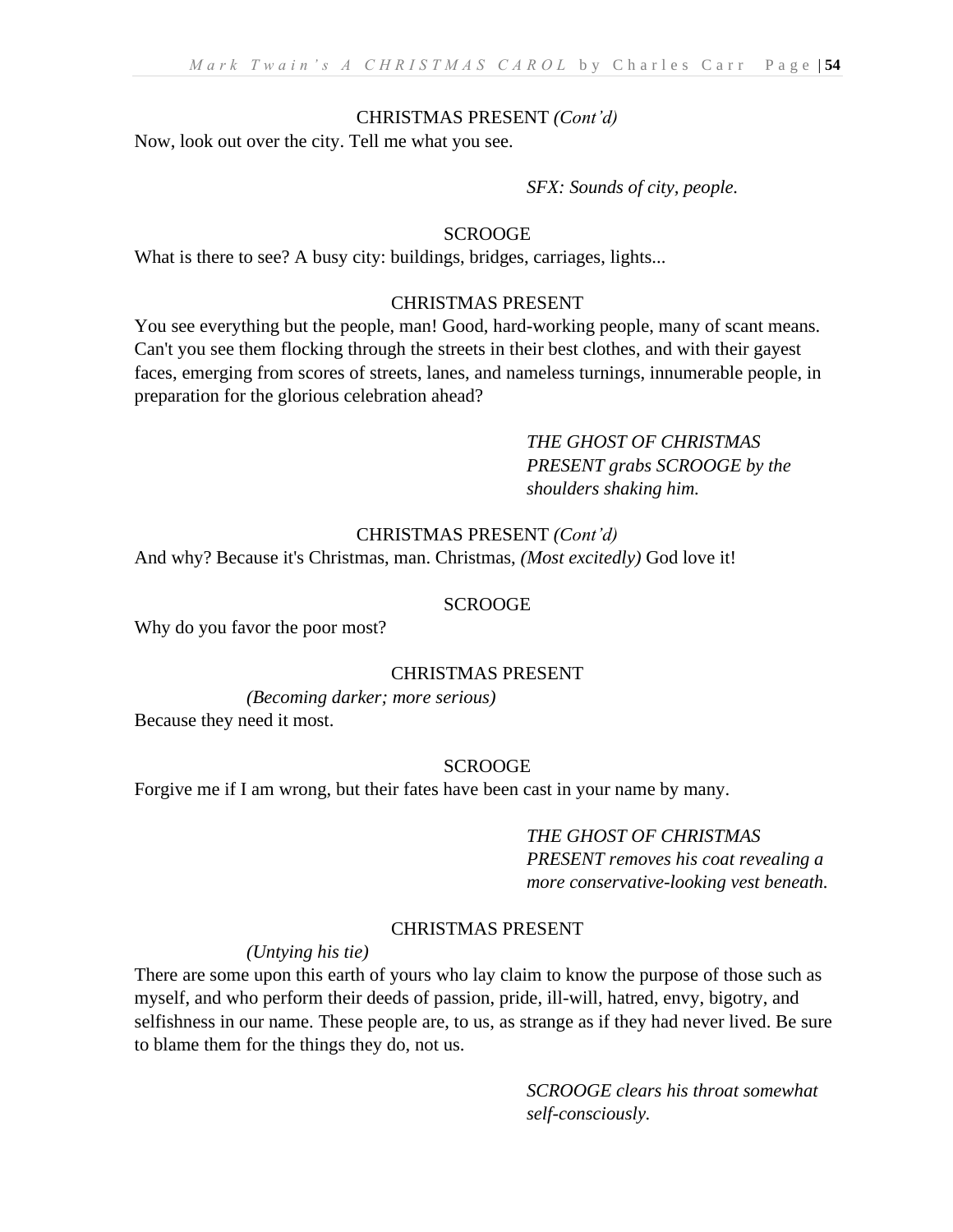#### **SCROOGE**

Spirit... conduct me where you will. If you have anything to teach me, let me profit by it.

### CHRISTMAS PRESENT

*(Holds out hand)* 

Come. Touch my hand.

*SCROOGE touches THE GHOST OF CHRISTMAS PRESENT's hand. They exit.*

*TWAIN enters. The scene changes from SCROOGE'S BEDROOM to THE CRATCHIT HOME.*

# TWAIN

## *(Rubs hands together)*

Scrooge and the spirit passed over the city streets on Christmas morning, where − for the weather was severe − the people made a rough, but brisk and not unpleasant, kind of music in scraping the snow from the pavement in front of their dwellings and from the tops of their houses. It was mad delight for the boys to see it come plumping down into the road below, and splitting into artificial little snowstorms.

> *SFX: Church bells, faintly in the distance.*

## TWAIN *(Cont'd)*

But soon the steeples called good people all, to church and chapel, and away they came, flocking through the streets in their best clothes, and with their gayest faces.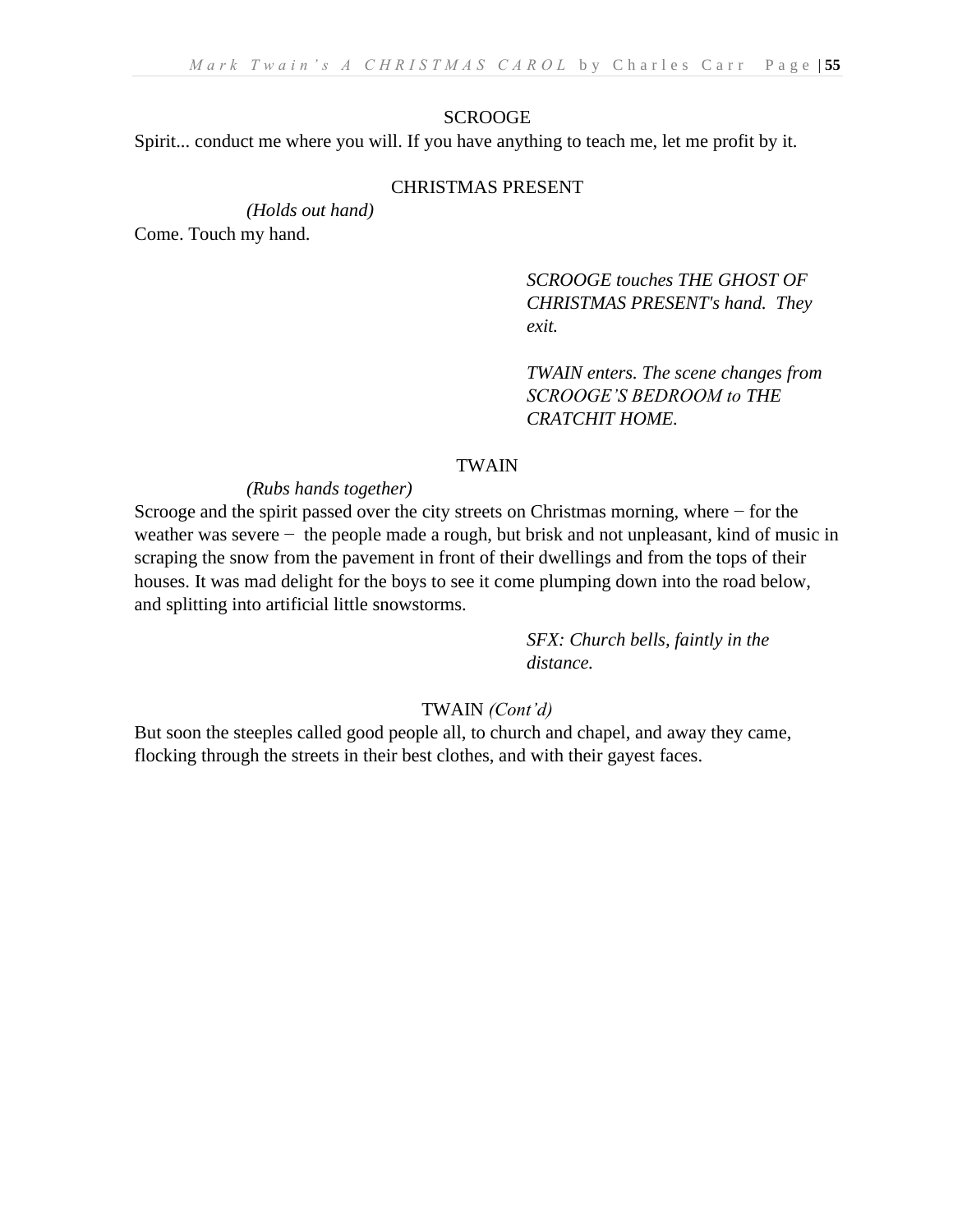#### ACT I- SCENE 6

| <b>SETTING:</b> | THE CRATCHIT HOME ON<br>CHRISTMAS DAY – EVENING. The<br>home is simple but comfortable; a table<br>Center. |
|-----------------|------------------------------------------------------------------------------------------------------------|
| AT RISE:        | SFX: Bells stop ringing. MRS.<br><b>CRATCHIT, BELINDA and PETER</b><br>enter.                              |

## TWAIN *(Cont'd)*

In time, though the bells ceased... and the bakers were shut up, there was yet a genial shadowing forth of all these dinners and the progress of their cooking, in the thawed blotch of wet above each baker's oven; where the pavement smoked as if its stones were cooking too. And perhaps it was the pleasure the good spirit had in showing off this power of his...

> *THE GHOST OF CHRISTMAS PRESENT laughs as he and SCROOGE enter.*

#### TWAIN *(Cont'd)*

... or else it was his own kind, generous, hearty nature, and his sympathy with all poor men, that led him straight to Scrooge's clerk's; for there he went, and took Scrooge with him.

> *TWAIN exits as MRS. CRATCHIT shakes out a tablecloth. BELINDA and PETER, excited for Christmas, help her prepare for a special dinner. PETER goes to the window checking for MARTHA, BOB, and TINY TIM. BELINDA sets the table with simple plates and cups as SCROOGE and THE GHOST OF CHRISTMAS PRESENT look on.*

#### **SCROOGE**

Spirit, where are we? Who are these people?

CHRISTMAS PRESENT

Don't you recognize the home of your faithful clerk?

#### **SCROOGE**

Cratchit? *(Distastefully)* So this is Bob Cratchit's house?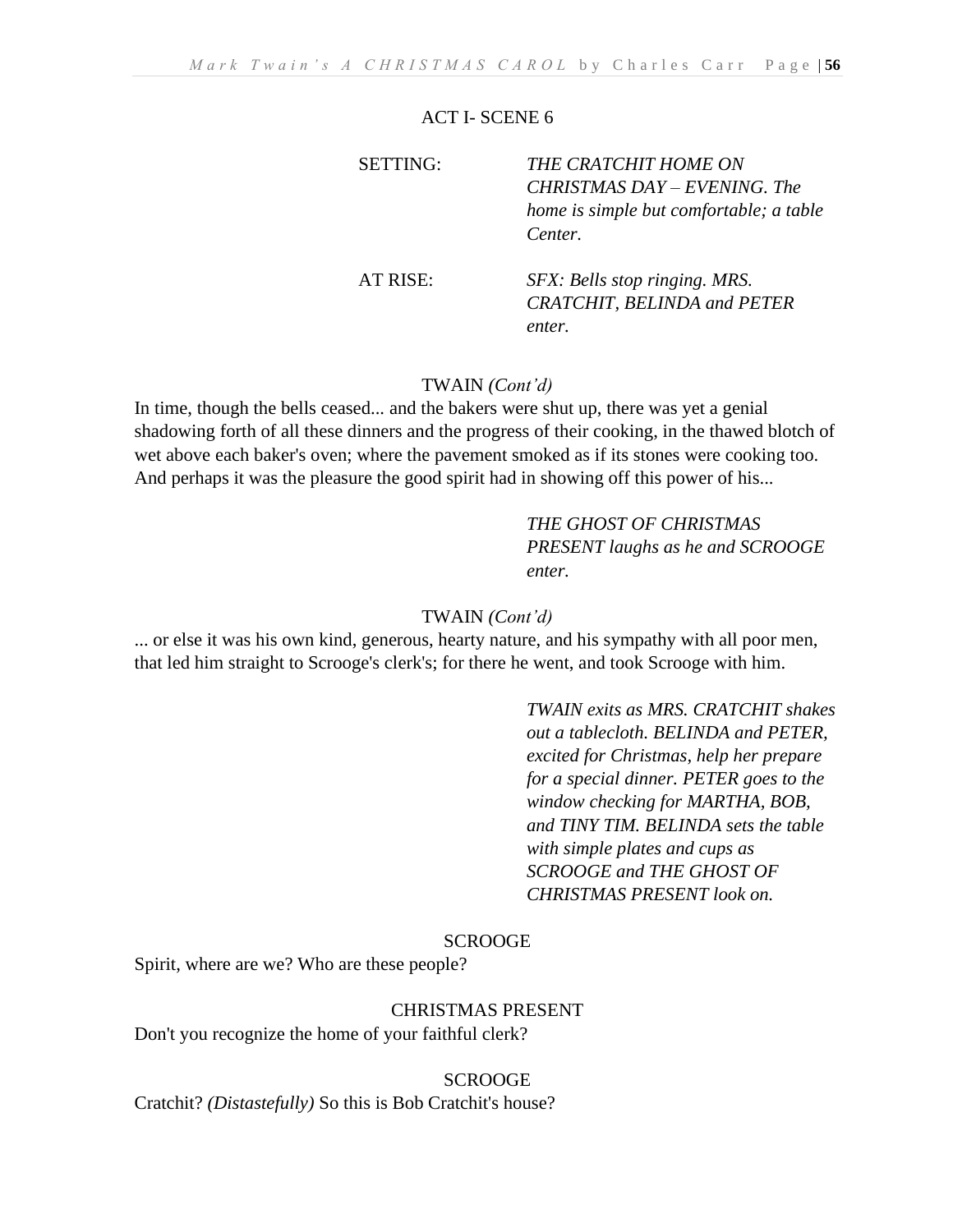## CHRISTMAS PRESENT

And what do you surmise from that?

## SCROOGE

*(With surprise)*  I pay him enough to afford... children?!

#### CHRISTMAS PRESENT

You know how much – or how little – you pay him.

### MRS. CRATCHIT

Peter, help Belinda finish setting the table. Dinner's almost ready.

#### PETER

Where are Pawpaw and Tiny Tim, Gran?

# MRS. CRATCHIT

*(Sighs; perhaps worried dinner is getting cold)* Lord willin' and the creek don't rise, they should be home presently.

## *PETER returns to the window.*

## BELINDA

I'm sure they will be here soon, Gran.

# MRS. CRATCHIT

And where in the world is Martha? I swear, that young'un arrives a little later every Christmas!

> *MRS. CRATCHIT looks at a wall clock, then toward the door.*

### PETER

*(At the window)*  Oh! Here's Martha now, Gran!

> *MARTHA enters. BELINDA runs to her and hugs her.*

# BELINDA

*(Jumping up and down with joy)*  Hurrah! There's such a goose, Martha!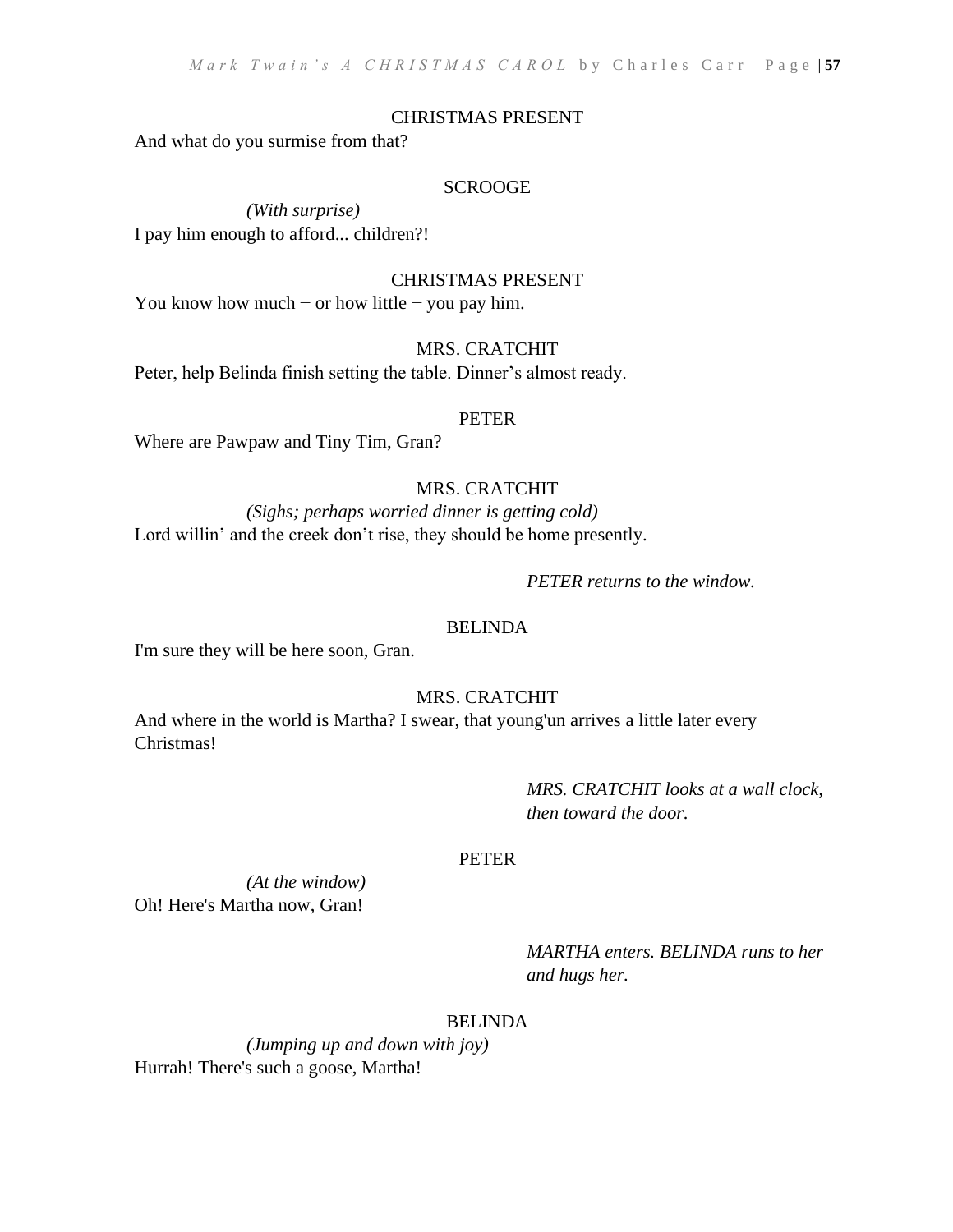#### MRS. CRATCHIT

Land sakes alive, child. How late you are!

*MRS. CRATCHIT hugs and kisses MARTHA. She helps MARTHA remove her shawl and hangs it on a coat rack then helps MARTHA into an apron and bonnet from the rack.*

#### MARTHA

I'm sorry, Gran. We had a mess o' work at the shop last night and then had to clear it all away this morning.

#### MRS. CRATCHIT

Well, never mind just as long as you are here. Now, sit yourself down, dear, and have a cup o' warm, Lord bless you.

> *MRS. CRATCHIT looks to BELINDA who has a mug ready for MARTHA. MARTHA sits at the table with her drink. PETER sees his Pawpaw through the window.*

# PETER

*(Excitedly)* Here comes Pawpaw!

## BELINDA

Hide, Martha, hide!

*BELINDA and PETER pull MARTHA aside as MRS. CRATCHIT grabs the mug at the last moment before it sails off into the air. MARTHA hides behind the table.*

*BOB enters through the door with TINY TIM on his shoulders. TIM is carrying a crutch. BOB carries TINY TIM over to a small chair near the fireplace. He then removes his shawl and hat and gives them to MRS. CRATCHIT, who covertly uses them to cover MARTHA'S shawl.*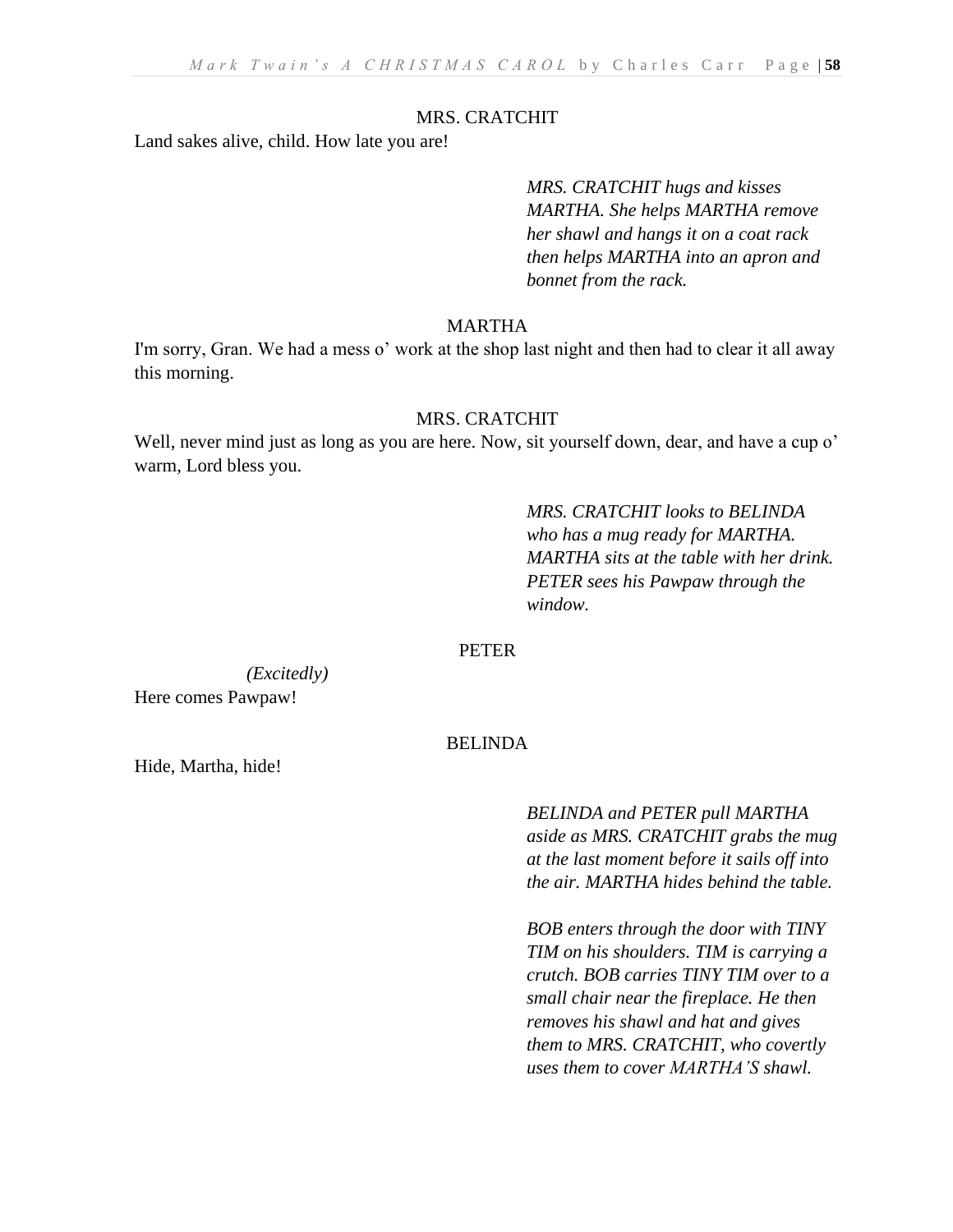## BOB CRATCHIT

We're back.

*MRS. CRATCHIT embraces BOB, feeling something unexpected in his coat pocket. BOB pulls from his pocket the egg he received earlier from FREDERICA and holds it up for all to see. MRS. CRATCHIT looks at BOB quizzically.*

## BOB CRATCHIT *(Cont'd)*

*(Pleasantly)*

Er... a Christmas present from Mr. Scrooge's niece, Frederica. *(Proudly)* And she said I may call her Freddie!

#### MRS. CRATCHIT

Well, first the entire day off, then now confabulatin' with the bosses! Well, Mr. Cratchit, you're getting' as smooth as a Yankee scalawag!

> *BOB pretends to toss the egg to his wife, who puts up her hands, afraid to catch it. Playfully, he backs up and again pretends to toss it. She puts her hands on her hips with mock-sternness. He moves a bit further away, turns his back to her, winks to the children, and pretends he's going to toss it blindly over his shoulder. THE CHILDREN laugh. BOB bends his arms, squawks like a chicken and pretends to lay the egg. THE CHILDREN squeal with delight. BOB turns back to MRS. CRATCHIT and actually tosses it. The egg sails through the air. MRS. CRATCHIT catches it, fumbles it several times, then ultimately drops it. She ducks behind the table, searching for the egg. Suddenly her head pops up from behind the table, holding up the unbroken egg.*

#### MRS. CRATCHIT *(Cont'd)*

*(Giving BOB a stern look)*

Hard boiled! *(Crisply)* Well, all the better for Christmas dinner! *(Exits to kitchen with egg)*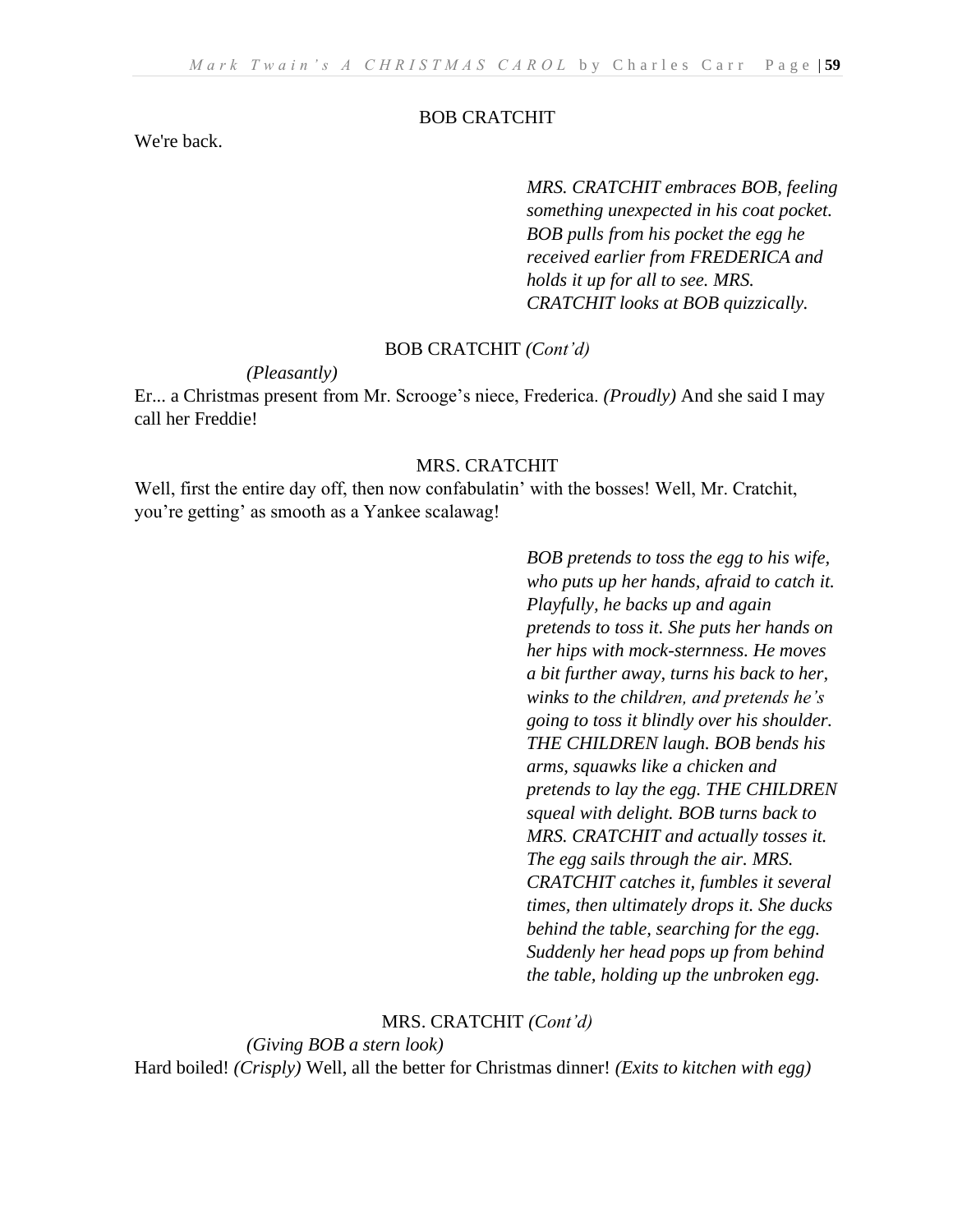*BOB turns his attention to THE CHILDREN who are giggling and not doing a very good job of blocking the area where MARTHA is hiding.*

### BOB CRATCHIT

Why... *(With mock suspicion)* ... where's our Martha?

*MRS. CRATCHIT enters, looking at PETER and BELINDA who give her a "don't let on" look.*

#### MRS. CRATCHIT

*(Suppressing a giggle)*  Uh... not coming. It's a tragedy.

# BOB CRATCHIT

Not coming?!

*BOB smiles and begins searching around the room. MARTHA moves behind one sibling then another, ultimately taking a spot partially hidden by the tablecloth. ALL try to suppress their giggles as BOB looks in the sugar bowl, teapot, under PETER'S cap, and several other small items.*

#### BOB CRATCHIT *(Cont'd)*

Not coming... upon Christmas Day? *(Looks in PETER's ear)* Nope. Nothin' in there!

*BOB gives PETER a quick hug allowing him to see MARTHA who laughs and attempts to flee behind the table. BOB blocks her way so she quickly moves around the back of the table. BOB quickly reverses direction, 'catching' MARTHA near the head of the table. The game over, they embrace warmly.*

# MARTHA

Merry Christmas, Grandfather.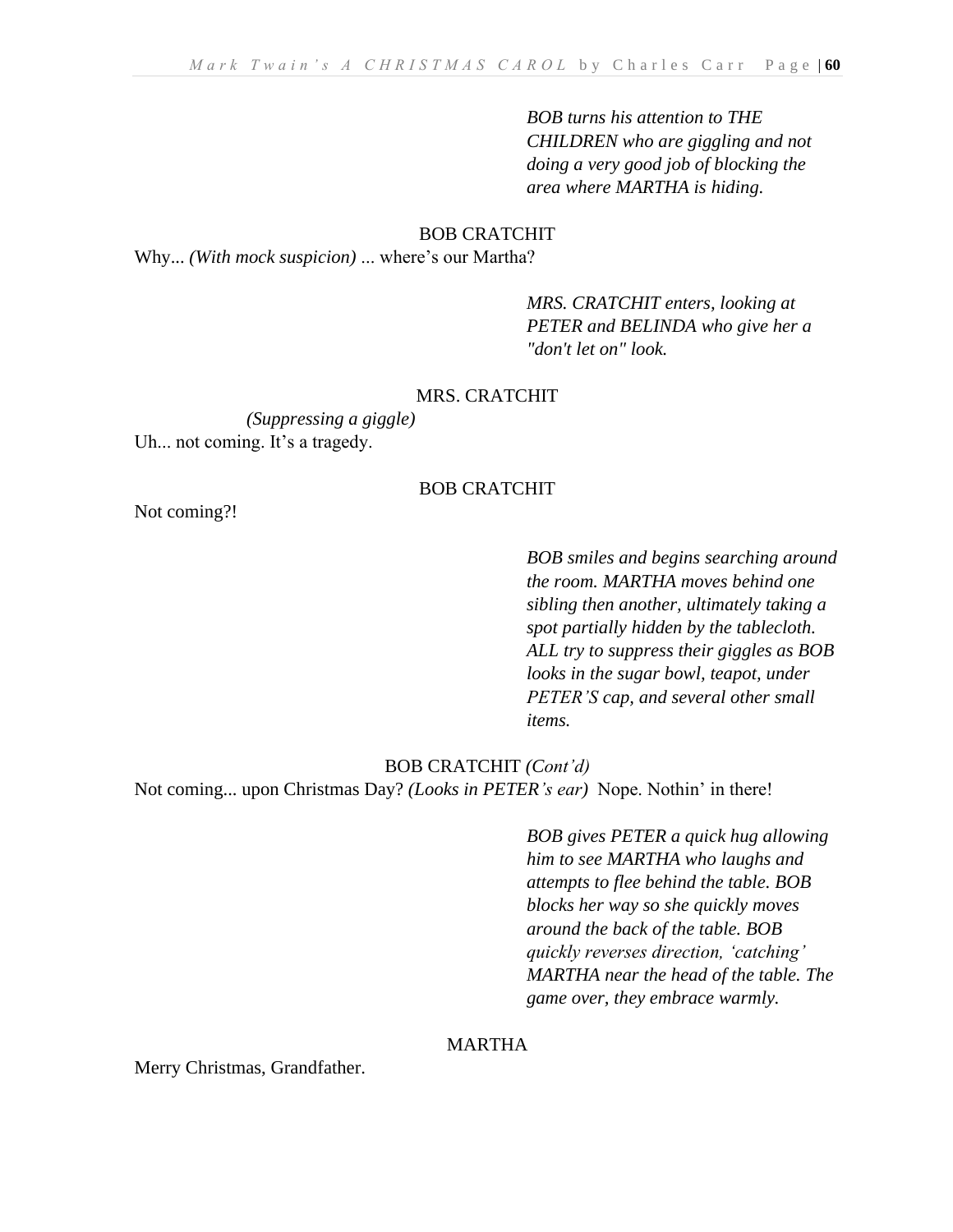## BOB CRATCHIT

It's good to have you home again, little one. Our family together as one!

## PETER

*(Sullenly)* 

Unless something bad happens again.

## BOB CRATCHIT

## *(Reacting)*

Alright, now. On that subject, all you poppets gather 'round. I want to speak plainly to you for a moment. C'mon, now. *(Pulls up chair next to TINY TIM as OTHERS gather round)* Good. Good. *(Takes a deep breath)* Now, listen. *(Beat)* Yes, it's true we lost your mama to the fever and your daddy − our little boy − to the war. *(BOB and MRS. CRATCHIT exchange a heartfelt look)* But we want every one of you to always know you're with us, now, and nothin' bad is ever gonna happen to you. Ever. You don't have to worry. And that's a promise.

# MRS. CRATCHIT

*(Changes subject; wiping away a tear)* And how did little Tim behave in the town?

# BOB CRATCHIT

As good as gold and better.

# TINY TIM

Pawpaw says I'm growing strong *(Coughs)* and hearty!

# BOB CRATCHIT

That he is! Oh, yes. This little feller's... full o'the dickens!

# BELINDA

*(Standing)* Can you smell the goose, Pawpaw?

# BOB CRATCHIT

Roast goose! Is there a finer aroma in all the world, Christmas or any other day?

# MRS. CRATCHIT

Well, then, let's go get it 'fore it flies away! *(To PETER)* Come help, Peter.

# PETER

*(Stands)*

Yes, Gran...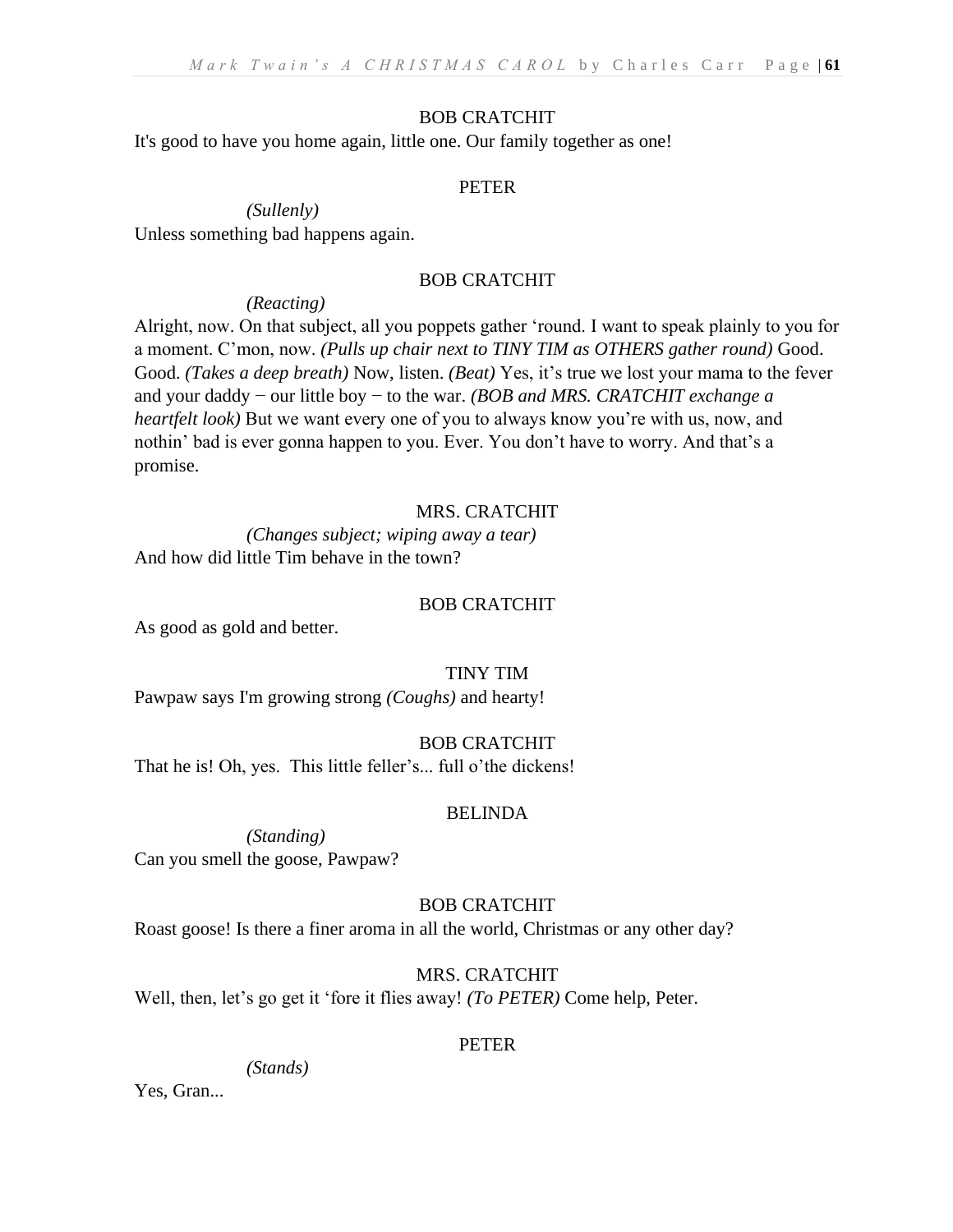*MRS. CRATCHIT and PETER exit to the kitchen.*

## BOB CRATCHIT

So, Martha, tell us about life at the milliner's shop.

*(Sighs)* 

# MARTHA

The life of an apprentice is not an easy one. The work is hard and our days are long.

#### BOB CRATCHIT

## *(Looking from CHILD to CHILD)*

Each of you will earn a trade, so you won't be havin' to work 16 hours a day in the sweat shops, like so many children nowadays. *(Puts his arm around MARTHA)* Martha, we're all very proud of you.

#### BELINDA

Pawpaw, I want to be an apprentice like Martha!

# *MRS. CRATCHIT and PETER enter with the goose on a platter.*

# MRS. CRATCHIT

That you will when the time comes.

*As they set the goose on the table, BOB crosses to PETER, placing a hand on his shoulder.*

## BOB CRATCHIT

Your father − bless his soul − and I had our eye on a position for this one which will bring in a full four-bits a week!

## PETER

Ohhh... then I shall have to deliberate what particular investments to favour when I come into the receipt of such a bewildering income!

*ALL laugh.*

#### BELINDA

And I will soon have a job like Martha and Peter as well, Pawpaw!

*BELINDA helps put the finishing touches on the table.*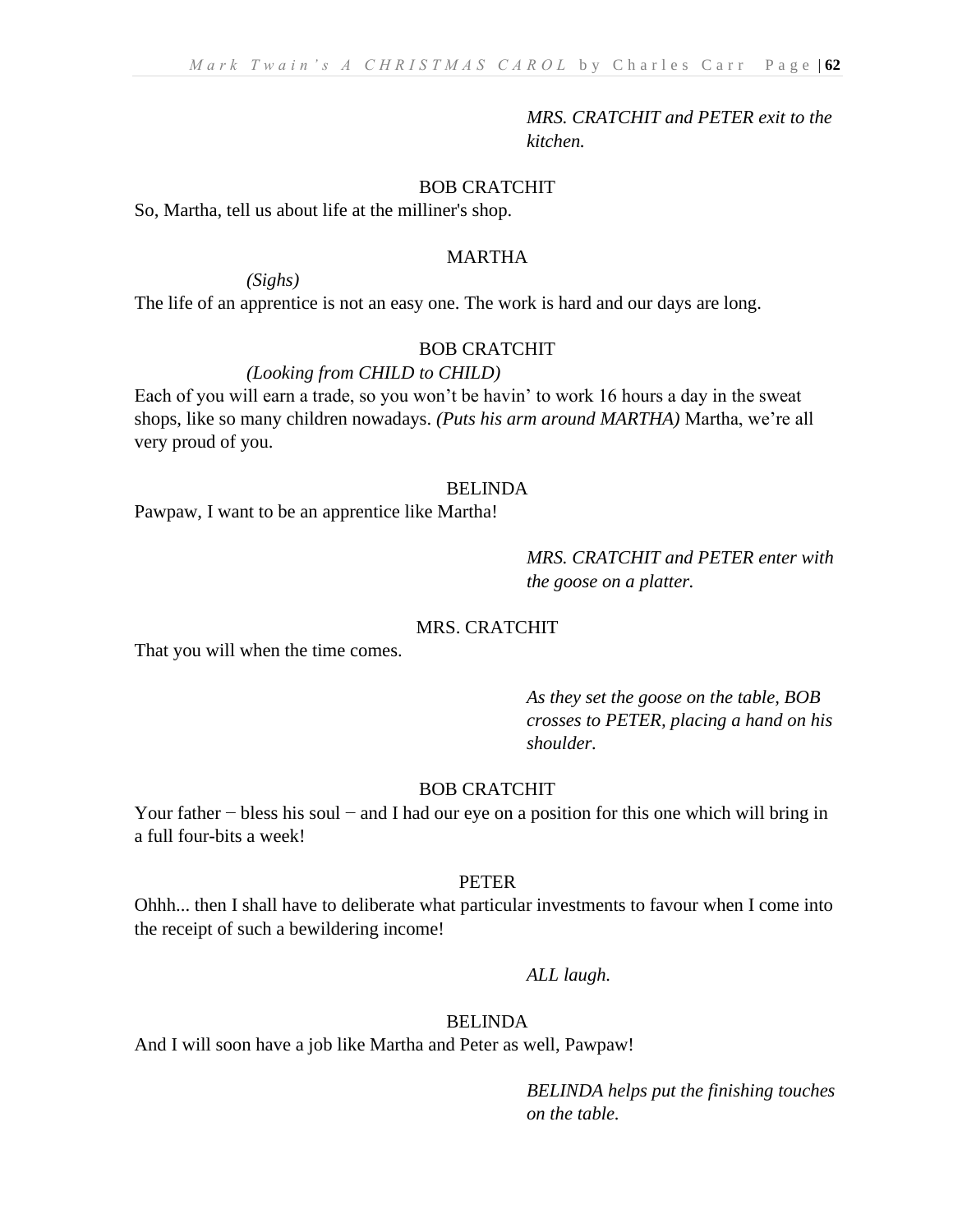#### BOB CRATCHIT

Ah! Such wonderful children! We are truly blessed! Now, let the feast begin! *(Inspecting the table)* Indeed. Was there ever such a glorious spread!

*MRS. CRATCHIT claps for attention.*

# MRS. CRATCHIT

Everyone, come to the table. Let us begin the meal. Come, sit down, children.

*BELINDA, PETER, and MARTHA go to TIM and offer to help him to the table. TIM takes up his crutch.*

# TINY TIM

I can do it!

*TIM walks with difficulty to his seat between BOB and MRS. CRATCHIT, who help him into his chair.*

*SFX: Solemn music. THE FAMILY holds hands for a moment. Then…*

TINY TIM *(Cont'd)*

*(Pounding table with his fork)* 

Hurrah!

## ALL CHILDREN

Hurrah!

*SFX: A happier lilt. ALL begin to eat with much chatter and laughter.*

*SCROOGE crosses to the table and points at the goose.* 

# **SCROOGE**

'Glorious'? Are we looking at the same goose? Why, that is the leanest bird that never flew! These folks're poor as Job's turkey – only with a goose!

CHRISTMAS PRESENT

To them, it is a feathered phenomenon without equal.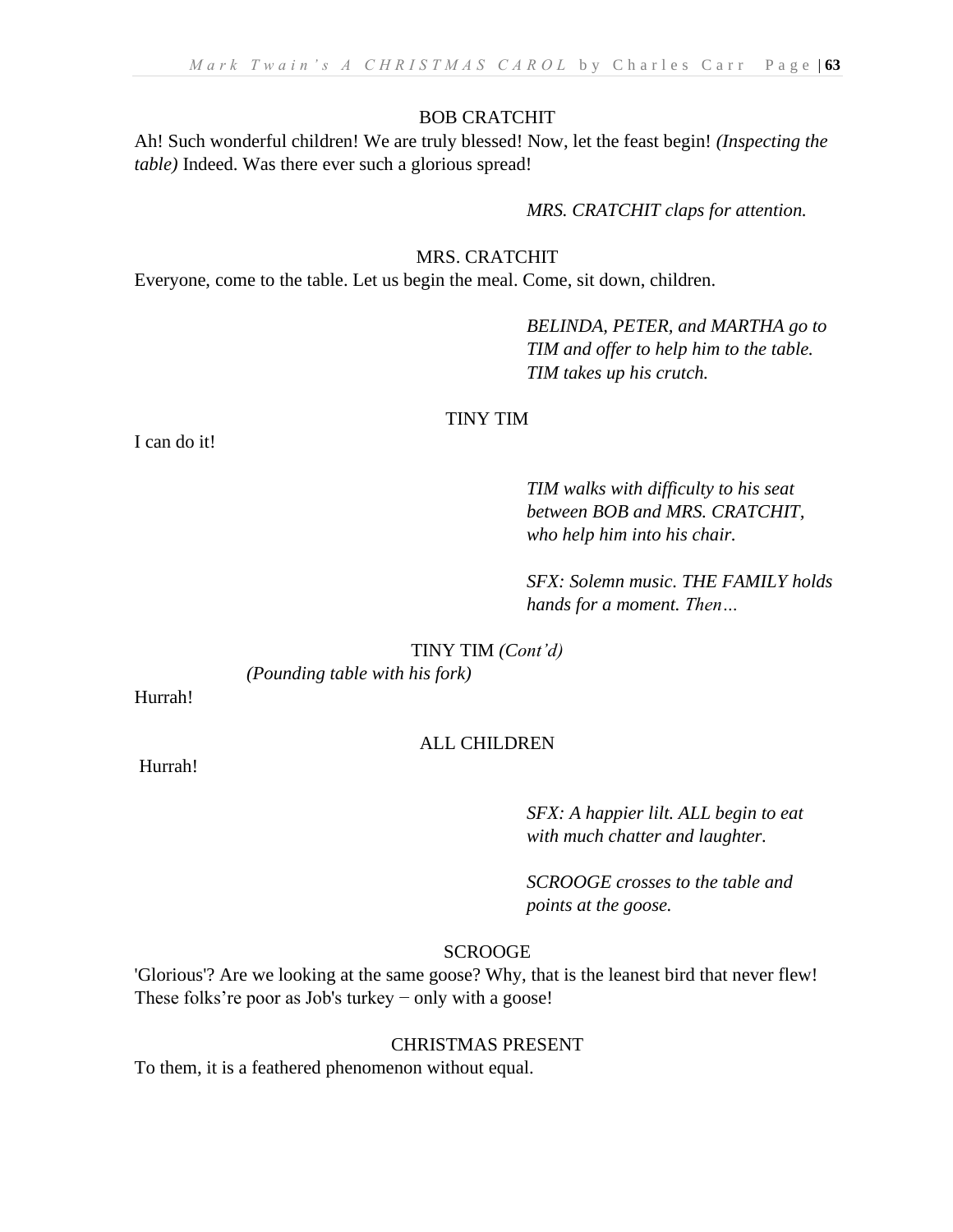## BOB CRATCHIT

A very merry Christmas to us all, my darlings. God bless us!

## TINY TIM

God bless us, every one!

*BOB lovingly holds TIM'S hand, pats it. Looks at him, trying to disguise his sorrow.*

## SCROOGE

Spirit, tell me if Tiny Tim will live.

# *THE GHOST OF CHRISTMAS PRESENT crosses towards TINY TIM'S chair.*

# CHRISTMAS PRESENT

I see a vacant seat in the poor chimney-corner, and a crutch without an owner, carefully preserved. If these shadows remain unaltered by the future, the child will die.

## **SCROOGE**

No, no. Oh, no, kind spirit. Say he will be spared.

### CHRISTMAS PRESENT

What then? If he be like to die, he had better do it, and decrease the surplus population. Is that not as you hold? *(Gestures to the CRATCHITS)* If one or two should fall off the earth, would it not keep spinning? *(SCROOGE hangs his head)* Will you decide what men shall live, what men shall die? *(Gestures toward TINY TIM)* It may be, that in the sight of Heaven, you are more worthless and less fit to live than millions like this poor man's grandchild.

### BOB CRATCHIT

Everyone. Everyone. *(Stands for a toast)* I give you... Mr. Scrooge! The founder of the feast!

### MRS. CRATCHIT

The founder of the feast, indeed! I wish I had him here. I'd give him a piece of my mind to toast upon!

*THE CHILDREN look about uneasily.*

# BOB CRATCHIT

*(Stammering)* 

B... b... b... but, my dear, the children! Christmas day...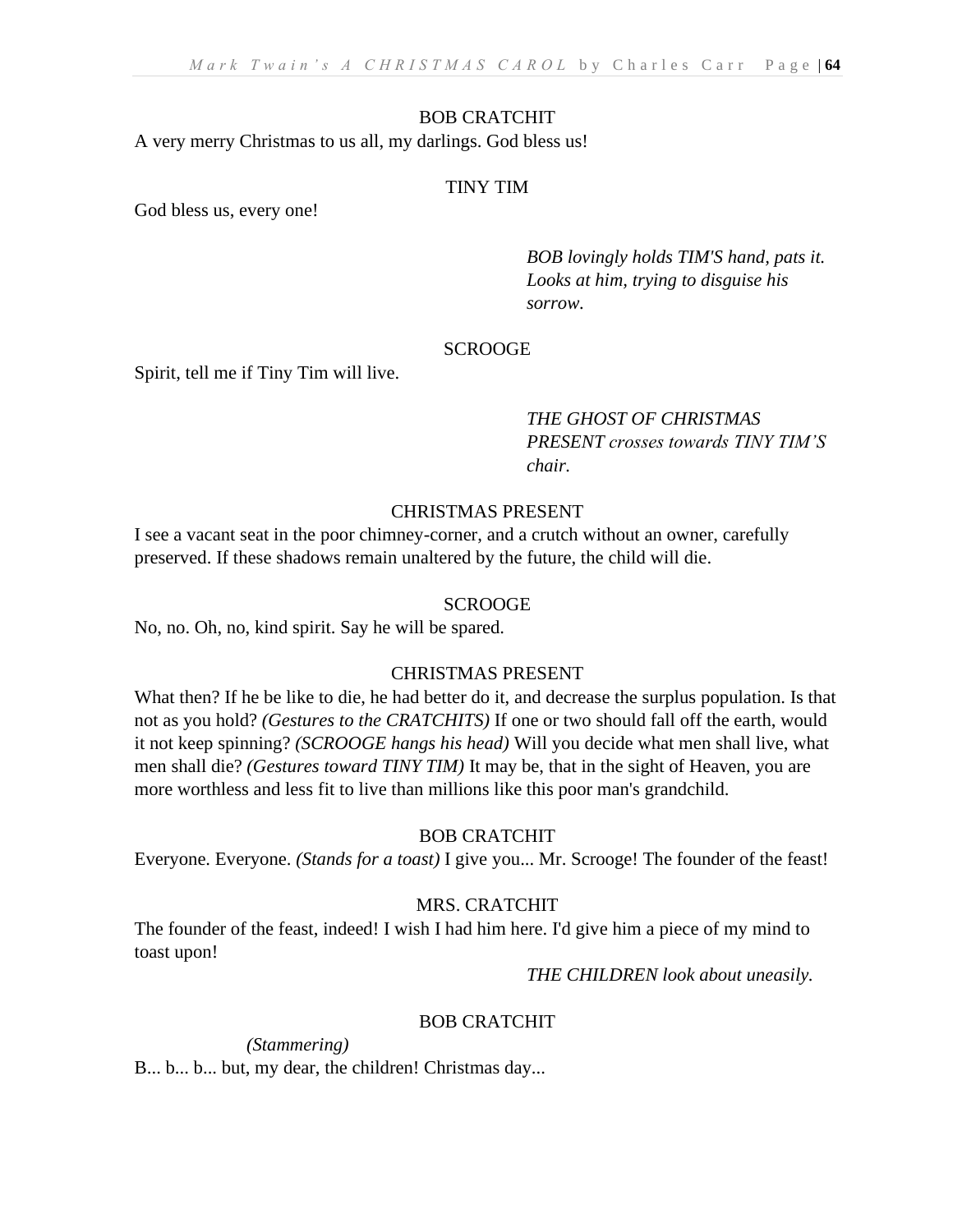# MRS. CRATCHIT

It should be Christmas day, I am sure, on which one drinks the health of such a stingy, unfeeling man as Mr. Scrooge.

## BOB CRATCHIT

*(Imploring)*  M... m... my dear... Christmas day.

## MRS. CRATCHIT

*(Snorts)* 

Fine. I'll drink to his health because of the day, and because you wish it... but not because he deserves it.

> *MRS. CRATCHIT reluctantly stands and raises her glass. She points to PETER, who makes a 'who me?' gesture then pretends to be SCROOGE. She walks over to him, shakes him by the shoulders in a sign of mock-disrespect. THE GIRLS giggle; PETER tries to stay in character.*

# MRS. CRATCHIT *(Cont'd)*

Long life to you, Mr. Scrooge. A merry Christmas and a happy new year to you, sir. *(As CHILDREN laugh, she tries to conceal her own laughter*) I'm sure you'll be very merry and very happy, your royal highness, I have no doubt!

> *MRS. CRATCHIT gives PETER a small kiss on the top of his head. BOB and MRS. CRATCHIT sit. She touches BOB's shoulder. They hold hands as ALL resume eating and celebrating.*

# SCROOGE

They are so poor...

# CHRISTMAS PRESENT

And yet they are grateful, pleased with one another, and contented with the time. A happy family.

*Once again, SCROOGE looks pensive.*

**SCROOGE** 

I wish...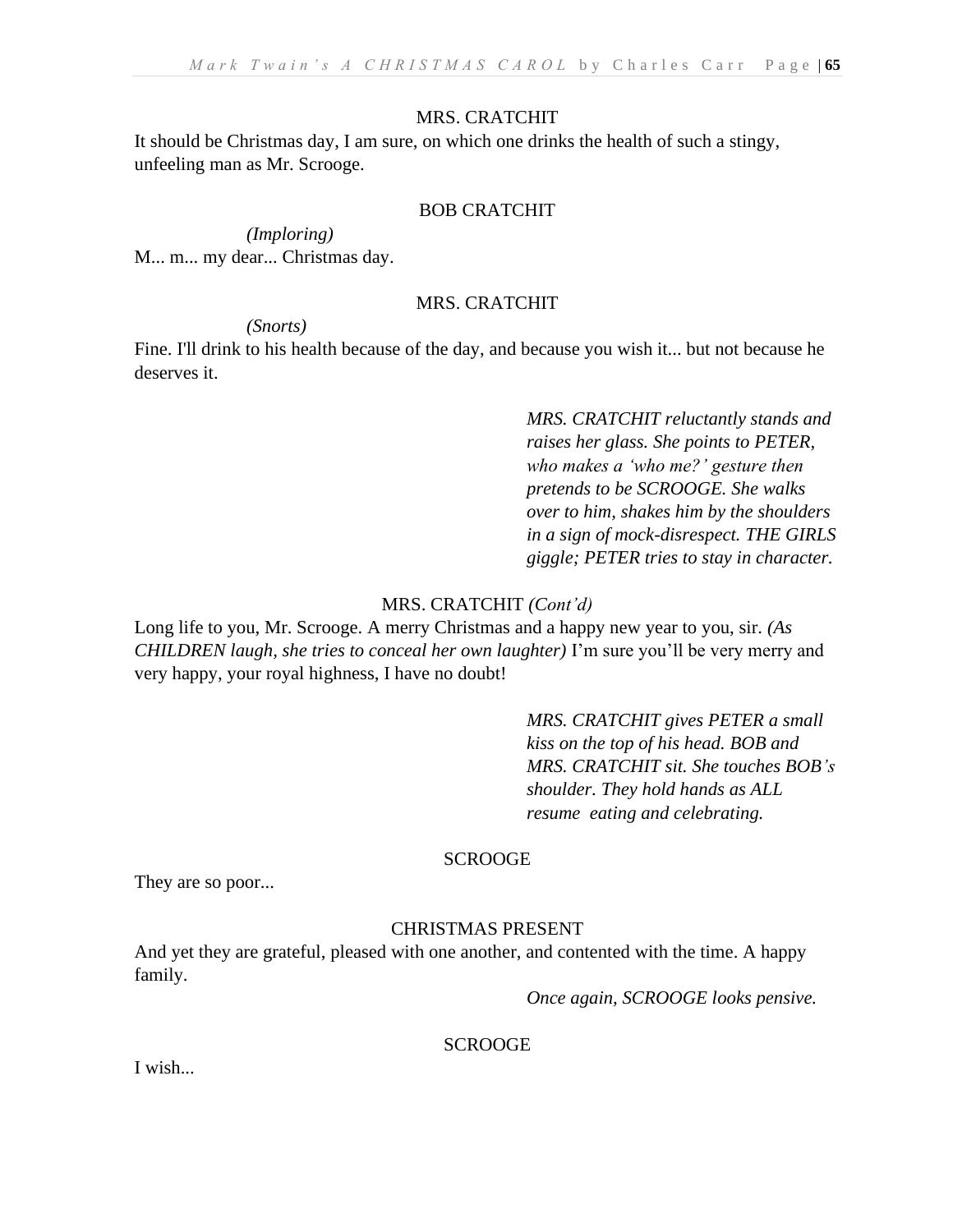#### CHRISTMAS PRESENT

*(Crossing to SCROOGE)*

What's the matter?

#### SCROOGE

Oh, nothing. Nothing. There was a child singing a Christmas carol at my door last night. I would have liked to have given her something is all. *(Dismisses the thought)*

## CHRISTMAS PRESENT

Well, well. Now, come. *(Crosses to doorway)* This night is not yet over. Let us look in on your own family...

#### SCROOGE

My niece, Frederica?

#### CHRISTMAS PRESENT

*(As if he knows her)*  Ohh! You mean Freddie!

#### SCROOGE

*(Dryly)* Let's get this over with!

## CHRISTMAS PRESENT

Come...

*SCROOGE and THE GHOST OF CHRISTMAS PRESENT exit. LIGHTS DOWN on the CRATCHIT FAMILY. They exit as TWAIN enters. THE CRATCHIT home is struck to a FESTIVE DINNER PARTY.* 

## TWAIN

By this time it was getting dark, and snowing pretty heavily; and as Scrooge and the spirit went along the streets, the brightness of the roaring fires in kitchens, parlors, and every sort of place, was wonderful. Here, the flickering of the blaze showed preparations for a cozy dinner party... with hot plates baking through and through before the fire, deep red curtains, ready to be drawn to shut out cold and darkness, and couples gathering to celebrate the day. The very lamplighter, who ran on before dotting the dusky street with specks of light, and who was dressed to spend the evening somewhere, laughed out loudly as the spirit passed. There, all the people of the town were coming in from the snow to meet their sisters, brothers, cousins, uncles, aunts, and beloved friends.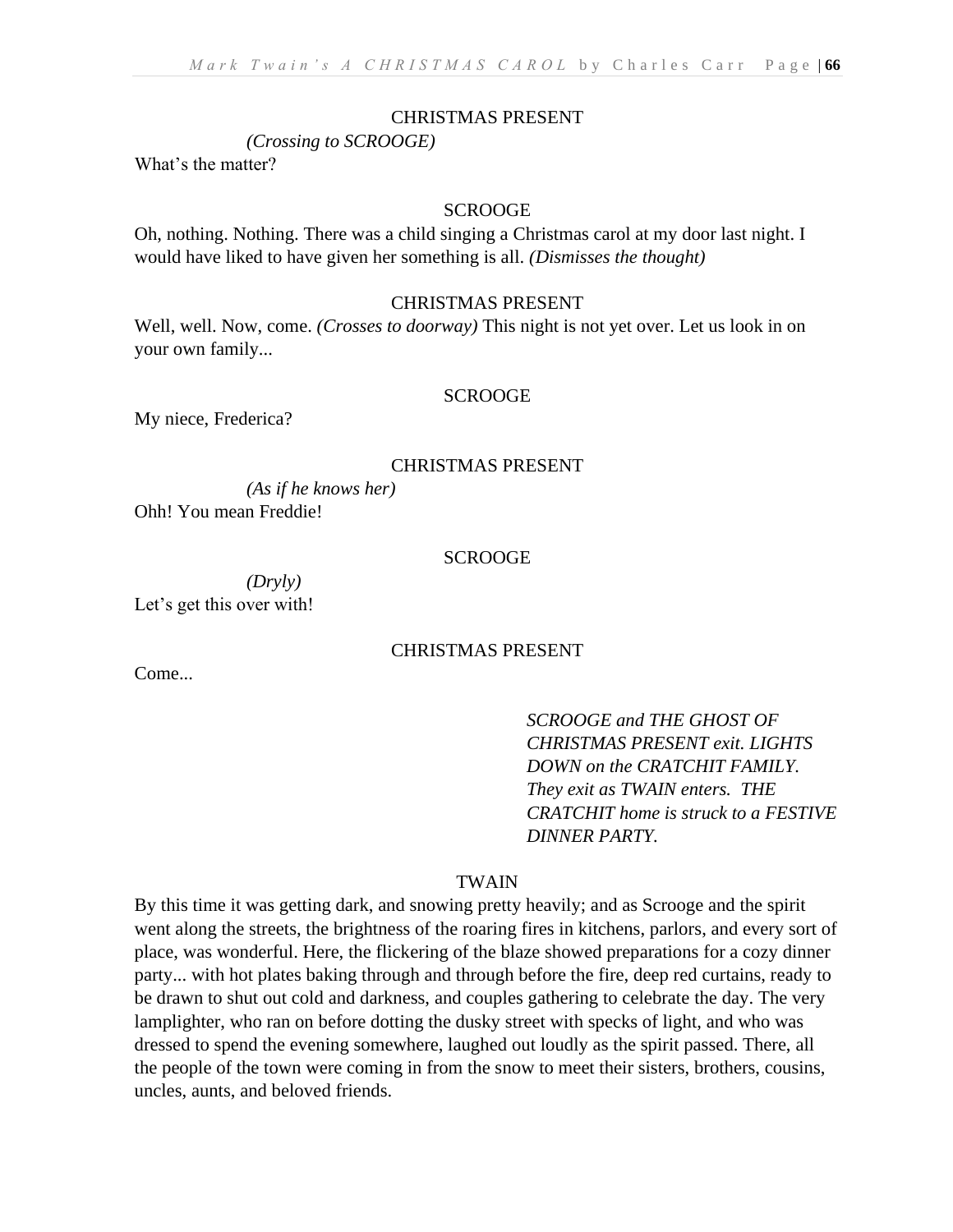# **ACT I - SCENE 7**

| <b>SETTING:</b> | <b>LADIES OF THE NEW SOUTH</b><br><b>CHARITY BALL - EVENING. A "Ladies"</b><br>of the New South Annual Christmas<br>Charity Ball" banner is hung above the<br><i>doorway.</i>                                                                                                                                                                                                                              |
|-----------------|------------------------------------------------------------------------------------------------------------------------------------------------------------------------------------------------------------------------------------------------------------------------------------------------------------------------------------------------------------------------------------------------------------|
| AT RISE:        | SFX: Dance music. A DANCING<br><b>COUPLE</b> sweep into the room. THE<br>MAN deftly grabs a shaker of salt from<br>the table (Under the window) and,<br>reaching over his partner's shoulder<br>while they dance, casually sprinkles salt<br>on the floor 'preparing' the surface for<br>an evening of dancing. OTHER<br>COUPLES join the dance as SCROOGE<br>and THE GHOST OF CHRISTMAS<br>PRESENT enter. |

# TWAIN *(Cont'd)*

It was a great surprise to Scrooge, while thus engaged, to hear a hearty laugh.

*FREDERICA enters accompanied by her husband, JACKSON, PENELOPE, and TOPPER. They visit with one another as they hang festive streamers, put a festive table cloth on the table, a pitcher, glasses, and a few simple food items.*

# TWAIN *(Cont'd)*

It was a much greater surprise to Scrooge to recognize it as his own niece's and to find himself in a bright, dry, gleaming room, filled with happy people and the spirit standing smiling by her side, and looking at that same niece with approving affability.

### *TWAIN exits.*

*SFX: Christmas music. A group dance is about to begin. DANCERS and PARTY ATTENDEES pair up. THE LADIES curtsy as the DANCERS form a large circle holding hands. They dance. The dance finishes with a flourish and cheers.*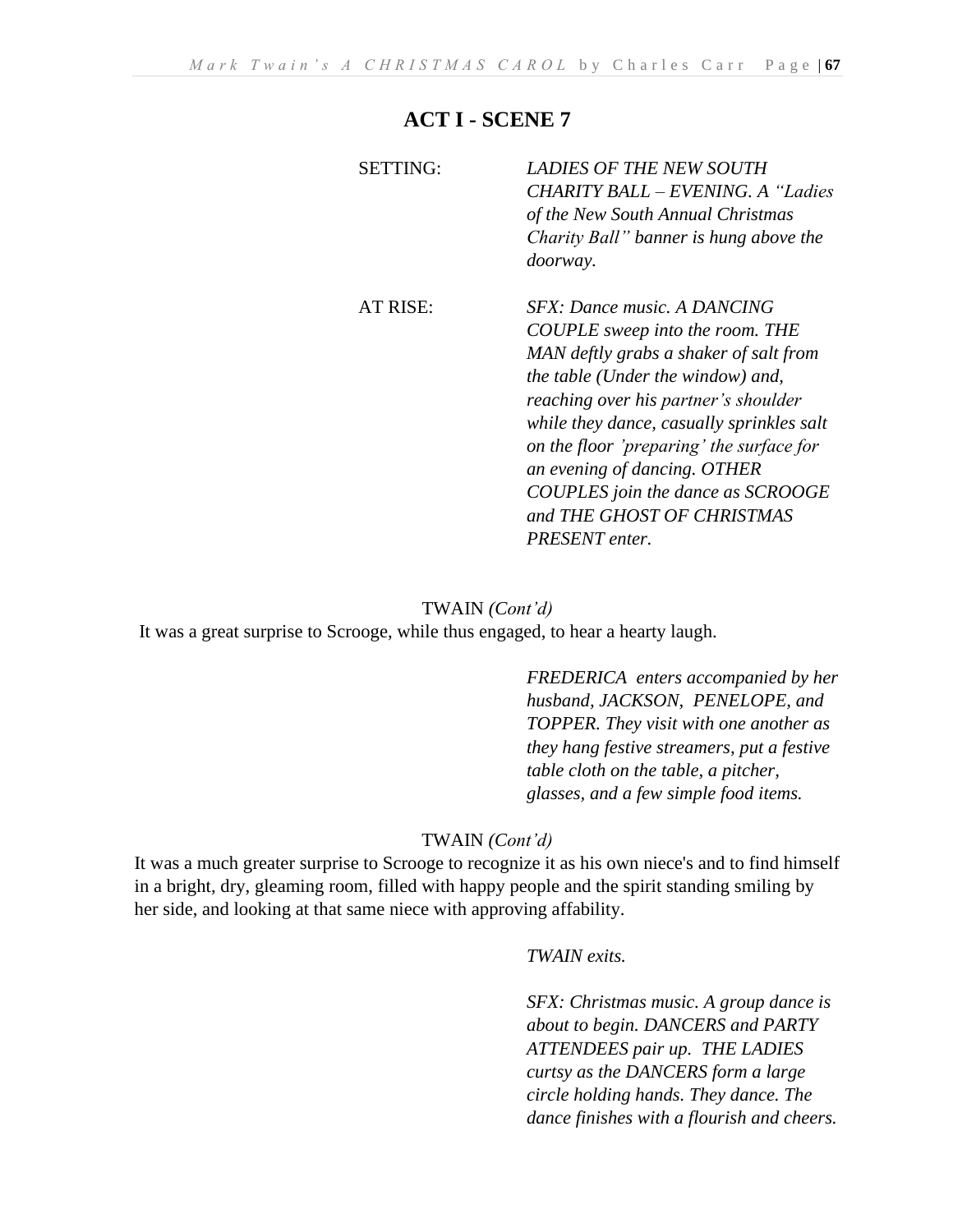*SFX: A lighter version of the same Christmas song. FREDERICA AND HER FRIENDS clap as the DANCERS bow and exit. Still chatting and laughing, FREDERICA, JACKSON, PENELOPE, and TOPPER move the table Center. FREDERICA continue to make final adjustments to a decorative wreath as the OTHERS take their seats at the table.*

*SCROOGE and THE GHOST OF CHRISTMAS PRESENT observe.*

## FREDERICA

*(Laughing)* 

He said that Christmas was a humbug, if you can believe it!

# **JACKSON**

Oh, I believe it, Freddie! A humbug? What does that expression even mean?

# FREDERICA

On and on he went... *(Imitating SCROOGE)* ... Christmas! Bah, humbug!

*ALL laugh as FREDERICA joins them.*

# PENELOPE

I cannot countenance that man! Pitchin' a fit at Christmas!

### FREDERICA

He do get all tetchy but I haven't given up on him!

### TOPPER

Oh, Freddie, you should just keep outa his way! You don't learn nothin' from the second kick of a mule! *(Leans in toward PENELOPE)* He's especially ornery all December.

# PENELOPE

And the last four weeks of November...

# TOPPER

*(Laughs)* 

... don't forget the first three weeks of October! *(Beat)* He fits right in at Halloween!

*ALL laugh.*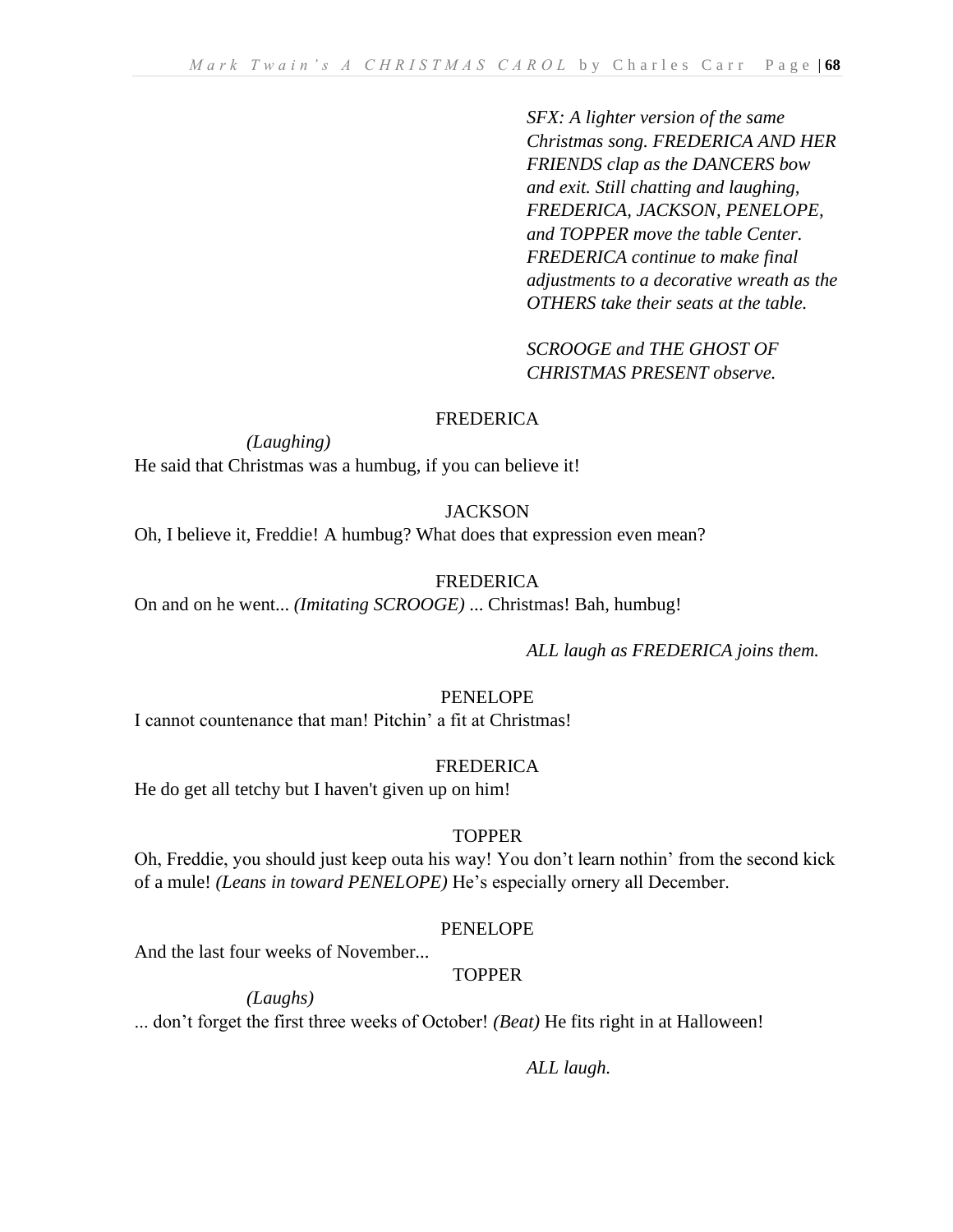#### FREDERICA

Now, now...

#### PENELOPE

That man could start an argument in an empty house, Freddie! Why does he get hisself all het up like that?

#### **JACKSON**

I did the calculation... If we had a million dollars for every time he said something nice to any of us... we'd still be... too poor to paint and too proud to whitewash!

#### *They laugh all the more.*

## **TOPPER**

That man's blind in one eye and can't see out t'other!

#### FREDERICA

Y'all are terrible! *(Laughs)* Yes, I know... I know, but... but his offenses carry their own punishment, and I have nothing to say against him.

#### **JACKSON**

I'm sure he is very rich, Freddie. That's what everyone says.

#### FREDERICA

What of it, Jackson? His wealth is of no use to him...

## PENELOPE

... short of standin' on top of it and hollerin' for attention.

#### *They laugh again.*

#### TOPPER

That's the codfish aristocracy for you! Always got to be the biggest tadpole in the puddle!

#### **FREDERICA**

#### *(Chuckles)*

He don't do any good with it. He don't make himself comfortable with it. He hasn't the satisfaction of thinking that he is ever going to benefit anyone else with it!

> *FREDERICA gets up and walks to the window, parts the curtains slightly, and peers through the glass impatiently. She's looking for SCROOGE, hoping he might still show up.*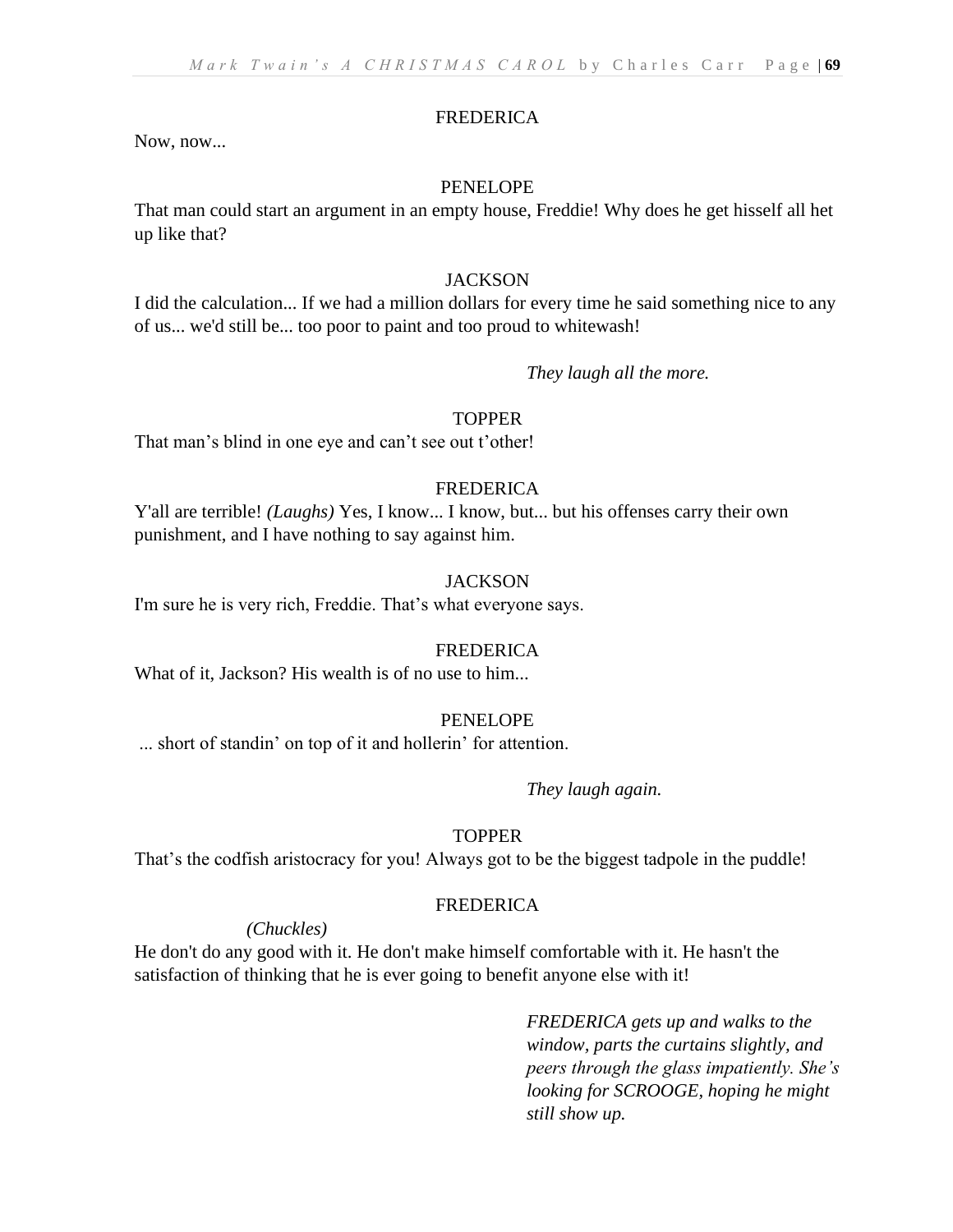# FREDERICA *(Cont'd)*

Well, I am truly sorry for him and couldn't be angry with him if I tried.

# **JACKSON**

You're a better man than I, Freddie!

## *ALL laugh.*

## FREDERICA

The way I reckon it, Jackson, is that he's the one who suffers most from his orneriness; himself, always. *(Again, looks out the window)* Here, he takes it into his head to dislike us, and he won't come and share the holidays with us. What's the consequence? He can sit stewin' in his own mush 'til the raisins become grapes again, but he's the only one worse off for it.

### PENELOPE

Fine dinner, Freddie. I'm as fat as a tick in a mattress! *(Groans)* Why I ate so much I have to loosen my... my bracelet! *(Pretends to loosen her bracelet)*

# **JACKSON**

Well, good on you, Penelope... I mean, iff'n you take that to be good cookin'!

## PENELOPE

Jackson, no!

### FREDERICA

*(Smiles)* 

Don't mind Jackson, Penelope. This boy's been dippin' my pigtails in the inkwell since third grade!

### **JACKSON**

*(Stifling a belch)* Can't fool you, Freddie! What do you say, Topper?

# TOPPER

Oh, don't ask me. *(Gestures to banner)* In this "New South" a man like me ain't nothin' but a wretched outcast who has no right to express an opinion on any subject!

> *PENELOPE stands and rushes over to comfort TOPPER.*

# PENELOPE

Oh, poor, poor Topper!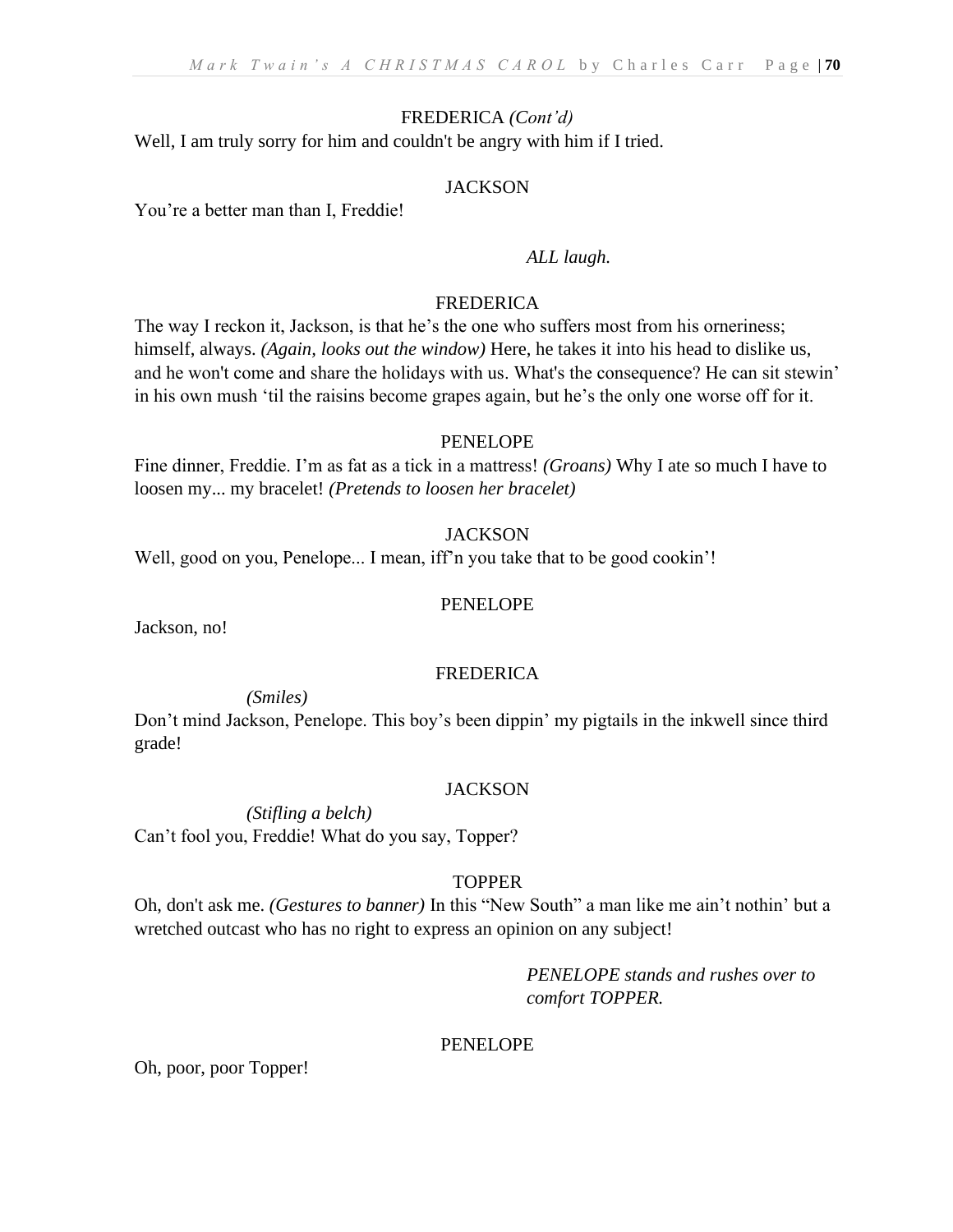*TOPPER coos and casually places his left hand on Penelope's leg.* 

PENELOPE *(Cont'd)*

But truly, Freddie, that uncle of yers is one amazin' ignorant old coot! Don't he rile you?

*PENELOPE offhandedly reaches down and slaps TOPPER'S hand. We hear it. TOPPER retracts the hand, grinning slightly.*

### **JACKSON**

*(Groans)*  Ohhh... don't crank 'er up again!

*FREDERICA plows right in.*

## FREDERICA

The result of his taking a dislike to us, and not making merry with us is, as I think, that he loses some pleasant moments. Certainly better than sittin' *(Gestures off)* yonder in his moldy old office with his moldy old thoughts, gettin' extraordinarily sulky and grim.

### **JACKSON**

Watch out!

# *Although she can't see him, FREDERICA walks toward SCROOGE and THE GHOST OF CHRISTMAS PRESENT*.

#### FREDERICA

#### *(Ignores JACKSON)*

Well, I for one am not afeared to face the lion in his own den! I mean to give him the same chance every year, whether he likes it or not, for I pity him. He may yammer at Christmas till he dies, but *(Toward SCROOGE)* if he finds me going there, in good temper, year after year, and saying, "Uncle Scrooge, how are you?"... *(SCROOGE looks dismissive)*.. well... well, I believe the clover'll come up through it.

### **JACKSON**

She'd headin' toward the shoals! Lord, take the rudder!

# FREDERICA

## *(Getting increasingly worked up)*

... even if it only puts him in the disposition to leave his poor clerk and his grandchildren a few greenbacks, that's something. *(Lost in thought)* And I think I shook him yesterday.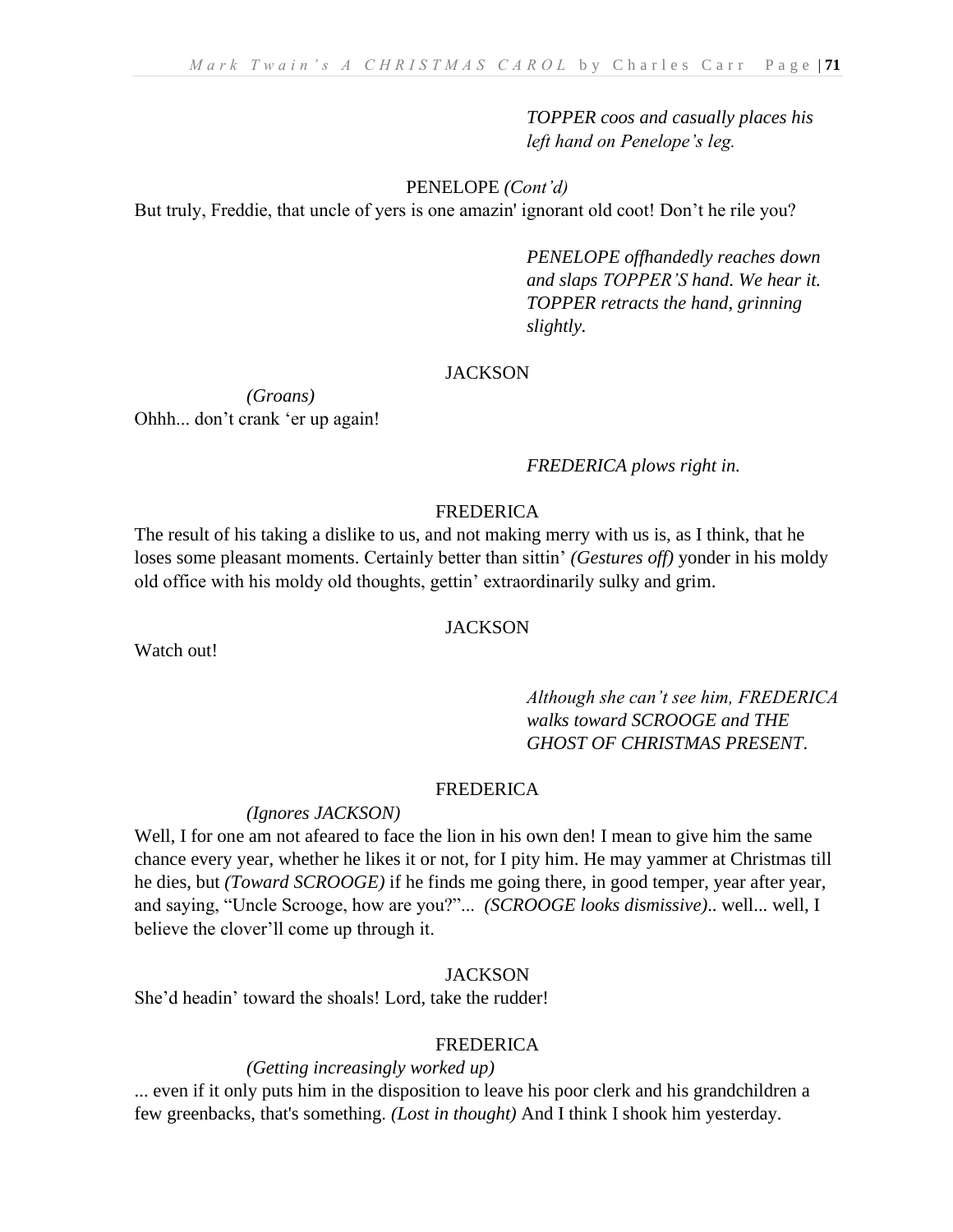## **JACKSON**

Now, Freddie, c'mon. It's Christmas. Let's change the subject, have some fun. Let's play "Yes and No"!

*TOPPER claps his hands with glee.*

# **TOPPER**

Oh, I always win at "Yes and No"!

# **SCROOGE**

Ah! Here's a new game, spirit! One half hour, only one.

*THE GHOST OF CHRISTMAS PRESENT smiles at SCROOGE in agreement.*

## FREDERICA

Alright. I'll begin. I'm thinking of... an animal.

### TOPPER

Alive?

### FREDERICA

*(Thinks)* Uh... technically!

# **JACKSON**

Is it a savage animal?

*FREDERICA stomps around the room growling and grunting.*

### PENELOPE

So it growls and grunts? All the time?

# FREDERICA

*(Points at Penelope; laughs)* Most of the time!

# **JACKSON**

Does it talk?

# FREDERICA

No shortage of opinion!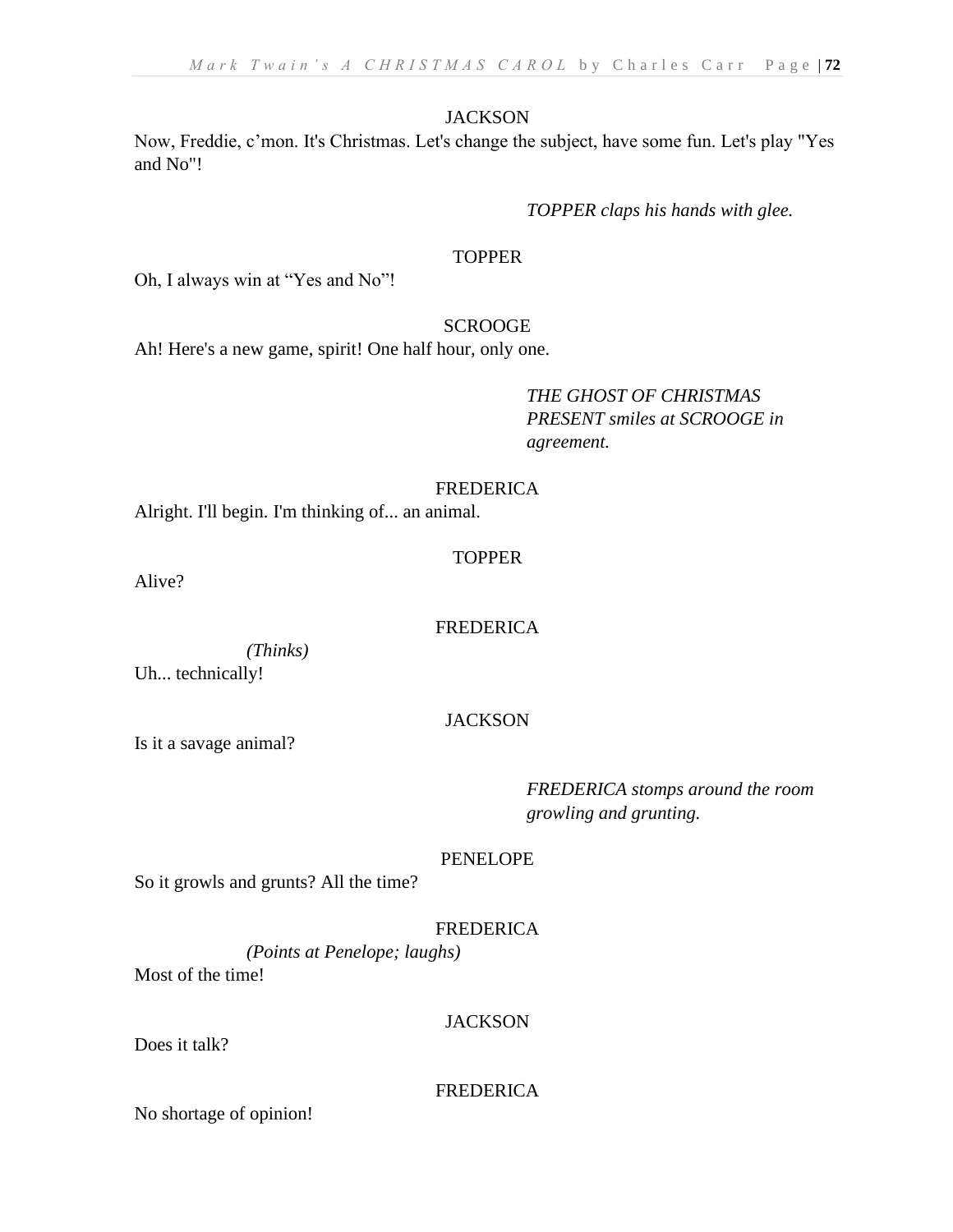#### **TOPPER**

So, not a horse, or an ass, or a cow, or a bull, or a tiger, or a dog, or a pig, or a cat, and certainly not a bear.

> *FREDERICA looks from person to person, but they all continue to appear confused. Finally, she smiles, pantomimes pulling a watch from her pocket and twirling it around her finger.*

#### **JACKSON**

I have found it out, my dear. I know what it is! I know what it is!

#### FREDERICA

*(Smiling)* 

What is it?

### **JACKSON**

Why, it's... it's...

*JACKSON leans over to PENELOPE and whispers.*

### JACKSON AND PENELOPE

UNCLE SCROOGE!

*FREDERICA, JACKSON, PENELOPE, and even THE GHOST OF CHRISTMAS PRESENT laugh.*

### TOPPER

*(As if he's been cheated)* But you said it wasn't an ass!

> *TOPPER gets the joke and bursts into laughter causing everyone else − except SCROOGE − to laugh even harder, so much so that THE GHOST OF CHRISTMAS PRESENT nearly falls over. He slaps SCROOGE on the back.*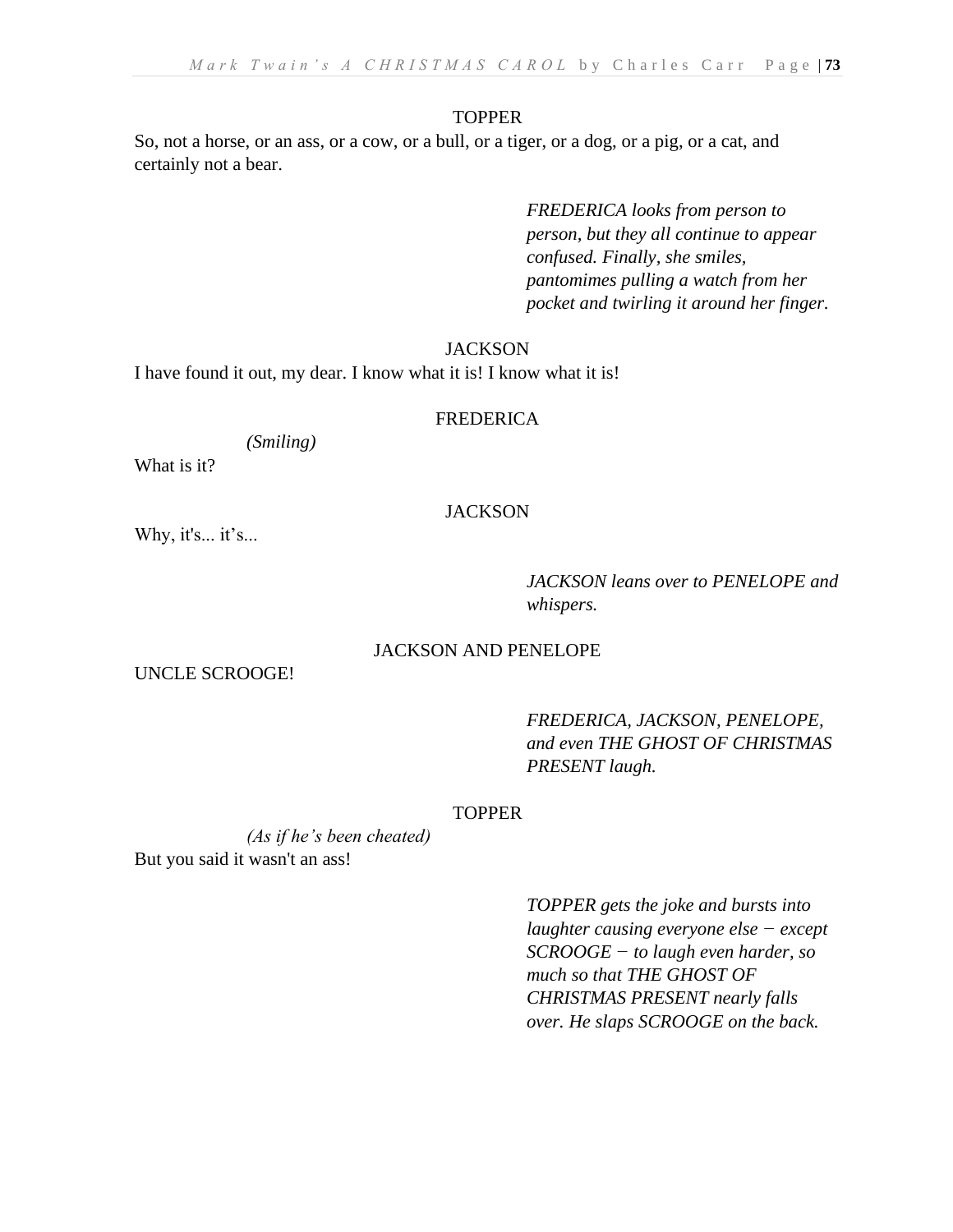#### FREDERICA

#### *(Returning with OTHERS to the table)*

He has given us plenty of merriment, I am sure, and it would be ungrateful not to drink his health.

> *THE GHOST OF CHRISTMAS PRESENT picks up a glass from the table and takes a sip.*

#### FREDERICA *(Cont'd)*

*(Raising her glass)*

And so, I raise this fine spirit, courtesy of Bourbon County, Kentucky, to him. To Uncle Scrooge!

#### ALL

To Uncle Scrooge!

#### *ALL drink.*

#### FREDERICA

A merry Christmas and a happy New Year to him, whatever he is. He wouldn't take it from me, but now he has it whether he likes it or not.

> *FREDERICA, glass in hand, returns to the window and looks out.*

# **SCROOGE**

Spirit, let us leave this place. I have no interest in these things.

*FREDERICA sighs and turns away from the window. As she speaks, she crosses once again towards SCROOGE and THE GHOST OF CHRISTMAS PRESENT. SFX: A soft musical lilt.*

#### FREDERICA

But... to tell the truth, I'm fond of the old fellow in spite of everything. And so I drink to his health.

> *FREDERICA raises her glass. THE GHOST OF CHRISTMAS PRESENT raises his own again as well. The two glasses are directly in front of SCROOGE, framing him.*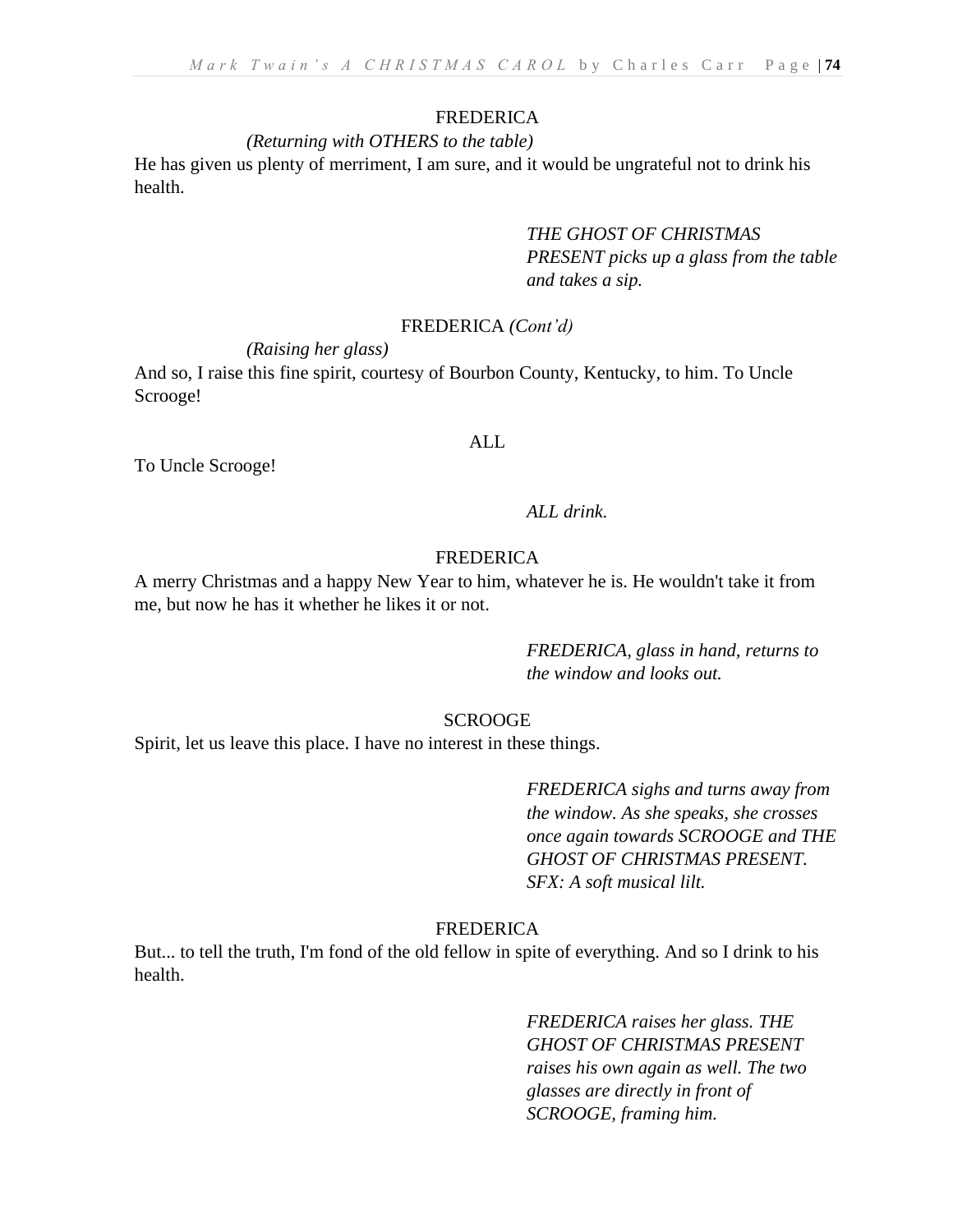# FREDERICA *(Cont'd)*

Merry Christmas to you, Uncle, all the same!

# *THE GHOST OF CHRISTMAS PRESENT crosses to the table and puts his glass down. He points a cautionary finger at SCROOGE.*

# CHRISTMAS PRESENT

You know, my friend... if you ignore people long enough... *(Gestures to those at the table)* ... they will eventually forget you ever existed.

> *SCROOGE ponders the thought then shakes it off.*

#### SCROOGE

This game ain't worth the candle, spirit. Let us return.

# CHRISTMAS PRESENT

Fine. My time here is nearly spent. Midnight approaches.

#### *THE GHOST OF CHRISTMAS*

*PRESENT starts to exit, beckoning for SCROOGE. He puts on his gaudy coat which has been draped over his arm all this time.*

# CHRISTMAS PRESENT *(Cont'd)*

The Ghost Of Christmas Future lies ahead!

# *SCROOGE LOOKS FRIGHTENED.*

# *THE GHOST OF CHRISTMAS*

*PRESENT finishes putting on the coat, smooths it with his hands. Until now, he has been speaking without his southern drawl but now switches back.*

#### CHRISTMAS PRESENT *(Cont'd)*

*(Points at SCROOGE)*

In the time ahead, remember: Sometimes you just got to hunker down like a mule in a hail storm and take it! Now, I'm gonna git! *(Winks)* You know, I still got me them sugar mamas up North in need of my urgent attention!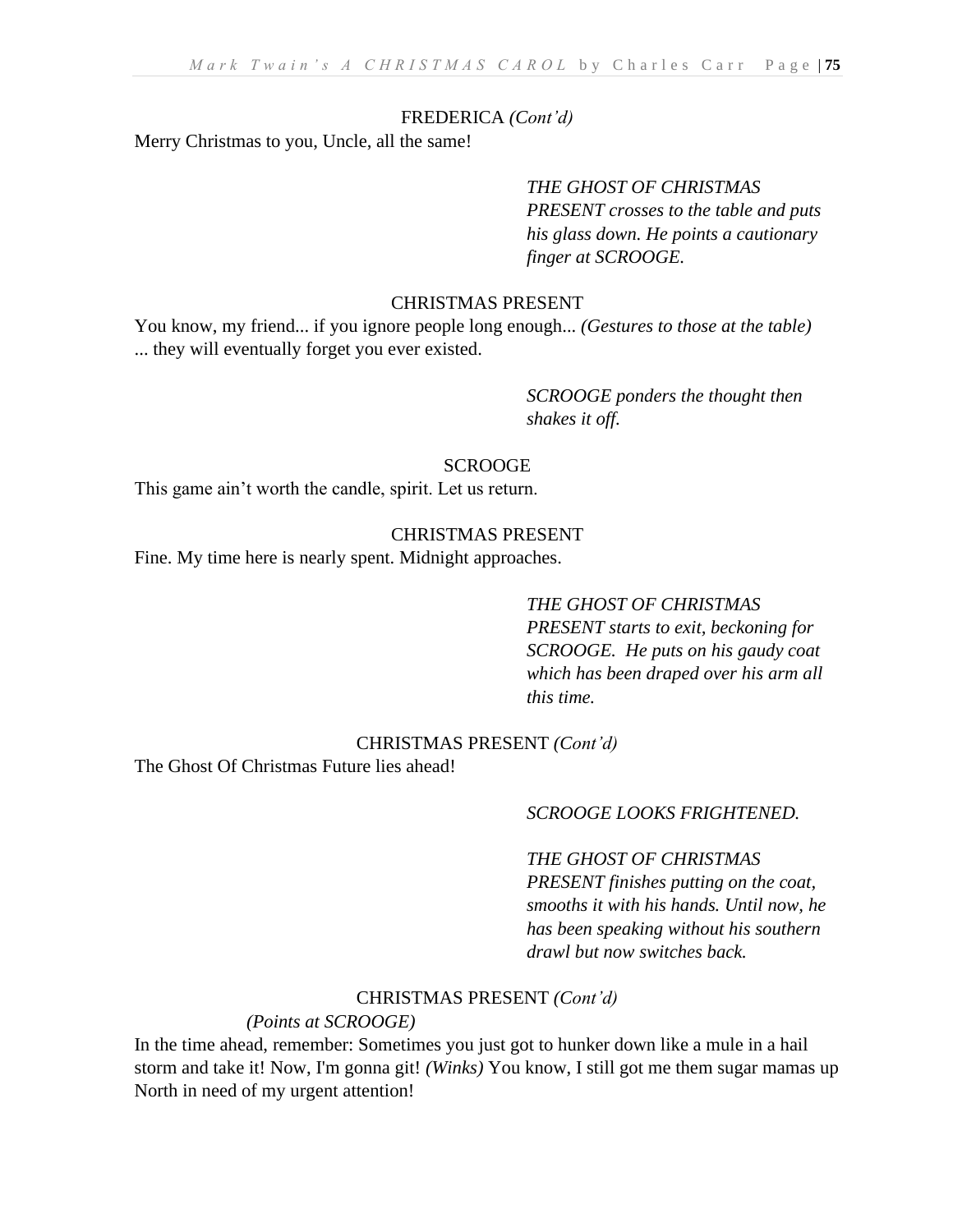*THE GHOST OF CHRISTMAS PRESENT exits. SCROOGE watches for a few moments, then also exits as LIGHTS FADE OUT.*

# **END OF ACT I**

--------------------------------------------------------

# INTERMISSION ANNOUNCEMENT

See you back here in 10 or 15 minutes.

The ending' is brief and very dramatic. As Mr. Twain himself always says: "I like to wrap things up quick and with a pretty good bang!"

--------------------------------------------------------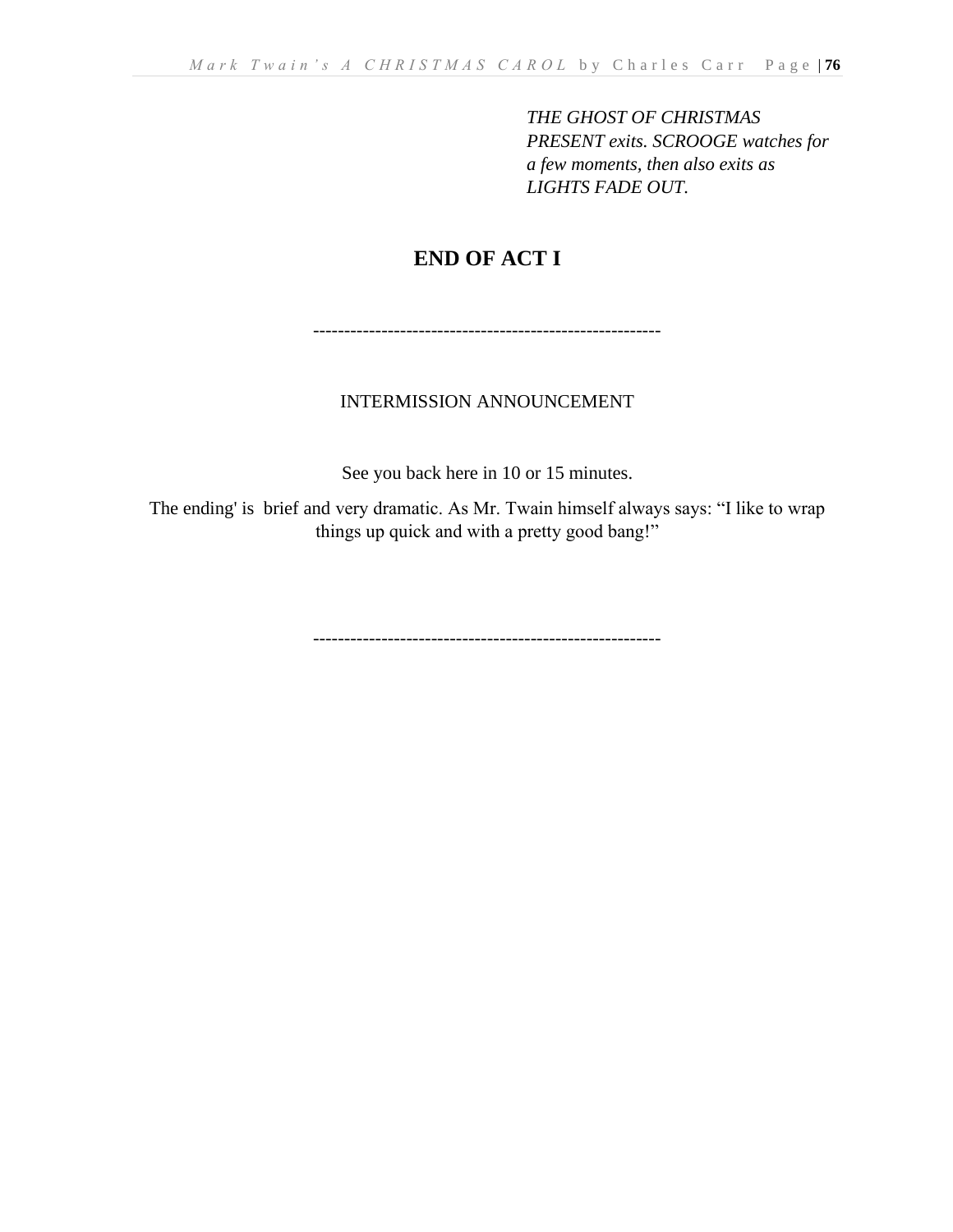SETTING: *SCROOGE'S BEDROOM – EVENING.*

AT RISE: *SFX: Howling wind. SCROOGE sits on the edge of his bed, completely alert; watching and listening.*

# **SCROOGE**

Spirit? Spirit? I am returned... and yet, Marley said there would be one more...

*SFX: Dark, ominous music. THE GHOST OF CHRISTMAS FUTURE enters, first seen in silhouette at the window. SCROOGE looks terrified. SFX: The bell strikes twelve as TWAIN enters.*

# TWAIN

As the bell struck out twelve, the shrieking of the winds outside softened to a wail and the angry beating of the rain against the panes diminished to a tranquil patter. One by one the noises in the street subsided, until the hurrying footsteps of the last belated straggler died away in the distance.

Scrooge heard muttered sentences; half-uttered screams, and the swish of invisible garments, and the rush of invisible wings. He then became conscious that his chamber had been invaded and that he was not alone. Scrooge waited and listened, weak with fear. Beaded drops of sweat stood upon his forehead. He felt more dead than alive.

> *THE GHOST OF CHRISTMAS FUTURE enters through doorway.*

# TWAIN *(Cont'd)*

Presently, Scrooge heard a footstep in his room unlike anything human and beheld a solemn phantom coming towards him like a mist along the ground. The very air through which it moved seemed to scatter gloom and mystery. It was difficult to detach its figure from the night, and separate it from the darkness by which it was surrounded save a spectral twilight. Its mysterious presence filled Scrooge with a solemn dread, yet thrilled him with a vague uncertain horror to know that behind the dusky shroud there were ghostly eyes intently fixed upon him. He beheld the last of the spirits.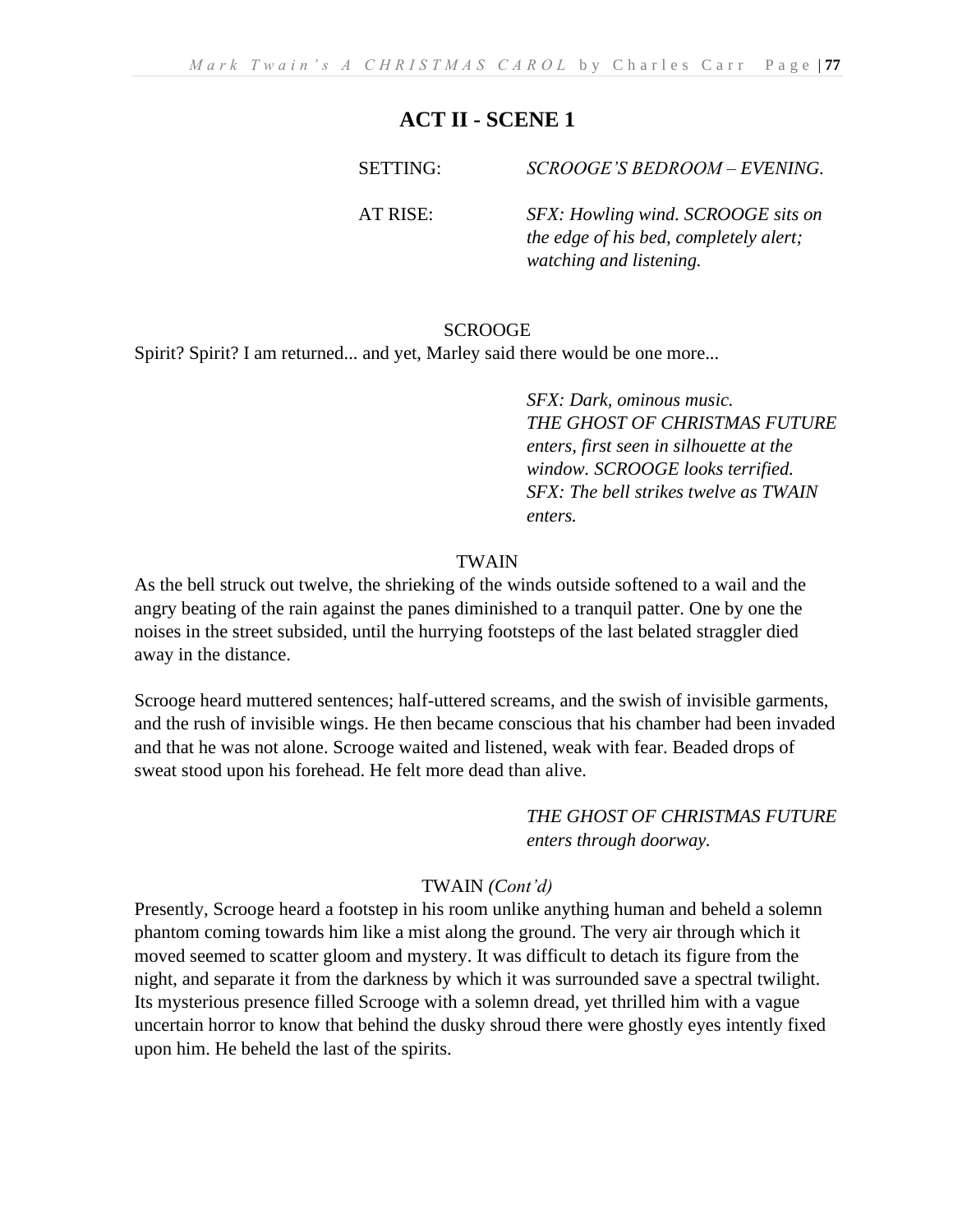#### *THE GHOST OF CHRISTMAS FUTURE*

*slowly, gravely, silently moves into the room. She is a lovely young woman wearing a long, slender, black dress terminating in tendrils of cloth that move along the floor like spider's legs. Her face is ghostly pale, her lips blood-red.*

*THE GHOST OF CHRISTMAS FUTURE points at SCROOGE.*

#### SCROOGE

I am... in the presence of the Ghost of Christmases Yet to Come?

#### CHRISTMAS FUTURE

I am.

#### SCROOGE

But you are lovely... *(Beat*) ... and terrible. *(Shudders)* Are... are you the savior?

#### CHRISTMAS FUTURE

I cannot save you.

# **SCROOGE**

Then why are you here?

#### CHRISTMAS FUTURE

To provide an opportunity for your improvement.

#### SCROOGE

You are about to show me shadows of the things that have not happened, but will happen in the time before us. Is that so, spirit?

### CHRISTMAS FUTURE

I am.

### **SCROOGE**

Ghost Of Christmas Future, I fear you more than any spectre I have seen.

# CHRISTMAS FUTURE

*(Pointing off)* Come. Witness time's jagged edge.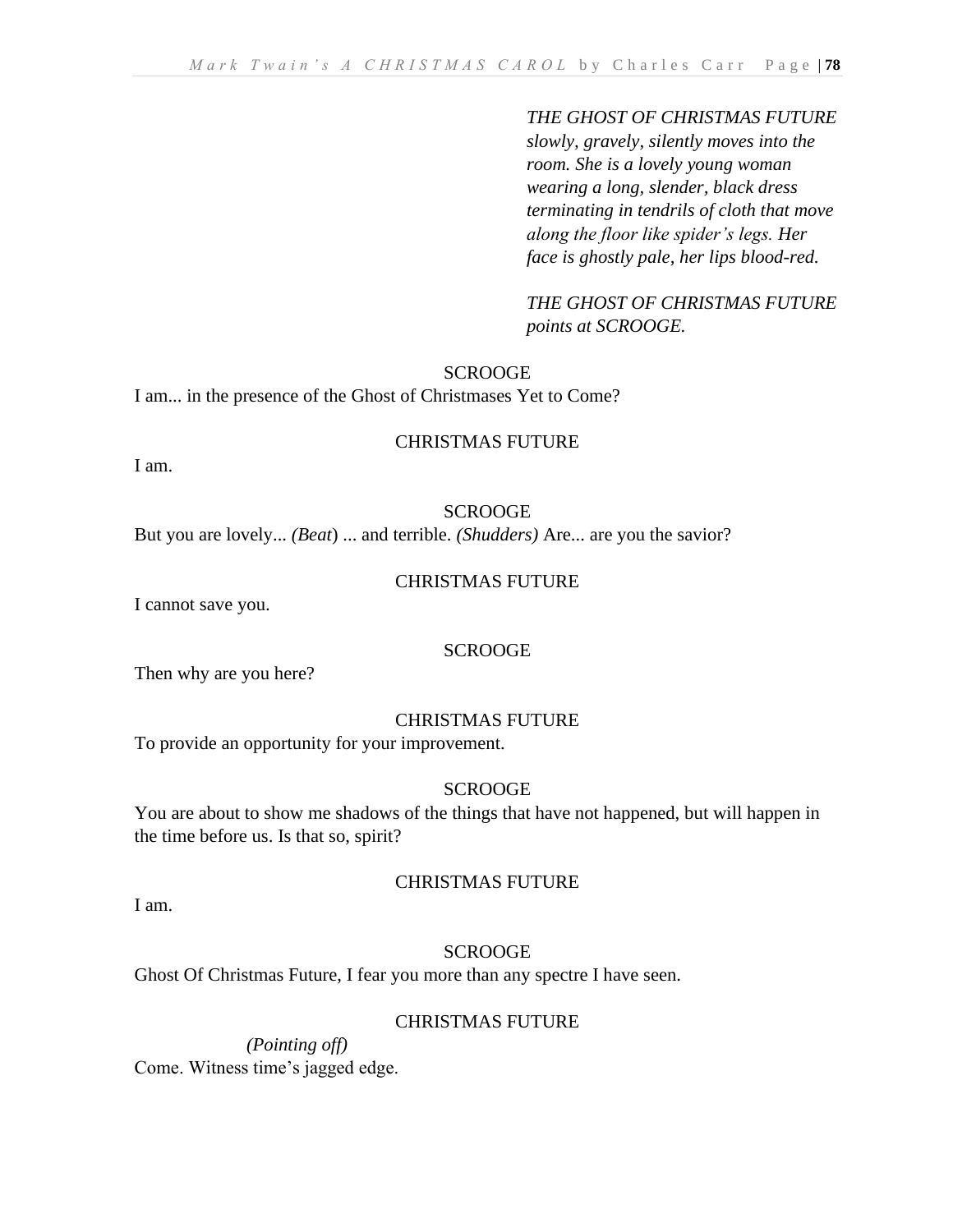# **SCROOGE**

Yes... lead on. The night is waning fast, and I have come to see that this time is precious to me. Lead on, spirit.

> *THE GHOST OF CHRISTMAS FUTURE exits. SCROOGE follows, looking unsure and fearful. SFX: Funeral organ music.*

# TWAIN

They scarcely seemed to enter the city; for the city rather seemed to spring up about them, and encompass them of its own act. But there they were, in the heart of it. They left the busy scene, and went into an obscure part of the town, where Scrooge had never penetrated before, although he recognized its situation, and its bad repute.

The ways were foul and narrow; the shops and houses wretched; the people half-naked, drunken, slipshod, ugly. Alleys and archways, like so many cesspools, disgorged their offenses of smell, and dirt, and life, upon the straggling streets; and the whole quarter reeked with crime, with filth, and misery. And within all the filfth and misery, a room to house the dead.

# *SCROOGE and THE GHOST OF CHRISTMAS FUTURE enter.*

# TWAIN *(Cont'd)*

The room was very dark, too dark to be observed with any accuracy, though Scrooge glanced round it in obedience to a secret impulse, anxious to know what kind of room it was. A pale light, rising in the outer air, fell straight upon a bier; and on it, plundered and bereft, unwatched, unwept, uncared for, was the body of this man.

*TWAIN exits.*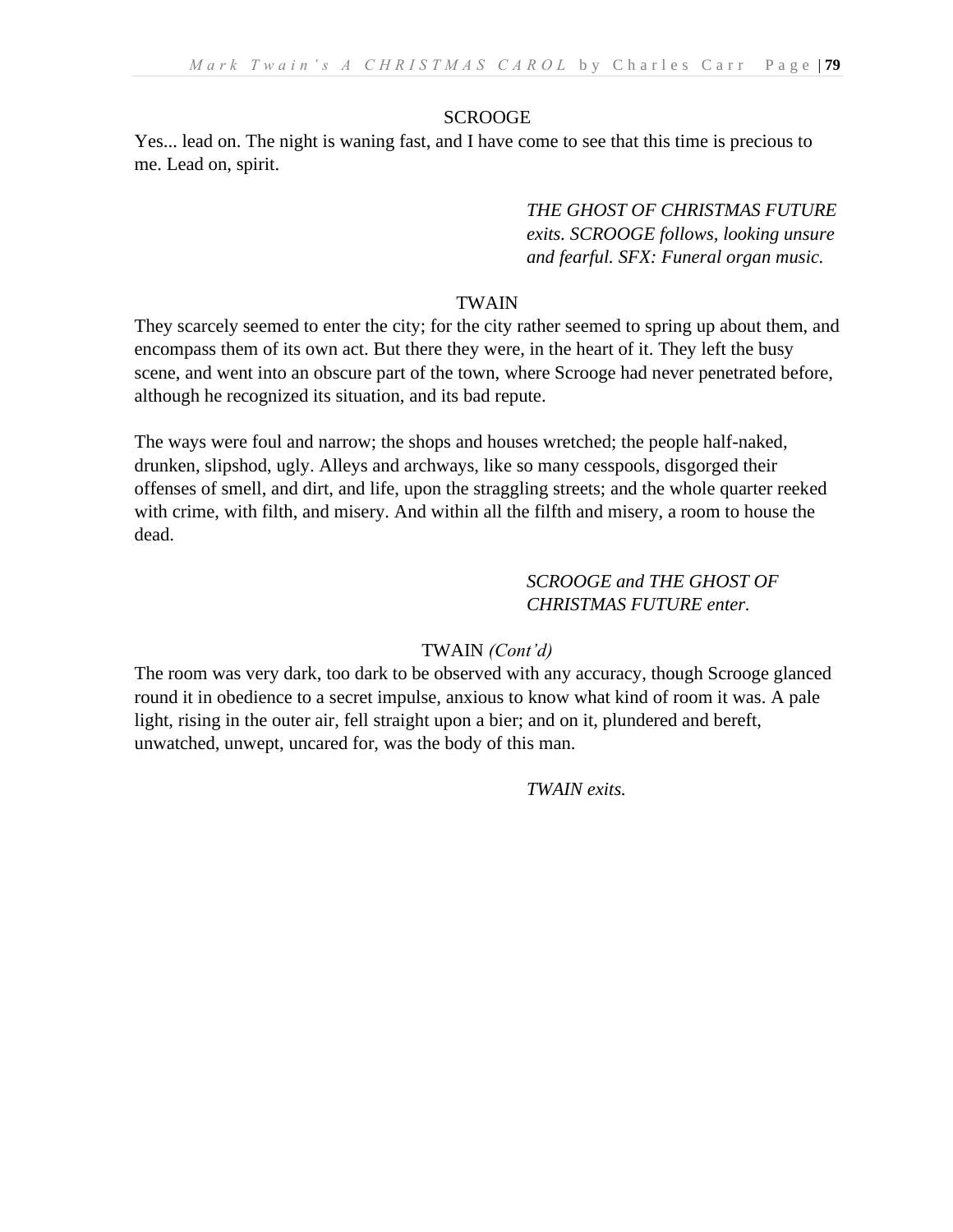SETTING: *A FUNERAL PARLOR OR MORTUARY. There is a covered body on a bier. Near the entrance hangs a sign: "Graves Mortuary and Inhumation For the Benefit of the Bereaved".* AT RISE: *MR. GRAVES, MRS. DILBER and CLEMENTINE, wearing black formal* 

*attire weep and wail as they enter through the Audience.* 

# MR. GRAVES

*(Wiping a tear)*  Oh, my, yes, yes. We all grieve his passing.

# MRS. DILBER

*(Holding a candelabra)*  He was truly a selfless and generous man!

#### CLEMENTINE

*(Carrying a large bag mostly hidden behind her back)* His kind heart touched so many lives!

#### MR. GRAVES

He was a pillar of the community! His passin' will be an immense loss to everyone who knew him! *(Shaking hands with Audience members)* Of course, of course. Thank you so much for being here. We'll see you this afternoon over at the grave site.

> *THE THREE wait outside the door, observing. SFX: Door opening and closing. The instant the door closes they explode into action, setting the candelabra and bag on the floor then removing their formal outer clothing revealing common attire beneath.*

#### MRS. DILBER

Finally!

# CLEMENTINE

Thought them people'd never leave!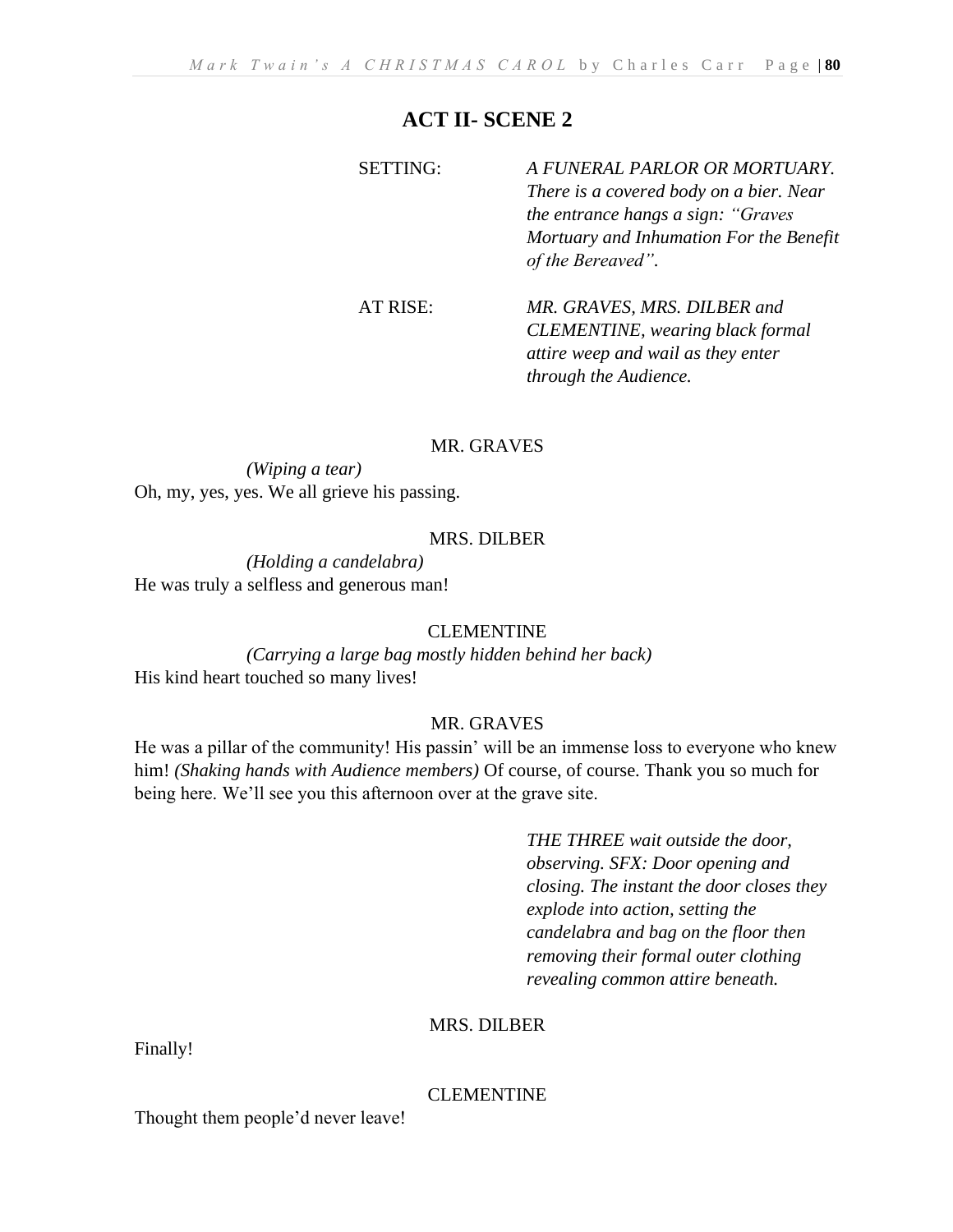# MRS. DILBER

Well, if that don't beat all, Mr. Graves! I guess I were wrong about that old geezer all these years. That were a right respectable turnout!

# CLEMENTINE

I didn't expect nobody to show!

*MR. GRAVES pulls a flask from his pocket, unscrews the lid, and takes a swig, grinning broadly, somewhat maniacally.* 

# MR. GRAVES

Nobody did show, Clementine.

# CLEMENTINE

Huh? What're you talkin' about? There was a couple score o' people here cryin' and carryin' on for that old codger. *(Gestures to body on the bier)*

# MR. GRAVES

*(Wipes mouth with sleeve)*  No, there weren't nobody here  $-$  at least nobody that weren't paid to be here.

# MRS. DILBER

*(Stunned)*

Do tell!

# CLEMENTINE

I don't believe it!

# MR. GRAVES

Every last one of them folks was brung in as per the terms o' his will! *(Points to THE WOMEN)* Just like the three of us was!

# *THE WOMEN gasp.*

# MR. GRAVES *(Cont'd)*

That's right. Actors actin' for other actors, all just in case his lawyers decided to come over here and check up on us!

# MRS. DILBER

Well, slap my butt and call me Sally!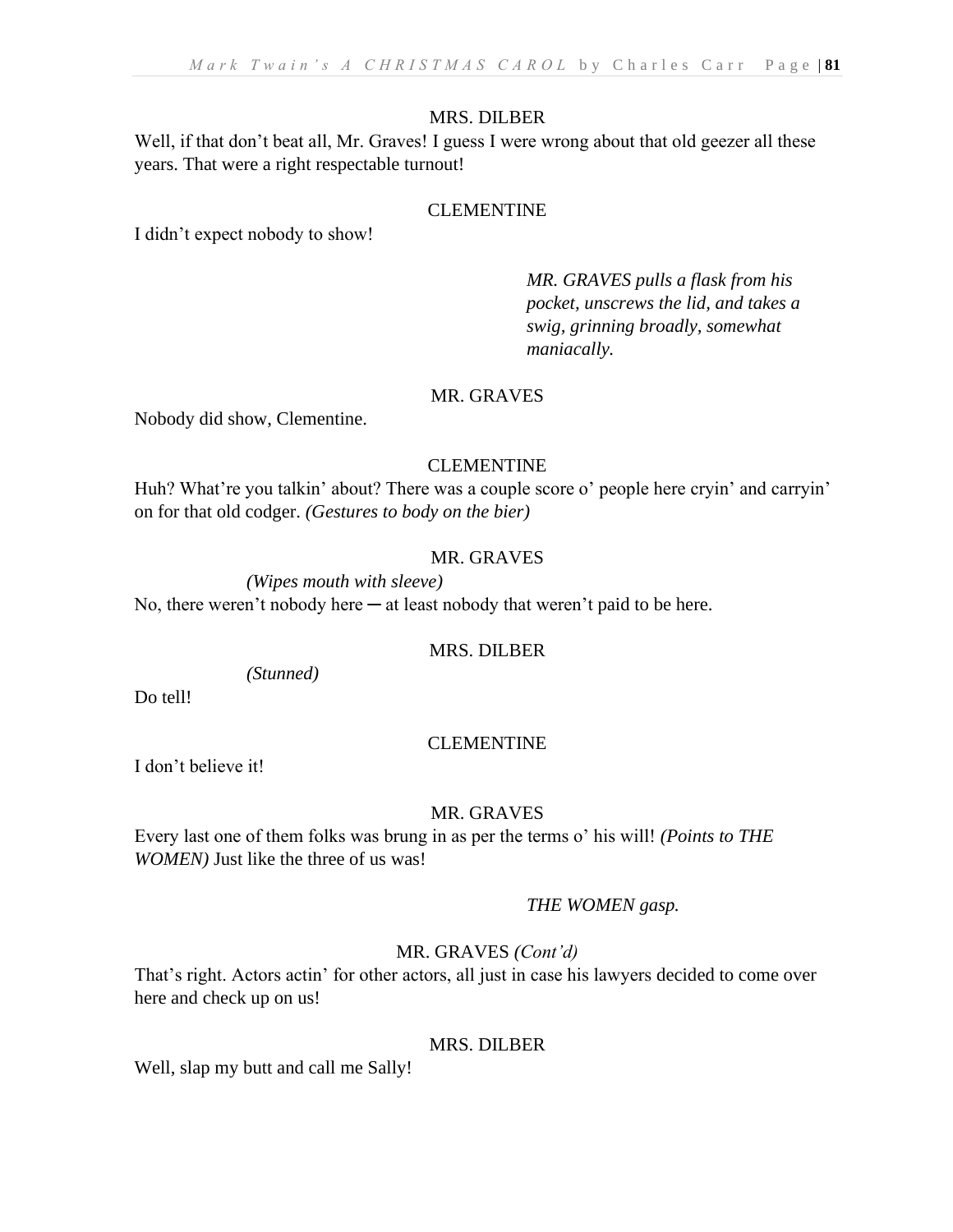#### CLEMENTINE

'Far as I'm concerned, the devil can take 'im! *(Gestures at body)* Old Scratch has got his own at last. When'd he die?

#### MR. GRAVES

Last night, I believe.

#### MRS. DILBER

Can't of been too long. He were still quite... juicy when I were trowlin' on his makeup!

#### CLEMENTINE

*(Shivers)* 

He were cold as ice as I was dressin'  $\cdot$ im – which is still about fifty degrees warmer than when he was kickin'!

*They laugh.*

### MR. GRAVES

Death made him a more agreeable fella, Mrs. Dilber.

#### MRS. DILBER

*(Pointing down)* 

Well, he'll be plenty warm soon enough − if you get my meanin' − *(Nudges Clementine)* ... and he ain't bein' cremated! *(They laugh)* Truth be told, I were surprised when he finally died. They say the good die young. So I reckoned 'eed make it to... a thousand!

*They laugh again.*

#### CLEMENTINE

*(Holds up bag)* 

Every person has a right to take care o' hisse'f. *(Gestures toward body)* He always did.

#### MRS. DILBER

That's true, Clem. He couldn't let a red cent fly for a street waif but then went and bought hisse'f the biggest headstone in the cemetery!

# MR. GRAVES

*(Claps his hands; rubs them together with excitement)* Now! What have you got for old Graves-y, dearies?

### MRS. DILBER

We paid a little visit to the former premises of the dearly departed with the reasonable certainty ee'd be otherwise detained!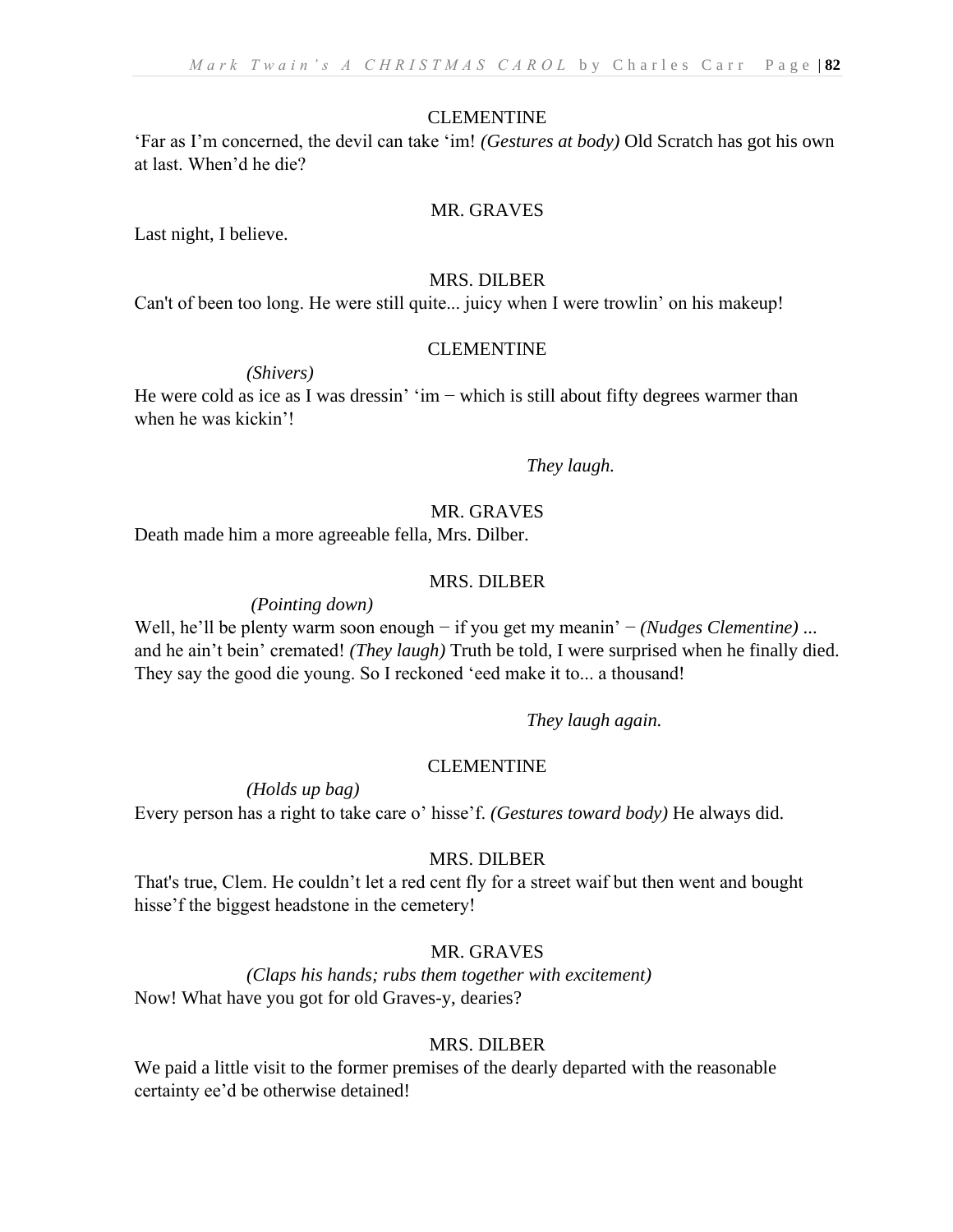*All laugh. CLEMENTINE pulls items out of the bag and begins handing them to MR. GRAVES.*

#### MRS. DILBER *(Cont'd)*

*(Ticks off items)* 

Let's see, now. Sheets and towels, a little wearin' apparel, two old-fashioned silver teaspoons, a pair of sugar-tongs...

#### **CLEMENTINE**

And lookit... Here's the cooch day graw!

*CLEMENTINE turns back and picks up the candelabra. She attempts to appear refined but ends up anything but:*

#### CLEMENTINE *(Cont'd)*

Look at this fine chandle-abber!

# *MRS. DILBER takes the candelabra from CLEMENTINE, puts it on the table near the body, then returns quickly to MR. GRAVES and CLEMENTINE.*

#### CLEMENTINE *(Cont'd)*

... oh... and… *(Pulling a section of elaborately-embossed curtains from the bag) …*these lovely brocade curtains.

#### MR. GRAVES

*(Inspecting, then with surprise)*  You don't mean to say you took them down, rings and all, with him just lying there, did 'ja?

#### CLEMENTINE

*(Pretending to be hurt)*  What kind of people do you take us for, Mr. Graves?

> *MRS. DILBER pulls a curtain rod with ornate ends out of the bag and waves it triumphantly*

# MRS. DILBER

We nicked 'is curtain rod, too! *(Laughs darkly)* And why not? I certainly ain't gonna hold back my hand, when I can get anything in it by just reachin' it out, especially for a man such as he was, *(Gestures to body* I promise you, Mr. Graves.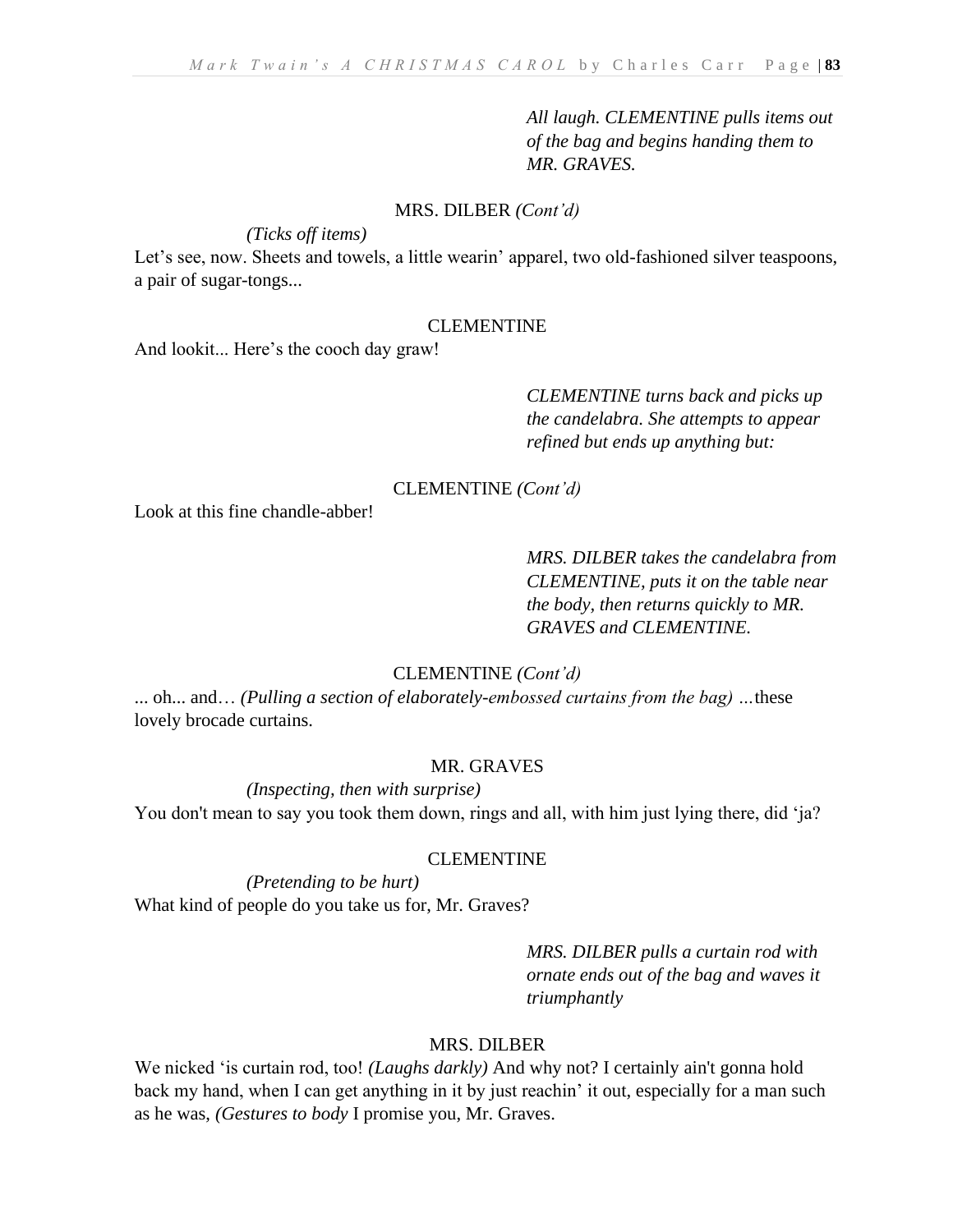# MR. GRAVES

Mrs. Dilber, Clementine. You two were born to make your fortune and you're gonna do it! *Pulls a shirt out of the bag; inspects it; sniffs it)* I hope he didn't die of anything catching. Eh? *(Holds the shirt at arms' length)*

### CLEMENTINE

I ain't so fond of his company that I'd loiter about him for such things.

### MRS. DILBER

Ah, you kin go on an' look at that shirt till your eyes ache; but you won't find a hole in it, nor a threadbare place neither. It's the best he had, and a fine one too.

### CLEMENTINE

And he'd have wasted it, if it hadn't been for us.

#### MR. GRAVES

What do you mean by 'wasted it'?

### MRS. DILBER

Well... puttin' it on him to be buried in, to be sure.

*MR. GRAVES shudders and drops the shirt in disgust. MRS. DILBER picks it up and puts it back in the sack.*

# MRS. DILBER *(Cont'd)*

Somebody was jackass enough to do it, but we took it off' 'im again, right Clementine? *(Laughs)* Well, that's about the end o' the line fer this feller.

#### CLEMENTINE

Who's the worse for the loss of a few things like these? Not a dead man, I suppose. *(Laughs)*

#### MRS. DILBER

If'n he wanted to keep 'em after he'd gone toes up − the wicked old screw − well, he shoulda had somebody look after him when he was struck with death, instead of lying there gasping out his last, alone by hisse'f.

# **CLEMENTINE**

Well, it's a judgment on him, Mrs. Dilber.

# MR. GRAVES

# *(Handing MRS. DILBER and CLEMENTINE some coins from his purse)*

There you go, and I wouldn't give you another two-bits if I was to be tarred and feathered and drug outta town by wild horses for not doing it.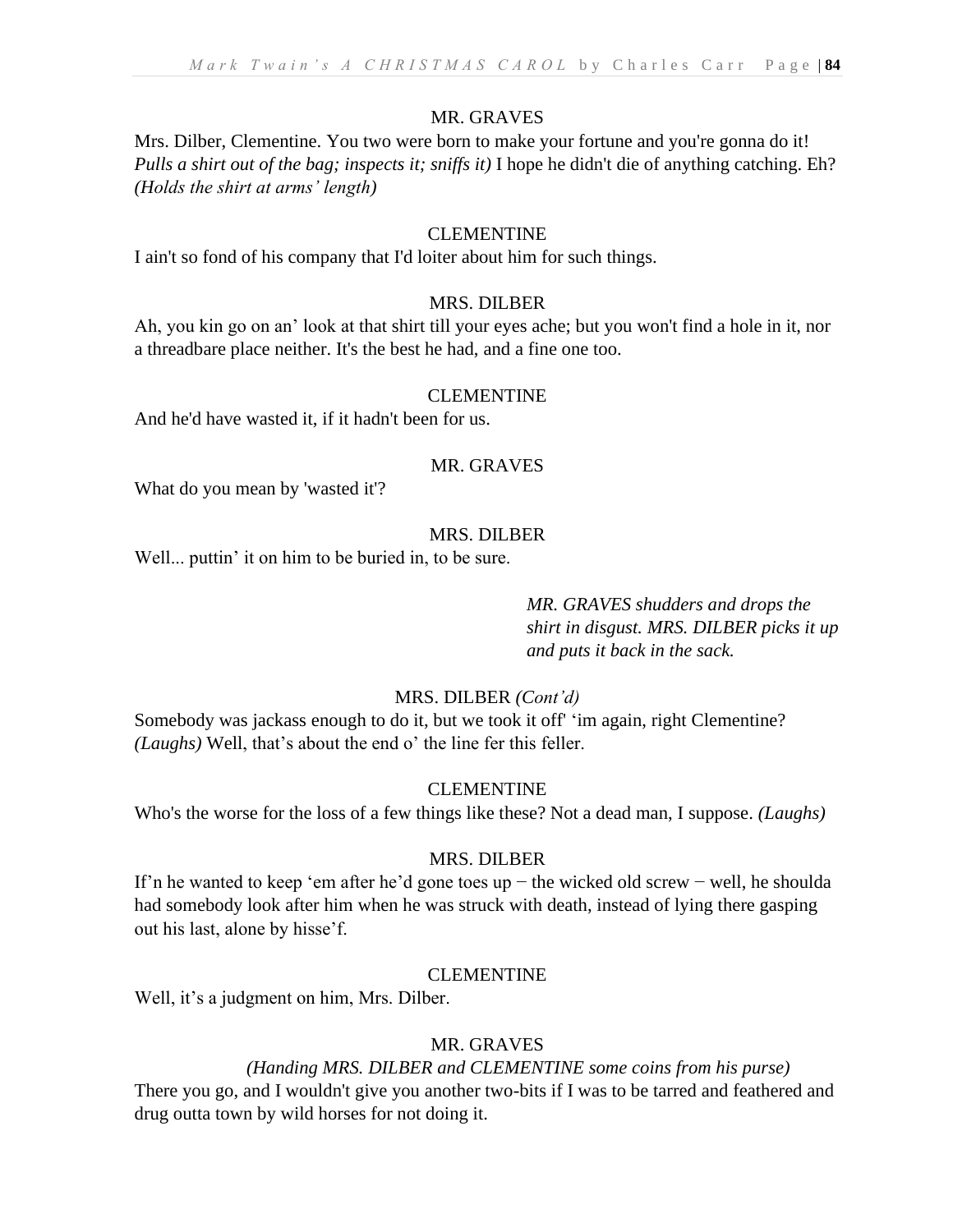*THE WOMEN pout. MR. GRAVES looks at them, and surrendering, gives an extra coin to each. At this point, MR, GRAVES begins coughing grossly, hacking up phlegm. The thieves look at one another, unsure what to do.* 

#### MRS. DILBER

*(Points to the urn)* The urn! The URN!

> *CLEMENTINE quickly retrieve the brass urn and holds it out in front of MR. GRAVES who spits inside it. CLEMENTINE plunks the bottom of the urn with her finger.*

#### MR. GRAVES

*(Wiping his face with his sleeve)* My God, the ladies do love me!

#### MRS. DILBER

He skeered everyone away from him when he were vertical, to profit us when he were horizontal*. (Laughs)*

> *MRS. DILBER takes the brocade curtain, and drapes it across CLEMENTINE'S shoulders then hands her the curtain rod. CLEMENTINE looks at the curtain rod, then raises it, striking a regal pose. MRS. DILBER picks up the candelabra and holds it atop CLEMENTINE'S head.*

MRS. DILBER *(Cont'd)*

Your Celestial Majesty!

# **CLEMENTINE**

*(Grandly)*  Bow before me, shiftless rabble!

> *CLEMENTINE holds the candelabra in place as MRS. DILBER plays along, bowing before her in supplication. MR. GRAVES remains detached.*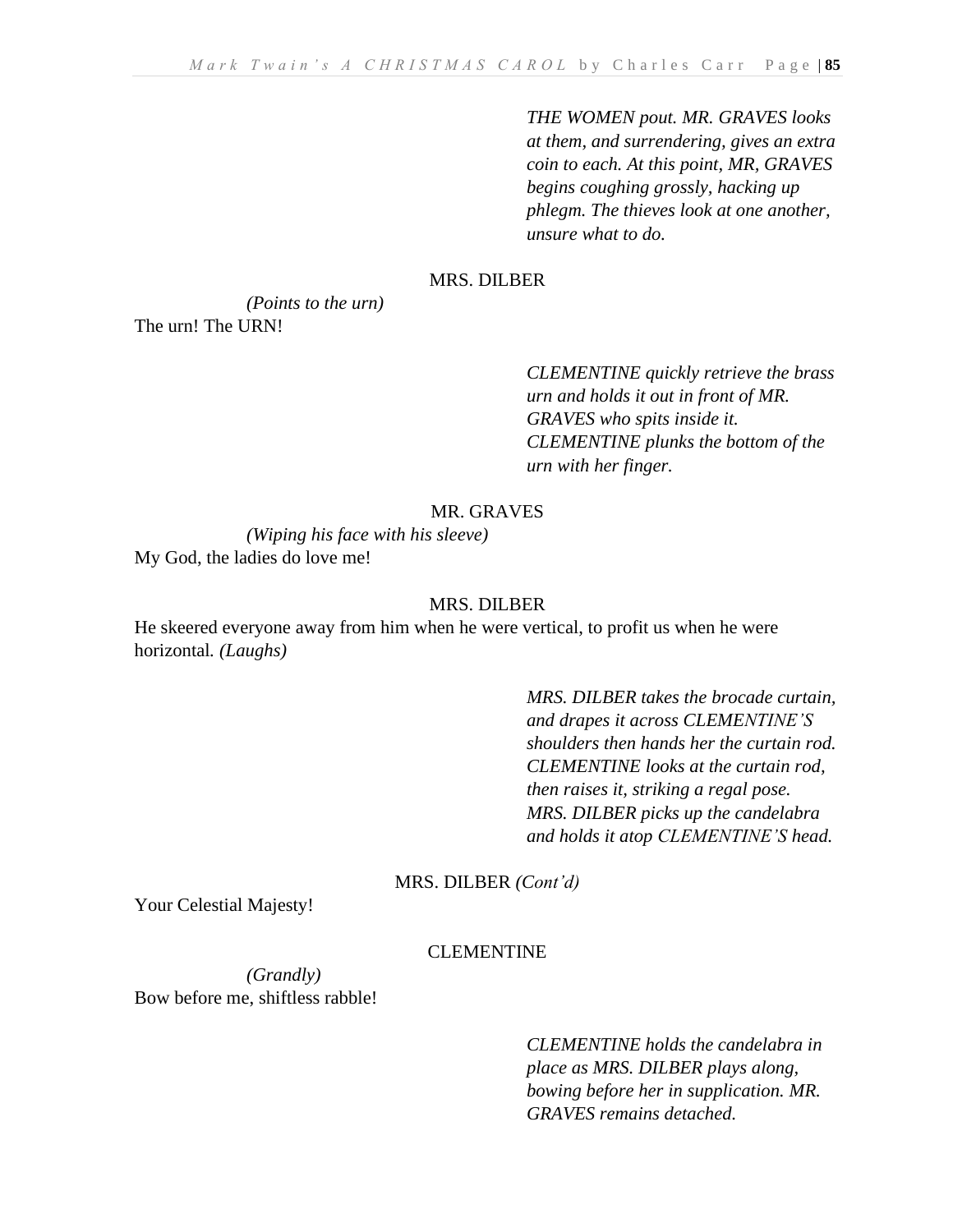#### MRS. DILBER

Mr. Graves! Mr. Graves! *(Tugging on his pant legs)* Izz the Queen o' England herself, ain't it?!

#### MR. GRAVES

#### *(Darkly)*

I bow before no queen, much less the likes of you. MY kingdom. MY domain. I command a vast army which I alone ferry to the gates of Heaven... or the pits of hell! *(Looks at the TWO WOMEN until they acquiesce)* Enough. Let's return to the business at hand. *(Holds up silver spoons; gestures toward body)* You know what I always say... where there's silver, there's gold! *(Goes to body)* There's more in there... *(Rubs jaw)* I feel it. Hows about givin' 'im another lookover for Old Graves-y?

#### *THE WOMEN nod and go to the body.*

MR. GRAVES *(Cont'd)*

And luvvies... *(Smiles broadly, revealing rotten teeth)* Don't forget to check... the pearlies!

*They laugh. SFX: Thunder clap.*

*MR. GRAVES waits with anticipation as the TWO WOMEN search the body. Delighted, CLEMENTINE finds two coins and holds them up to the approval of MRS. DILBER. CLEMENTINE finds SCROOGE'S pocket watch and holds it up by the chain. MRS. DILBER is pleased, placing the watch in the bag.* 

*Having disturbed the body, its arm falls out from beneath the burial cover. Wrapped around the hand is a chain with a ring on it. The chain and ring fall out of the hand onto the floor. It is the same chain and engagement ring SCROOGE wore around his neck. MRS. DILBER holds the chain and ring up high, then puts the chain around her own neck and models it. CLEMENTINE approves. At this, SCROOGE becomes incensed and tries to chase them off.*

**SCROOGE** Go on! Git! Leave this poor soul to its peace! Go! Leave!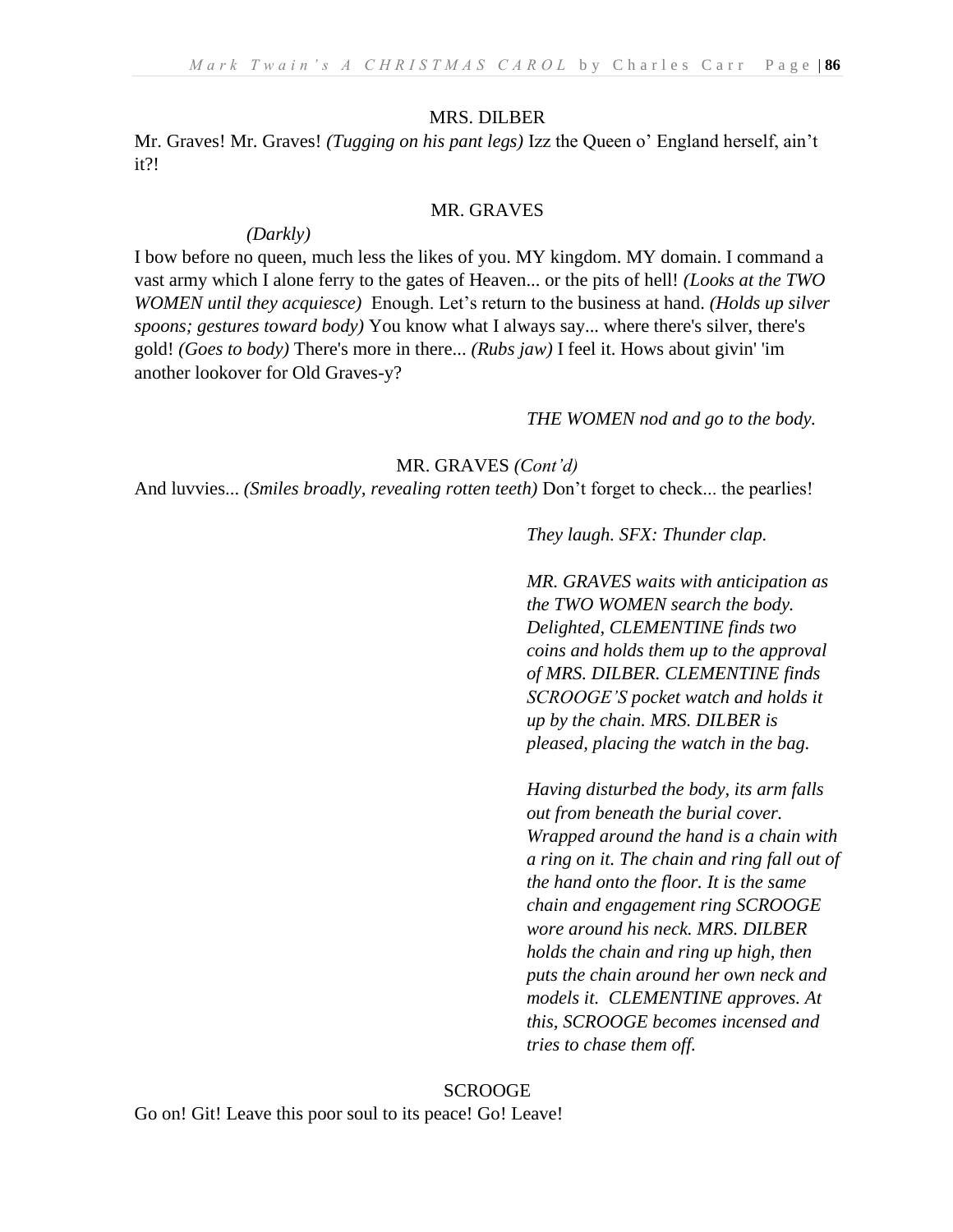*THE WOMEN, unaware of SCROOGE gather their finds to show MR. GRAVES. Satisfied they have it all, THE THREE THIEVES exit.* 

*SCROOGE cautiously approaches the body.*

### SCROOGE *(Cont'd)*

Merciful Heaven, what is this?

# *THE GHOST OF CHRISTMAS FUTURE moves toward the covered body.*

#### CHRISTMAS FUTURE

Look.

#### **SCROOGE**

Spirit, I see, I see. The case of this unhappy man might be my own. My life tends that way, now. *(Approaches)* Oh cold, cold, rigid, dreadful Death, set up thine altar here, and dress it with such terrors as thou hast at thy command: for this is thy dominion. If this man could be raised up now, what would be his foremost thoughts. Avarice, hard-dealing, griping cares. They have brought him to a rich end, truly. *(Bargaining piteously)* Look... Can I buy some time? Can I put off this end? I am a wealthy man!

### CHRISTMAS FUTURE

How can you bargain over an outcome you have not yet seen? *(Points at head)* Look. Closer.

#### **SCROOGE**

I understand you, and I would do it, if I could. But I have not the power, spirit. I have not the power. Spirit, this is a fearful place. In leaving it, I shall not leave its lesson, trust me. Let us go.

#### CHRISTMAS FUTURE

Come.

# *THE GHOST OF CHRISTMAS FUTURE exits. SCROOGE follows. TWAIN enters. The Scene changes to THE CRATCHIT HOME.*

#### TWAIN

The Ghost conducted him through several streets familiar to his feet; and as they went along, Scrooge looked here and there to find himself, but nowhere was he to be seen.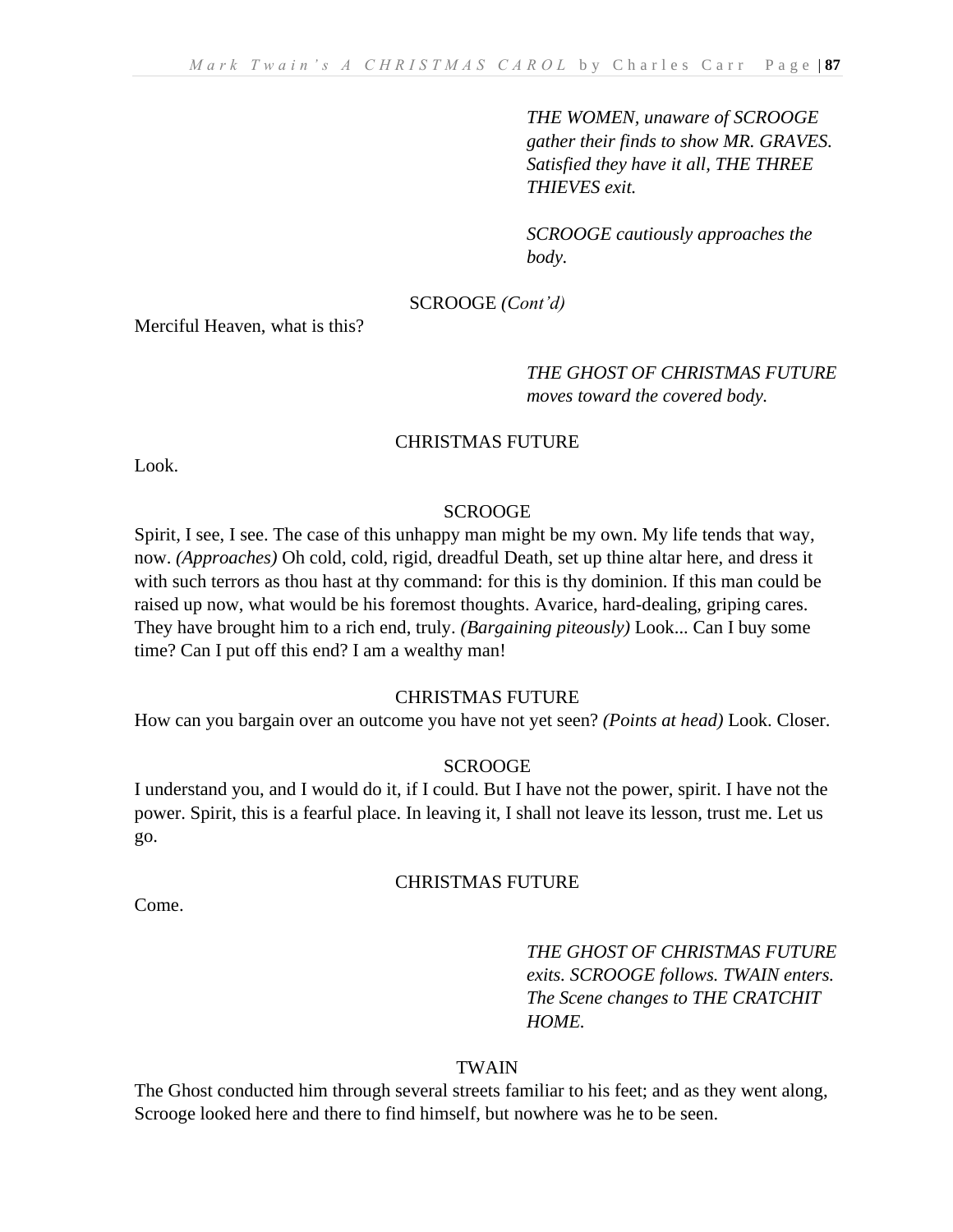| <b>SETTING:</b> | THE CRATCHIT HOME and the street<br><i>outside.</i>                                                                                                                                                                |
|-----------------|--------------------------------------------------------------------------------------------------------------------------------------------------------------------------------------------------------------------|
| AT RISE:        | THE CAROLERS, outside, hum a<br>mournful dirge. Inside, MRS.<br>CRATCHIT, in a dark shawl, sits at the<br>table darning. PETER and BELINDA<br>fold napkins while MARTHA sits near the<br>fireplace reading a book. |

*SCROOGE and THE GHOST OF CHRISTMAS FUTURE enter.*

### TWAIN *(Cont'd)*

They entered poor Bob Cratchit's house; the dwelling he had visited before. Quiet. Very quiet. The formerly noisy little Cratchits were as still as statues at the table, and sat looking up at Martha, who had a book before her. The grandmother and children were engaged in sewing. But surely they were very quiet.

#### *THE CAROLERS exit.*

### MARTHA

And he took a child, and set him in the midst of them.

#### TWAIN

Where had Scrooge heard those words? He had not dreamed them. The young woman must have read them out as he and the spirit crossed the threshold. Why did she not go on?

*TWAIN exits. SFX: Howling wind.*

#### SCROOGE

I have visited this place before in happier times.

#### MRS. CRATCHIT

Your grandfather should be home.

#### PETER

But, I think he's walked a little slower than he used to, these few last evenings, Gran.

*MRS. CRATCHIT speaks in a steady, cheerful voice, that falters near the end.*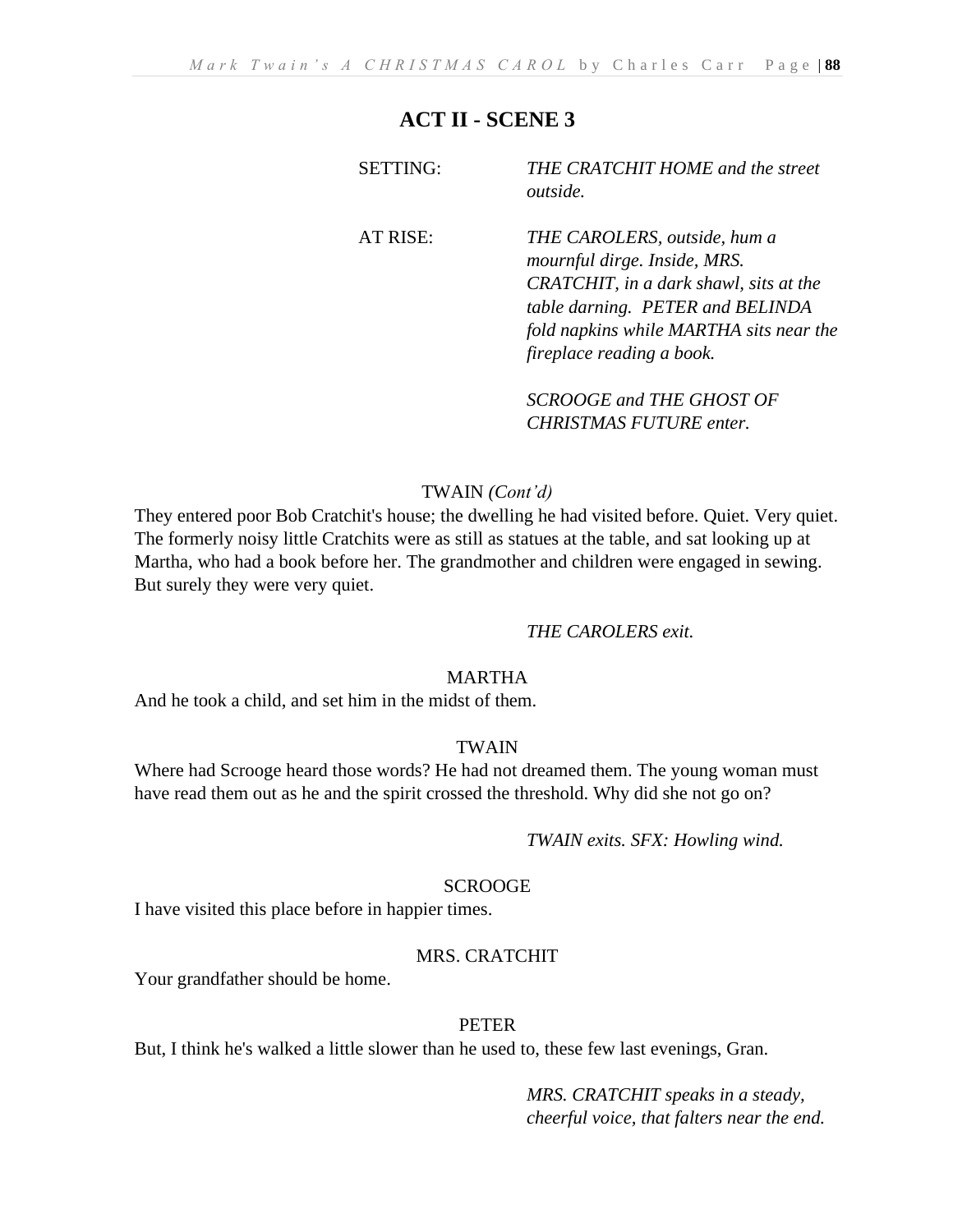#### MRS. CRATCHIT

I have known him to walk with… I have known him walk with Tiny Tim upon his shoulder, very fast indeed.

#### PETER

And so have I. Often.

#### BELINDA

I have, too.

### MARTHA

So have we all.

#### MRS. CRATCHIT

But he was very light to carry and his grandfather loved him so, that it was no trouble − no trouble at all. *(BOB CRATCHIT approaches)* And there is your grandfather now at the door!

> *MRS. CRATCHIT hurries to meet BOB at the door. Concerned, She helps him in, takes his hat and scarf and hangs them on the coat rack.*

*BOB sits near the fire. He picks up Tiny Tim's crutch and fiddles with it absentmindedly. After a few moments, BELINDA goes to him, sits on the floor, and puts her head on his knee.*

#### **BELINDA**

Don't mind it, Pawpaw.

#### BOB CRATCHIT

I'm just a little down, you know.

#### PETER

*(Goes to BOB; kneels beside him)* Don't be grieved, Pawpaw.

#### MARTHA

*(Goes to BOB; stands beside him)* We'll find our way through it, Grandfather.

MRS. CRATCHIT

Sunday. *(Gently)* You went today, then, Robert?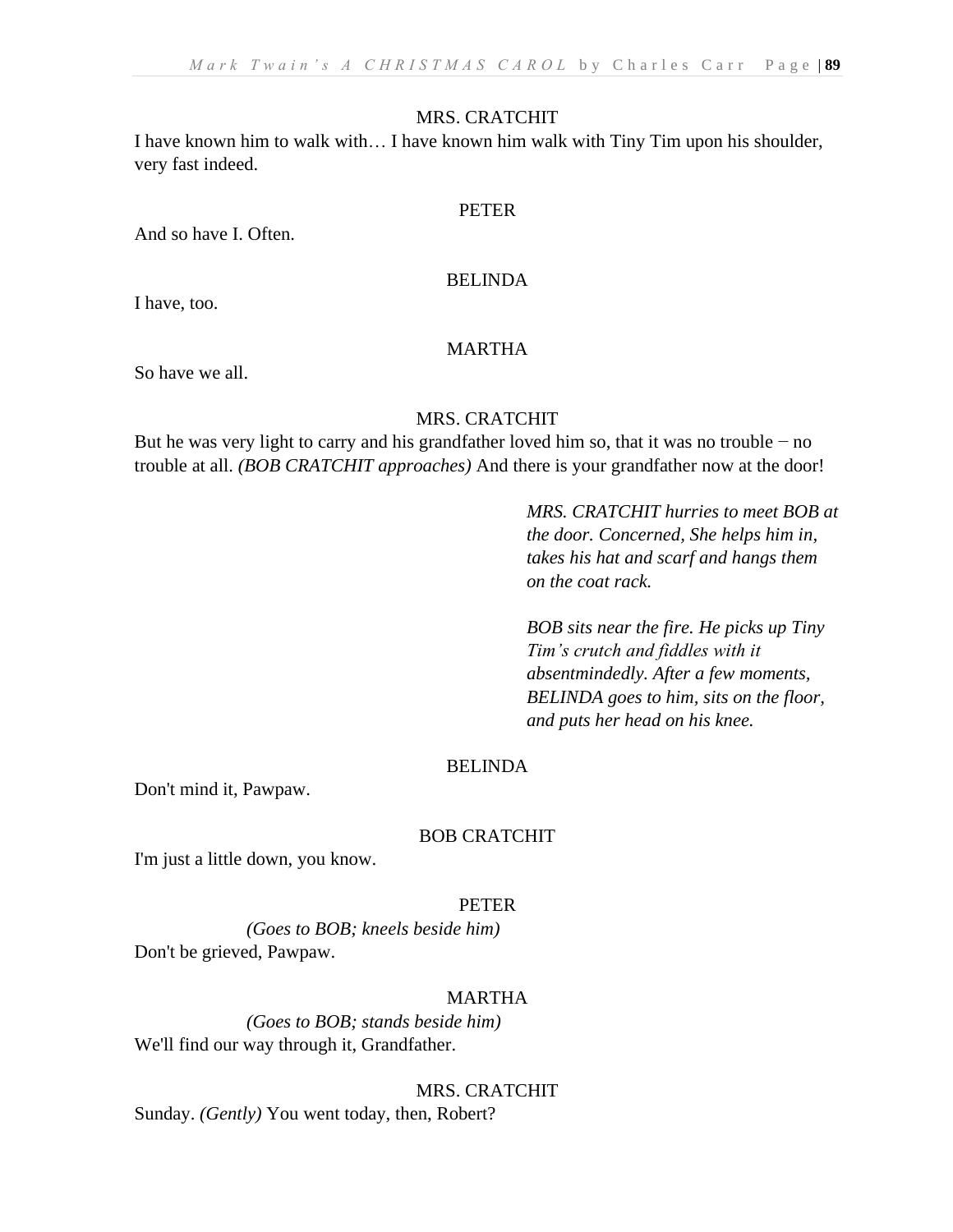# BOB CRATCHIT

Yes, my dear. I wish you could have gone. It would have done you good to see how green a place it is. But you'll see it often. I promised him that I would walk there on Sundays. *(Bitterly)* Promised. *(Looks at his family)* I made him a promise; a promise that nothing would ever happen to him. *(Sobs)* And I... I couldn't even protect a child from the coldness and indifference of this world. *(Straightens up)* I broke a promise... to a child. *(Breaks down)* My little, little child! My little child! *(Pulling himself together)* I will do better by you children. I swear I will do better!

# *MRS. CRATCHIT goes to BOB.*

# BOB CRATCHIT *(Cont'd*)

I... uh... I ran into Mr. Scrooge's niece, Frederica, the other day. She is the pleasantest-spoken young woman you ever heard.

# MRS. CRATCHIT

*(Urging gently)*  Didn't... didn't she ask you to... to call her Freddie?

# BOB CRATCHIT

Yes, yes. Freddie. "I am damnable sorry for it, Mr. Cratchit," she said, "and for your good wife as well." *(Beat)* Although, by the by, how she ever knew that, I don't know."

#### MRS. CRATCHIT

Knew what, dear?

# BOB CRATCHIT

# *(Tenderly touching her face; attempting to smile)*

Why, that you are a good wife. "Sorry," she said, "for your good wife. If I can be of service to you in any way," she said, giving me her card.

> *BOB takes a card out of his inside coat pocket and looks at it as if he's looking at Frederica.*

# BOB CRATCHIT *(Cont'd)*

It really seemed as if she had known our Tiny Tim, and felt with us.

# MRS. CRATCHIT

I'm sure she's a good soul.

#### BOB

I am sure none of us will forget poor Tiny Tim—Shall we? This sad parting of the family we got here?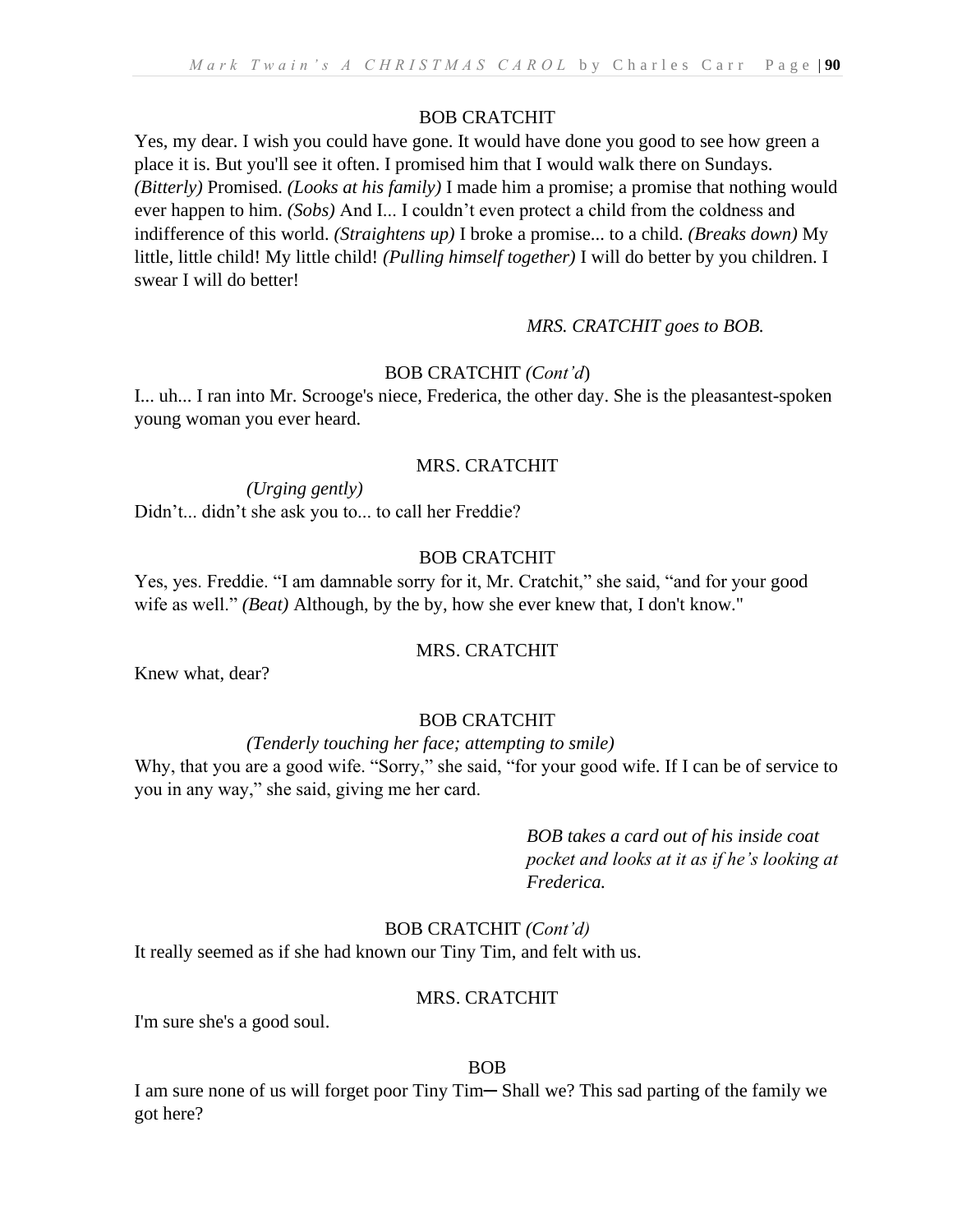#### CHILDREN

Never, Pawpaw!

#### BOB CRATCHIT

And I know, I know, my dears, that when we recollect how patient and how mild he was; although he was a little, little child; we shall not quarrel easily among ourselves, and forget poor Tiny Tim in doing it.

### **CHILDREN**

No, never, Pawpaw!

#### BOB CRATCHIT

Then I am very happy. I am very happy!

# *MRS. CRATCHIT kisses BOB on the cheek. THE CHILDREN do the same.*

*SFX: Soulful music. The GHOST OF CHRISTMAS FUTURE begins to exit, gesturing for SCROOGE to follow.*

#### **SCROOGE**

*(Following)*

Oh, wretched spirit! Is this all that the Ghost Of Christmas Future holds? Is life no more than the prelude to death?

> *THE GHOST OF CHRISTMAS FUTURE exits. SCROOGE follows off. TWAIN enters. The scene changes to THE GRAVEYARD.*

# TWAIN

Scrooge joined the spirit once again, and wondering why and whither he had gone, accompanied it until they reached an iron gate. The two entered a churchyard. Here, then, the wretched man whose name he had now to learn, lay underneath the ground. It was a worthy place. Walled in by houses; overrun by grass and weeds, the growth of vegetation's death, not life; choked up with too much burying; fat with repleted appetite. A worthy place!

*TWAIN exits.*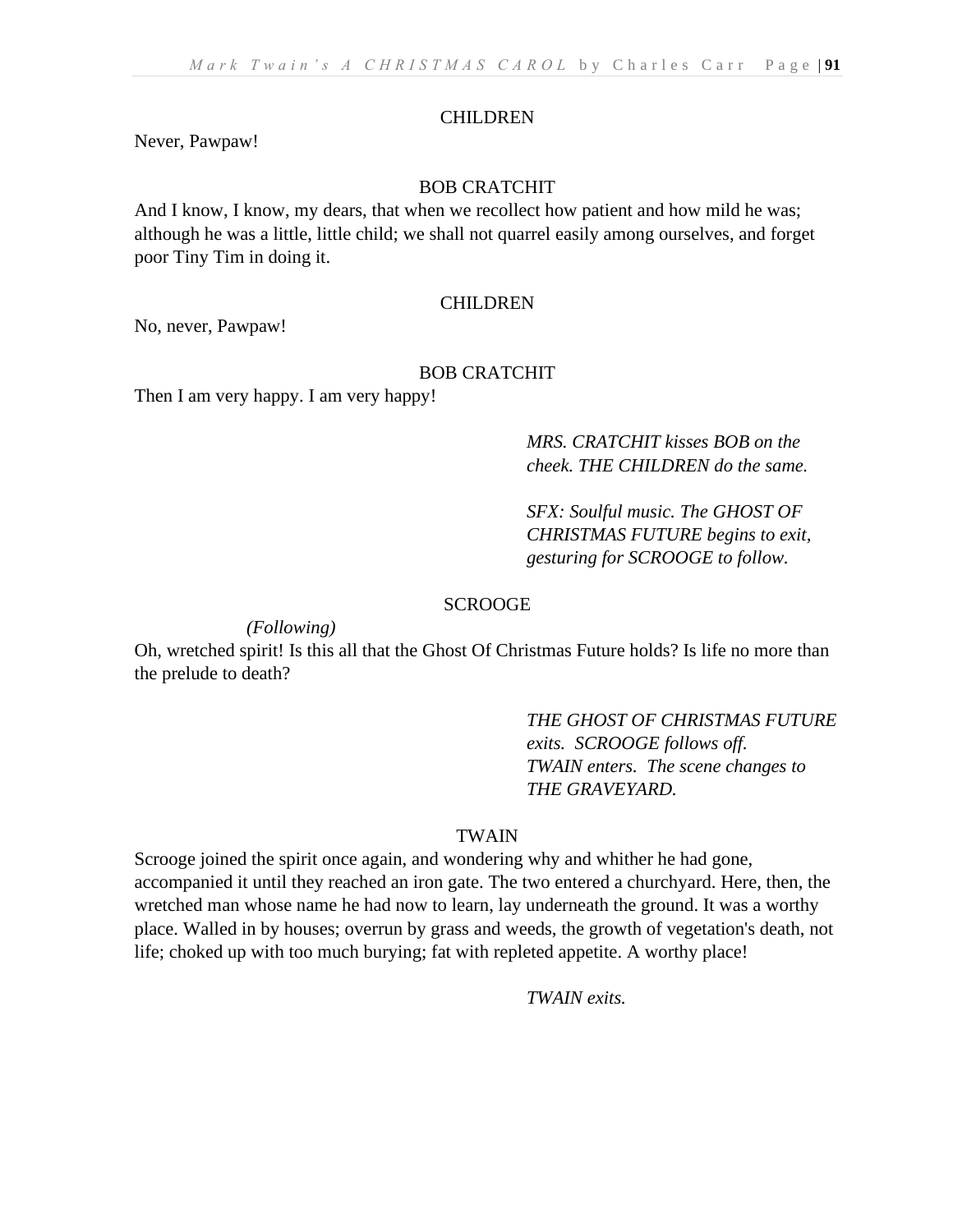| <b>SETTING:</b> | A GRAVEYARD - EVENING; Dark,<br>gloomy, deserted; filled with fog $-$<br>A solitary gravestone concealed by vines<br>and webs.                                                                                                                                      |
|-----------------|---------------------------------------------------------------------------------------------------------------------------------------------------------------------------------------------------------------------------------------------------------------------|
| AT RISE:        | SFX: Foreboding music; Howling wind.<br><b>SCROOGE and THE GHOST OF</b><br><b>CHRISTMAS FUTURE enter. They are</b><br>alone. THE GHOST OF CHRISTMAS<br>FUTURE, now cowled in such a manner<br>that her face cannot be seen, points<br>toward a solitary gravestone. |

### **SCROOGE**

Spirit, you are now concealed*. (No response)* Why will you not reveal yourself?

# *THE GHOST OF CHRISTMAS FUTURE*

*does not respond; only points to the gravestone.*

# SCROOGE *(Cont'd)*

Before I draw nearer to that stone to which you point, answer me one question. Are these the shadows of the things that will be, or are they shadows of things that may be, only?

> *Again GHOST OF CHRISTMAS FUTURE does not answer; points downward to the grave.*

#### SCROOGE *(Cont'd)*

Men's courses will foreshadow certain ends, to which, if persevered in, they must lead. But if the courses be departed from, the ends will change. Say it is thus with what you show me. *(Beat)* Am I that man who lay upon that bed?

# *THE GHOST OF CHRISTMAS FUTURE remains unmoved. SCROOGE creeps towards the gravestone, trembling. Finally, madly, he tears away the vines and cobwebs revealing his own name: EBENEZER SCROOGE. SFX: Thunder/Lightening. SCROOGE falls to his knees.*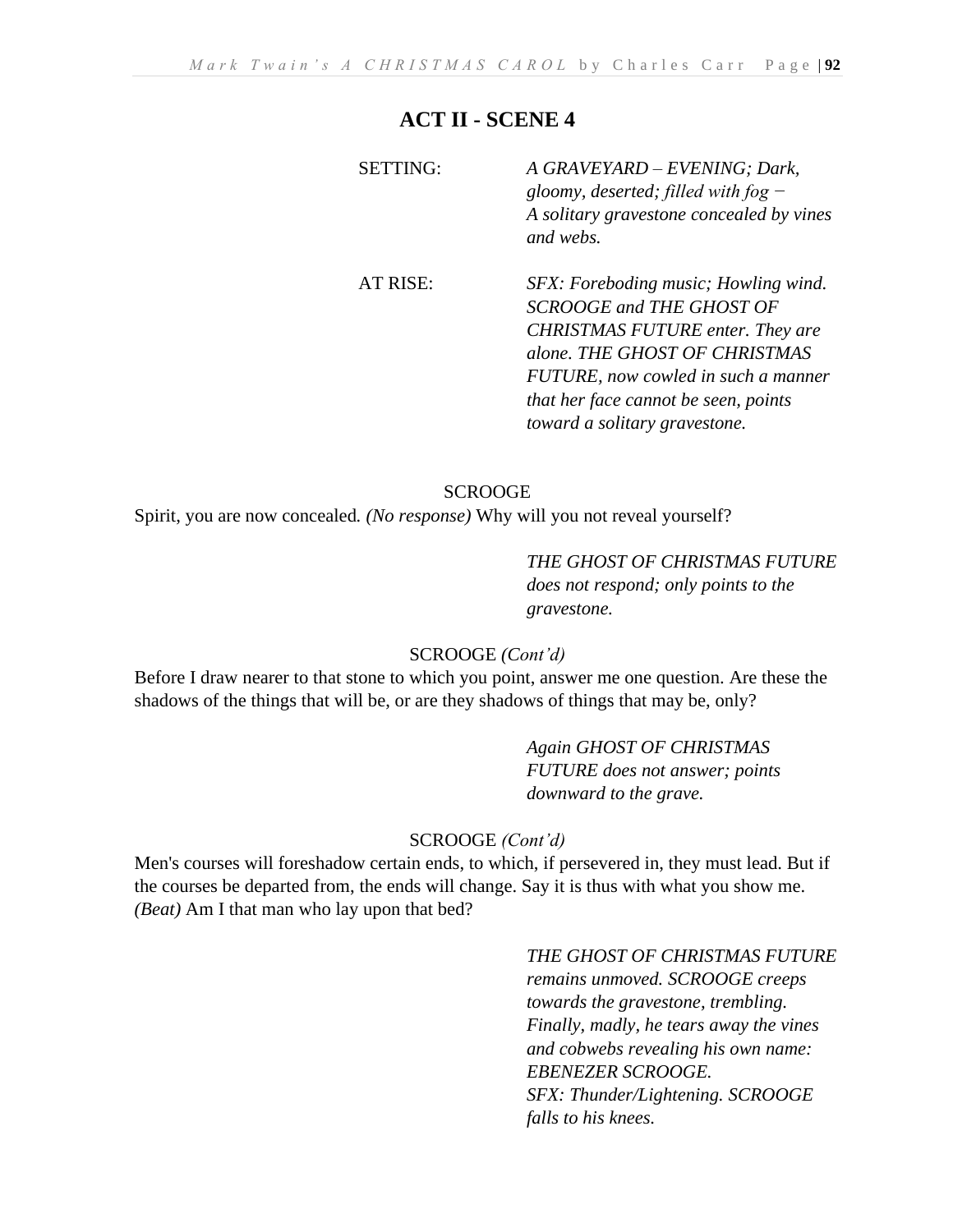*THE GHOST OF CHRISTMAS FUTURE points from the grave to SCROOGE, and back again.*

#### SCROOGE *(Cont'd)*

No, spirit! Oh no, no!

*THE GHOST OF CHRISTMAS FUTURE continues to point.*

#### SCROOGE *(Cont'd)*

#### *(Rising)*

Dreadful apparition, hear me. I am not the man I was. I will not be the man I must have been. Why show me this, if I am past all hope? Good spirit, assure me that I yet may change these shadows you have shown me, by an altered life. *(With dread)* Spirit, I ask again: Why is your face hidden from me? Your sweet, sweet face. I beg you... let me see it!

> *SCROOGE grabs the cloak of THE GHOST OF CHRISTMAS FUTURE. The hood drops revealing a skeleton's face. SFX: Thunder and lightning. SCROOGE shrieks, drops to his knees, then collapses to the ground.*

SCROOGE *(Cont'd)*

Noooo!

*THE GHOST OF CHRISTMAS FUTURE exits. As SCROOGE continues to lie on the floor amidst the fog, A MONTAGE OF SCENES PLAYS AS IF IN A DREAM.*

*While the Dream Montage plays, the scene changes back to SCROOGE'S ROOM.*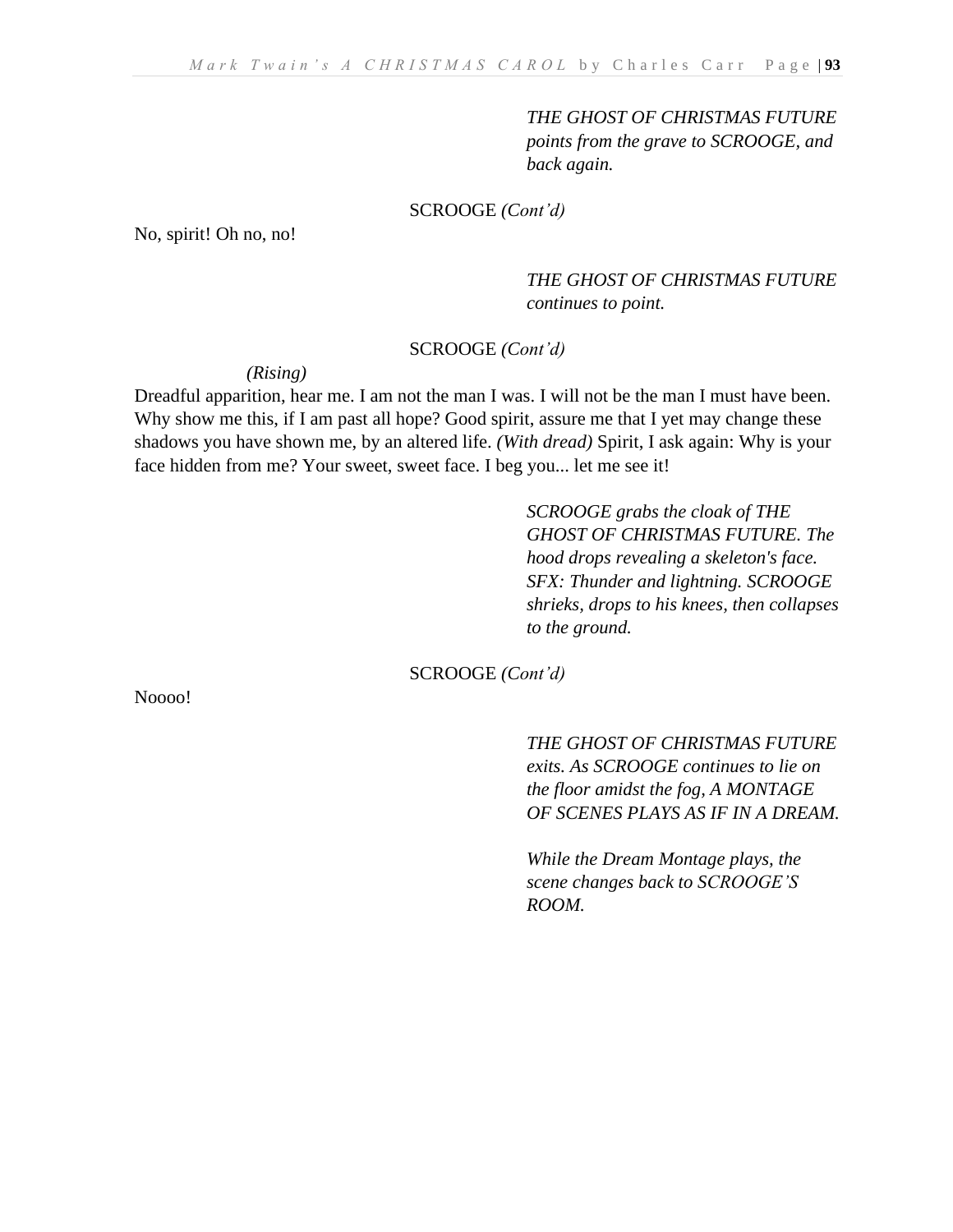# SCROOGE'S DREAM - VOICE OVERS AND VIDEO MONTAGE

AT RISE: *A video montage of key moments.*

*SFX: Ethereal music or sound effects.*

# THE DREAM SEQUENCE

# FREDERICA

Though it don't put a scrap of silver or gold in my pocket, I believe that it has done me good, and will do me good; and I say, God bless it!

# **MARLEY**

I wonder if you know the weight and length of the burden you bear yourself? It is a ponderous creation!

# CHRISTMAS PAST

These are shadows of the things that have been. That they are what they are!

# BELLE

I have seen your nobler aspirations fall off one by one, leaving this one to engross you. A golden idol! *(Beat)* Oh, but Ebenezer, I was wishin' right out loud.

# YOUNG SCROOGE

Do you realize what you're doing? What you're throwing away? Belle! Belle!

# CHRISTMAS PRESENT

In the sight of heaven you are more worthless and less fit to live than millions like this poor man's child.

# MRS. CRATCHIT

It should be Christmas day, I am sure, on which one drinks the health of such a stingy, unfeeling man as Mr. Scrooge.

# CLEMENTINE

Well, Old Scratch has got his own at last!

# MR. GRAVES

Death made him a more agreeable fella!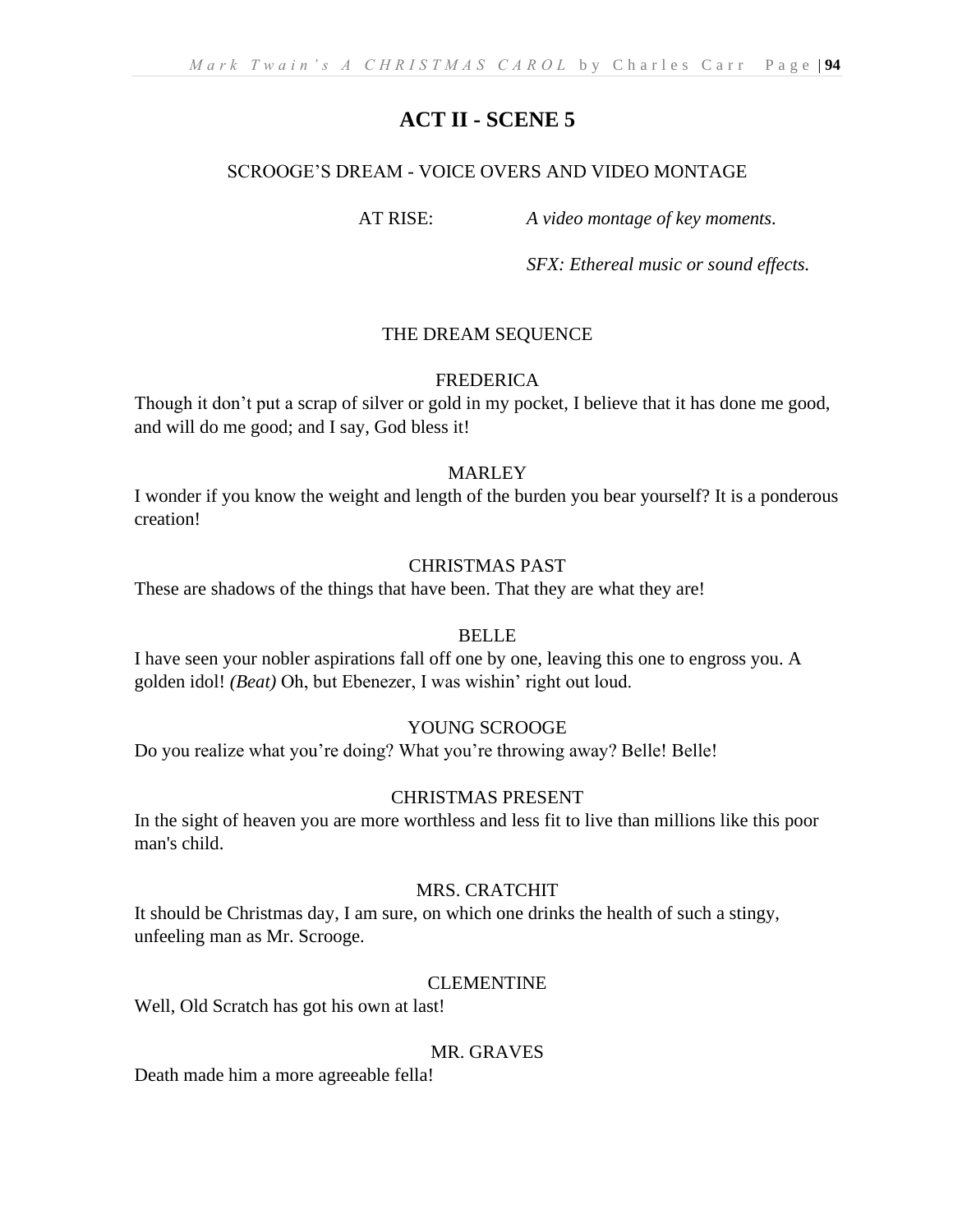# MRS. DILBER

He frightened every one away from him when he was alive, to profit us when he was dead!

# *The THIEVES laugh.*

# CHRISTMAS PRESENT

Are there no prisons? Are there no poor farms? *(Beat)* If one or two should fall off the earth, would it not keep spinnin'? *(Beat)* I see a vacant seat in the poor chimney-corner, and a crutch without an owner. If these shadows remain unaltered by the future, the child will die.

# CHRISTMAS PAST

If you ignore people long enough, they will eventually forget you ever existed.

# BOB CRATCHIT

My little, little child! My little child!

# MARLEY

Your only hope, Ebenezer. Your only hope. *(Fading)* Your only hope. Your only hope...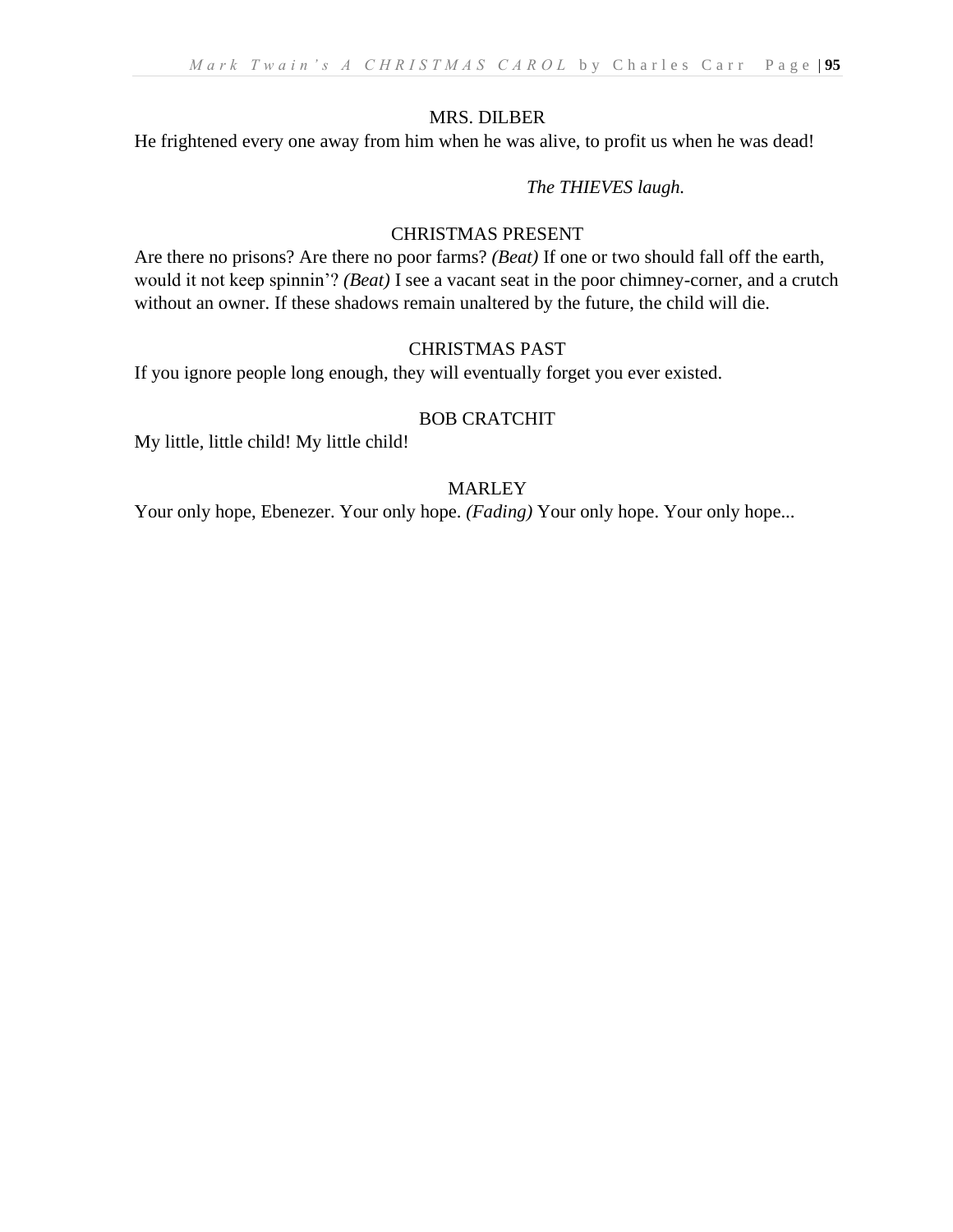| <b>SETTING:</b> | SCROOGE'S BEDROOM - MORNING.                                                              |
|-----------------|-------------------------------------------------------------------------------------------|
| AT RISE:        | SCROOGE lies in the same spot as<br>before. SFX: Birds chirping; Church<br>bells ringing. |
|                 | SCROOGE slowly stands and looks                                                           |

*SCROOGE slowly stands and looks around with wonder. An expression of complete surprise and delight creeps onto his face.*

#### **SCROOGE**

Where am I? I'm back in my own house! I'm alive! I am as light as a feather, I am as happy as an angel, as merry as a schoolboy. I am as giddy as a drunken man. *(Drops to his knees)* Oh Jacob Marley, Heaven, and the Christmastime be praised for this. I say it on my knees, old Jacob, on my knees! *(Spreads arms joyfully)* This room; it is my own! *(Jumps up and runs to his bed)* This bed; it is my own! All mine! And best and happiest of all, the time before me is my own in which to make amends! I will live in the past, the present, and the future! The spirits of all three shall strive within me. I am here − the shadows of the things that would have been, may be dispelled. They will be! I know they will. I don't know how long I've been among the spirits. I don't know anything. I'm quite the youngin'. Never mind. I don't care. I'd rather be a youngin'! I don't even know what day it is! *(Suddenly worried)* But have I missed it? Is it too late? *(Shaking it off)* So much to do... so much to do!

> *SCROOGE exits as TWAIN enters. Scene changes to a SCROOGE's bedroom window overlooking the street below.*

#### TWAIN

No fog, no mist; clear, bright, jovial, stirring, cold; cold, piping for the blood to dance to; Golden sunlight; Heavenly sky; sweet fresh air; merry bells. Oh, glorious. Glorious! Shaving was no easy task. His hand continued to shake very much; and shaving requires attention, even when you don't dance while you are at it. But if he had cut the end of his nose off, he would have put a piece of sticking plaster over it, and been quite satisfied.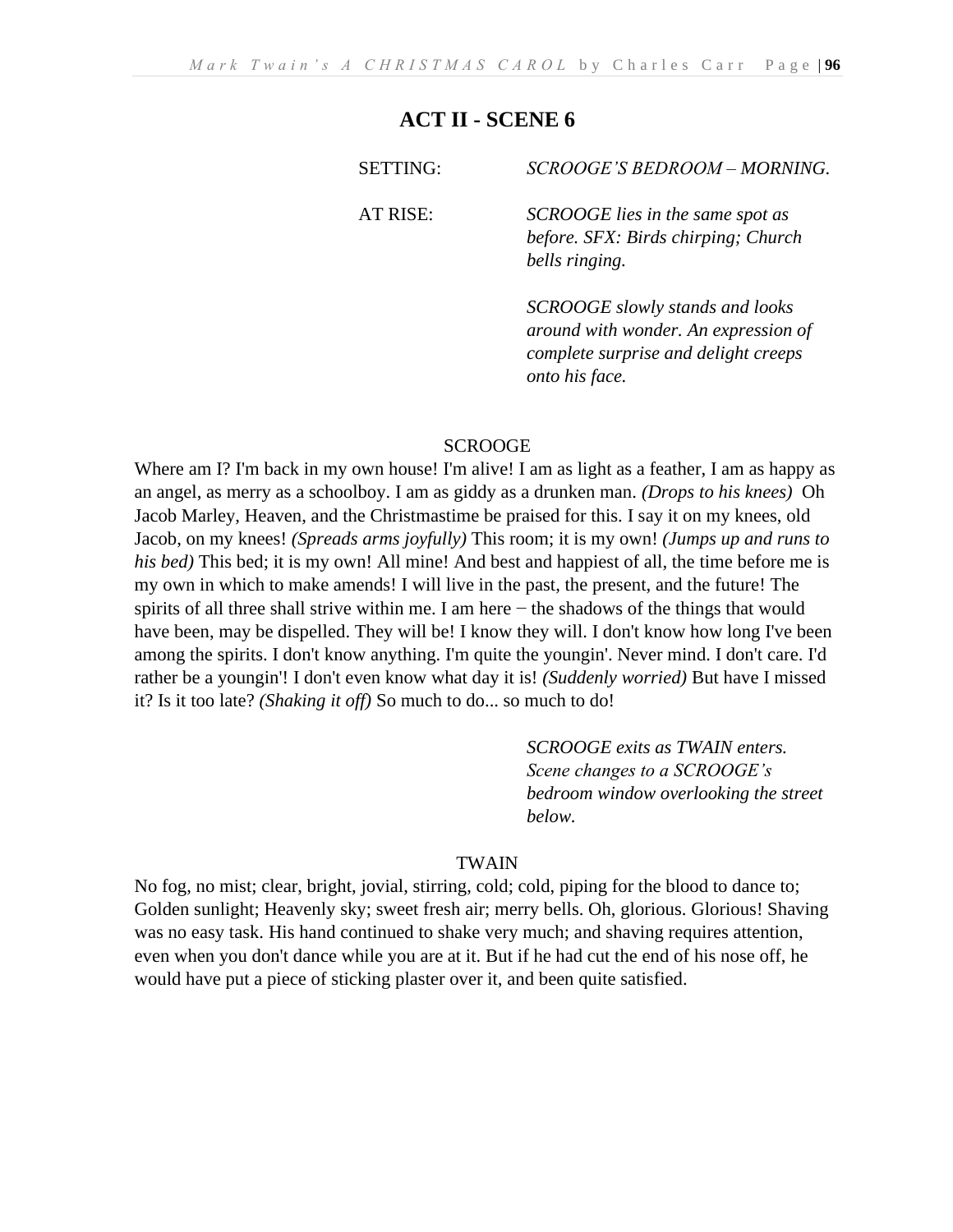| <b>SETTING:</b> | <i>OUTSIDE SCROOGE'S HOME -</i><br><b>MORNING.</b> A window overlooks the<br>street.                                                                                                                                                       |
|-----------------|--------------------------------------------------------------------------------------------------------------------------------------------------------------------------------------------------------------------------------------------|
| AT RISE:        | A YOUNG BOY in coveralls, bare feet,<br>and frayed straw hat enters with a twig of<br>hay in his mouth. He looks about, tries<br>the locked door and continues to snoop.<br>He is at best an imp, at worst, a thief.                       |
|                 | THE YOUNG BOY, perhaps because he<br>knows it is SCROOGE'S house, prepares<br>to throw a rock through the window. He<br>raises the rock high over his head and<br>winds up for the pitch. Suddenly the<br>window bursts open and SCROOGE'S |

*head pops out.*

### SCROOGE

Boy. Boy! You there! What're you doin' down there, you young border ruffian? Cuttin' up didoes? [Pronounced "Die-dos"]

### BOY

Uh... Hallo, sir!

*THE BOY, surprised, quickly hides the rock behind his back.*

# **This is Not the End of the Play Ending Intentionally Omitted for Security Purposes**

# **PROPERTY AND FURNITURE LIST NEXT PAGE**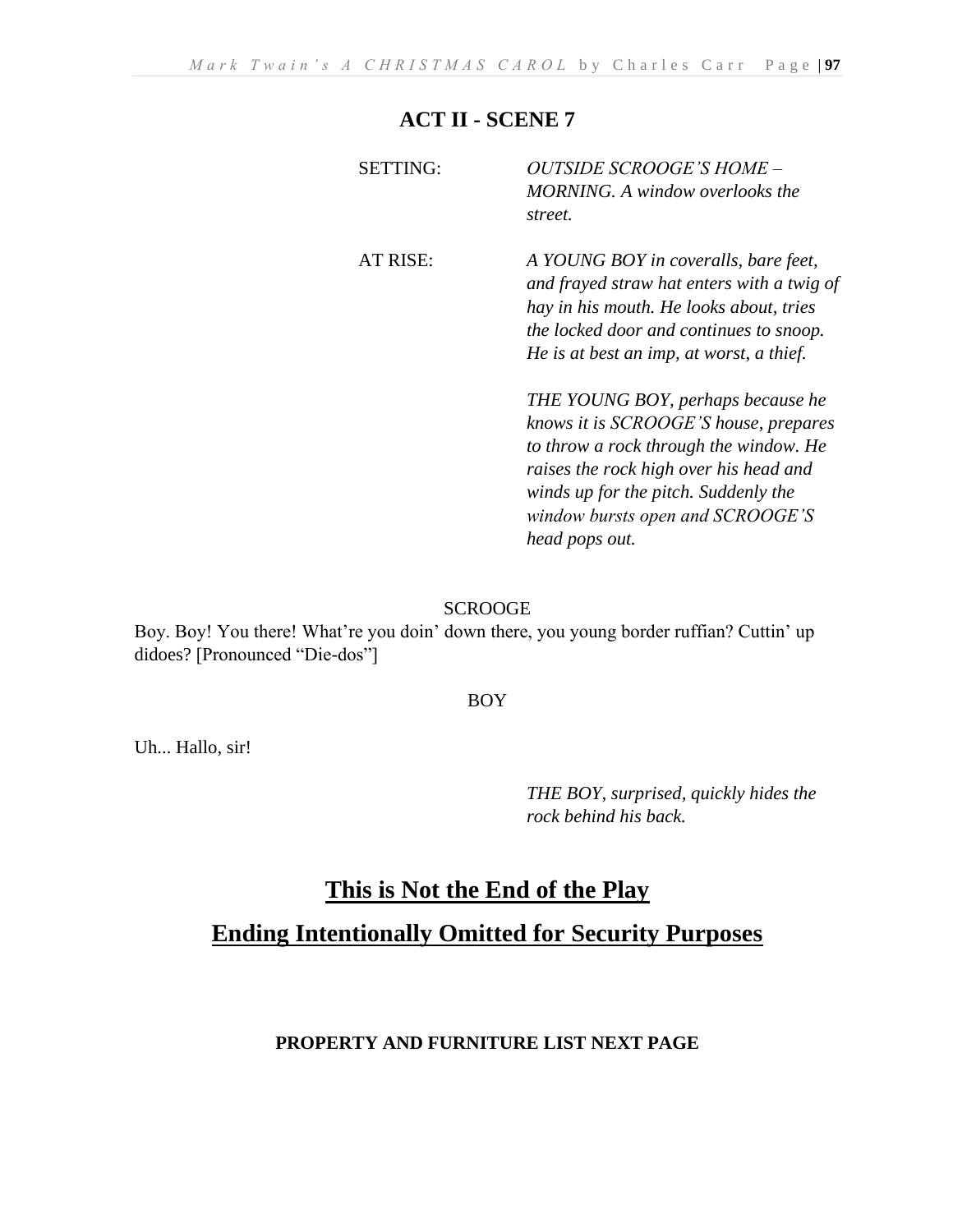# **PROPERTY AND FURNITURE LIST**

# **ACT I − SCENE 1**

feather pens (Twain, Scrooge, Bob) ink wells (Twain, Bob) pitch pipe (Mrs. Cratchit) egg (wooden, Frederica) tin cup (child caroler) shawl (Bob) pocket watch (Scrooge) letters, papers (Bob) notebook (person collecting for charity) writing desk and chair (Bob) safe hat rack other optional pieces

# **ACT I − SCENE 2**

bed (Scrooge) small table (Scrooge) book (Scrooge) lantern (Scrooge) chains with anchor (Marley)

# **ACT I − SCENE 3**

bag of food (Fanny, Boy Scrooge fence with ivy watch (Scrooge)

**ACT I − SCENE 4**  ring (Belle) pocket watch (Young Scrooge) ring on necklace (Scrooge)

# **ACT I − SCENE 5**

bed small table bedspread (Scrooge) two carpetbags (Christmas Present) turkey leg documents referred to (real or imagined, Christmas Present) items referred to (real or imaged: ice cubes for Eskimos, snake oil bottle, snake, dehydrated H2O, etc.)

# **ACT I − SCENE 6**

table with five chairs (or two benches, Cratchits) tablecloth, dishes, bowls, platter with goose, cups, etc. (Cratchits) crutch (Tiny Tim) emaciated Christmas tree tiny chair (Tiny Tim) woodstove or fireplace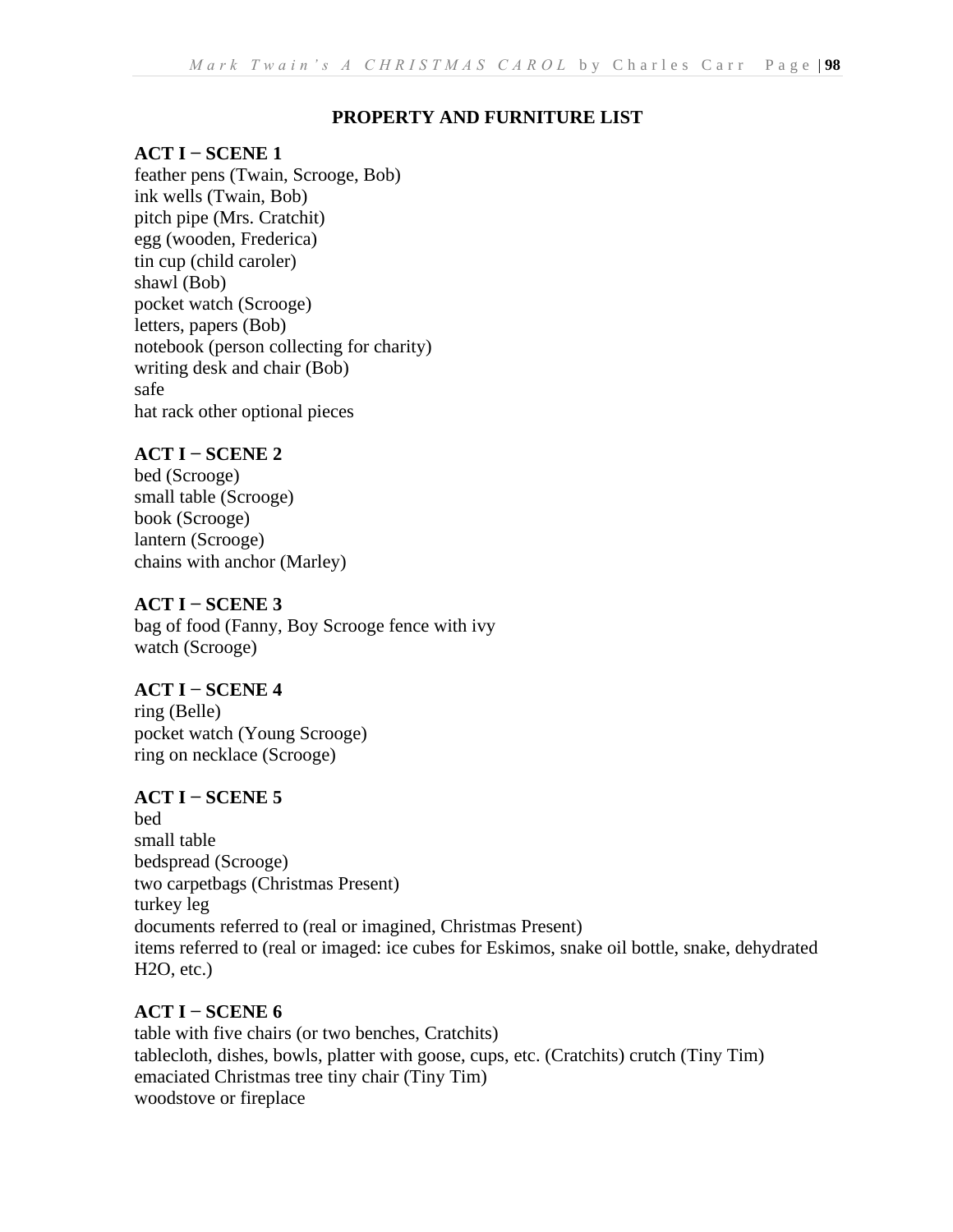# **ACT I − SCENE 7**

salt shaker (dancing couple as scene opens) decorated table other decorations & food four glasses (Jackson) bracelet (Penelope)

-INTERMISSION-

**ACT II − SCENE 1**  Scrooge's bed, small table, bedspread, etc.

# **ACT II − SCENE 2**

Stretcher/bier with covered body on it bag for stolen items brocade curtain prop hand of body holding same necklace and ring that Scrooge wears around his neck shirt two coins (eyes on body) two silver teaspoons candelabra sugar tongs curtain rod with ornate ends pocket watch (body) urn (Mr. Graves uses as a spittoon)

# **ACT II − SCENE 3**

book (Martha) Frederica's business card (Bob) candle tiny chair (Tiny Tim) crutch (Tiny Tim)

# **ACT II − SCENE 4**

gravestone (reads "Ebenezer Scrooge") fence with ivy skeleton mask (or makeup) removable vines or cobwebs on gravestone

**ACT II −SCENE 5**  (Montage)

**ACT II − SCENE 6**  blanket (Scrooge's bed) small table

**ACT II − SCENE 7** rock (Boy)